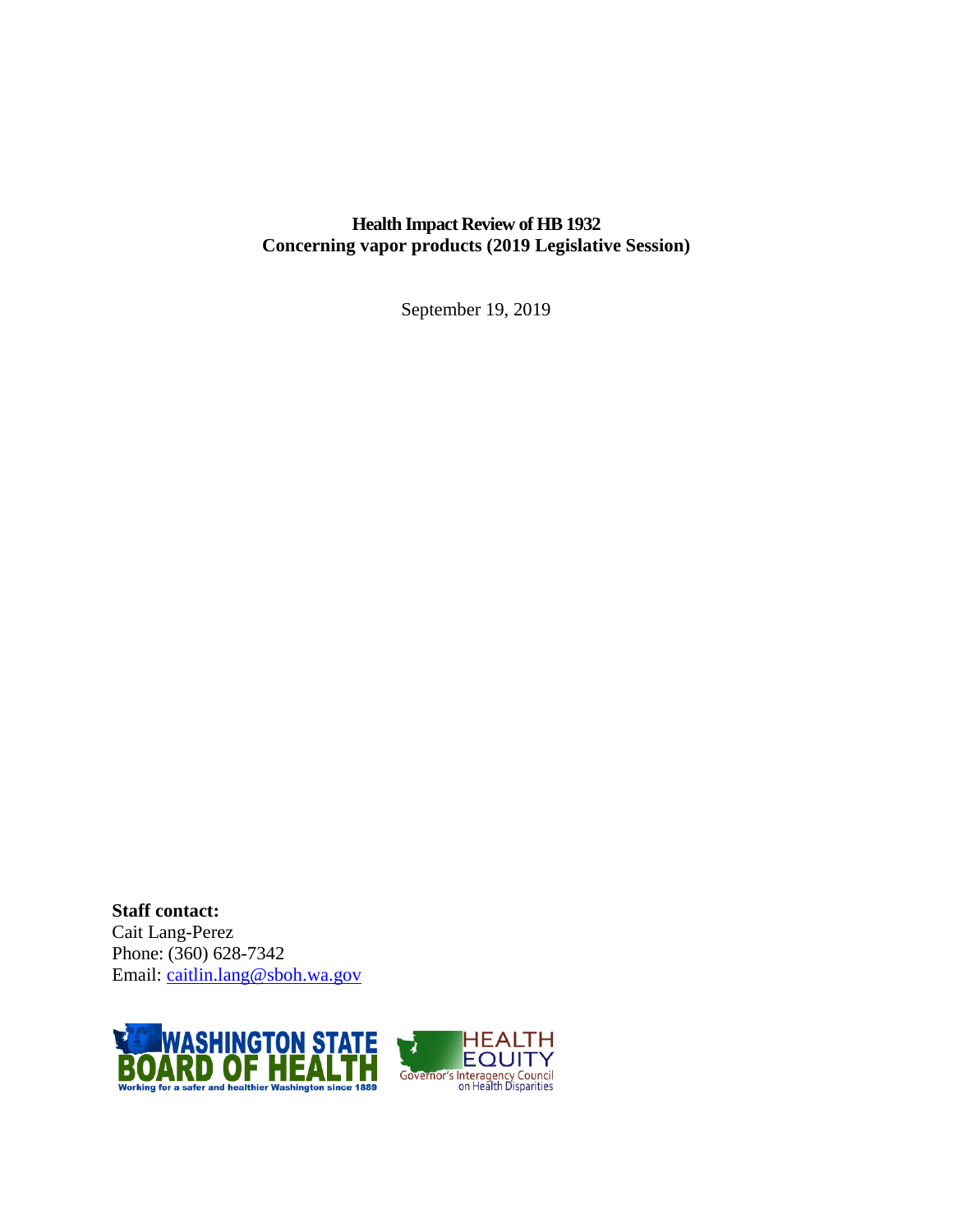### **Full review**

The full Health Impact Review report is available at: <https://sboh.wa.gov/Portals/7/Doc/HealthImpactReviews/HIR-2020-01-HB1932.pdf>

### **Acknowledgements**

We would like to thank the key informants who provided consultation and technical support during this Health Impact Review.

# **Contents**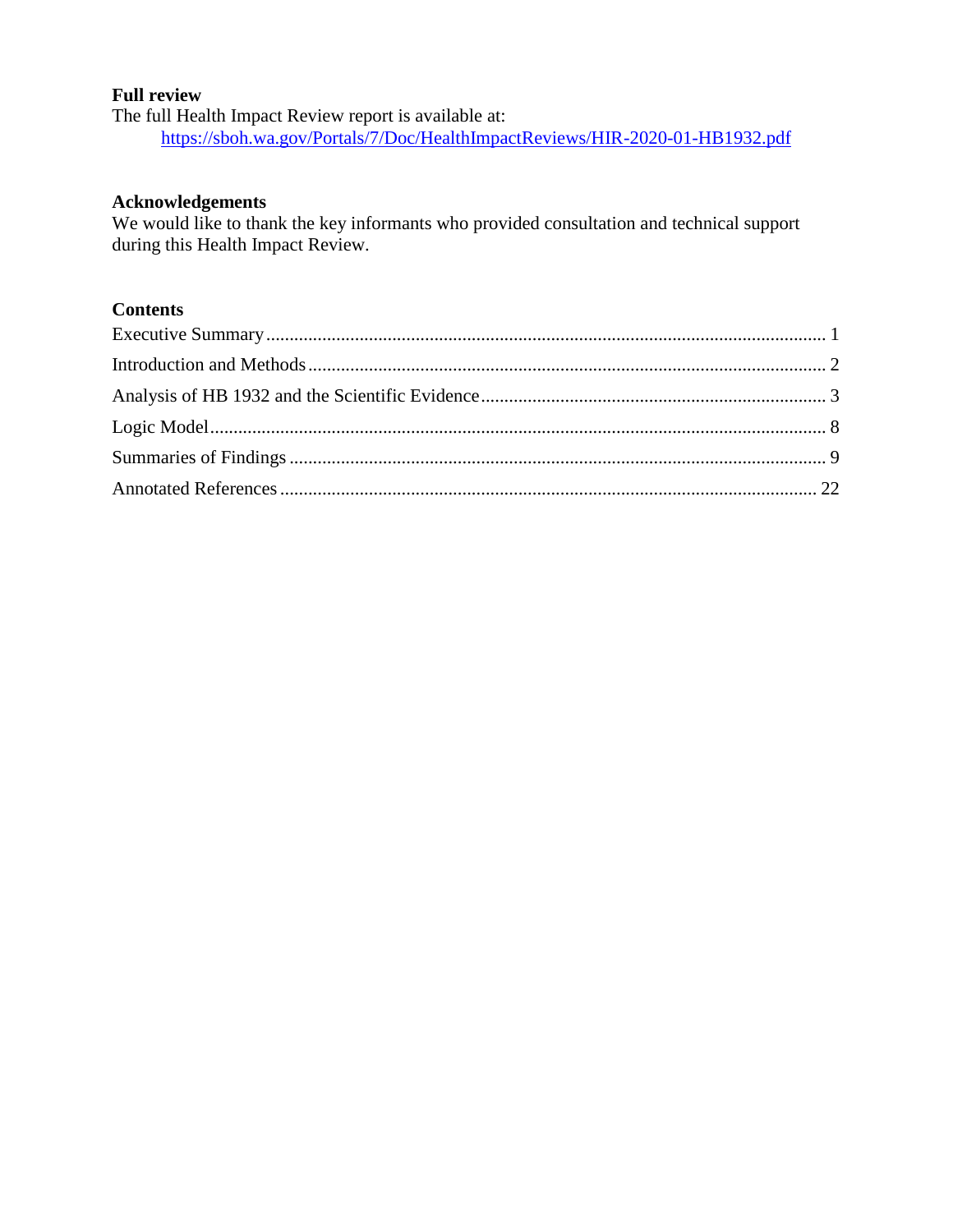### **Executive Summary HB 1932, Concerning vapor products (2019 Legislative Session)**

### <span id="page-2-0"></span>**Evidence indicates that HB 1932 would likely decrease initiation and use of vapor products and other tobacco products among youth and young adults, thereby improving health outcomes. It is unclear how the bill would impact health inequities.**

# **BILL INFORMATION**

**Sponsors:** Pollet, Jinkins, Tarleton, Stanford, Appleton, and Valdez

# **Summary of Bill:**

This summary highlights all provisions in the bill. However, this analysis was scoped to assess only the provisions prohibiting the sale of flavored vapor products.

- Prohibits the sale of flavored vapor products and flavored marijuana vapor products, beginning January 2020, and regulates vapor product advertising.
- Establishes a vapor products stewardship program to require producers of vapor products, including marijuana vapor products, to finance the collection, transportation, recycling, and disposal of vapor products sold for use in Washington State.
- Grants the Department of Health authority to develop vapor product labeling requirements including disclosures of ingredients and potential harmful effects.

# **HEALTH IMPACT REVIEW**

# **Summary of Findings:**

This Health Impact Review found the following evidence for relevant provisions in HB 1932:

- **Strong evidence** that prohibiting the sale of flavored vapor products will likely decrease initiation and use of vapor products among adolescents and young adults.
- **Strong evidence** that decreasing initiation and use of vapor products among adolescents and young adults will likely decrease initiation and use of tobacco products among these populations.
- **Very strong evidence** that decreasing use of vapor products among adolescents and young adults will likely improve health outcomes.
- **Very strong evidence** that decreasing use of tobacco products among adolescents and young adults will improve health outcomes.
- **Unclear evidence** of the bill's impacts on health inequities. Other factors may influence how this bill impacts inequities such as access to flavored vapor products on tribal lands and military bases and use of other flavored tobacco products. These factors are analyzed in more detail in the full Health Impact Review.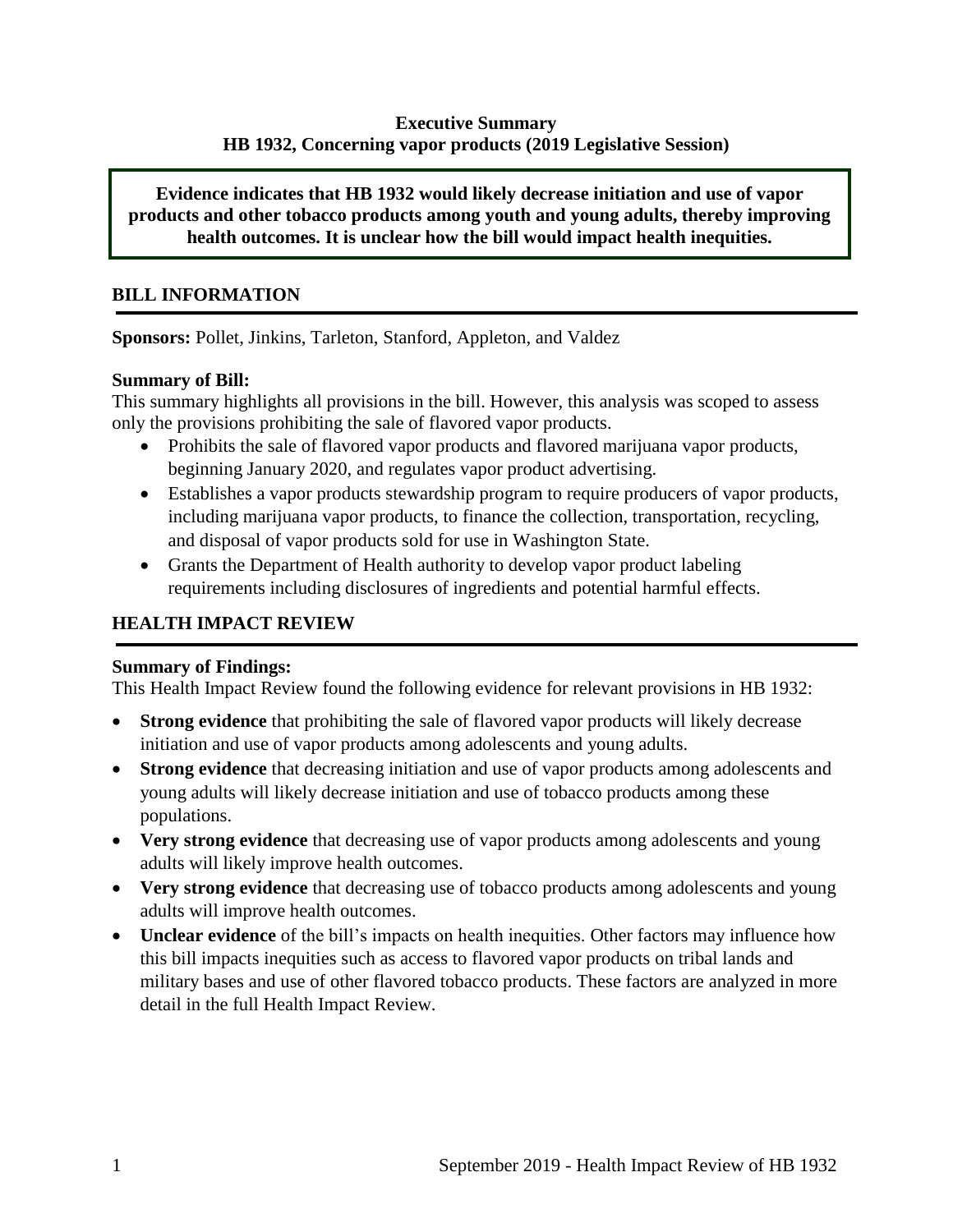### **Introduction and Methods**

<span id="page-3-0"></span>A Health Impact Review is an analysis of how a proposed legislative or budgetary change will likely impact health and health disparities in Washington State [\(RCW 43.20.285\)](http://apps.leg.wa.gov/rcw/default.aspx?cite=43.20.285). For the purpose of this review 'health disparities' have been defined as the differences in disease, death, and other adverse health conditions that exist between populations [\(RCW 43.20.270\)](http://apps.leg.wa.gov/rcw/default.aspx?cite=43.20.270). This document provides summaries of the evidence analyzed by State Board of Health staff during the Health Impact Review of House Bill 1932 [\(HB 1932\)](https://app.leg.wa.gov/billsummary?BillNumber=1932&Year=2019&Initiative=false).

Staff analyzed the content of HB 1932 and created a logic model depicting possible pathways leading from the provisions of the bill to health outcomes. We consulted with experts and contacted key informants about the provisions and potential impacts of the bill. We conducted an objective review of published literature for each pathway using databases including PubMed, Google Scholar, and University of Washington Libraries. More information about key informants and detailed methods are available upon request.

The following pages provide a detailed analysis of the bill including the logic model, summaries of evidence, and annotated references. The logic model is presented both in text and through a flowchart (Figure 1). The logic model includes information on the strength-of-evidence for each relationship. The strength-of-evidence has been defined using the following criteria:

- Not well researched: the review of literature yielded few if any studies or only yielded studies that were poorly designed or executed or had high risk of bias.
- **A fair amount of evidence:** the review of literature yielded several studies supporting the association, but a large body of evidence was not established; or the review yielded a large body of evidence but findings were inconsistent with only a slightly larger percentage of the studies supporting the association; or the research did not incorporate the most robust study designs or execution or had a higher than average risk of bias.
- **Strong evidence:** the review of literature yielded a large body of evidence on the relationship (a vast majority of which supported the association) but the body of evidence did contain some contradictory findings or studies that did not incorporate the most robust study designs or execution or had a higher than average risk of bias; or there were too few studies to reach the rigor of "very strong evidence;" or some combination of these.
- **Very strong evidence:** the review of literature yielded a very large body of robust evidence supporting the association with few if any contradictory findings. The evidence indicates that the scientific community largely accepts the existence of the association.

This review was subject to time constraints, which influenced the scope of work for this review. The annotated references are only a representation of the evidence and provide examples of current research. In some cases only a few review articles or meta-analyses are referenced. One article may cite or provide analysis of dozens of other articles. Therefore the number of references included in the bibliography does not necessarily reflect the strength-of-evidence. In addition, some articles provide evidence for more than one research question, so are referenced multiple times.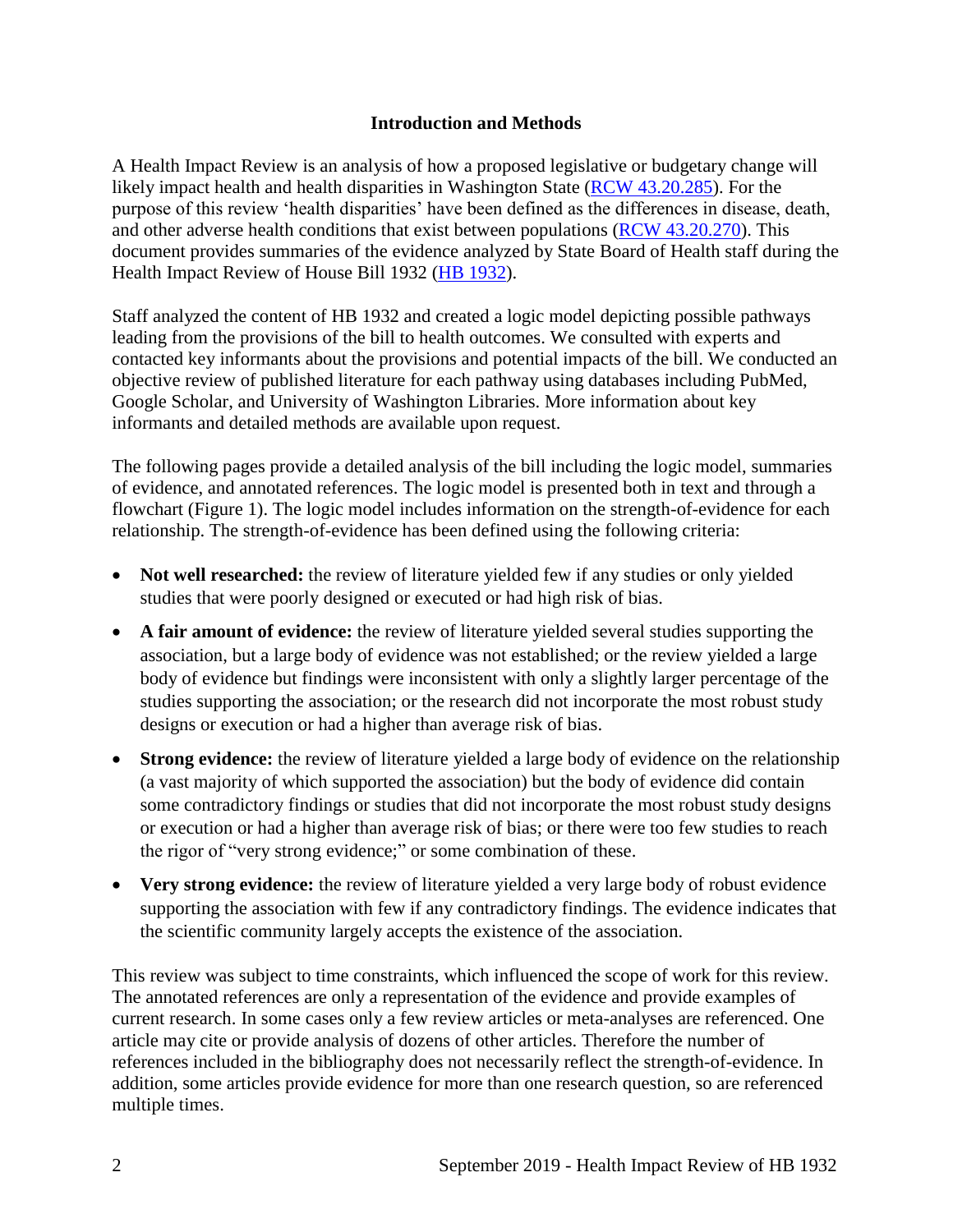### **Analysis of HB 1932 and the Scientific Evidence**

#### <span id="page-4-0"></span>**Summary of relevant background information**

- In June 2009, the Family Smoking Prevention and Tobacco Control Act (2009 Tobacco Control Act) was signed into law in part to reduce smoking rates among adolescents.<sup>1</sup> It gave the U.S. Food and Drug Administration (FDA) authority to regulate the manufacture, distribution, and marketing of tobacco products.<sup>1</sup> The Tobacco Control Act banned flavors, except menthol and tobacco, in cigarettes<sup>1</sup> specifically as one strategy to reduce the use of cigarettes among young people.
- In May 2016, the FDA finalized a rule to extend its authority over all tobacco products, known as the 'Deeming Rule.'<sup>2</sup> Newly regulated products, including electronic cigarettes, are required to comply with all Federal Food, Drug, and Cosmetic Act and FDA regulations specific to tobacco products.<sup>2</sup>
- In 2018, the FDA took action to reduce youth access to e-cigarettes. The FDA:
	- o Issued 1,300 warning letters and fines to "retailers who illegally sold JUUL and other e-cigarette products to minors," marking the "largest coordinated enforcement effort in the FDA's history."<sup>3</sup> As of September 11, 2019, FDA had issued more than 8,600 warning letters and more than 1,000 fines to retailers (both online and brick-and-mortar stores) for sales of ENDS and their components to minors.<sup>4</sup>
	- o Issued letters to the top five-selling e-cigarette brands (which compromise 97% of the U.S. e-cigarette market) requiring each company to submit plans detailing how they will limit marketing and youth access to their product.<sup>3</sup>
	- o Launched "The Real Cost" youth e-cigarette prevention campaign.<sup>5</sup>
	- o Issued a directive that all "flavored [electronic nicotine delivery system] products (other than tobacco, mint, and menthol flavors or non-flavored products) must be sold in age-restricted, in-person locations and, if sold online, under heightened practices for age verification."<sup>5</sup>
	- o Issued a Notice of Proposed Rulemaking to ban menthol in combustible tobacco products, including cigarettes and cigars.<sup>5</sup>
- In November 2018, JUUL Labs, which has more than 70% of the U.S. e-cigarette market share, announced that it would suspend sales of most of its flavored e-cigarette pods in retail stores and would discontinue its media promotions.<sup>6</sup> By early 2019, competitors quickly filled the market demand with similar flavored products or JUUL-compatible flavored nicotine cartridges.<sup>7</sup>
- In December 2018, the Office of the Surgeon General issued an advisory about ecigarette use among youth. $8$  The statement noted that, "any e-cigarette use among young people is unsafe, even if they do not progress to future cigarette smoking."<sup>8</sup>
- In 2019, the Washington State Legislature passed EHB 1074 (Chapter 15, Laws of 2019), Protecting youth from tobacco products and vapor products.<sup>9</sup> The law increases the legal age of sale of tobacco and vapor products from 18 to 21 years of age and permits the Governor to seek government-to-government consultations with tribes about raising the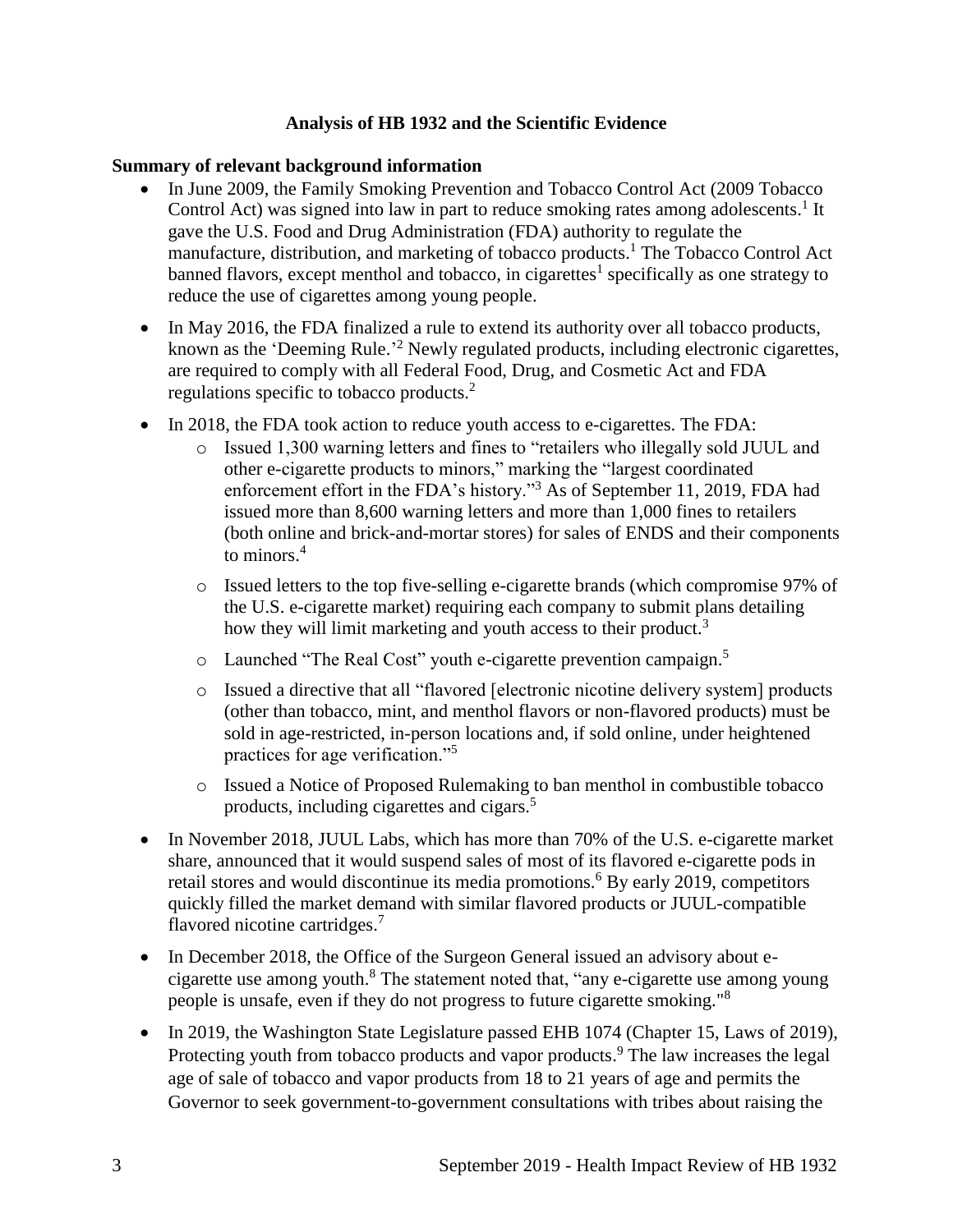minimum legal age of sale in cigarette tax compacts. The law is effective January 1, 2020.

- In July 2019, FDA launched its first youth e-cigarette prevention TV ads educating youth about the dangers of e-cigarette use.<sup>10</sup>
- In July 2019, the Centers for Disease Control (CDC), FDA, state and local health departments, and other clinical and public health partners began investigating outbreaks of lung injury associated with e-cigarette use.<sup>11</sup> As of September 17, 2019, CDC had received reports of 530 cases of lung injury associated with use of e-cigarettes or vaping products from 38 states and 1 U.S. territory.<sup>11</sup> Seven deaths were confirmed in 6 states.<sup>11</sup> CDC received complete sex and age data on 373 of 530 cases: 67% of cases are 18-34 years old; 16% of cases are under 18 years of age; and the majority of cases are male.<sup>11</sup> While this investigation is ongoing, CDC stated, "All patients have a reported history of e-cigarette product use, and no consistent evidence of an infectious cause has been discovered. Therefore, the suspected cause is a chemical exposure."<sup>11</sup>
	- o On September 11, 2019, Public Health Seattle & King County (PHSKC) announced the first confirmed Washington State case of severe pulmonary disease associated with e-cigarette use in a King County teenager.<sup>12</sup>
	- o On September 16, 2019, the Washington State Department of Health (DOH) confirmed two new cases (a patient in their teens and a patient in their twenties) identified by the Spokane Regional Health District.<sup>13</sup>
- In September 2019, Michigan became the first state to prohibit the sale of flavored vapor products.<sup>14</sup> California, Massachusetts, and New York are considering similar proposals.<sup>14</sup>
- On September 9, 2019, FDA issued a warning letter to JUUL Labs Inc. for marketing unauthorized modified risk tobacco products to consumers, including statements made by a JUUL representative to youth in a school.<sup>15</sup> The Acting FDA Commissioner stated, "before marketing tobacco products for reduced risk, companies must demonstrate with scientific evidence that their specific product does in fact pose less risk or is less harmful [than cigarettes]."<sup>15</sup>
- On September 11, 2019, the Federal administration announced that FDA would "outline a plan within the coming weeks for removing flavored e-cigarettes and nicotine pods from the market, excluding tobacco flavors." <sup>14</sup> Prohibited flavors would include mint and menthol.

# **Summary of HB 1932**

- Prohibits the sale of flavored vapor products and flavored marijuana vapor products beginning January 2020, and regulates vapor product advertising.
- Establishes a vapor products stewardship program to require producers of vapor products, including marijuana vapor products, to finance the collection, transportation, recycling, and disposal of vapor products sold for use in Washington State.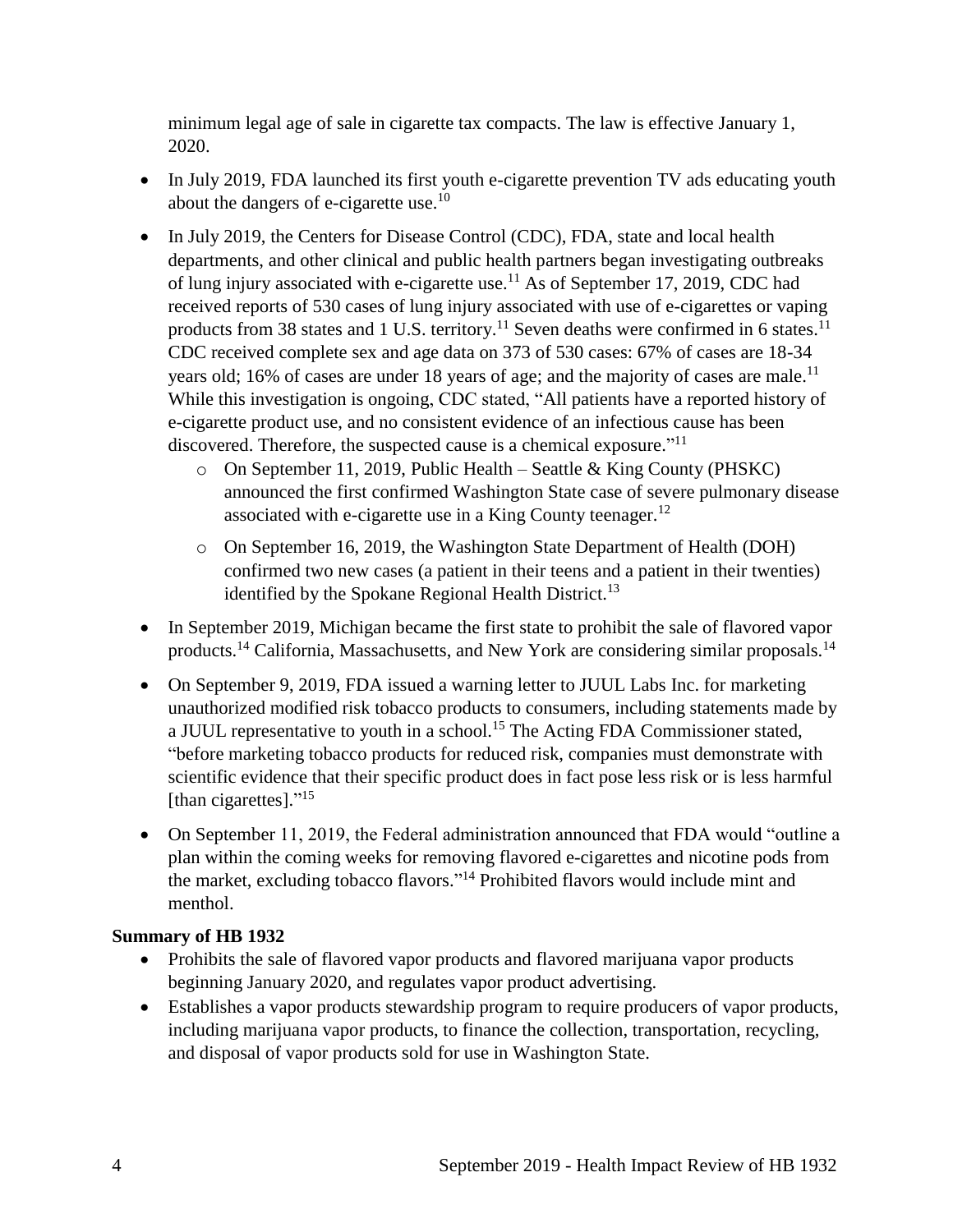- o Requires vapor product retailers and certain marijuana retailers to accommodate stewardship organizations and make opportunities available for the collection of unwanted vapor products to the general public during all business hours.
- o Grants the Department of Ecology rule-making and enforcement authority to administer the stewardship program, establishes civil penalties, and authorizes an administrative fee on vapor product retailers and certain marijuana retailers.
- Grants the Department of Health authority to develop vapor product labeling requirements, including disclosures of ingredients and potential harmful effects.

# **Health impact of HB 1932**

Evidence indicates that HB 1932 would likely decrease initiation and use of vapor products and other tobacco products among youth and young adults, thereby improving health outcomes. It is unclear how the bill would impact health inequities.

# **Pathway to health impacts**

The potential pathway leading from the provisions of HB 1932 to decreased health inequities are depicted in Figure 1. There is strong evidence that prohibiting the sale of flavored vapor products will likely decrease initiation and use of vapor products among adolescents and young adults.<sup>16-27</sup> There is also strong evidence that decreasing initiation and use of vapor products among adolescents and young adults will likely decrease initiation and use of tobacco products among these populations.<sup>[17,](#page-29-0)[28-33](#page-36-0)</sup> There is very strong evidence that decreasing use of vapor products among adolescents and young adults will likely improve health outcomes for these individuals.<sup>[28-](#page-36-0)</sup> [30](#page-36-0)[,32-45](#page-38-0) There is also very strong evidence that decreasing use of tobacco products among adolescents and young adults will improve health outcomes for these individuals.<sup>46-48</sup> Finally, it is unclear how the bill will impact health inequities. 49-54 Other factors may influence how this bill impacts inequities such as access to flavored vapor products on tribal lands and military bases and use of other flavored tobacco products. These factors are analyzed in more detail beginning on page 15.

# **Scope**

This analysis focuses on the provisions in the bill related to prohibiting the sale of flavored vapor products. Provisions regulating the advertising of vapor products and the establishment of a vapor products stewardship program are not included in this analysis.

Due to time limitations, we only researched the most direct connections between the provisions of the bill and decreased health inequities and did not explore the evidence for all possible pathways. Therefore, this Health Impact Review focused on the impact that prohibiting the sale of flavored vapor products would have on health outcomes and health equity for adolescents and young adults. Additional potential pathways are discussed in "Other Considerations" beginning on page 17. We did not evaluate potential impacts related to:

- The economic impacts of prohibiting the sale of flavored vapor products on industry or businesses.
- Enforcement and compliance efforts for retailers. HB 1932 authorizes the Washington State Liquor and Cannabis Board (Board), in conjunction with law enforcement agencies, to "conduct random and unannounced inspections of a retailer to investigate whether flavored vapor products are sold or offered for sale"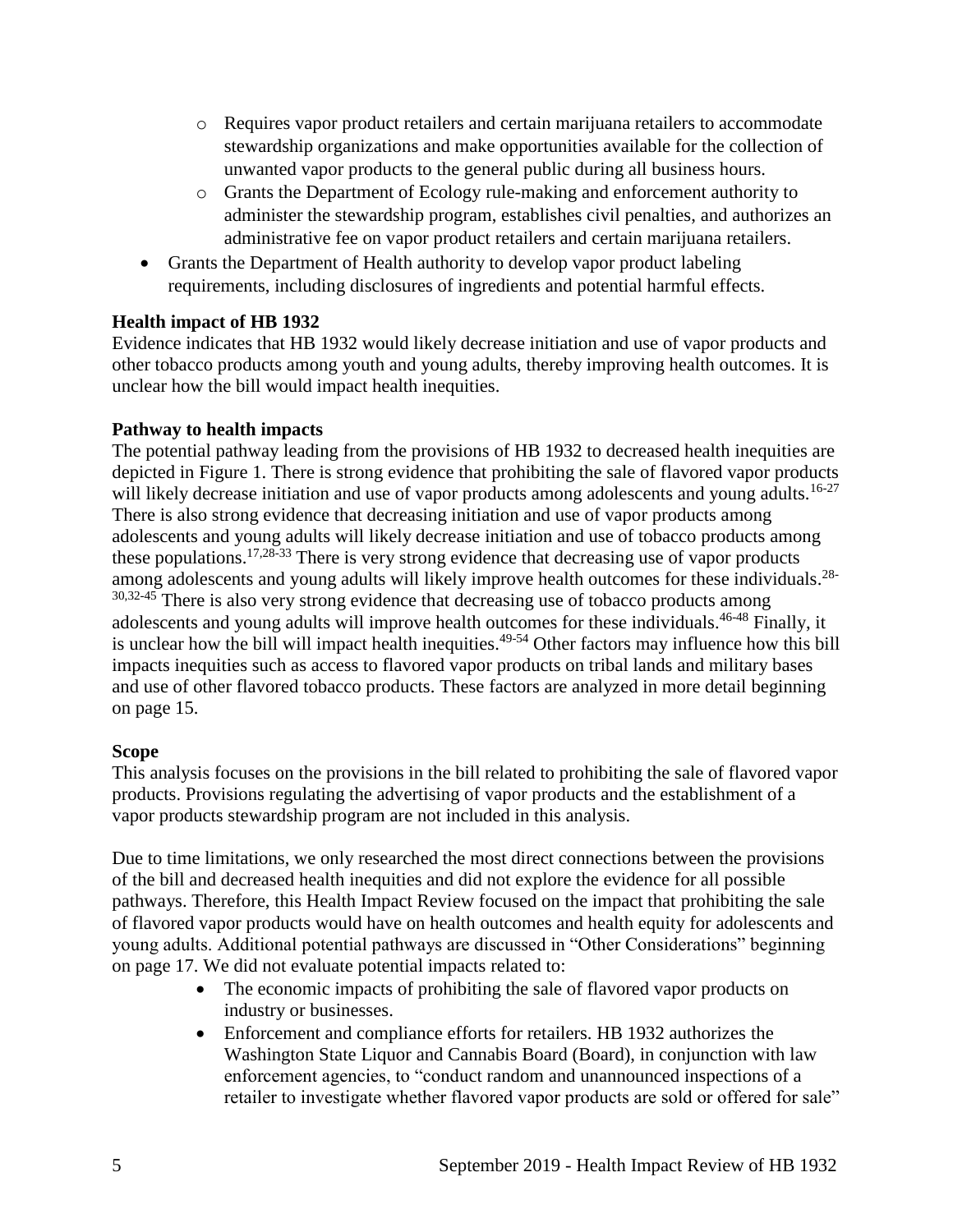and allows the Board to "seize any flavored vapor products found during such inspections." Compliance violations may result in the Board revoking the retailer's license and/or a civil penalty (\$1,000 per day, up to \$10,000). Key informants in San Francisco shared that it is vital to conduct education and outreach (e.g., mailings and in person visits) with retailers following the passage of such legislation to answer their questions before enforcement begins (San Francisco Department of Public Health [SFDPH] and San Francisco Tobacco-Free Coalition, personal communication, September 2019). For example, outreach in San Francisco allowed the department to develop a list of 'questionable' flavored tobacco products from retailers' perspectives and to provide clear guidance of what did or did not qualify as a flavored product.<sup>55</sup> Additionally, outreach efforts allowed retailers to indicate which languages they needed materials in to serve staff and customers.<sup>55</sup>

#### **Magnitude of impact**

Estimates suggest there are over 460 brands and 8,000 flavors of e-cigarettes on the U.S. market.<sup>[56,](#page-49-0)[57](#page-49-1)</sup> According to JUUL, 85% of its sales are from mint and other flavors.<sup>14</sup>

#### *Adolescents and young adults*

Overall, tobacco product use among middle and high school students decreased from 2011 to 2017 nationally.<sup>58</sup> Contrary to these declines, e-cigarette use has increased dramatically among middle and high school students, and e-cigarettes are now the most commonly used tobacco product among youth.<sup>[5,](#page-24-0)[8,](#page-25-0)[28,](#page-36-0)[58](#page-50-0)</sup> E-cigarette use statistically significantly increased from 1.5% of high school students in 2011 to 20.8% of high school students in 2018.<sup>59</sup> For middle school students, 0.6% reported using e-cigarettes in 2011 compared to 4.9% in 2018.<sup>59</sup> The 2016-2017 Youth Risk Behavior Surveillance System also found that 42.4% of students had ever used an electronic vapor product and 13.2% currently used e-cigarettes.<sup>50</sup> In addition, CDC found that ecigarette use increased 78% (from 11.7% to 20.8%) among high school students and 48% (from 3.3% to 4.9%) among middle school students from 2017 to 2018, reversing previous trends suggesting use may be declining.<sup>[5](#page-24-0)[,8](#page-25-0)[,59](#page-50-1)</sup> The next most popular tobacco products among high school students were cigars (7.7%) and cigarettes (7.6%).<sup>60</sup> In a Morbidity and Mortality Weekly Report, CDC attributed the increase in e-cigarette use from 2017 to 2018 to "recent popularity of e-cigarettes shaped like a USB flash drive, such as JUUL."<sup>59</sup> The Office of the Surgeon General cited evidence that JUUL sales increased 600% from 2016 to 2017.<sup>8</sup> Data from the 2019 Monitoring the Future Survey show the prevalence of past month nicotine vaping was more than 1 in 4 students in 12<sup>th</sup> grade; 1 in 5 in 10<sup>th</sup> grade; and 1 in 11 in 8<sup>th</sup> grade.<sup>61</sup> Results show that "vaping prevalence more than doubled in each of the three grades from 2012 to 2019."<sup>61</sup>

In Washington State, results of the 2018 Washington State Healthy Youth Survey (HYS) indicate the prevalence of current (i.e., past 30-day) vapor product use among  $6<sup>th</sup>$  graders (3%),  $8<sup>th</sup>$ graders (10%),  $10^{th}$  graders (21%), and  $12^{th}$  graders (30%) has significantly increased since 2016.<sup>51</sup> However, these results may underestimate the true prevalence of e-cigarette/vapor product use. Evidence indicates that some adolescents and young adults do not consider using JUUL (i.e., JUULing) as using e-cigarette/vapor devices and may not report relevant behaviors when surveyed about vaping.<sup>60</sup> HYS data indicate that the most commonly reported substances "vaped" among current users across grade levels contain nicotine or flavor only (i.e., no nicotine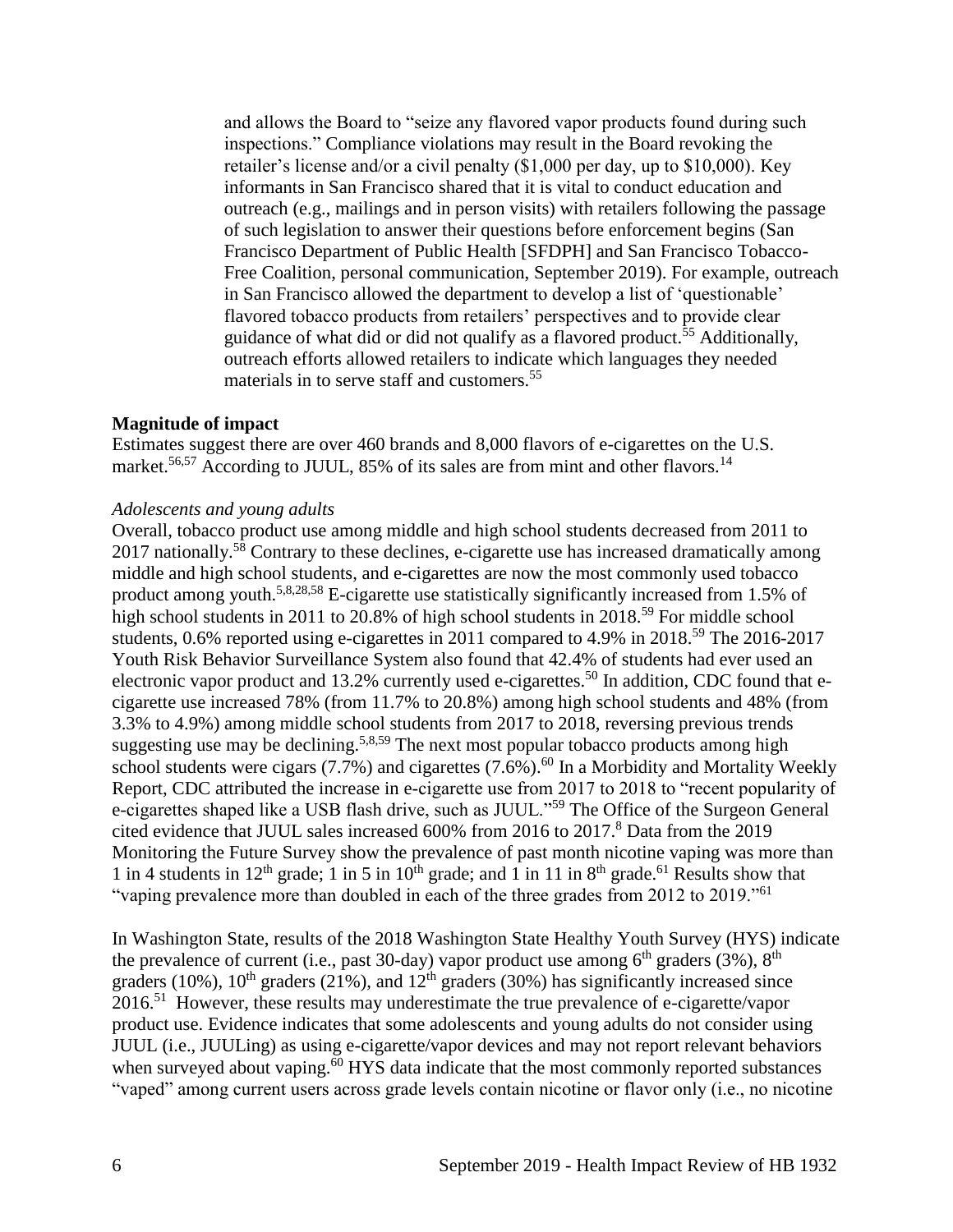or tetrahydrocannabinol [THC]). However, it is likely that adolescents and young adults may not realize that products they are using contain nicotine (personal communication, August and September 2019). A 2019 analysis of convenience store and mass market sales data (2013-2018) found that zero-nicotine products accounted for less than 1% of the dollar market share across all years analyzed.<sup>62</sup> Finally, HYS results also show greater statewide prevalence of past 30-day use of both e-cigarettes and cigarettes as grade level increases ( $6<sup>th</sup>$  grade:  $<1%$ ,  $12<sup>th</sup>$  grade:  $6%$ ).<sup>51</sup>

Effective January 1, 2020, the legal age of sale of tobacco and vapor products will increase from 18 to 21 years of age in Washington State (Chapter 15, Laws of 2019). The Health Impact Review of ESSB 1074 found that evidence indicates that this policy change would likely decrease use of tobacco and vapor products among youth and young adults, thereby improving health outcomes. However, while the policy change also permits the Governor to seek government-to-government consultations with tribes about raising the minimum legal age of sale in cigarette tax compacts, the legislation did not impact the purchase age on tribal lands or military bases, and young adults ages 18 to 20 could still purchase tobacco and vape products on tribal land or military bases.

### *Adults*

Results of the 2017 National Health Interview Survey indicate an estimated 2.8% (6.9 million) of U.S. adults currently use e-cigarettes.<sup>63</sup> Moreover, 40.5% of current tobacco product users were daily users of e-cigarettes.<sup>63</sup> Among current tobacco product users who reported using 2 or more tobacco products the most prevalent tobacco product combination was cigarettes and e-cigarettes  $(30.1\%)$ <sup>63</sup> Primary reasons for e-cigarette use among adults include "curiosity, flavoring, cost, consideration of others, convenience, and simulation of cigarettes, as well as to attempt to quit smoking."<sup>63</sup>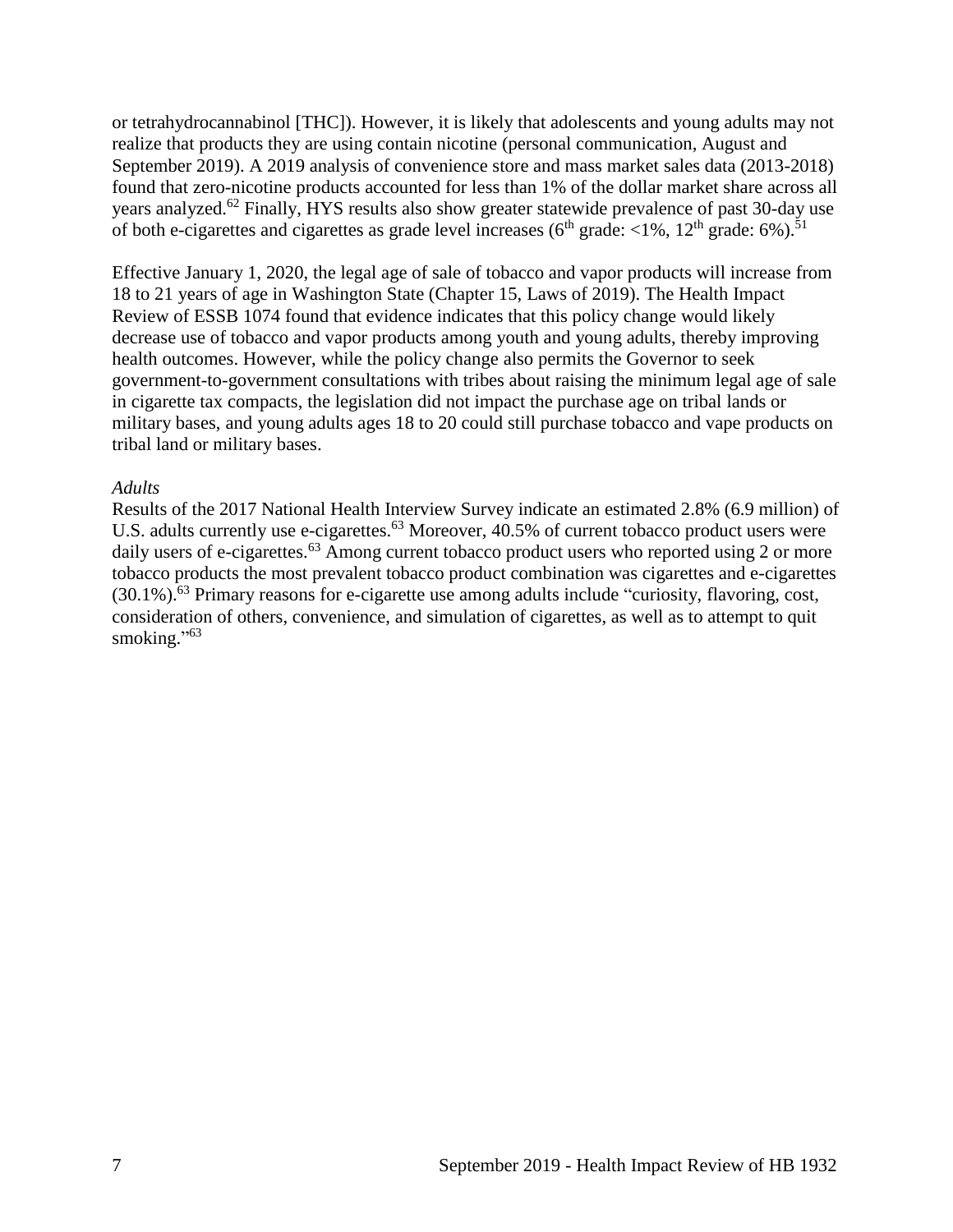<span id="page-9-0"></span>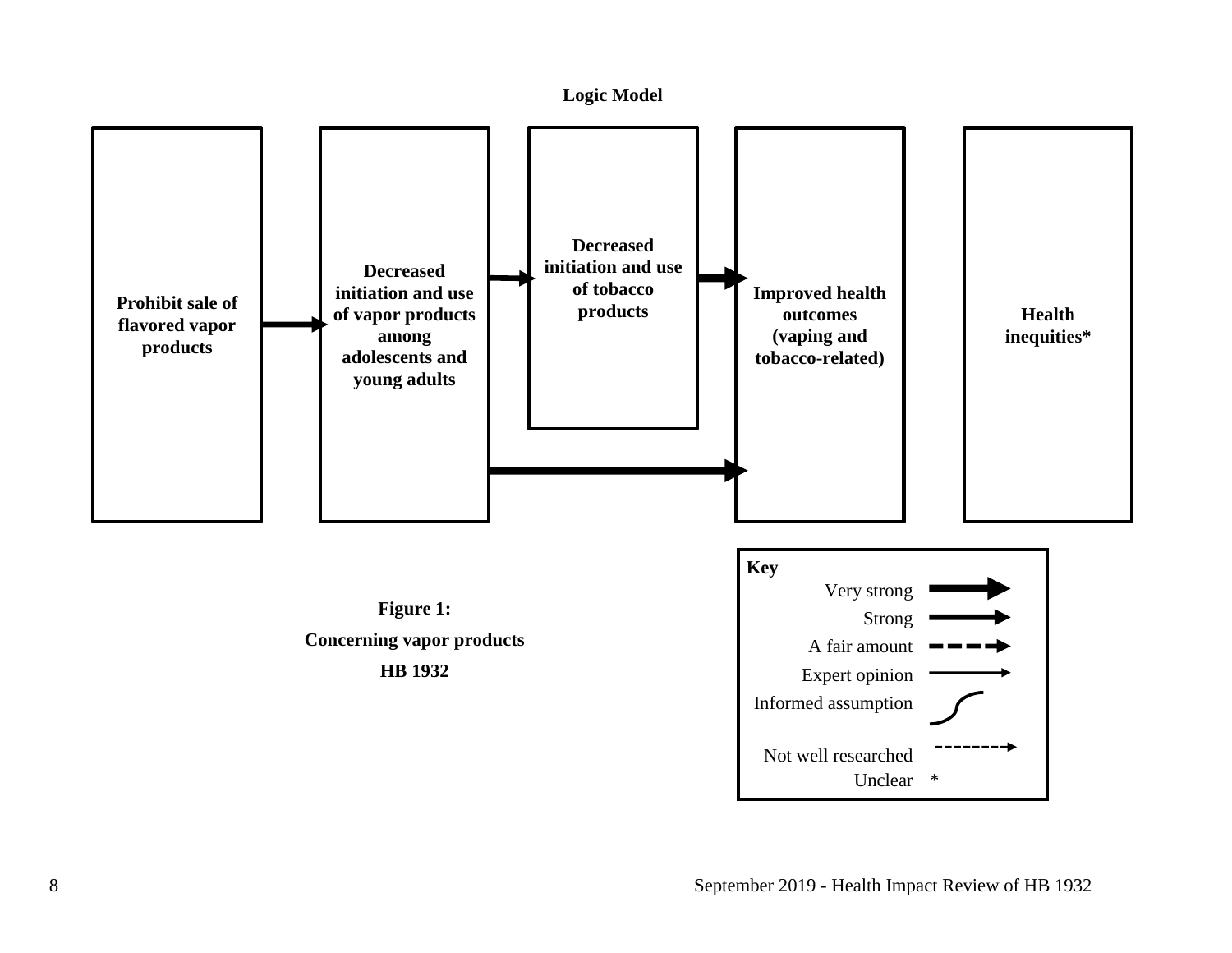#### **Summaries of Findings**

#### <span id="page-10-0"></span>**Will prohibiting the sale of flavored vapor products decrease initiation and use of vapor products among adolescents and young adults?**

There is strong evidence that prohibiting the sale of flavored vapor products (e.g., e-cigarettes, vapes, and JUUL) will likely result in decreased initiation and use of vapor products among adolescents and young adults.<sup>16-27</sup>

In June 2018, voters in San Francisco, California passed Proposition E, which prohibited the sale or distribution of flavored tobacco products (including e-cigarettes).<sup>[64,](#page-53-0)[65](#page-53-1)</sup> Analysts contacted staff at the San Francisco Department of Public Health (SFDPH) to determine if prohibiting the sale and distribution of flavored vapor products would result in compliance among retailers. Following its passage, the SFDPH and partners visited 801 retail sites to conduct education and outreach efforts with retailers to support compliance with the new ordinance.<sup>55</sup> Site visitors distributed posters, offered to supply written materials in additional languages, and collected questions regarding potentially flavored tobacco products. From December 2018 to March 2019, 13 SFDPH inspectors conducted 693 tobacco compliance inspections (out of 761 locations).<sup>55</sup> Of the inspections conducted in 2018 (n=360), flavored tobacco products were present at 284 locations (versus 58 with no flavored tobacco products present).<sup>55</sup> Of the inspections conducted from January through March of 2019 (n=362), flavored tobacco products were identified at just 50 locations (versus 279 with no flavored tobacco products present).<sup>55</sup> Researchers at Stanford University also conducted a compliance check of retailers in San Francisco, and unpublished results of their independent check indicate high compliance rates among retailers (SFDPH, personal communication, September 2019). Results suggest prohibiting the sale and distribution of flavored tobacco and nicotine products can result in compliance among retailers, thereby limiting access to flavored products.

Moreover, research consistently shows that flavors, and associated advertising, contribute to the appeal, initiation, and use of tobacco products, including vapor products, particularly among adolescents and young adults.<sup>16-22</sup> For example, among adolescents (12-17 years old) in Texas who used e-cigarettes, 72.9% reported using e-cigarettes because they "come in flavors I like."<sup>19</sup> Flavors have been shown to increase positive (e.g., euphoria, relaxation) and decrease negative (e.g., nausea, coughing) subjective experiences among novice users.<sup>17</sup> Such positive subjective experiences are associated with initiation and sustained cigarette smoking, whereas negative experiences may be associated with reduced odds of sustained cigarette use.<sup>17</sup> Preferences for specific flavors (i.e., fruit, dessert, and alcohol) and the total number of flavors preferred have also been associated with more days of e-cigarette use among adolescents, "indicating that flavor preferences may play an important role in adolescent e-cigarette use."<sup>21</sup> A 2019 study found adolescents (12-17 years) and young adults (18-24 years) were more likely (4.58 times and 2.28 times, respectively) than adults 25 years of age and older to concurrently use multiple flavors.<sup>22</sup> Results of a study of 3,878 U.S. adults showed 8% of participating e-cigarette users reported flavors as a reason for first trying e-cigarettes.<sup>66</sup> Meanwhile, 53% of respondents reported first using e-cigarettes out of curiosity and 30% reported first using them because they wanted to quit or reduce smoking. <sup>66</sup>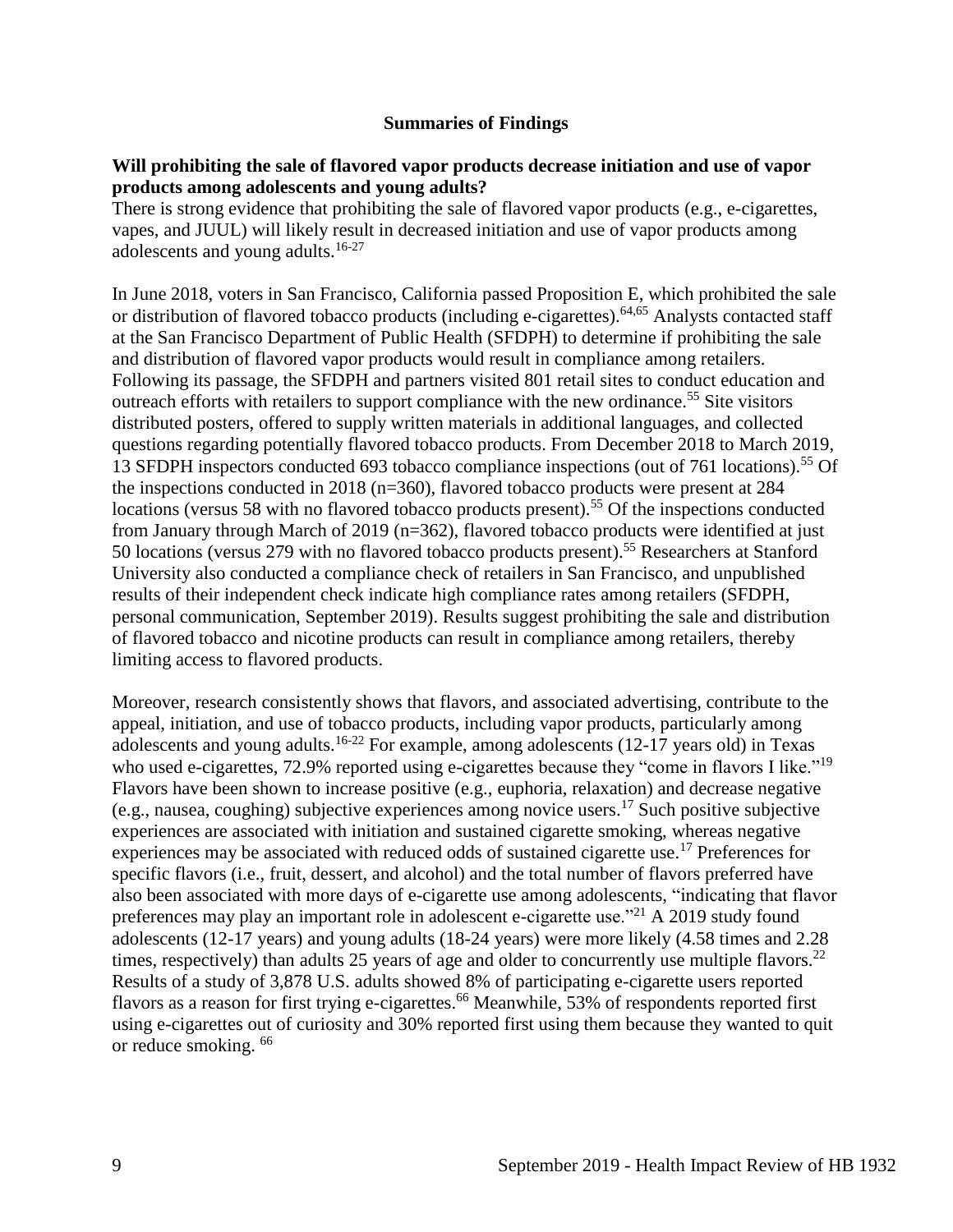Sweet and fruit flavors, in particular, strongly appeal to adolescents and young adults.<sup>[18](#page-29-1)[,20](#page-31-0)[,21](#page-32-0)</sup> Evidence from a small (n=20) double-blind laboratory study of young adults aged 19 to 34 who vape indicated that e-cigarette solutions that "stimulate orosensory perceptions of sweetness (in and of themselves) may be primary drivers of appeal."<sup>20</sup> After controlling for flavor and nicotine, perceived sweetness was significantly positively associated with appeal ratings.<sup>20</sup> Specifically, "each one point increase in sweetness rating  $(0-100)$  was associated with an estimated 0.51 increase in 'liking,' a 0.51 increase in 'willingness to use again,' and a \$0.04 increase in 'amount willing to pay for a day's worth of the solution."<sup>20</sup> Meanwhile, "throat hit" (from nicotine) ratings were not positively associated with appeal and were inversely associated with liking.<sup>20</sup> Researchers re-analyzed data from those who reported non-sweet flavor preferences to determine if pre-existing flavor preferences influenced study outcomes. Findings from the overall sample held true for the sub-sample that preferred non-sweet flavors.<sup>20</sup>

Evidence also suggests that advertisements for flavored vapor products, particularly for fruit and sweet flavors, are attractive to adolescents and young adults and are perceived as targeted toward them. For example, a majority of adolescents and young adults (14-21 years) surveyed believed advertisements for flavored e-liquids "target individuals about their age, not older adults."<sup>23</sup> A 2018 study assessed whether nonsmoking young adults (ages 18-25 years) perceive sweet/fruit flavor e-cigarette advertisements more like sweets and fruits and less like tobacco, despite being equivalent to tobacco flavored e-cigarettes.<sup>18</sup> Results showed "a significant impact of advertising for sweet/fruit flavors on increased neural cue-reactivity" compared to tobacco flavor e-cigarette advertisements.<sup>18</sup> Sweet/fruit flavor advertising was also associated with "poorer memory for health warnings, increased visual attention to advertising content and decreased visual attention to warning labels, and relatively increased liking and intent to try these products."<sup>18</sup> This increased brain response to sweet/fruit versus tobacco flavored e-cigarette advertisements provides evidence of a relative product preference for sweet/fruit flavor e-cigarettes in nonsmoking young people.<sup>18</sup>

Additionally, study authors found that participating young adults who spent more time viewing the advertising content and less time viewing the warning label "reported greater liking and intentions to use e-cigarettes."<sup>18</sup> Authors concluded that advertising for sweet/fruit flavors "may increase positive associations with e-cigarettes and/or override negative associations with tobacco, and interfere with health warnings."<sup>18</sup> This evidence aligns with findings of a 2018 systematic review in which evidence from five studies show flavored tobacco products, including e-cigarettes, are perceived as less harmful than non-flavored products by younger participants.<sup>16</sup>

Evidence also indicates that restricting flavors in e-cigarettes and other tobacco products has the potential to substantially reduce use of these products by youth  $(12-17 \text{ years})^{24}$  and young adults (18-29 years).<sup>[24,](#page-33-0)[25](#page-34-0)</sup> While more than 90% of youth and young adult e-cigarette users surveyed in Texas reported using flavored products, approximately three-quarters of these "flavored ecigarette users said that they would *not* use an e-cigarette if it was not available in a flavored form (e.g., candy, fruit, mint/menthol, etc.)."<sup>24</sup> While reported discontinued use was highest among e-cigarette users and hookah users, results suggest eliminating flavors in other tobacco products (i.e., cigar products, smokeless tobacco) would also decrease the use of these products among adolescents and young adults.<sup>24</sup> Another analysis of cross-sectional surveys of youth (12-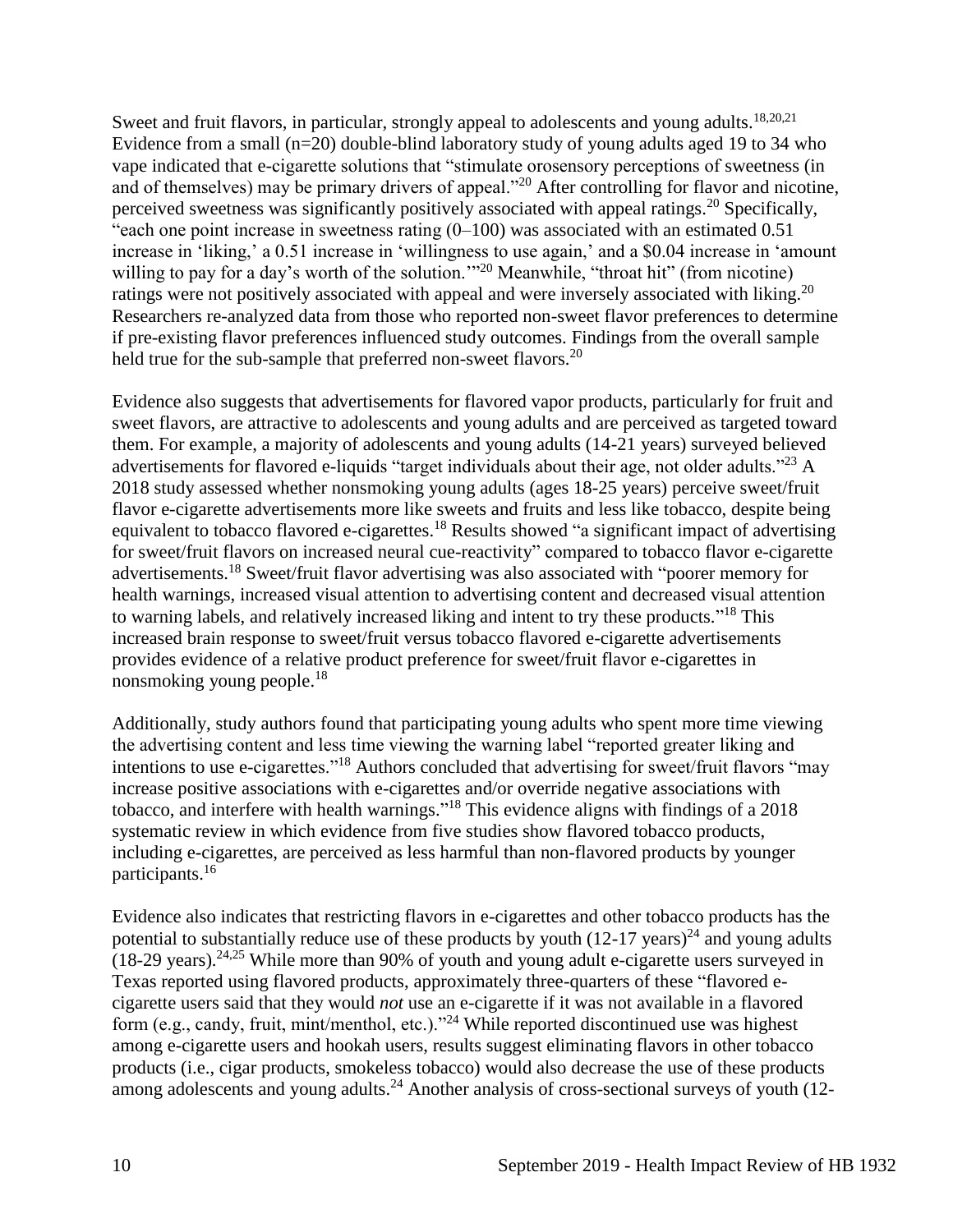17 years old), young adults (18-29 years old), and older adults (30+ years old) found that fruit and candy flavors predominated for all age groups.<sup>19</sup> Authors concluded, "restricting the range of e-cigarette flavors (e.g., eliminating sweet flavors, like fruit and candy) may benefit youth and young adult prevention efforts. However, it is unclear what impact this change would have on adult smoking cessation."<sup>19</sup>

Removing availability of flavored products may also decrease initiation and use. The 2018 HYS found that, accessing products through non-social sources (e.g., buying from a store, the internet, or a vending machine) was most common among  $12<sup>th</sup>$  graders (26%) compared to  $10<sup>th</sup>$  (14%) and 8<sup>th</sup> graders (16%).<sup>51</sup> A separate survey of over 1,700 youth aged 15 to 17 who reported vaping in the past 30 days found that 78.2% owned their own vaping device, with 32.2% purchasing their device online and 22.3% purchasing it in a vapor shop or lounge.<sup>67</sup> A survey with 9<sup>th</sup> and 12<sup>th</sup> grade students in California found that 9.3% reported buying tobacco products (including hookah, e-cigarettes, and cigarettes) from retailers directly.<sup>68</sup>

Social availability was also a large access point, with 72.8% of youth reporting using someone else's vaping device in the past 30 days, and 80.5% who borrowed stating that they borrowed from a friend.<sup>67</sup> In Washington State, results of the HYS found roughly 65% of students currently using tobacco and electronic vapor products reported accessing them through social sources (e.g., giving money to someone, "bumming", from a person 18 or older, and taking from a store or family).<sup>51</sup> A survey with 9<sup>th</sup> and 12<sup>th</sup> grade students in California found that 55% reported getting tobacco products (including hookah, e-cigarettes, and cigarettes) from peers.<sup>68</sup> One researcher suggested that, "social sources might be even more important for vaping than for smoking cigarettes; cigarette smokers likely get cigarettes from other people only when they do not possess their own, but vapers use others' devices even when they have their own."<sup>67</sup>

Lastly, the 2009 Tobacco Control Act banned flavored cigarettes (except menthol and tobacco) as a result of evidence that flavored products attract youth.<sup>[26](#page-34-1)[,27](#page-35-0)</sup> Research evaluating adolescent tobacco use before and after the ban found that banning flavored cigarettes was associated with a 17% decrease in cigarette smoking.<sup>27</sup> However, use of menthol cigarettes, cigars, and pipe tobacco increased significantly "implying substitution toward the remaining legal flavored tobacco products."<sup>27</sup> Even with an overall 14% increase in the use of other flavored tobacco products, banning flavored cigarettes resulted in a net 6% decrease in the probability of adolescents using any tobacco product.<sup>27</sup> Study authors concluded that, "the results suggest the 2009 flavored cigarette ban did achieve its objective of reducing adolescent tobacco use, but effects were likely diminished by the continued availability of menthol cigarettes and other flavored tobacco products."<sup>27</sup>

Overall, there is strong evidence that prohibiting the sale and distribution of flavored vapor products will likely decrease initiation and use of products by adolescents and young adults.

# **Will decreasing initiation and use of vapor products among adolescents and young adults decrease initiation and use of other tobacco products among these populations?**

There is strong evidence that decreasing initiation and use of vapor products among adolescents and young adults will likely result in decreased initiation and use of other tobacco products by these populations.[17,](#page-29-0)[28-32](#page-36-0)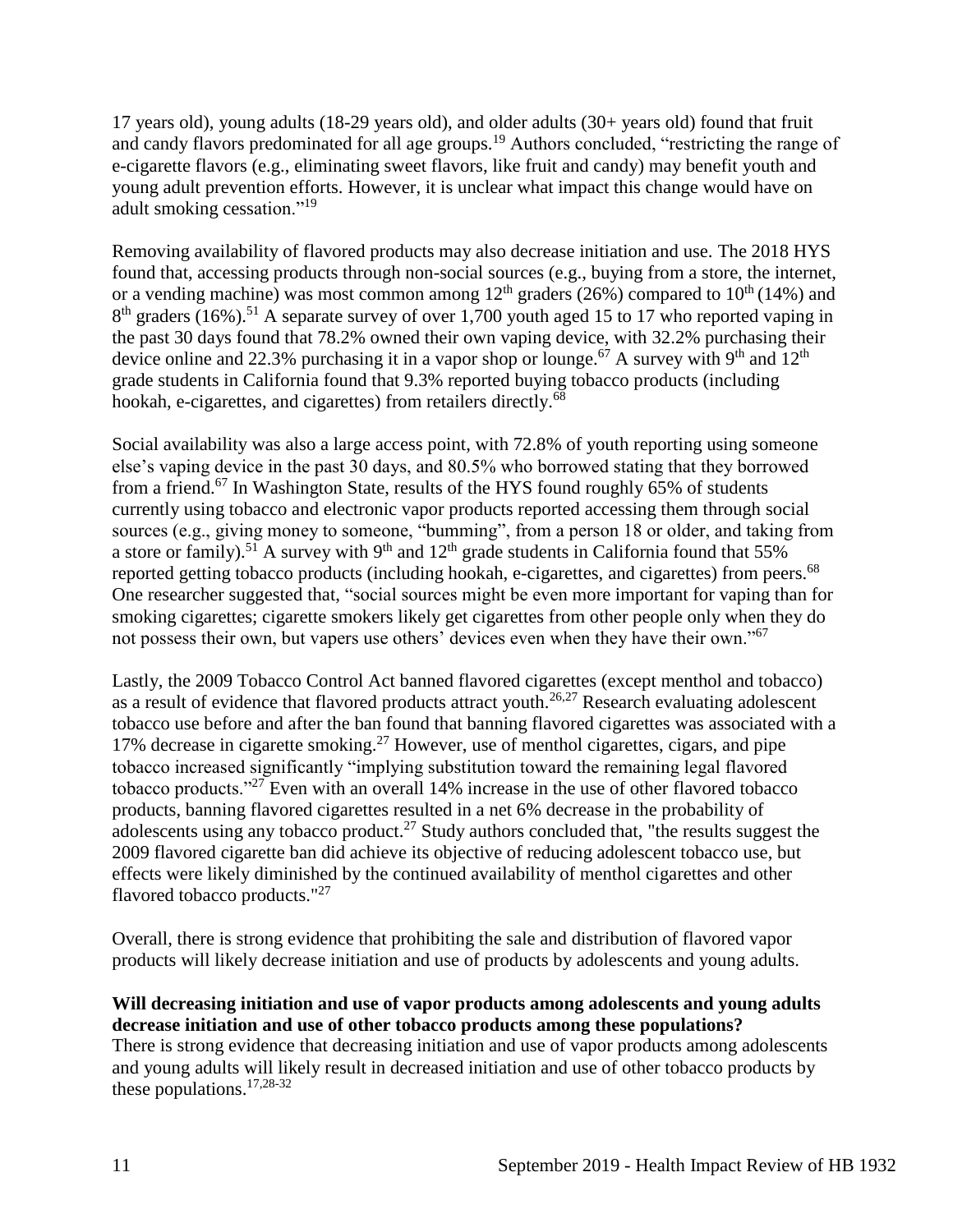Evidence shows the use of e-cigarettes among youth is associated with future use of combustible cigarettes,28-33 potentially increasing risk of long-term negative health outcomes and resulting in an overall net negative impact on public health.<sup>[5](#page-24-0)[,28](#page-36-0)</sup> Evidence suggests that adolescents and young adults who start using e-cigarettes may be more likely than their peers to begin using combustible cigarettes and other tobacco products.[31-33](#page-37-0)[,60](#page-51-0) In a national survey of 12 to 17 year olds, researchers found that ever-using e-cigarettes was associated with 2.53 times greater odds of subsequently smoking cigarettes.<sup>29</sup> Another study found that using e-cigarettes was strongly and consistently associated with greater risk of cigarette smoking initiation among adolescents and young adults, and that e-cigarette use was an independent risk factor for cigarette smoking, even after controlling for multiple additional risk factors.<sup>30</sup> Moreover, results of a 2018 analysis of a pooled sample of U.S. adolescents found the risk of past-30-day smoking and of more frequent smoking after initiation was higher among those who at baseline had ever used ecigarettes compared to those who had never used e-cigarettes.<sup>31</sup>

Additionally, the use of flavored e-cigarettes among adolescents and young adults increased significantly from 2013 to 2018, and use of flavored tobacco products by adolescents has been associated with increased risk of multiple tobacco product use (dual and poly tobacco use).<sup>17</sup> An analysis of 2017 National Youth Tobacco Survey results found, after controlling for covariates, "[f]lavored tobacco use [among adolescent respondents] was significantly correlated with a greater risk of dual and poly tobacco use (2.09 times greater risk and 5.54 times greater risk, respectively), relative to single product use."<sup>17</sup> For dual and poly tobacco users, the most commonly used flavored tobacco products were e-cigarettes followed by cigars and conventional cigarettes.<sup>17</sup> Research also indicated that 95% of adult smokers begin smoking before they turn 21<sup>69</sup> and early smoking onset is associated with greater likelihood of addiction and decreased likelihood of cessation.<sup>[5,](#page-24-0)[70](#page-55-0)</sup>

Overall, there is strong evidence that reducing initiation and use of vapor products among adolescents and young adults will likely result in decreased initiation and use of other tobacco products among this population.

### **Will decreasing use of vapor products among adolescents and young adults improve health outcomes?**

Evidence related to the impact of vapor product use on health is still emerging. Although some evidence has suggested that e-cigarettes may pose less risk to individuals than combustible cigarettes,  $28,34,35$  $28,34,35$  $28,34,35$  the use of e-cigarettes has been shown to have negative impacts on health for adolescents and young adults,<sup>[3,](#page-23-0)[5,](#page-24-0)[8,](#page-25-0)[28,](#page-36-0)[36](#page-39-1)</sup> and there is very strong evidence that decreasing use of vapor products among adolescents and young adults will likely improve health outcomes for these individuals. $28-30,32-45$  $28-30,32-45$ 

Generally, research has shown that e-cigarette use has numerous negative health impacts, including respiratory, cardiac, and digestive system effects; unintentional and intentional poisonings; and injuries due to explosion.<sup>71</sup> In a 2018 report about the public health consequences of e-cigarettes, the National Academy of Sciences stated that, although e-cigarette use poses less risk to individuals than combustible cigarettes, there is conclusive evidence that use of e-cigarettes has multiple adverse impacts on health.<sup>28</sup> They found evidence that ecigarettes can explode and cause burns and injuries; intentional or accidental exposure to e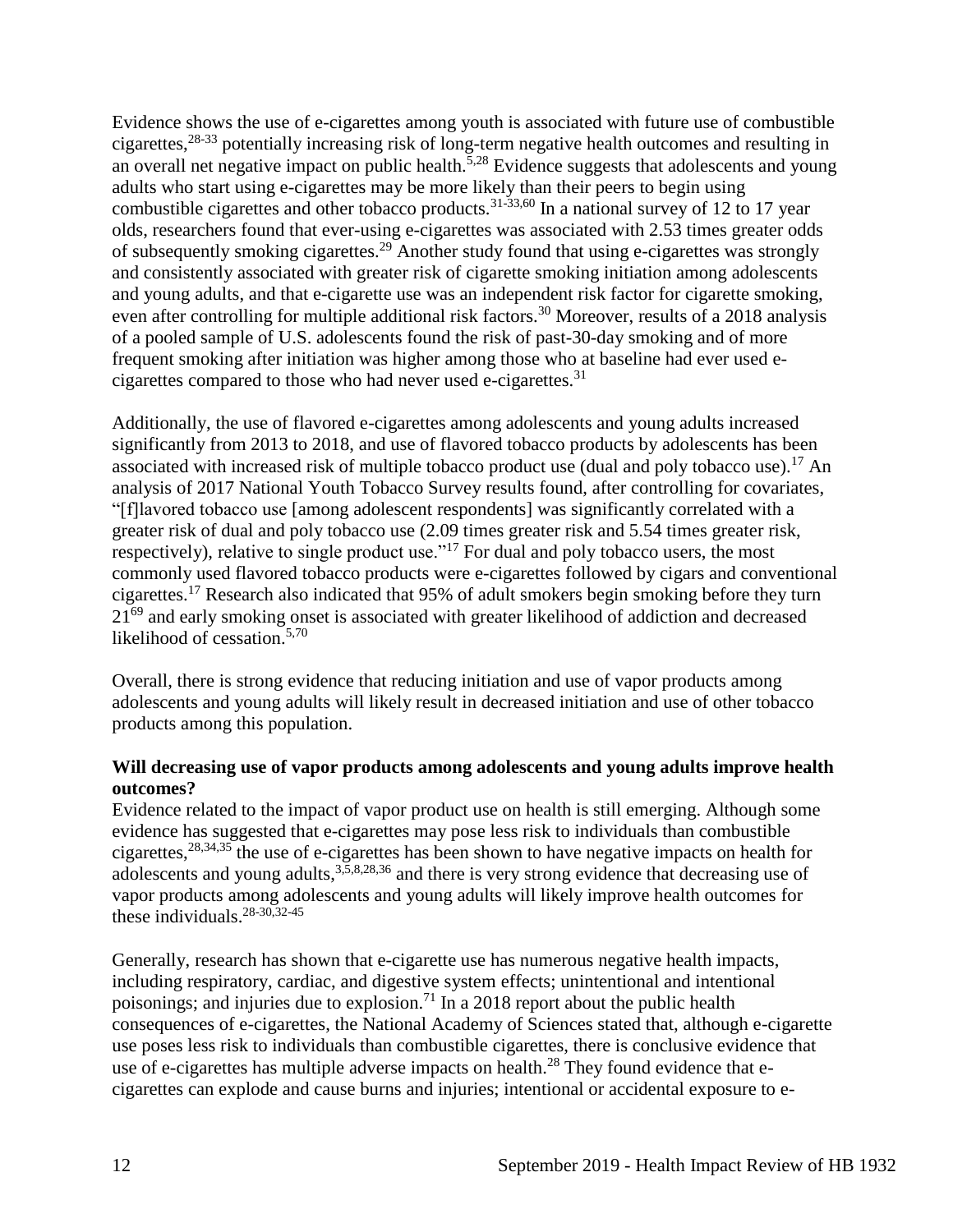liquids can result in seizures, anoxic brain injury, vomiting, lactic acidosis, and other effects; and intentionally or unintentionally drinking or injecting e-liquids can be fatal.<sup>28</sup> From 2011 to 2017 the Washington Poison Center received 2,966 total cases related to nicotine exposure among children 0 to 12 years of age.<sup>37</sup> The majority of cases were in children under 5, and 22% (653) of cases were related to e-cigarettes.<sup>37</sup> In 2018, the Washington Poison Center received 136 cases specific to e-cigarettes, including 79 cases among children 0 to 12 years of age.<sup>72</sup> Children were primarily exposed through ingestion, and experienced symptoms like vomiting, coughing/choking, drowsiness/lethargy, and pallor.<sup>37</sup>

The National Academy of Sciences also found substantial evidence that e-cigarette use results in symptoms of dependence on e-cigarettes, formation of reactive oxygen species/oxidative stress, increased heart rate shortly after nicotine intake, and exposure to chemicals capable of causing DNA damage and mutagenesis, suggesting the possibility that long-term exposure could increase risk of cancer and adverse reproductive health outcomes.<sup>[28](#page-36-0)[,71](#page-55-1)</sup> Overall, the report concluded that e-cigarettes contain and emit numerous potentially toxic substances (e.g., metals, mercury, formaldehyde, and other cancer-causing nitrosamines),  $28,73,74$  $28,73,74$  $28,73,74$  and that nicotine intake among adult e-cigarette users is comparable to intake from combustible tobacco cigarettes.<sup>[28](#page-36-0)[,75](#page-57-1)</sup> In addition, a study of JUUL products found levels of menthol at concentrations known to increase nicotine intake.<sup>75</sup> Lastly, a study of adolescents aged 13-18 years old who use e-cigarettes found that, compared to non-users, users had three times greater levels of five volatile organic compounds in their urine and saliva, most of which are known carcinogens.<sup>38</sup>

A large body of recent research also found that solvents and flavor chemicals in e-cigarettes cause harm at the cellular level and are cytotoxic. [50,](#page-46-0)[57,7](#page-49-1)1 Propylene glycol and glycerin are the most common solvents used in vapor products. While both are 'generally recognized as safe' for ingestion, propylene glycol and glycerin have been found to be cytotoxic when aerosolized through vaping.<sup>[71](#page-55-1)[,74](#page-57-0)</sup> One study found that e-liquid refills containing glycerin were the most cytotoxic, and 91% of glycerin-based refill fluids were cytotoxic when aerosolized.<sup>71</sup>

There is also research showing that flavor chemicals are cytotoxic in both e-liquid and aerosol form. While many flavor chemicals used in vaping products have been approved for ingestion, they have not been tested for inhalation safety or toxicity.<sup>[26,](#page-34-1)[57,](#page-49-1)[71,](#page-55-1)[76](#page-58-0)</sup> Flavor chemicals are not typically listed on e-cigarette packaging,<sup>26</sup> and most e-liquids contain multiple flavor chemicals. Many have been shown to contain harmful aerosol components and aldehydes, which impair lung function.<sup>[26,](#page-34-1)[57](#page-49-1)</sup> One study found that nicotine and flavoring chemicals were equally responsible for compromising lung function.<sup>57</sup> A study evaluating 36 e-cigarette refill fluids representing a range of brands and flavors found that 54% were cytotoxic in both the fluid and aerosol form, and 23% were cytotoxic in the aerosol but not the fluid form.<sup>71</sup> Another study looking specifically at flavor chemical concentrations in the eight pre-filled JUUL e-cigarette pods available on the market found that all e-liquids and corresponding aerosols were cytotoxic to human lung epithelial cells.<sup>77</sup> One study demonstrated that a single exposure to cinnamaldehyde flavoring in e-cigarettes impairs lung function, potentially resulting in the development or exacerbation of respiratory disease.<sup>[40](#page-41-0)[,78](#page-59-0)</sup> Other studies have also shown that cherry-flavored products (benzaldehyde)<sup>76</sup> and chocolate-flavored products  $(2,5$ dimethyprazine) $\bar{7}9$  are potentially harmful.<sup>71</sup> Flavor chemical concentrations have also been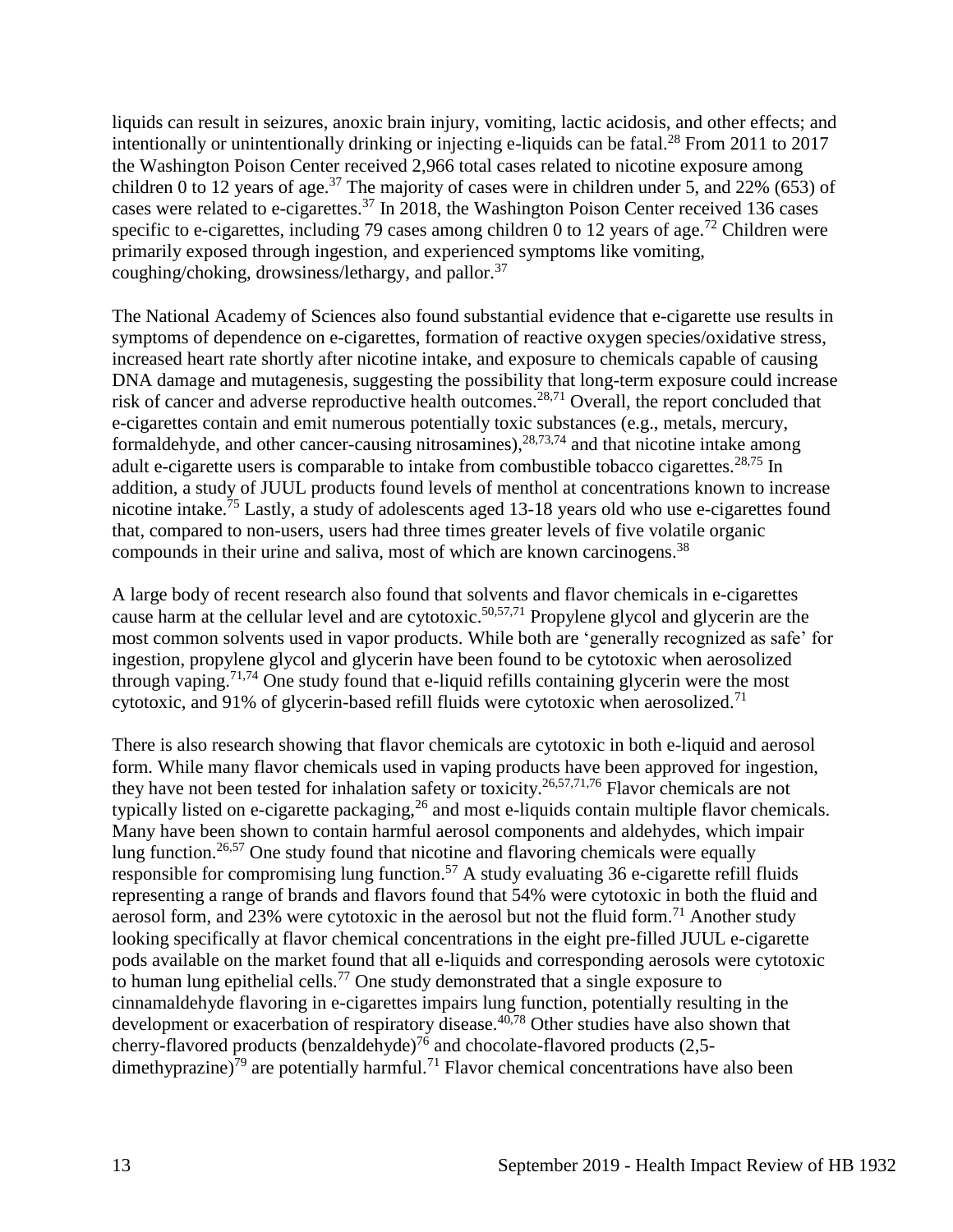found in some e-cigarette products at levels that exceed daily occupational exposure limits from inhalation.<sup>26</sup>

Additional emerging research also supports the Institute of Medicine's finding that smoking ecigarettes is associated with adverse effects such as airway and lung obstruction.<sup>36</sup> One study found that e-cigarette use is independently and significantly associated with increased odds of heart attack.<sup>39</sup> Data from 96,467 respondents to the 2014, 2016, and 2017 National Health Interview Survey found that adults that used e-cigarettes were 34% more likely to have a heart attack and 25% more likely to have coronary artery disease compared to adults that did not use ecigarettes.<sup>56</sup> Users were at increased risk of heart attack and coronary artery disease regardless of whether they vaped occasionally or daily.<sup>56</sup> Other studies have found that e-cigarette devices emit particulate matter and that passive or secondhand exposure to vaping products could impact health.<sup>[45,](#page-43-0)[80](#page-59-1)</sup> For example, a study among youth in Florida found that secondhand exposure to aerosol from electronic nicotine delivery systems was associated with higher odds of asthma attacks among youth with asthma.<sup>80</sup>

In July 2019, CDC, FDA, state and local health departments, and other clinical and public health partners began investigating outbreaks of lung injury associated with e-cigarette use.<sup>11</sup> As of September 17, 2019, CDC had received reports of 530 cases, including 7 deaths, from 38 states and 1 U.S. territory.<sup>11</sup> The majority of patients have been between 18 and 34 years old.<sup>11</sup> Three cases have been confirmed in Washington State.<sup>13</sup> While the disease investigation is ongoing, all reported cases have a history of using e-cigarette products containing nicotine, THC, or both.<sup>11</sup> A recent Morbidity and Mortality Weekly Report briefing from CDC explained that, "no consistent e-cigarette product, substance, or additive has been identified in all cases, nor has any one product or substance been conclusively linked to pulmonary disease in patients."<sup>81</sup> However, "all patients have a reported history of e-cigarette product use, and no consistent evidence of an infectious cause has been discovered. Therefore, the suspected cause is a chemical exposure."<sup>11</sup> Among other recommendations, CDC recommended that youth and young adults never use ecigarette products.<sup>81</sup> CDC also noted that long-term treatment and impacts to lung function for these patients are unknown.<sup>82</sup>

Lastly, evidence shows that most adolescents and young adults do not use e-cigarettes to quit smoking.<sup>[31,](#page-37-0)[60](#page-51-0)</sup> For example, data from the National Youth Tobacco Survey (2016) showed only 7.8% of respondents cited cessation as a reason for e-cigarette use.<sup>31</sup>

Overall, there is very strong evidence that decreasing use of vapor products among adolescents and young adults will likely improve health outcomes for these individuals.

### **Will decreasing use of tobacco products among adolescents and young adults improve health outcomes?**

There is very strong evidence that decreased use of tobacco products improves health outcomes.46-48 Because this connection is widely accepted, less time was dedicated to researching this relationship.

Tobacco use is the leading cause of preventable disease and death in the U.S.<sup>46</sup> A very strong body of evidence has shown a causal link between combustible cigarette smoking and diseases in nearly every organ, diminished health status, exacerbation of asthma, inflammation, impaired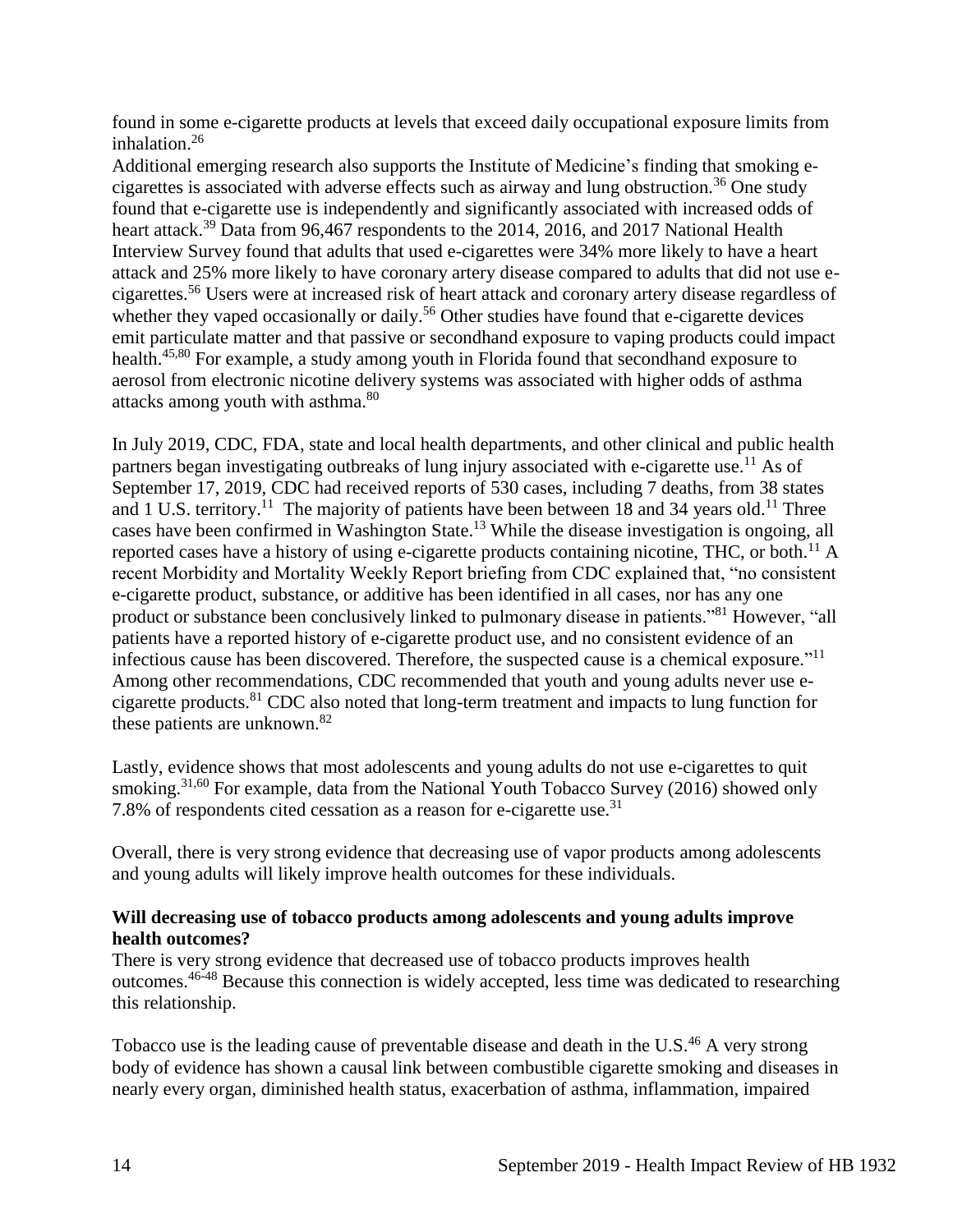immune function, age-related macular degeneration, harms to the fetus, diabetes, erectile dysfunction, arthritis, cancer, and premature death.<sup> $47$ </sup> CDC has found that tobacco use is causally associated with at least 12 types of cancer, including cancer of the oral cavity and pharynx; esophagus; stomach; colon and rectum; liver; pancreas; larynx; lung, bronchus, and trachea; kidney and renal pelvis; urinary bladder; cervix; and acute myeloid leukemia.<sup>46</sup> Other research found that higher average cigarette use during adolescence was associated with poorer academic performance, mental health, physical health, and social functioning as well as with greater academic unpreparedness, physical ailments, and delinquency.<sup>48</sup>

### **Will improving health outcomes for adolescents and young adults impact health inequities?**

Overall, it is unclear from the available evidence how prohibiting the sale of flavored vapor products would impact health inequities in Washington State. We did not find any research looking at the impact of prohibiting the sale of flavored vapor products by subpopulations or communities.

While little research has looked specifically at the impact of prohibiting flavoring in vapor products across subpopulations, inequities in e-cigarette use are documented<sup>49-54</sup> and presented below.

# *Inequities by race/ethnicity*

Data from the 2018 HYS show e-cigarette use was significantly higher than cigarette use for all grade levels and all races/ethnicities.<sup>[49,](#page-45-0)[83](#page-61-0)</sup> Survey results indicate that current use of ecigarettes/vapor products among  $10^{th}$  and  $12^{th}$  graders is higher among American Indian/Alaska Native (AI/AN), multi-racial, and white students than their peers.<sup>49</sup> Among  $8<sup>th</sup>$  graders, current use of e-cigarettes/vapor products was higher among Hispanic/Latino, AI/AN, multi-racial, and Black/African American students than other racial/ethnic groups.<sup>49</sup>

Current law [\(RCW 43.06.455\)](http://apps.leg.wa.gov/rcw/default.aspx?cite=43.06.455) allows the Governor to enter into cigarette tax compacts with tribes, and applies to the sale of all tobacco and vape products sold on tribal lands. While tribes could choose to prohibit the sale of flavored vapor products, HB 1932 does not apply to products sold on tribal lands. Therefore, if tribal retailers continue to sell flavored vape products, it is possible that use and initiation rates among AI/ANs and other Washingtonians living on or accessing goods on tribal land will not be as positively impacted by HB 1932. If this leads to a greater decline in vaping use among other subpopulations, this could exacerbate the vaping inequities that currently exist for AI/AN communities in Washington.

For example, following a menthol cigarette ban in Ontario, Canada, "22% of the daily menthol cigarette users reported purchasing menthol cigarettes after the ban" compared to 5% of the occasional menthol users and 0.3% of the non-menthol smokers.<sup>84</sup> The primary source for purchasing menthol cigarettes was on First Nation Reserves.<sup>84</sup> This purchasing pattern did not increase over time among prior daily menthol smokers (21% at both short-term and long-term follow-up).<sup>84</sup> Results were consistent with previous research findings that "25% of menthol smokers claim that they would find some way to purchase menthol cigarettes despite a ban."<sup>84</sup>

Overall, it is unclear how the bill would impact communities in Washington, especially for AI/AN youth and other youth living on or accessing flavored vape products on tribal land.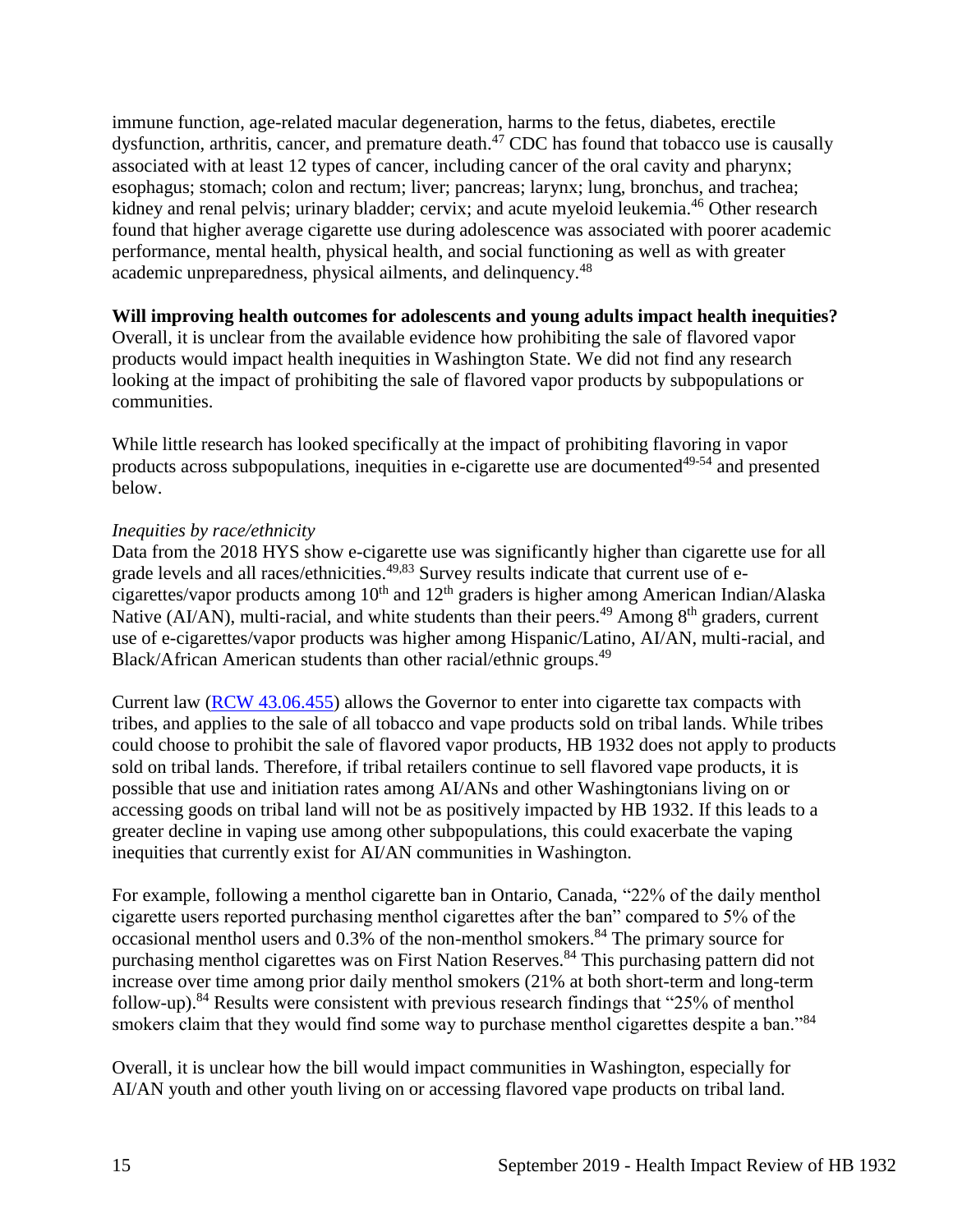Further discussion specific to the initiation and use of other flavored tobacco products is on page 17.

### *Inequities by sexual orientation and gender identity*

Nationally, students identifying as gay, lesbian, and bisexual were more likely to use e-cigarettes than students who identify as heterosexual (17.5% versus 13.2%, respectively).<sup>50</sup> Results of the 2018 HYS show that current use of e-cigarette/vapor products varied by sexual orientation.<sup>49</sup> Among  $10^{th}$  graders, 32.1% of gay, lesbian, or bisexual students; 23.6% of those who indicate they are "questioning, something else fits;" and 20.8% of students identifying as heterosexual reported current e-cigarette use.<sup>49</sup>

Additionally, results of the 2018 HYS show that current e-cigarette use among  $10<sup>th</sup>$  graders varied by gender identity. Transgender students reported the greatest current use (44.7%) followed by students who felt something else fits better (30.0%), students questioning/not sure of their gender identity (24.4%), cis-gender female students (22.4%), and cis-gender male students  $(20.8\%)$ <sup>51</sup>

Overall, it is unclear how the bill would impact LGBTQIA adolescents and young adults. See discussion specific to the initiation and use of other flavored tobacco products on page 17.

#### *Inequities by socioeconomic status*

Generally, lower socioeconomic status (SES) is associated with greater exposure to tobacco cigarette advertising and cigarette use.[52](#page-47-0)[,85](#page-63-0) However, evidence from Connecticut found "higher SES was associated with greater [e-cigarette specific] advertising exposure. Furthermore, exposure to more advertising was significantly associated with using e-cigarettes more frequently."<sup>52</sup> This aligns with information shared by a key informant in California who indicated the higher initial costs (compared to other flavored tobacco products) of vapor starter kits (typically \$30-\$50) make these products more accessible to higher SES adolescents and young adults (SFDPH, personal communication, September 2019). Results of the 2017-2018 California Student Tobacco Survey show the prevalence of current e-cigarette use among students  $(8<sup>th</sup>, 10<sup>th</sup>, and 12<sup>th</sup> grades)$  in San Francisco and San Mateo Counties (20.8%) is nearly double that of current use among their peers statewide (10.9%).<sup>53</sup> In 2017, the median household income in both San Mateo County (\$116,653) and San Francisco County (\$110,816) were well above the statewide median  $(\$71,805)$ .<sup>86</sup> Additional research is necessary to examine the association between SES and e-cigarette use over time.

Available evidence and information shared by key informants indicate that prohibiting the sale of flavored vapor products may disproportionately benefit adolescents and young adults of higher SES. Meanwhile, the sale of other flavored tobacco products (e.g., blunt wrappers), which are sold at lower price points, would still be available. See discussion specific to the initiation and use of other flavored tobacco products on page 17.

#### *Inequities by military status*

National data indicate that active duty military members are more likely than the general population to report currently smoking or currently using e-cigarettes.<sup>54</sup> In 2015, 35.7% of military personnel reported ever trying e-cigarettes compared to 12.6% of the general population and 11.1% reported being daily e-cigarette users compared to 3.7% of the general population.<sup>54</sup>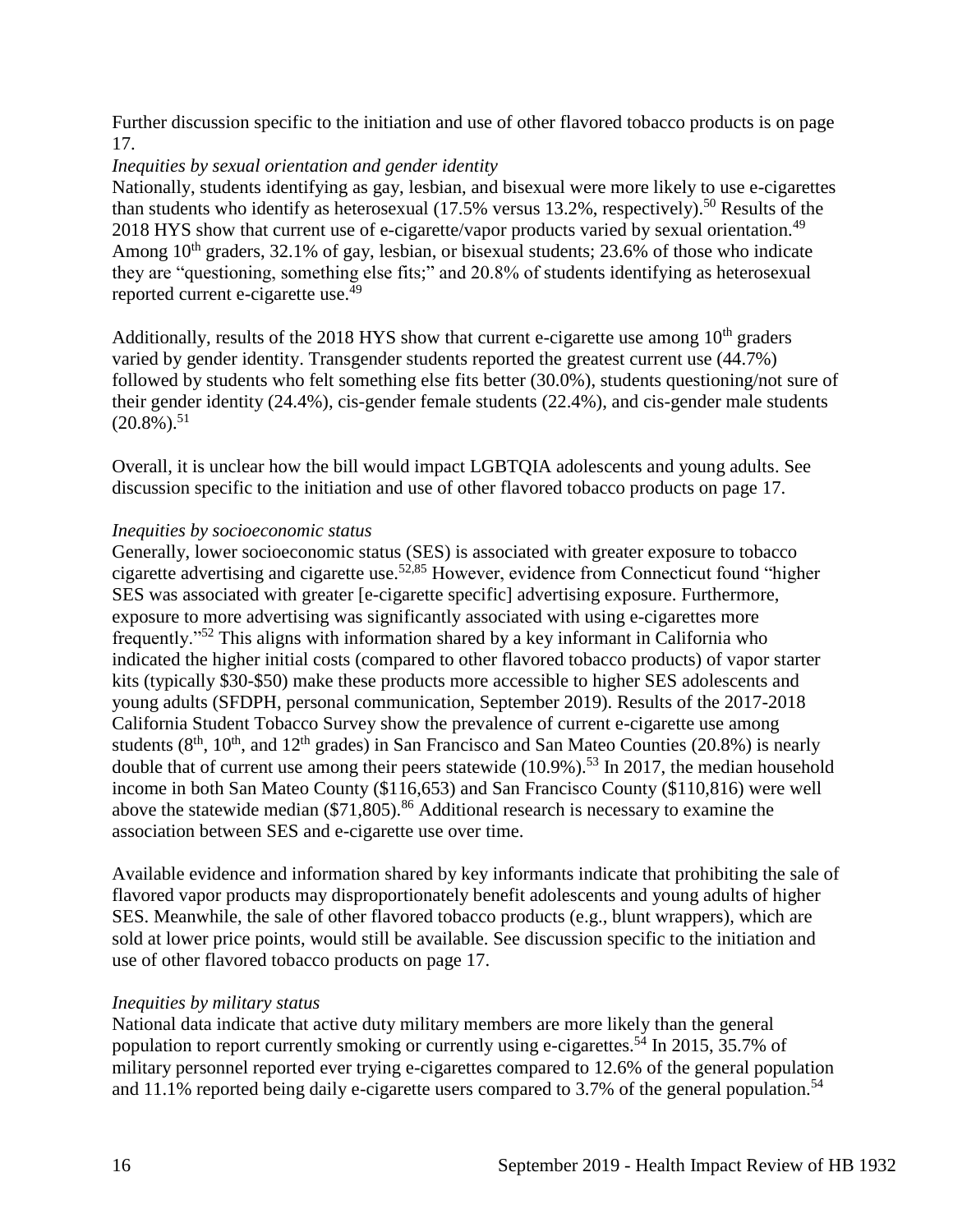While purchase data for e-cigarettes specifically on military bases is not available, the Health Related Behavior Survey for Active Duty Service Members found that 80.7% of military personnel reported buying cigarettes on a military base, suggesting that purchase of tobacco products on base may be high generally.<sup>54</sup> Since HB 1932 would not affect vapor products sold on military bases in Washington, it is possible that this bill could have a smaller impact on decreasing use of vaping products among active duty military personnel, thereby potentially creating a disparity or exacerbating inequities that already exist at the national level.

Overall, there has not been a large enough body of evidence established to determine how laws prohibiting the sale of flavored vapor products may impact different subpopulations and communities in Washington State, and the impact on health inequities is unclear.

### **Other considerations**

This Health Impact Review focused on the most direct pathway between provisions in the bill and health outcomes and health equity. Evidence for other potential pathways are discussed below.

### *Initiation and use of other flavored tobacco products*

Other flavored tobacco products include cigars, cigarillos/little cigars, blunt wraps, smokeless tobacco, hookah, cigarettes (allowed flavors menthol/mint), and others. Like vapor products, these flavored options disproportionately appeal to young people and serve as an entry point to the tobacco market. For example, an analysis of national data from 2004 to 2014 found that adolescent smokers aged 12 to 17 years old were the most likely group to use menthol cigarettes compared to all other age groups.<sup>87</sup> Moreover, according to the FDA's scientific evaluation, "menthol has a physiological impact on smoking that increases initiation and progression to regular cigarette smoking, increases nicotine dependence and decreases smoking cessation success."<sup>84</sup> Findings are consistent with results of a 2017 systematic review in which "longitudinal studies demonstrate initiation with menthol cigarettes facilitates progression to established use in young smokers."88

The tobacco industry also has a long, well-established history of marketing products (including flavors) to people in low-income communities, communities of color, $89-91$  and LGBTQIA communities.<sup>92</sup> For example, companies used targeted advertisements in community press, cigarette giveaways, philanthropy, and sponsorship of cultural activities (e.g., Black History Month events) to appeal to specific communities and develop a market for products.<sup>[89](#page-64-0)[,92](#page-65-0)</sup> Targeted advertising for menthol cigarettes has contributed to their wide use among Black/African American (89%), Native Hawaiian (80%), Puerto Rican (62%), Filipino (58%), and Latino smokers  $(47\%)$ .<sup>90</sup> Smokers who identify as LGBT are also significantly more likely to smoke menthol cigarettes (more than 36%) than those who identify as heterosexual.<sup>92</sup> Disproportionate use of menthol cigarettes contributes to inequities experienced by these populations as menthol makes cigarettes easier to smoke and harder to quit.<sup>[89](#page-64-0)[,90](#page-65-1)[,92](#page-65-0)</sup>

Because marketing for other tobacco products has targeted communities that have been marginalized, prohibiting the sale of flavors in vapor products alone may exacerbate existing inequities (personal communications, August to September 2019). Those who use flavored vapor products only are more likely to benefit, while those who are disproportionately exposed to and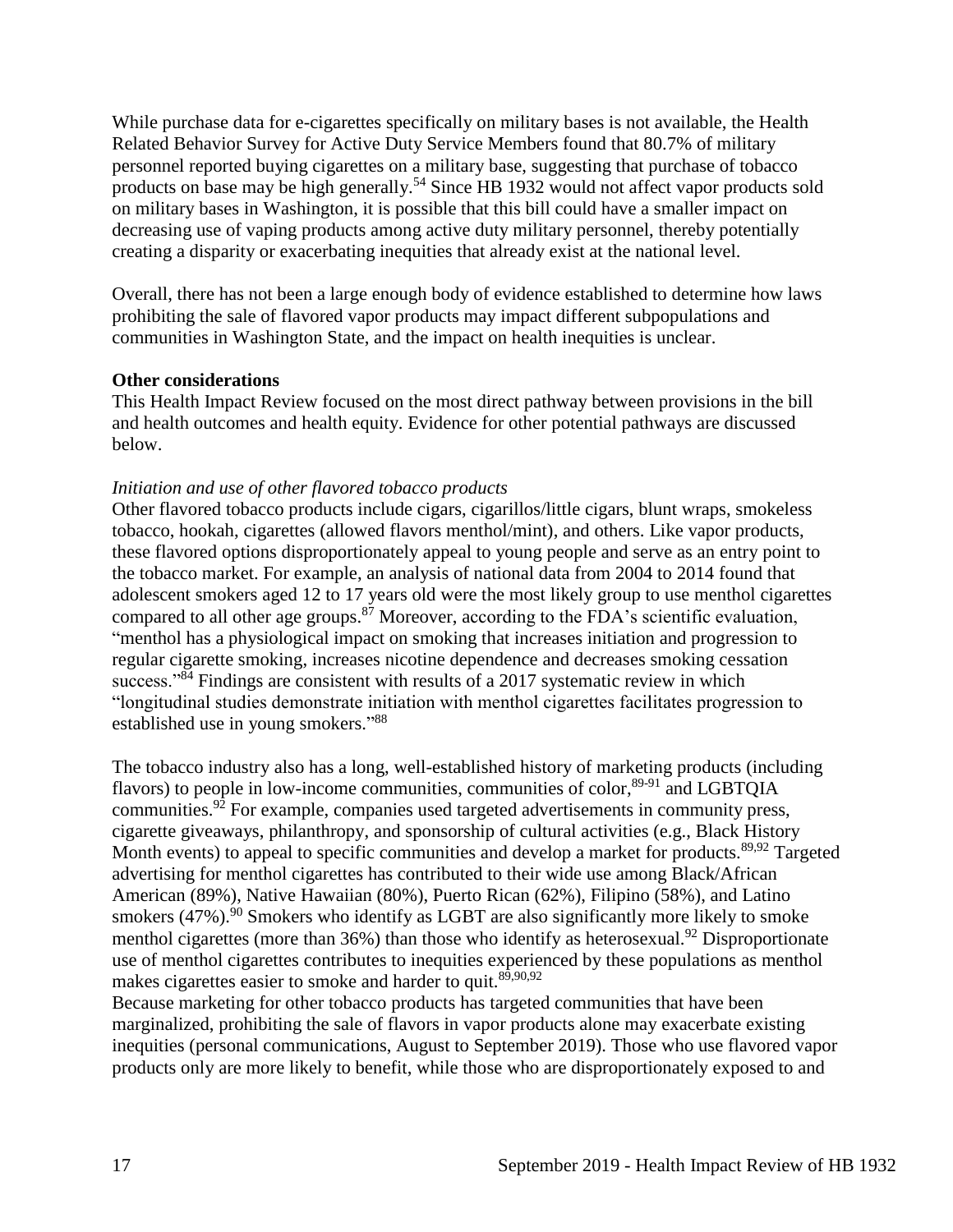use other flavored tobacco products (single, dual, or poly use) may be less impacted by the legislation.

Additionally, there is concern that prohibiting the sale of some flavored products may result in some consumers switching to other flavored tobacco products (product substitution) rather than simply discontinuing use of vapor products (personal communications, August to September 2019). As flavored vapor products and policies regulating them are relatively new, it is unclear to what extent different groups will either quit using vapor products or switch to/increase use of other tobacco products. Analysts reviewed evaluations of regulations restricting flavors in other tobacco products (i.e., cigarettes, menthol cigarettes, and cigars) in the U.S.; Providence, Rhode Island; and Canada to assess the potential for switching. While this literature is less generalizable, it provides insight into the potential impact of prohibiting the sale of flavored products.

In the U.S., research evaluating the 2009 Tobacco Control Act prohibiting the sale and distribution of flavored cigarettes found that, while use of cigarettes decreased following the law's implementation, use of menthol cigarettes, cigars, and pipe tobacco increased significantly "implying substitution toward the remaining legal flavored tobacco products."<sup>27</sup> Study authors concluded that, "the results suggest the 2009 flavored cigarette ban did achieve its objective of reducing adolescent tobacco use, but effects were likely diminished by the continued availability of menthol cigarettes and other flavored tobacco products."<sup>27</sup>

Similarly, in January 2013, the city of Providence, Rhode Island, began enforcing a restriction on the retail sale of all non-cigarette tobacco products with a characterizing flavor other than tobacco, menthol, mint, or wintergreen. Researchers assessed the policy impact (January 2012- December 2016) on cigar sales, which represented 95% of flavored non-cigarette tobacco product sales in the city.<sup>93</sup> Results showed, "policy implementation was associated with a fivetimes greater decrease in average weekly sales of all cigars ([flavored] and otherwise) from prepolicy to postpolicy periods in Providence as compared with the more modest decrease observed in the [rest of the state]."<sup>93</sup> However, researchers found increases in sales of several brands of cigars labelled with concept-flavor names (e.g., Jazz) rather than explicit-flavor names (e.g., Watermelon Mist).<sup>93</sup> They also identified some evidence of product substitution and crossborder purchasing.<sup>93</sup> Despite these challenges, sales of all cigars decreased significantly (31%) in Providence following the flavor restriction policy compared to the rest of the state.<sup>93</sup>

In 2009, the Canadian government passed federal regulations restricting flavors (excluding menthol) in small cigars. To assess the policy's effect, researchers analyzed wholesale data (2001 through 2016) to estimate changes in sales of cigars with and without flavor descriptors and analyzed changes for each flavor type over time.<sup>94</sup> Results show the Federal flavor regulations were "associated with a reduction in the sales of [flavored] cigars by 59 million units."<sup>94</sup> While increases in sales of cigars with descriptors other than flavors (e.g., color) were observed (9.6 million increase), the overall level (decline of 49.6 million units) and trend of sales of cigars  $(6.9 \text{ million units per quarter})$  declined following the ban.<sup>94</sup> Authors concluded flavor regulations "have the potential to substantially impact tobacco sales. However, exemptions for certain [flavors] and product types may have reduced the effectiveness of the ban, indicating the need for comprehensive, well-designed regulations."<sup>94</sup>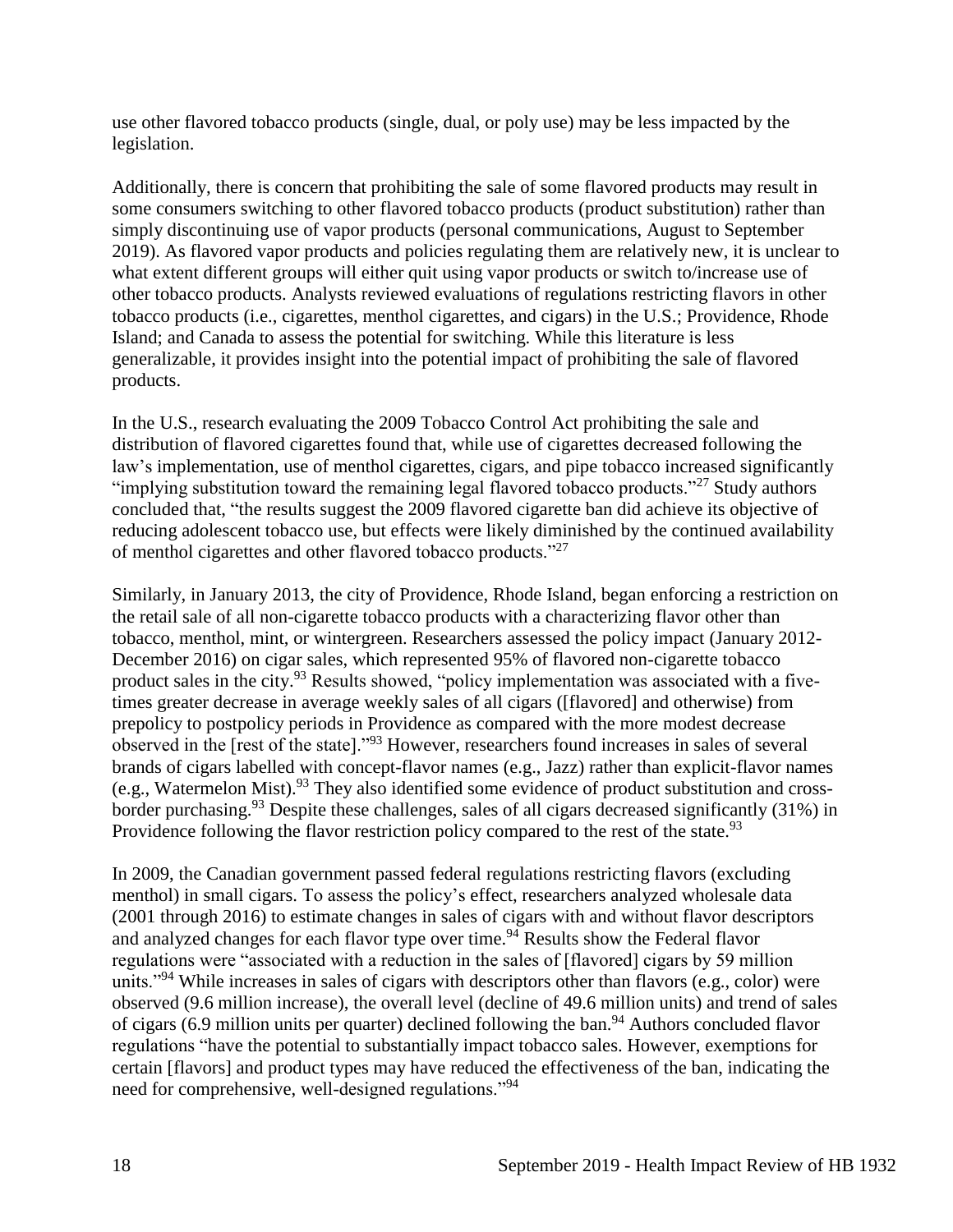Another Canadian study assessed the impact of Ontario's menthol cigarette ban on smoking behavior of participants who reported current smoking (i.e., daily, occasional, and non-menthol cigarette smokers) at baseline prior to the ban. <sup>84</sup> At follow-up, "20% of occasional menthol smokers and 24% of daily menthol smokers reported quitting in the long terms, which exceeded what was predicted by smokers at baseline."<sup>84</sup> Overall, daily menthol smokers had significantly higher rate of reporting having quit smoking and were more likely to have tried to quit after the ban compared with non-menthol smokers, controlling for smoking and demographic characteristics.<sup>84</sup> Findings suggested an increased rate of quitting 1 year following Ontario's ban on the sale of menthol tobacco products. <sup>84</sup> However, the impact was observed in older adults but not younger adults (16 to 29 years).<sup>84</sup> "The difference may be due to younger adults not having a brand preference and switching to other tobacco or nicotine products."<sup>84</sup> Authors noted a combustible tobacco menthol ban would be more impactful for at-risk subpopulations of youth and young adults if there was less availability of other flavored tobacco or nicotine products.<sup>84</sup>

Additionally, a key informant shared that, since Canada implemented restrictions on some flavored tobacco products (e.g., cigars, cigarettes, and hookah), the tobacco industry has adopted new tactics to appeal to former flavor buying customers. For example, companies have introduced 'add on' flavor products (dry or liquid options) which customers can now purchase and add to tobacco products (personal communication, 2019). Currently, these add on flavors have not gained the same traction that flavored products showed. This is likely due to inertia—it takes more effort for customers to purchase and use the flavor add on than it did to buy the ready-made flavored product (personal communication, August 2019). Companies have also found loopholes in the regulations that have allowed them to create product descriptors other than flavor. For example, companies have provided retailers with sales materials to guide customers to the new brand product (e.g., color) which most closely matches the previous product's flavor descriptor (personal communication, August 2019).

While Canada and other jurisdictions have implemented multiple narrowly defined tobacco policies to restrict flavors, San Francisco policymakers adopted a more comprehensive approach. The San Francisco Health Code defines "tobacco product" broadly to include those "products containing, made, or derived from tobacco or nicotine that is intended for human consumption" and "any device or component, part, or accessory that delivers nicotine alone or combined with other substances […] whether or not the device or component is sold separately."<sup>64</sup> This language was crafted so that established tobacco regulations will apply to future products brought to market (SFDPH, personal communication, September 2019).

Overall, it is unclear how and to what extent HB 1932 will affect initiation and use of other flavored tobacco products by adolescents and young adults. Therefore, we did not include this pathway in the logic model on page 8.

#### *Cessation*

E-cigarettes are not approved by the FDA as an aid to quit smoking.<sup>95</sup> The U.S. Department of Health and Human Services stated that, "so far, the research shows there is limited evidence that e-cigarettes are effective for helping smokers quit."<sup>95</sup> However, the FDA has approved several smoking cessation products designed to help users gradually withdraw from smoking (i.e.,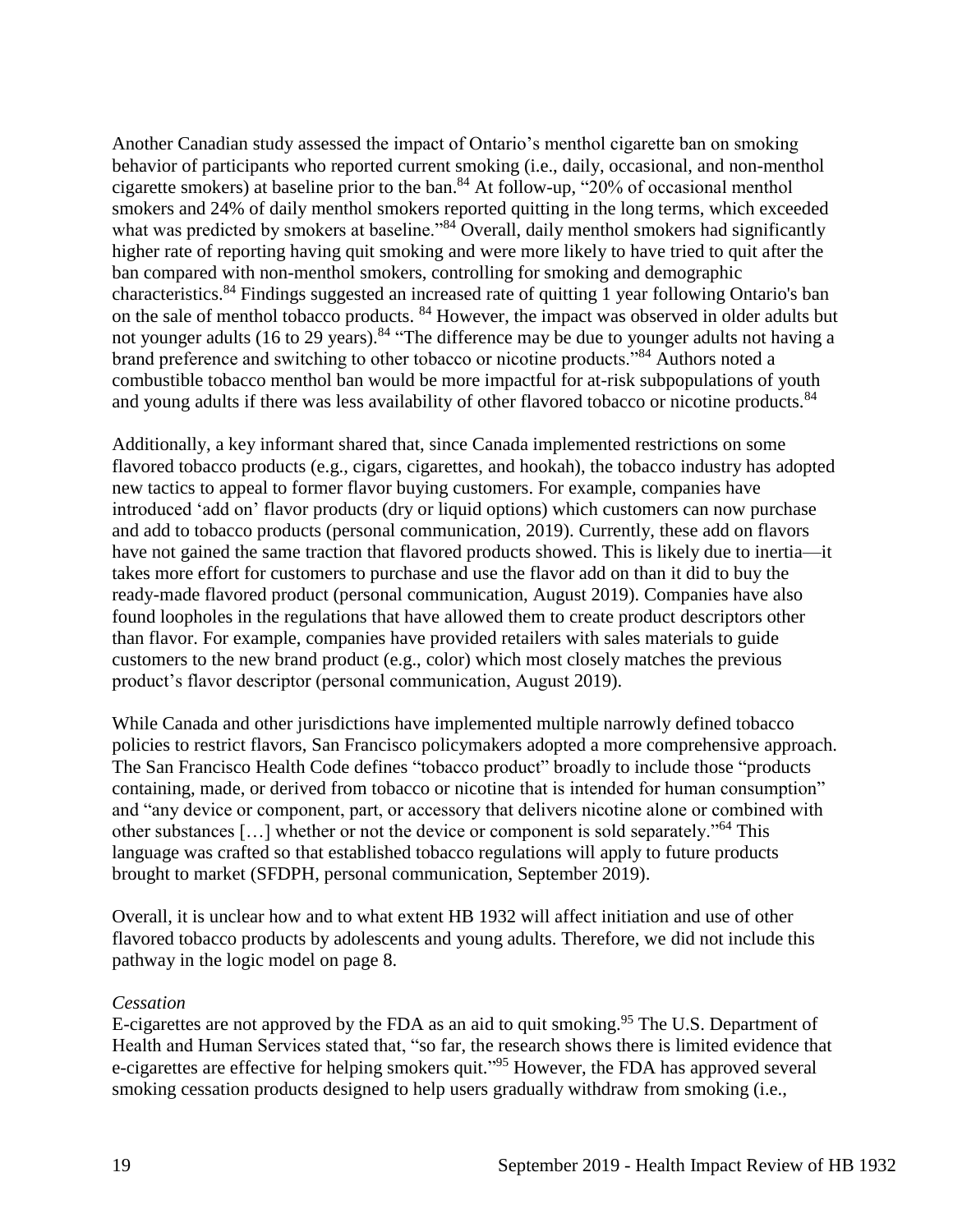nicotine replacement therapy) in which flavors are approved—nicotine chewing gum and nicotine lozenges.<sup>96</sup> Vapor product manufacturers may apply to have their product reviewed by FDA for approval as a cessation option which could include flavors. Due to confidentiality laws, the Division of Drug Information in the FDA's Center for Drug Evaluation and Research (CDER) cannot provide information related to drug applications that may have been submitted to the agency (CDER, personal communication, September 2019), and analysts were unable to determine whether any vapor product manufacturers have applied to have their product reviewed as a cessation device.

Overall, there is mixed evidence that e-cigarettes provide opportunity for cessation for adult combustible cigarette smokers.[5](#page-24-0)[,28](#page-36-0) While some studies suggest that e-cigarettes may be useful cessation tools or may help smokers decrease their use of combustible cigarettes, other studies have found that e-cigarette use is associated with a decreased likelihood of quitting combustible cigarettes and increased consumption of combustible cigarettes.41-44 A 2016 meta-analysis concluded that e-cigarettes, as they are currently being used, are actually associated with lower quit rates among adult combustible cigarette smokers.<sup>44</sup> National Health Interview Survey data (2014 to 2016) indicate the dominant pattern of e-cigarette use in adults is dual use of both combustible cigarettes and e-cigarettes.<sup>60</sup> As part of the interim guidance issued by CDC to address the outbreak of severe pulmonary illness associated with e-cigarette use, CDC recommended that, "adult smokers who are attempting to quit should use evidence-based smoking cessation treatments, including counseling and FDA-approved medications."<sup>81</sup> In sum, the National Academy of Sciences stated that, "the net public health effect, harm or benefit, of ecigarettes depends on three factors: their effect on youth initiation of combustible tobacco products, their effect on adult cessation of combustible tobacco products, and their intrinsic toxicity."<sup>28</sup> They concluded that "there would be net public health harm in the short and long terms if the products do not increase combustible tobacco cessation in adults."<sup>28</sup>

Since there is mixed evidence that e-cigarettes provide opportunity for combustible tobacco cessation in adults and since evidence suggests that most adolescents and young adults do not use e-cigarettes to quit smoking,  $31,60$  $31,60$  we did not include this pathway in the logic model on page 8.

# *Flavored marijuana products*

Analysts also explored the potential impacts of the bill on the initiation and use of flavored marijuana products meant for consumption through aerosolization or vaporization (marijuana vapor products). We ultimately did not include this pathway in the logic model on page 8 because the health impacts of marijuana vapor products and the impacts of the flavors in these products have not been well researched.

Key informants noted multiple research limitations including federal regulations, state funding, and technical challenges specific to marijuana. First, federal funding requirements limit research on marijuana to strains cultivated at one specific source farm in Mississippi. Key informants noted that the strains grown at the designated source farm more closely resemble strains available in the 1970s than strains developed since states began legalizing marijuana for various purposes (e.g., medicinal, recreational) (personal communication, August 2019). More recent advances in production are capable of yielding strains with significantly higher THC content,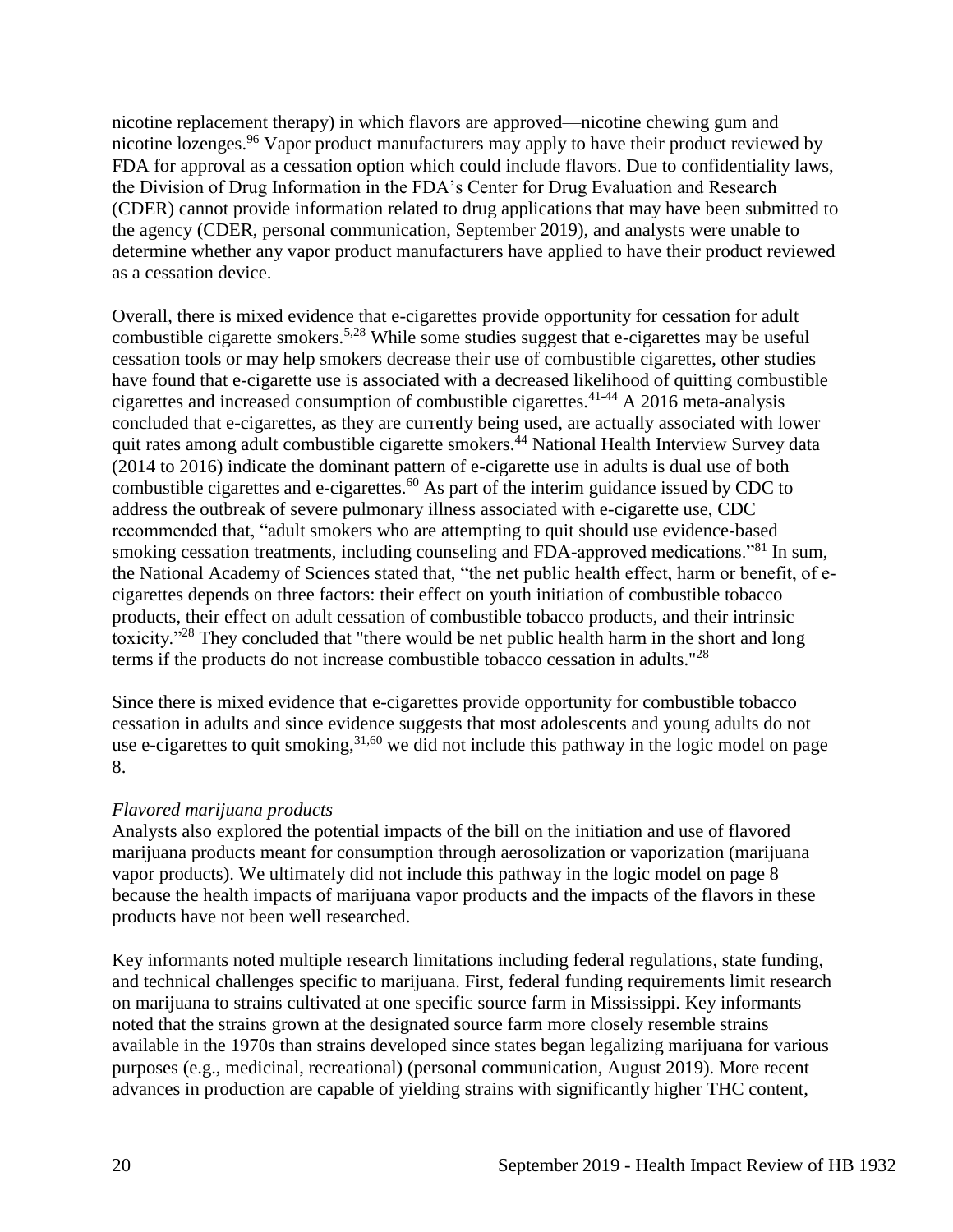making research available using product from the source farm less generalizable to today's market. Second, Washington State law [\(RCW 69.50.540\)](https://app.leg.wa.gov/rcw/default.aspx?cite=69.50.540) limits appropriations available for research on the short and long-term effects of marijuana use (and the dissemination of this research) to 1.0% of funds collected through Initiative  $502<sup>97</sup>$  With limited funding and multiple research priorities, the health impacts of flavors have not been well researched for marijuana vapor products. Finally, key informants shared that THC and cannabinol (CBD) are extremely difficult to completely parse out. Therefore, both are nearly always present, which makes conducting health focused research specific to either chemical challenging and less generalizable.

The science of marijuana vapor product flavors is also more nuanced than that of flavored ecigarettes. While flavored e-cigarettes contain almost exclusively flavor chemicals, marijuana vapor products generally get their flavor from naturally derived terpenes that contribute to the flavor profile and/or added fruit oils or extracts (personal communication, September 2019). However, cannabis oils can have manufactured (e.g., non-cannabis derived) terpenes and terpene additives (e.g., not derived from a regulated plant) added as flavorants (personal communication, September 2019). These additives are typically not well regulated, and may contain contaminants that could pose health risks and/or not be designed for aerosolization (personal communication, September 2019). Currently, there is no research on how these flavor components specifically affect the long-term health of users. However, some jurisdictions have adopted regulations to restrict their use. For example, New York State Department of Health regulations prohibit the use of "any additional active ingredients or materials to any approved medical [marijuana] product that alters the color, appearance, smell, taste, effect or weight of the product unless it has first obtained prior written approval of the department."<sup>98</sup> Furthermore, "excipients [i.e., inactive ingredients] must be of pharmaceutical grade and approved by the department."<sup>98</sup> As manufactured terpenes are not pharmaceutical grade, they are prohibited under New York's medical marijuana regulations (personal communications, September 2019).

<span id="page-22-0"></span>While health literature specific to flavor chemicals used in nicotine and tobacco products may not be generalizable to flavored marijuana vapor products, the literature pertaining to the appeal of flavors is generalizable, and the presence and advertising of flavored marijuana vapor products increases their appeal to adolescents and young adults.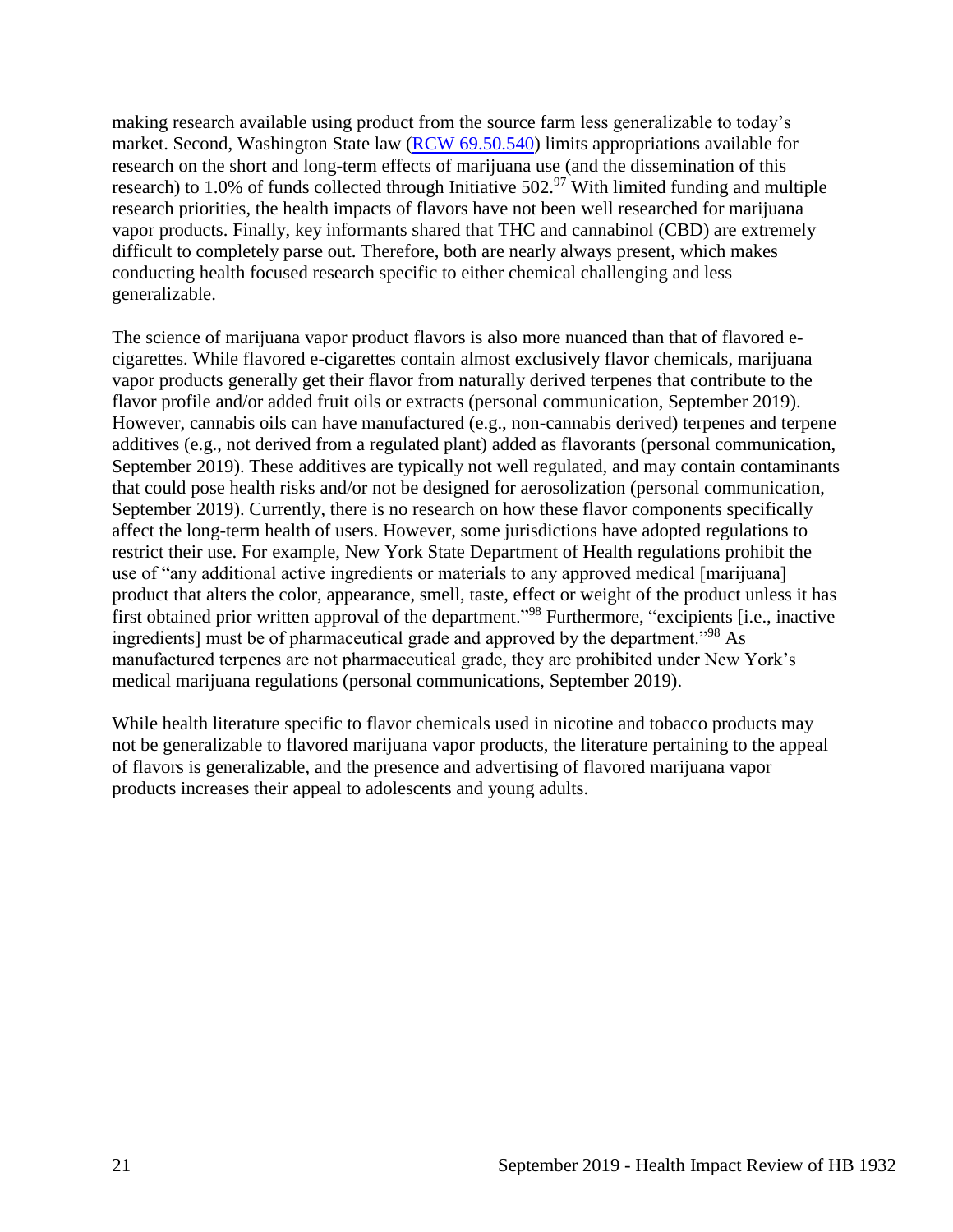### **Annotated References**

# 1. **Family Smoking Prevention and Tobacco Control Act, 123 (2009).**

The 111th U.S. Congress found that "virtually all new users of tobacco products are under the minimum legal age to purchase such products" and that "tobacco advertising and marketing contribute significantly to the use of nicotine-containing tobacco products by adolescents." For this and other reasons, "It is in the public interest for Congress to enact legislation that provides the Food and Drug Administration with the authority to regulate tobacco products and the advertising and promotion of such products." Section Chapter IX--Tobacco Products, Section 907. Tobacco Product Standards (a)(1)(A) specifically bans the use of artificial or natural flavor (other than tobacco or menthol) or an herb or spice that is a characterizing flavor of the tobacco product or tobacco smoke in cigarettes. The full text of the Tobacco Control Act is available at [https://www.govinfo.gov/content/pkg/PLAW-111publ31/pdf/PLAW-111publ31.pdf.](https://www.govinfo.gov/content/pkg/PLAW-111publ31/pdf/PLAW-111publ31.pdf)

### 2. **Administration U.S. Food and Drug. Summary of the Deeming Final Rule. Silver Spring, Maryland: U.S. Food and Drug Administration.**

In this document the U.S. Food and Drug Administration (FDA) summarizes the Deeming Tobacco Products to be Subject to the Federal Food, Drug, and Cosmetic Act, as Amended by the Family Smoking Prevention and Tobacco Control Act; Restrictions on the Sale and Distribution of Tobacco Products and Required Warning Statements for Tobacco Products ('Deeming Rule'). The final rule was published on May 10, 2016. It extends the FDA's "tobacco product" authorities to "all other categories of tobacco products meeting the statutory definition of 'tobacco product' in the Federal Food, Drug, and Cosmetic Act (FD&C Act), except accessories of such products." The newly regulated products include currently marketed products (e.g., electronic cigarettes, cigars, waterpipe (hookah) tobacco) and future tobacco products. The Deeming Rule requires these tobacco products to comply with all provisions regarding "tobacco products" found in the FD&C Act and FDA regulations. The full text of the rule is available at [https://www.federalregister.gov/documents/2016/05/10/2016-10685/deeming-tobacco-products](https://www.federalregister.gov/documents/2016/05/10/2016-10685/deeming-tobacco-products-to-be-subject-to-the-federal-food-drug-and-cosmetic-act-as-amended-by-the)[to-be-subject-to-the-federal-food-drug-and-cosmetic-act-as-amended-by-the.](https://www.federalregister.gov/documents/2016/05/10/2016-10685/deeming-tobacco-products-to-be-subject-to-the-federal-food-drug-and-cosmetic-act-as-amended-by-the)

#### <span id="page-23-0"></span>3. **FDA News Release -- FDA takes new steps to address epidemic of youth e-cigarette use, including a historic action against more than 1,300 retailers and 5 major manufacturers for their roles perpetuating youth access [press release]. 2018.**

In September 2018, the U.S. Food and Drug Administration issued 1300 warning letters and fines to retailers who illegally sold JUUL and other e-cigarette products to minors. The FDA news release stated that this was the "largest coordinated enforcement effort in the FDA's history." FDA Commissioner Scott Gottlieb stated, "we see clear signs that youth use of electronic cigarettes has reached an epidemic proportion, and we must adjust certain aspects of our comprehensive strategy to stem this clear and present danger. This starts with the actions we're taking today to crack down on retail sales of e-cigarettes to minors." The FDA also issued letters to the top five-selling e-cigarette brands (which comprise 97% of the U.S. e-cigarette market) , including JUUL, Vuse, MarkTen XL, blu e-cigs, and Logic requiring each company "to submit to FDA within 60 days plans describing how they will address the widespread youth access and use of their product." The FDA also committed to increasing enforcement efforts for e-cigarette manufacturers and retailers.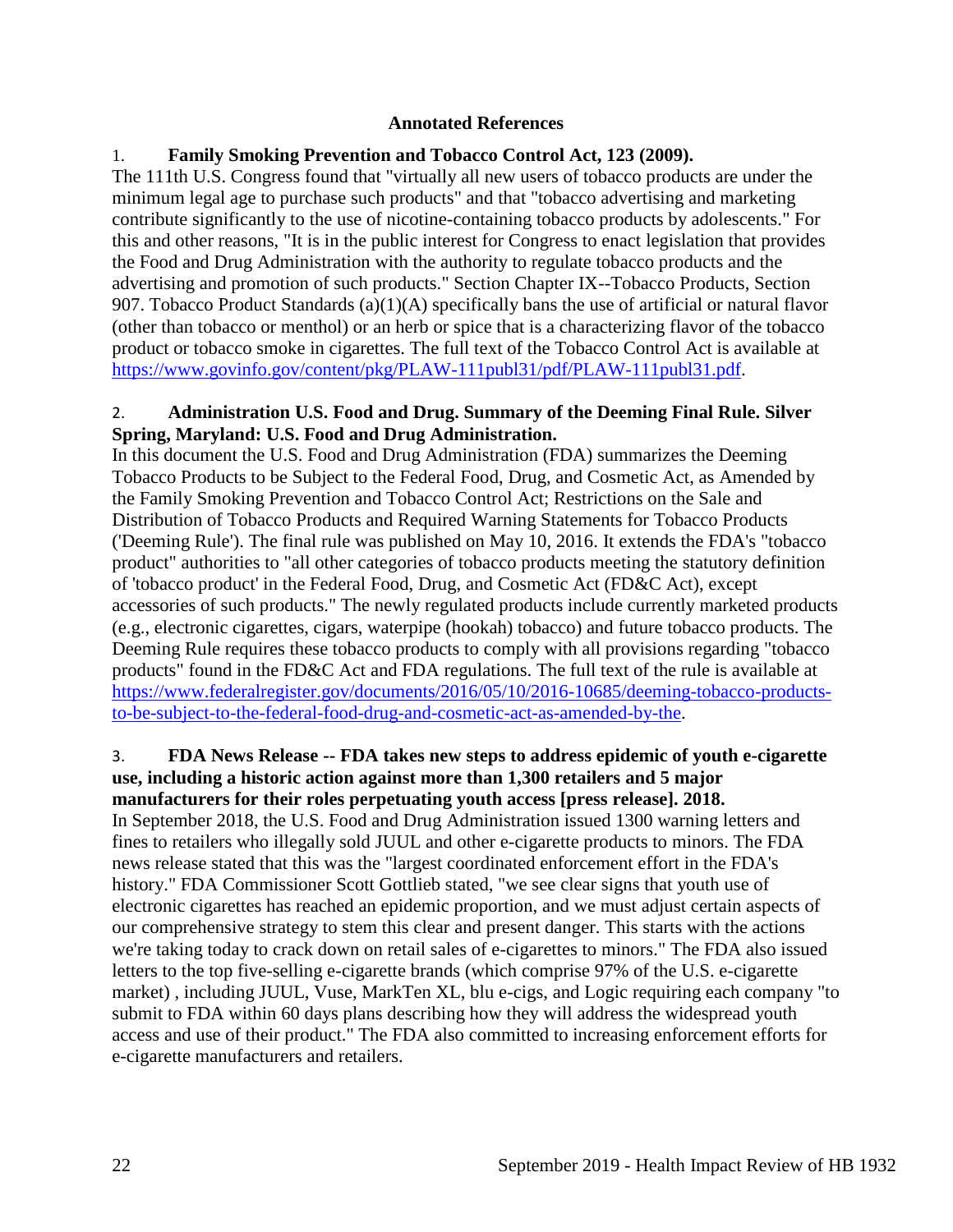### 4. **FDA News Release -- Trump Administration Combating Epidemic of Youth E-Cigarette Use with Plan to Clear Market of Unauthorized, Non-Tobacco-Flavored E-Cigarette Products [press release]. Silver Spring, MD: U.S. Food and Drug Administration, 11 September 2019 2019.**

This news release from the U.S. Food and Drug Administration (FDA) outlines the Trump Administration's announcement that as part of its ongoing work to address the epidemic of youth e-cigarette use, the agency will finalize a compliance policy that prioritizes enforcement of the premarket authorization requirements for non-tobacco-flavored e-cigarettes. Preliminary data from the National Youth Tobacco Survey show "that more than a quarter of high school students were current (past 30 day) e-cigarette users in 2019 and the overwhelming majority of youth ecigarette users cited the use of popular fruit [65.9%] and menthol or mint [63.9%] flavors." Effective August 8, 2016, "all electronic nicotine delivery system (ENDS) products were expected to file premarket tobacco product applications with the FDA within two years. ENDS products currently on the market are not being legally marketed and are subject to government action. The compliance policy the FDA anticipates announcing in the coming weeks will outline enforcement policy addressing non-tobacco-flavored e-cigarette products that lack premarket authorization moving forward." FDA has issued more than 8,600 warning letters and more than 1,000 fines to retailers for sales of ENDS and their components to minors. Many e-liquid products resembling kid-friendly juice boxes, cereal, and candy have been removed from the market as the result of FDA warning letters--many written in collaboration with the Federal Trade Commission (FTC). On September 9, 2019, FDA issued a warning letter to JUUL Labs Inc. for "marketing unauthorized modified risk tobacco products by engaging in labeling, advertising, and/or other activities directed to consumers, including a presentation given to youth at a school."

# <span id="page-24-0"></span>5. **FDA Statement--Statement from FDA Commissioner Scott Gottlieb, M.D., on proposed new steps to protect youth by preventing access to flavored tobacco products and banning menthol in cigarettes [press release]. 2018.**

FDA Commissioner Scott Gottlieb outlines a "policy framework [that] reflects a re-doubling of the FDA's efforts to protect kids from all nicotine-containing products." He states that, "if we're to break the cycle of addiction to nicotine, preventing youth initiation on nicotine is a paramount imperative." He cites research showing that 90% of current adult smokers started smoking before 18 years of age, 95% started smoking before 21 years of age, and only 1% started smoking after 26 years of age. Research with the Centers for Disease Control and Prevention found that ecigarette use among high school students increased 78% from 2017 to 2018, and 48% among middle school students- reversing prior trends from 2015 to 2017 suggesting that use was declining. To address these trends, FDA has taken a number of recent actions as part of their Youth Tobacco Prevention Plan, including increasing enforcement against retailers, targeting eliquid manufacturers marketing to youth, working with eBay to remove products from their website, and launching "The Real Cost" Youth E-Cigarette Prevention Campaign. Dr. Gottlieb stated, "I repeatedly said that, although we continue to believe that non-combustible tobacco products may provide an important opportunity to migrate adult smokers away from more harmful forms of nicotine delivery, these opportunities couldn't come at the expense of addicting a generation of kids to nicotine." This statement includes two directives from the FDA. First, FDA requires that all "flavored [electronic nicotine delivery systems] products (other than tobacco, mint, and menthol flavors or non-flavored products) must be sold in age-restricted, in-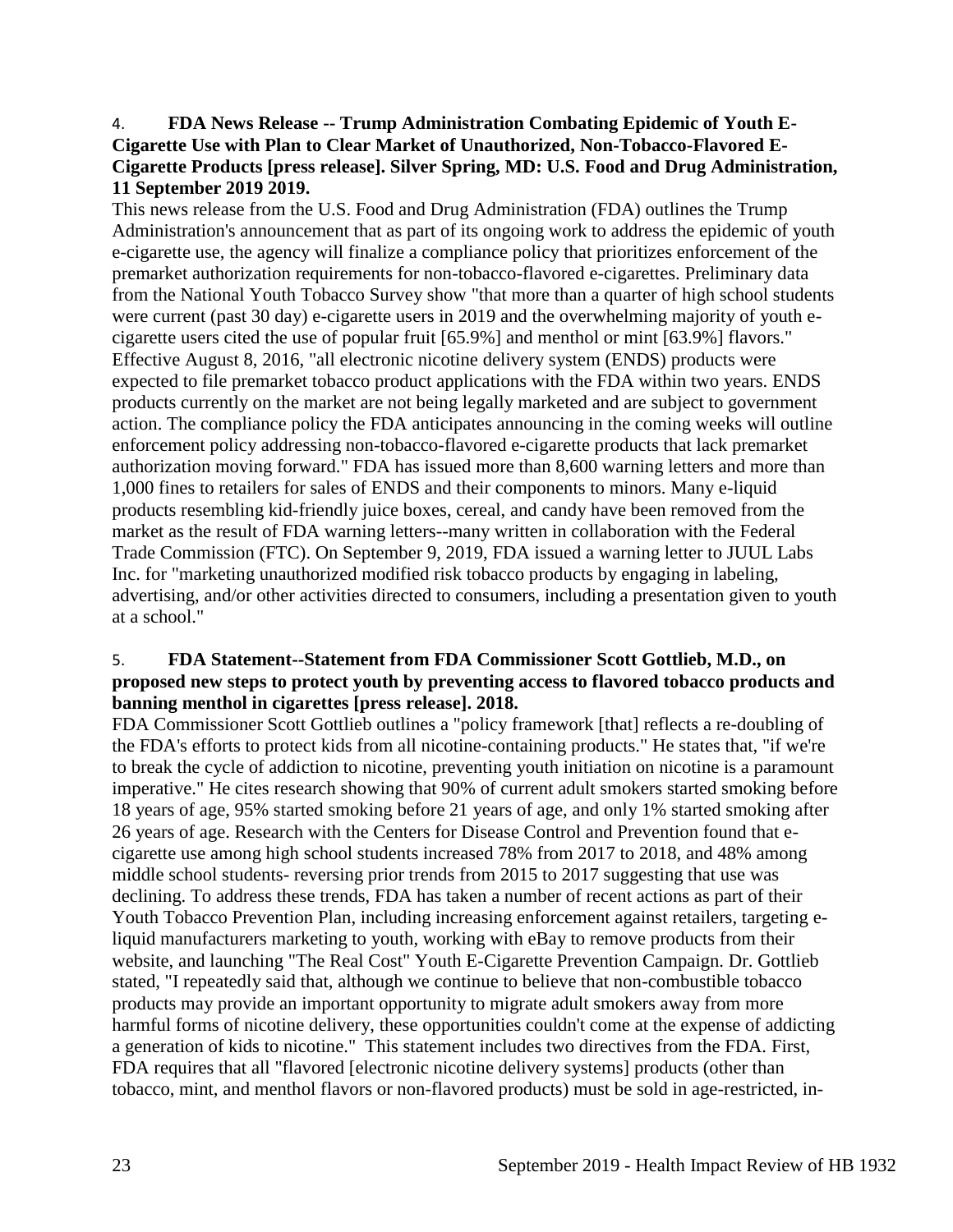person locations and, if sold online, under heightened practices for age verification." Second, FDA issued a "Notice of Proposed Rulemaking that would seek to ban menthol in combustible tobacco products, including cigarettes and cigars." Data indicate that youth are more likely to use menthol cigarettes than any other group and that, "more than half (54 percent) of youth smokers ages 12-17 use menthol cigarettes, compared to less than one-third of smokers ages 35 and older." In addition, approximately 70% of African American youth use menthol cigarettes. In response, FDA is proposing a policy to ban flavors in cigars. Dr. Gottlieb emphasized that, "If youth trends don't move in the right direction, we will revisit all of these issues."

# 6. **Kaplan Sheila, Hoffman Jan. Juul Suspends Selling Most E-Cigarette Flavors in Stores.** *The New York Times.* **13 November 2018, 2018;Health.**

This article from The New York Times reported on the decision by Juul Labs to suspend sales of most of its flavored e-cigarette pods in retail stores and to discontinue its social media promotions. Juul said it would "keep mint, tobacco and menthol flavors for its devices in retail stores" to prevent some users from reverting to menthol cigarettes. The announcement came before the FDA's unveiled a series of measures to curb teenage vaping. "More than three million middle and high school students reported using e-cigarettes, according to preliminary, unpublished government data, with about one-third of them saying the flavors were a big factor in their choice." Juul's announcement also stated it would renew sales of suspended flavored products "at retail outlets that invested in age-verification technology."

# 7. **Kaplan Sheila. 'Juul-alikes' Are Filling Shelves With Sweet, Teen-friendly Nicotine Flavors.** *The New York Times.* **13 August 2019, 2019;Health.**

The New York Times reported that after Juul Labs, under pressure from the FDA, suspended sales of most of its popular flavored nicotine pods in stores in fall 2018, upstart competitors began producing their own fruity and candy-flavored versions. The proliferation of 'Juul-alikes' "shows just how entrenched the youth vaping problem became and that voluntary measures are unlikely to solve it." Juul "has filed patent infringement claims against 21 manufacturers and seller of copycat devices and pods." According to Juul, three companies have not agreed to stop selling their similar products. One of these competitors, Eonsmoke generated an estimated \$5.3 million in revenue in 2018. In 2019, the company's business has an estimated \$43.6 million in tracked sales as of mid-July. According to a 16-year-old quoted in the story, adolescents are attracted to the wide range of flavors. Additionally, he noted, "[s]ome of my friends use Eon pods because they have a higher nicotine percentage, because they want a bigger head rush." Eonsmoke is under investigation by both the F.D.A. and the attorney general of Massachusetts.

### <span id="page-25-0"></span>8. **Surgeon General's Advisory on E-cigarette Use Among Youth [press release]. U.S. Department of Health and Human Services, Centers for Disease Control and Prevention, 2018.**

In December 2018, the Office of the Surgeon General issued a statement "emphasizing the importance of protecting our children form a lifetime of nicotine addiction and associated health risks by immediately addressing the epidemic of youth e-cigarette use. The recent surge in ecigarette use among youth, which has been fueled by new types of e-cigarettes that have recently entered the market, is a cause for great concern. We must take action now to protect the health of our nation's young people." The statement included background information that e-cigarette use increased dramatically from 2017 to 2018, and that e-cigarette aerosol can negatively impact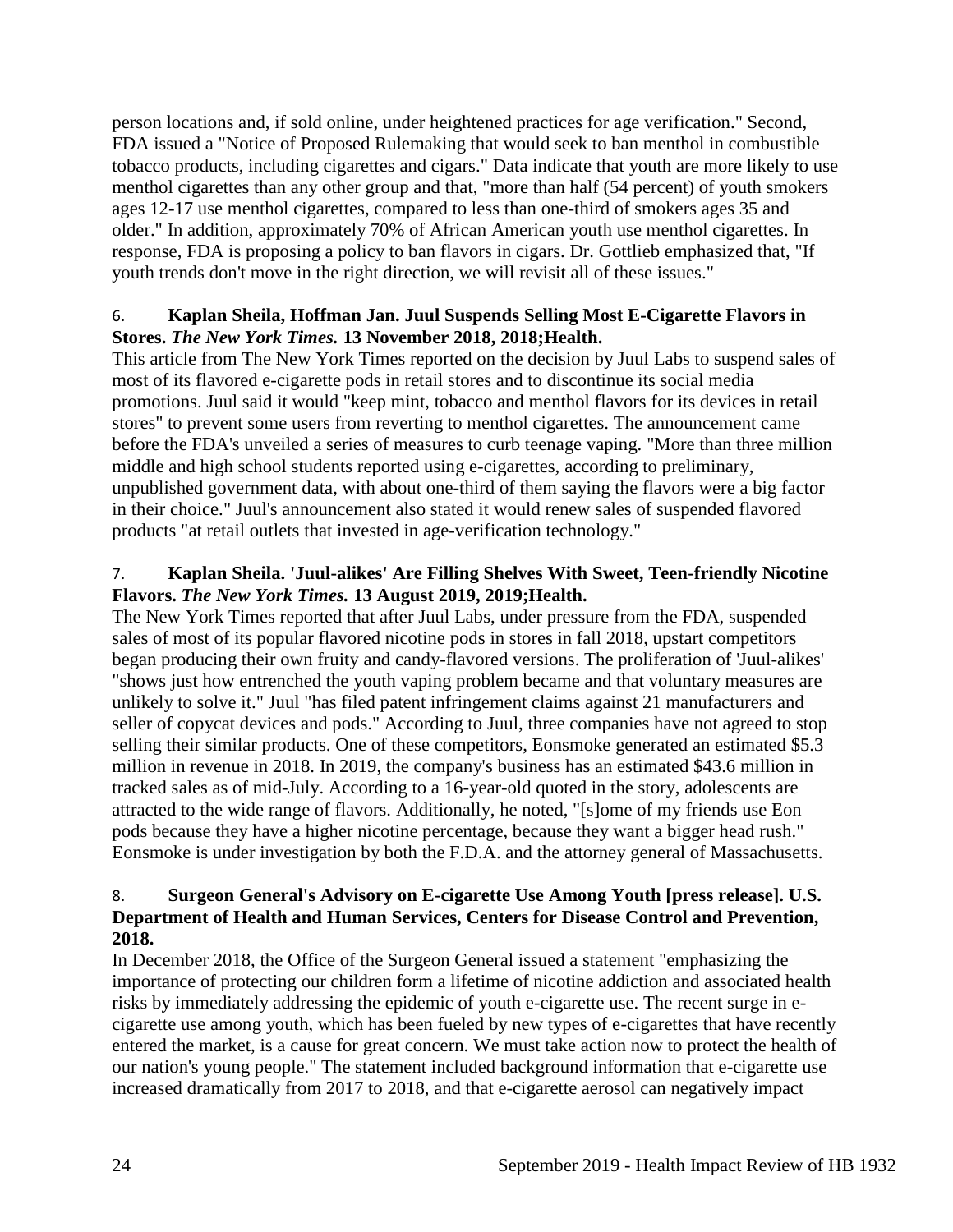health. The Surgeon General noted that e-cigarette aerosol and flavorings can expose users and bystanders to metals, volatile organic compounds, and ultrafine particles that can be inhaled deeply into the lungs. The statement also includes information about JUUL. The sale of JUUL increased 600% from 2016 to 2017, and the Surgeon General stated that "all JUUL e-cigarettes have a high level of nicotine. A typical JUUL cartridge or 'pod' contains about as much nicotine as a pack of 20 regular cigarettes." In addition, JUUL uses nicotine salts which allow nicotine to be inhaled more easily and with less irritation than tobacco products and other e-cigarettes. The statement noted that, "any e-cigarette use among young people is unsafe, even if they do not progress to future cigarette smoking."

# 9. **ACT Relating to protecting youth from tobacco products and vapor products by increasing the minimum legal age of sale of tobacco and vapor products, Revised Code of Washington(2019).**

In 2019, Washington State legislators passed Engrossed House Bill 1074, An act relating to protecting youth from tobacco products and vapor products by increasing the minimum legal age of sale of tobacco and vapor products. The legislation prohibits selling or giving tobacco or vapor products to a person under the age of 21 and permits the Governor to seek government-togovernment consultations with tribes about raising the minimum legal age of sale in cigarette tax compacts. The law is effective January 1, 2020.

### 10. **FDA News Release -- FDA launches its first youth e-cigarette prevention TV ads, plans new educational resources as agency approaches one-year anniversary of public education campaign [press release]. Silver Spring, MD, 22 July 2019 2019.**

On July 22, 2019, the U.S. Food and Drug Administration announced the launch of its first ecigarette prevention TV ads educating kids about the dangers of e-cigarette use. Part of FDA's "The Real Cost" Youth E-Cigarette Prevention Campaign, a \$60 million effort, the new ads highlight emerging science which indicates that "teens who vape are more likely to start smoking cigarettes, putting them at risk of a lifetime of addiction to smoking and related disease." Specifically, "compared with non-users, youth who use e-cigarettes are more likely to try conventional cigarettes in the future. This was also a conclusion reached in a National Academies of Sciences, Engineering, and Medicine report in 2018 on the Public Health Consequences of E-Cigarettes." The ads will run on television networks aimed at youth (e.g., TeenNick, CW, MTV), as well as on music streaming sites, social media networks, and other teen-focused media channels. Highlighted messages include, that e-cigarettes, like cigarettes, put youth at risk for addiction and other health consequences; nicotine can rewire the brain to crave more nicotine; and that e-cigarettes can contain dangerous chemicals.

# 11. **Outbreak of Lung Injury Associated with Using E-cigarette Use, or Vaping. 2019; Available at: [https://www.cdc.gov/tobacco/basic\\_information/e-cigarettes/severe-lung](https://www.cdc.gov/tobacco/basic_information/e-cigarettes/severe-lung-disease.html)[disease.html.](https://www.cdc.gov/tobacco/basic_information/e-cigarettes/severe-lung-disease.html) Accessed 19 September 2019.**

In 2019, CDC, U.S. Food and Drug Administration, state and local health departments, and other clinical and public health partners began investigating outbreaks of severe pulmonary disease associated with e-cigarette use. As of September 17, 2019 at 5pm, 530 cases of lung injury associated with use of e-cigarettes or vaping products had been reported to the CDC by 38 states and 1 U.S. territory. Seven deaths have been confirmed in 6 states. CDC received complete sex and age data on 373 of 530 cases: 72% of cases are male; 67% of cases are 18-34 years old; 16%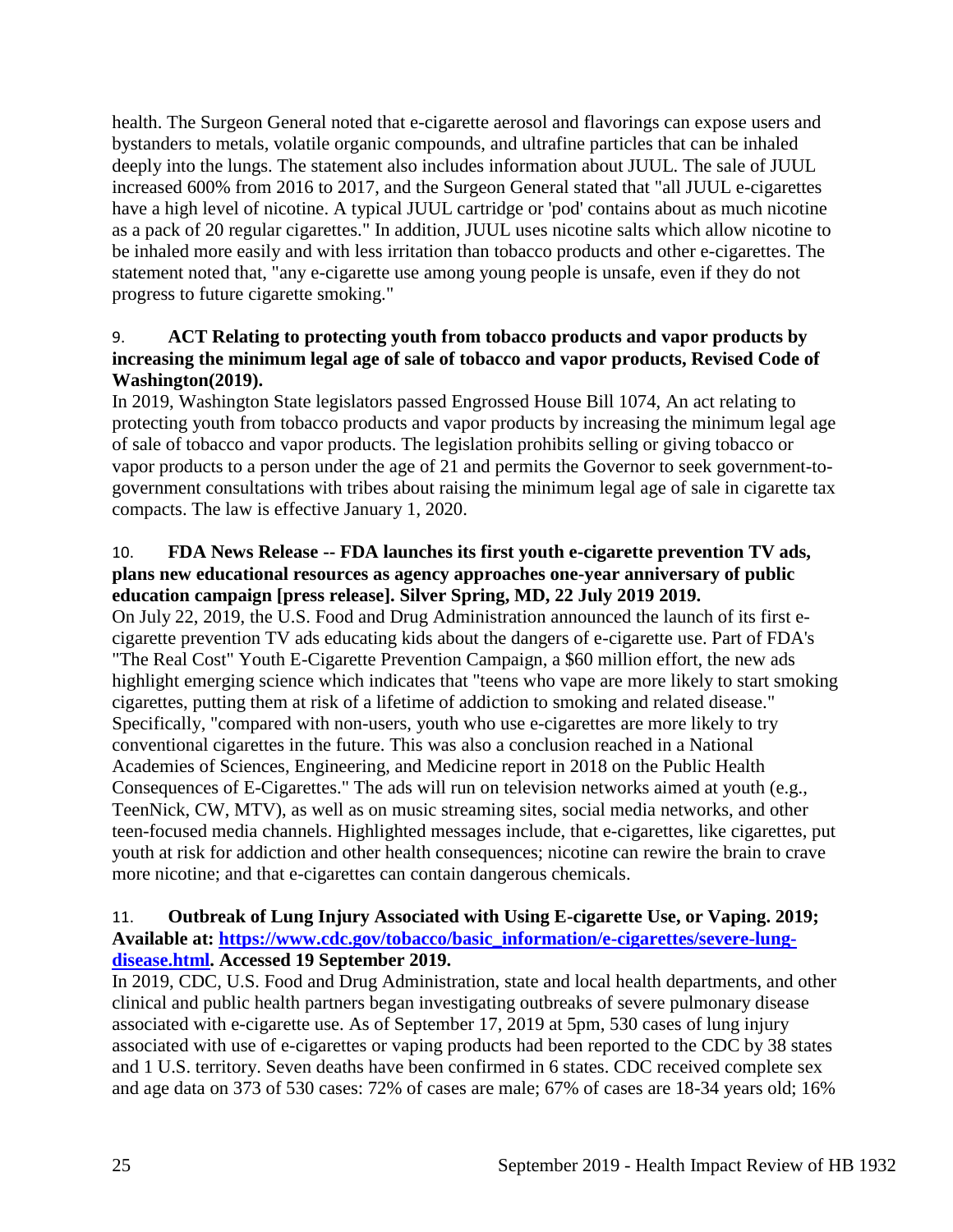of cases are under 18 years of age; and 17% are 35 years or older. While the investigation is ongoing, CDC noted "All patients have a reported history of e-cigarette product use, and no consistent evidence of an infectious cause has been discovered. Therefore, the suspected cause is a chemical exposure." They noted that, "the investigation has not identified any specific substance or e-cigarette product that is linked to all cases. Many patients report using e-cigarette products with liquids that contain cannabinoid products, such as tetrahydrocannabinol (THC)." However, "No consistent e-cigarette or vaping product, substance, or additive has been identified in all cases, nor has any one product or substance been conclusively linked to lung disease in patients." Patients have reported symptoms like coughing, shortness of breath, and chest pain; nausea, vomiting, and diarrhea; and fatigue, fever, and weight loss. Symptoms have not been responsive to antibiotic treatment, and are not associated with an infection. Among other recommendations, CDC recommends that youth and young adults, women who are pregnant, and adults who do not currently use tobacco products not use e-cigarette products.

# 12. **Bogan Sharon. First Case of Vaping-Related Lung Illness Confirmed in King County. Seattle, Washington: Public Health - Seattle & King County; 2019.**

This article from Public Health - Seattle & King County (PHSKC) staff reported the first confirmed case of severe lung disease associated with e-cigarettes in Washington State. The patient (male, late teens) was hospitalized in August for fever, cough, and shortness of breath. He was treated in an intensive care unit for 5 days before being released to recover at home. The teenager reported vaping nicotine with propylene glycol as well as saffron, but PHSKC's investigation is ongoing and details about the type of vaping device, where the products were obtained or if other substances were also used were unknown at the point of publication. Dr. Jeff Duchin, Health Office for PHSKC, noted that "e-cigarettes and vaping are not safe [...] Youth, young adults and pregnant women should never use e-cigarettes or vapes." Duchin also noted that "[a]lthough e-cigarettes are not approved as a cigarette smoking cessation method, we are aware that some people use them in this way. People who want to quit or reduce cigarette smoking should consult with their health care provider for effective treatment options."

# 13. **Severe Lung Illness: Severe Lung Illness linked to use of vaping products in Washington State. 2019; Available at:**

# **[https://www.doh.wa.gov/Emergencies/SevereLungIllness.](https://www.doh.wa.gov/Emergencies/SevereLungIllness) Accessed 9/17/2019.**

Washington State Department of Health is monitoring cases in Washington State connected to the ongoing investigation of severe pulmonary disease conducted by Centers for Disease Control and Prevention. As of September 16, 2019, there were three confirmed cases in Washington State, including one in King County and two in Spokane County. All three cases were in patients aged 10-29 years old.

# 14. **Kaplan Sheila. Trump Administration Plans to Ban Flavored E-Cigarettes.** *The New York Times.* **11 September 2019, 2019.**

This article reported the Trump administration's announcement on Wednesday, September 11, 2019, that it would ban the sale of most flavored e-cigarettes. The announcement is in response to the outbreak of severe pulmonary disease associated with vaping. Michigan became the first state to prohibit the sale of flavored e-cigarettes. New York, Massachusetts, and California are also considering similar measures. The Secretary of Health and Human Services (HHS), Alex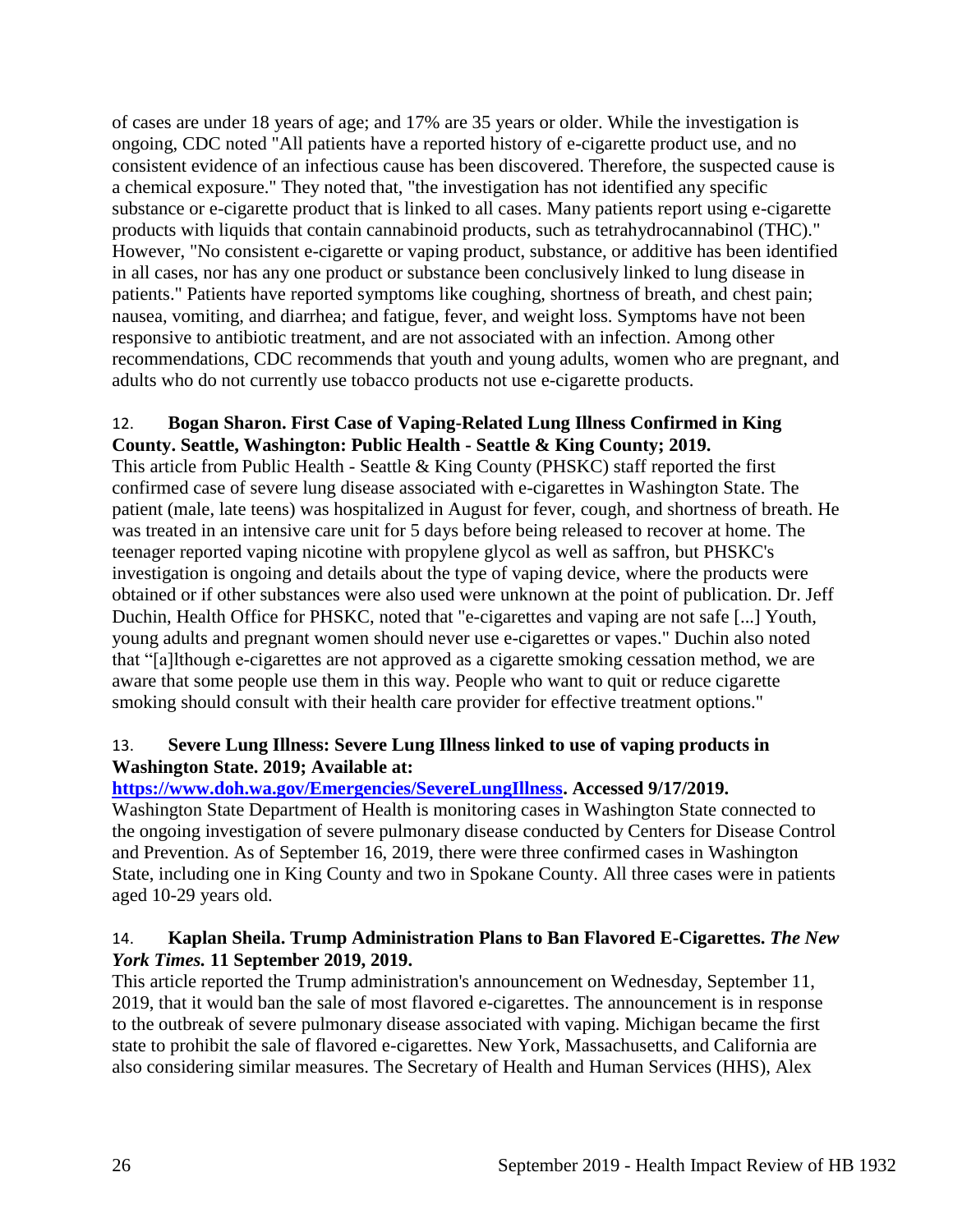Azar II, stated that JUUL's removal of fruit flavor from stores simply prompted youths to shift to using menthol and mint flavors rather than to stop vaping altogether.

### 15. **FDA News Release -- FDA warns JUUL Labs for marketing unauthorized modified risk tobacco products, including in outreach to youth [press release]. Silver Springs, MD: U.S. Food and Drug Administration, 9 September 2019 2019.**

This U.S. Food and Drug Administration news release the agency details the warning letter issued to JUUL Labs Inc. requesting more information on concerning outreach and marketing practices (targeting students, tribes, health insurers, and employers) raised during a Congressional hearing in July 2019. The letter underscores that law requires "companies must demonstrate with scientific evidence that their specific product does in fact pose less risk or is less harmful [than cigarettes]. JUUL has ignored the law, and very concerningly, has made some of these statements in school to our nation's youth," stated Acting FDA Commissioner Ned Sharpless, M.D. According to testimony, "a JUUL representative speaking with students at his presentation in a school stated that: JUUL 'was much safer than cigarettes' and that 'FDA would approve it any day.'" FDA has requested JUUL provide a written response describing its corrective actions and its plan for maintaining compliance.

# 16. **Huang L. L., Baker H. M., Meernik C., et al. Impact of non-menthol flavours in tobacco products on perceptions and use among youth, young adults and adults: a systematic review.** *Tob Control.* **2017;26(6):709-719.**

Huang et al. conducted a systematic review examining the impact of non-menthol flavors in tobacco products on tobacco use perceptions and behaviors among youth, young adults, and adults. Four databases were searched through April 2016. Of 1688 articles identified, authors excluded articles that were not English-language, were not peer-reviewed, were qualitative, assessed menthol-flavored tobacco products only and did not contain original data on outcomes that assessed the impact of flavors in tobacco products on perceptions and use behavior. "[Two] researchers extracted the data independently and used a validated quality assessment tool to assess study quality." Overall, 40 studies met the inclusion criteria (0% published between 2010 and 2016), and 17 of those studies examined e-cigarettes (10 U.S. based studies, 7 Non-U.S. based studies). Results showed that "tobacco product packaging with [flavor] descriptors tended to be rated as more appealing [6 studies] and as less harmful by tobacco users and non-users [5 studies]. Many tobacco product users, especially adolescents, reported experimenting, initiating [7 studies] and continuing to use [flavored] products [7 studies] because of the taste and variety of the [flavors]." For example, a U.S. study of 13,651 adolescents found "product flavoring was consistently reported as the most common reason for use across all product types, including ecigarettes (81.5%), hookah (78%), cigars (73.8%), smokeless tobacco (69%) and snus pouches (67.2%)." The systematic review found, those who used many flavored tobacco products also showed "decreased likelihood of intentions to quit compared with non-[flavored] tobacco product users." Authors concluded, flavors in most tobacco products "appear to play a key role in how users and non-users, especially youth, perceive, initiate, progress and continue using tobacco products. Banning non-menthol [flavors] from tobacco products may ultimately protect public health by reducing tobacco use, particularly among youth."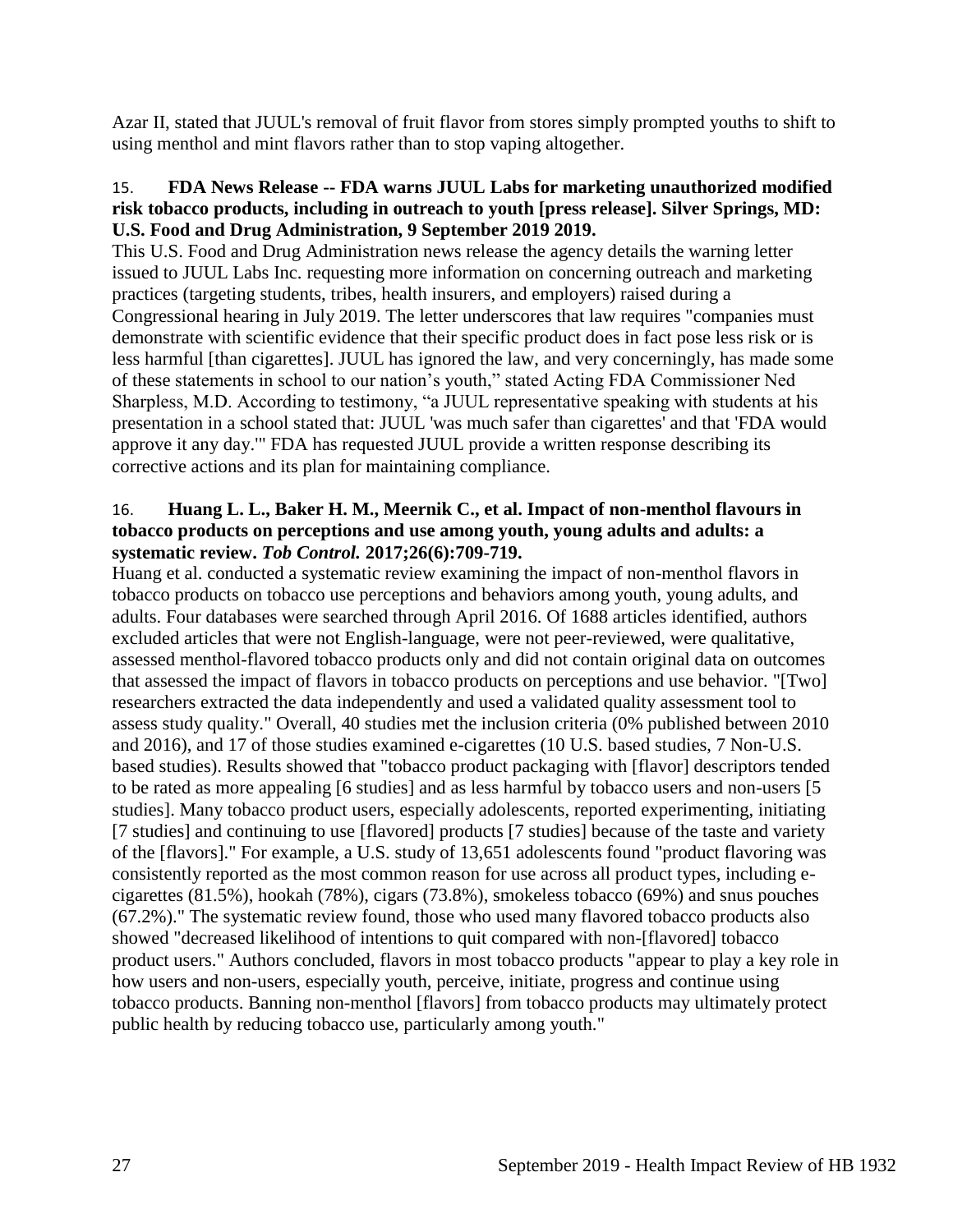### <span id="page-29-0"></span>17. **Mantey D. S., Omega-Njemnobi O., Montgomery L. Flavored tobacco use is associated with dual and poly tobacco use among adolescents.** *Addict Behav.* **2019;93:269- 273.**

Mantey et al. examined the relationships between flavored tobacco use and single, dual, and poly tobacco product use, among adolescents. Researchers obtained cross-sectional data from the 2017 National Youth Tobacco Survey (NYTS). Participating adolescents (N=2,042) were past 30-day tobacco users. Tobacco use was assessed for 9 products (cigarettes, e-cigarettes, hookah, cigar products (i.e., cigars, little cigars, cigarillos), smokeless tobacco, snus, pip tobacco, bidis, and dissolvable tobacco. "Multivariable multinomial logistic regression models were used to assess the relationship between flavored tobacco use and past 30-day single, dual, and poly (three or more) tobacco product use." Data were weighted to be representative of U.S. middle and high school students, adjusting for nonresponse and probability of selection. Researchers conducted two analyses using different categories as referent groups "to allow for a comprehensive examination of the relationship between all groups. Covariates included sex, grade level, race/ethnicity and exposure to tobacco marketing." Data showed flavored tobacco use prevalence differed significantly by race/ethnicity ( $p<0.001$ ); non-Hispanic whites had the greatest prevalence (74.7%) followed by Hispanic/Latinos (66.5%). Additionally, "[s]ingle, dual, and poly tobacco use prevalence differed significantly by race (p=.035). Single product use prevalence was greatest among non-Hispanic blacks (66.5%). Dual product use was greatest among non-Hispanic whites (21.3%). Poly tobacco use was greatest among Hispanic/ Latinos (28.9%)." Approximately half of all participating adolescent tobacco users (45.7%) reported use of more than one product, and most adolescent tobacco users reported using flavors (69.4%). Specifically, analysis of 2017 National Youth Tobacco Survey results found that among dual and poly tobacco users, the most commonly used flavored tobacco products were e-cigarettes (34.3% and 44.6%, respectively), cigars (23.8% and 41.5%, respectively), and convention cigarettes (21.9% and 33.9%, respectively). After controlling for covariates, "[f]lavored tobacco use was significantly correlated with a greater risk of dual (RRR: 2.09) and poly (RRR: 5.54) tobacco use, relative to single product use." Moreover, "flavored tobacco use was significantly correlated with a greater risk of poly (RRR: 2.66) tobacco use, relative to dual tobacco use, controlling for covariates." Overall, authors noted a positive relationship for flavored tobacco use and multiple tobacco product use. Authors conclude, "[f]indings suggest the need to consider stronger regulations of flavored tobacco products [...] [and] the need to emphasize flavored tobacco use in prevention and education programs."

# <span id="page-29-1"></span>18. **Garrison K. A., O'Malley S. S., Gueorguieva R., et al. A fMRI study on the impact of advertising for flavored e-cigarettes on susceptible young adults.** *Drug Alcohol Depend.*  **2018;186:233-241.**

Garrison et al. tested a brain biomarker of product preference for sweet/fruit versus tobacco flavor e-cigarettes, and whether advertising for flavors interfered with warning labels. The study included college-age young adult participants ( $N=26$ ; aged 18-25 years) who had tried an ecigarette and were susceptible to future e-cigarette use but were nonsmokers. The study sample was 54% male; 65% white, 15% black, 8% Asian, 8% white Hispanic, and 4% black Hispanic. Participants viewed advertisements in functional magnetic resonance imaging (fMRI), which has been used to objectively measure the effects of advertising (beyond self-report) by "testing whether the neural signal in response to advertisements can predict product preferences and purchasing." Participants viewed advertisements (taken from online media) for sweet (i.e.,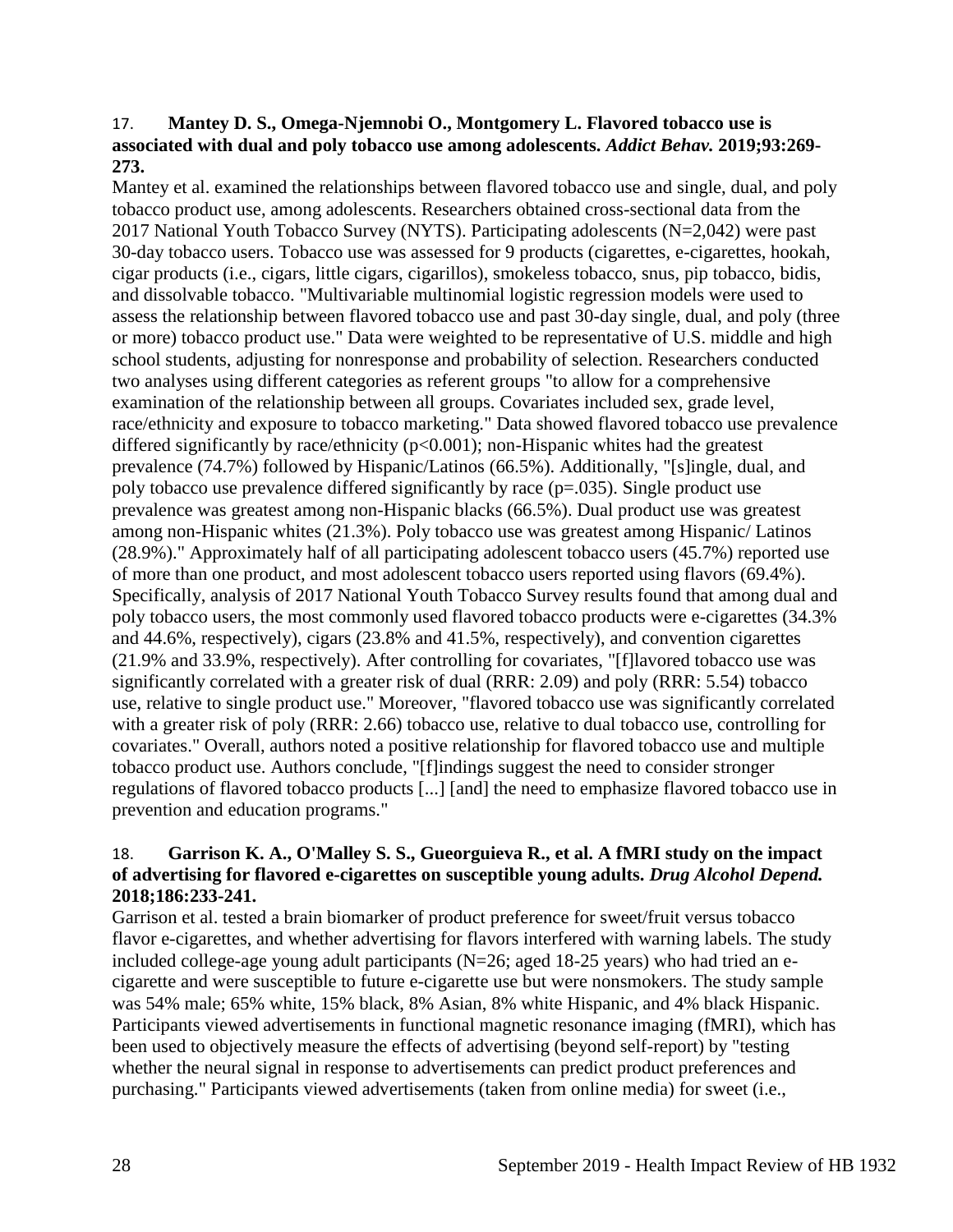candy/desserts and fruit flavor and tobacco flavor e-cigarettes, menthol and regular cigarettes, and control images of sweets/fruits/mints with no tobacco product. "Cue-reactivity was measured in the nucleus accumbens, a brain biomarker of product preference. Advertisements randomly contained warning labels [formatted to meet current FDA requirements, FDA 2016b], and recognition of health warnings was tested post-scan. Visual attention was measured using eyetracking." Immediately following scanning, participants performed an unannounced recognition memory test of health messages. Results showed "a significant effect of e-cigarette condition (sweet/tobacco/control) on nucleus accumbens activity, that was not found for cigarette condition (menthol/regular/control)." Specifically, "[n]ucleus accumbens activity was greater for sweet/fruit versus tobacco flavor e-cigarette advertisements and did not differ compared with control images of sweets and fruits." Additionally, "[g]reater nucleus accumbens activity was correlated with poorer memory for health warnings." Overall, authors concluded results of this study and other exploratory eye-tracking findings suggest that "advertising for sweet/fruit flavors may increase positive associations with e-cigarettes and/or override negative associations with tobacco, and interfere with health warnings, suggesting that one way to reduce the appeal of ecigarettes to youth and educate youth about e-cigarette health risks is to regulate advertising for flavors."

#### 19. **Harrell M. B., Weaver S. R., Loukas A., et al. Flavored e-cigarette use: Characterizing youth, young adult, and adult users.** *Prev Med Rep.* **2017;5:33-40.**

Harrell et al. investigated how the use of flavored e-cigarettes varies between youth (12-17 years old), young adults (18-29 years old), and older adults (30 + years old). Cross-sectional surveys of school-going youth ( $n = 3907$ ; Texas Adolescent Tobacco and Marketing Surveillance System [TATAMS]) and young adult college students ( $n = 5482$ ; Marketing and Promotions Across Colleges in Texas Project [M-PACT]) in Texas, and young adults and older adults ( $n = 6051$ ; Tobacco Products and Risk Perceptions Survey [TPRPS]) nationwide were administered in 2014-2015. "Most e-cigarette users said their first and 'usual' e-cigarettes were flavored." Results show that "at initiation, the majority of Texas school-going youth (98%), Texas young adult college students (95%), and young adults (71.2%) nationwide said their first e-cigarettes were flavored to taste like something other than tobacco, compared to 44.1% of older adults nationwide." Most youth, young adult, and adult e-cigarette users reported the "'usual' e-cigarette they used in the past 30 days were flavored, with the majority reporting that it was flavored to taste like something other than tobacco." Fruit and candy flavors predominated for all groups (Texas youth: 76% endorsed fruit and 57% endorsed candy; Texas young adult college students 83% and 52%, respectively; young adults nationwide: 74% and 50%, respectively; and older adults nationwide: 47% and 27%, respectively). Tobacco was the least commonly reported usual flavor among all age groups. Flavors were particularly important for Texas youth as a reason to use e-cigarettes; 72.9% reported using e-cigarettes because they "come in flavors I like" compared to 57.4% of young adult college students in Texas and 64.8% of young adults nationwide. "Among adults, the use of tobacco flavor at initiation was common among dual users (e-cigarettes + combustible tobacco), while other flavors were more common among former cigarette smokers ( $P = 0.03$ )." Authors conclude, "restricting the range of e-cigarette flavors (e.g., eliminating sweet flavors, like fruit and candy) may benefit youth and young adult prevention efforts. However, it is unclear what impact this change would have on adult smoking cessation."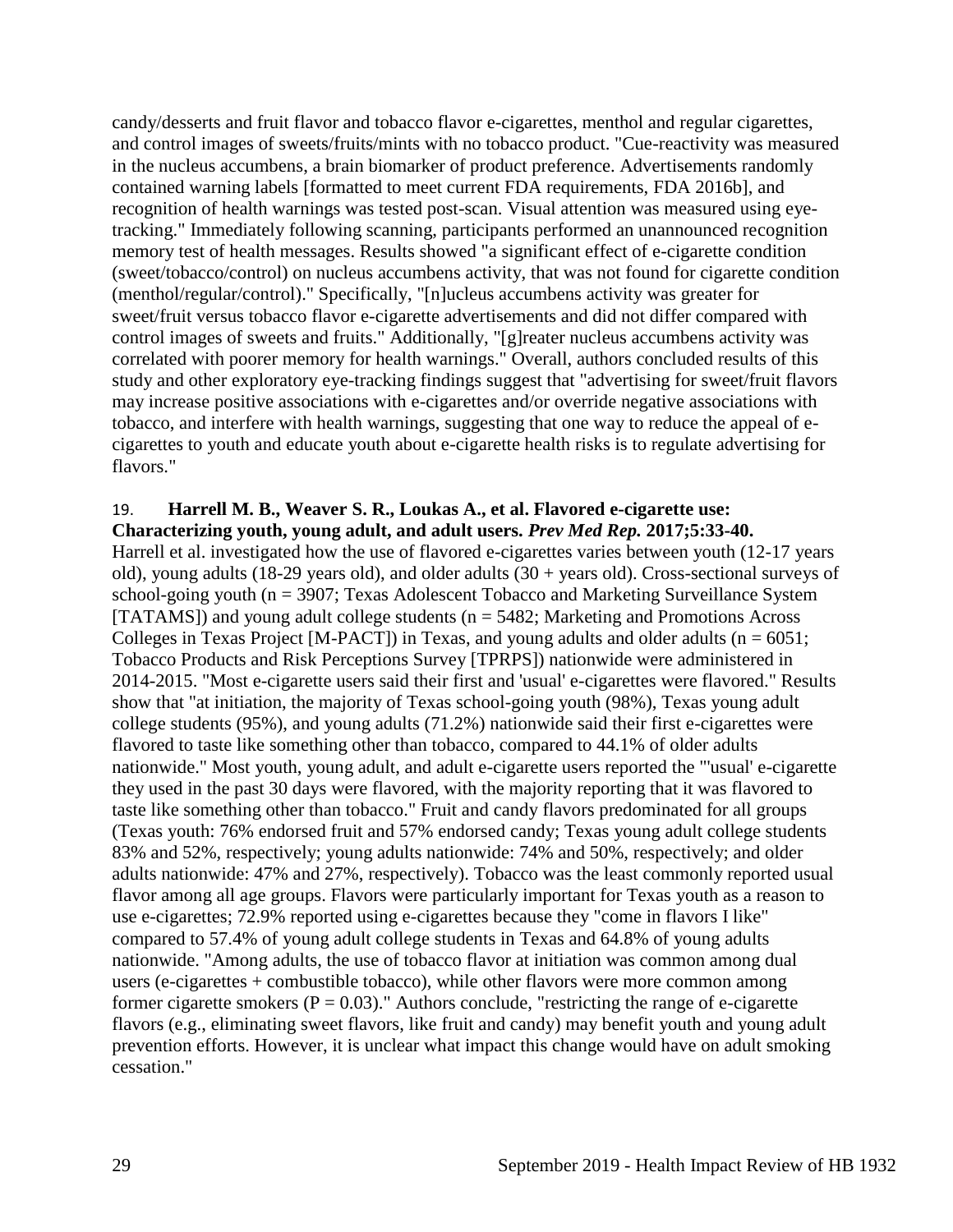<span id="page-31-0"></span>20. **Goldenson N. I., Kirkpatrick M. G., Barrington-Trimis J. L., et al. Effects of sweet flavorings and nicotine on the appeal and sensory properties of e-cigarettes among young adult vapers: Application of a novel methodology.** *Drug Alcohol Depend.* **2016;168:176-180.** Goldenson et al. used a double-blind, cross-over design laboratory protocol to assess whether: "(1) sweet flavorings and nicotine affect e-cigarette appeal; (2) sweet flavorings increase perceived sweetness; (3) nicotine increases throat hit; and (4) perceived sweetness and throat hit are associated with appeal." Double-blind laboratory conditions help control for exogenous factors (e.g., marketing strategies, cultural trends, pre-existing expectations about product effects, and social influences) that can influence the perceived appeal of certain e-cigarette products. Eligible participants were young adult vapers  $(N=20)$  ages 19-34 years who used ecigarettes one or more times per day/week for one or more months; smoked 15 or fewer conventional cigarettes per day; were not using smoking cessation medication; and were not pregnant or breastfeeding. The study sample was 55% male; average age 26.3 years; 45% white, 35% African American, and 20% Other race/ethnicity. On average, participants reported low to medium e-cigarette dependence (based on PSECD) and vaping for 3 years. Eleven participants reported regularly vaping a sweet flavor, and 9 reported usually using a non-sweet flavor. Participants self-administered "20 different e-cigarette solutions (10 flavors  $\times$  2 nicotine concentrations) that were separated into two counterbalanced blocks (nicotine and placebo). Within each block, 10 different e-cigarette solutions (6 sweet, 3 non-sweet and 1 flavorless) were presented in random order—constituting a Flavor (sweet vs. non-sweet vs. flavorless)  $\times$  Nicotine (nicotine vs. placebo) within-participant full factorial design." Evidence indicates that participants remained blind to the characterizing flavor they received (average accuracy rate in identifying administered flavor 9.7%; did not differ by Flavor condition). Participants followed a prescribed standardized puff sequence to test each solution. They then rated appeal (liking, willingness to use again and perceived monetary value), perceived sweetness and throat hit strength after each administration." Results showed sweet-flavored solutions produced greater appeal and perceived sweetness ratings compared to non-sweet and flavorless solutions (ps<0.0001). Secondly, nicotine produced greater throat hit ratings than the placebo. However, presence of nicotine did not significantly increase appeal (ps=0.25-0.59) nor interact with flavor effects on appeal (ps=0.76-0.99). "Controlling for flavor and nicotine, perceived sweetness was positively associated with appeal ratings (ps<0.0001)." Specifically, "each one point increase in sweetness rating  $(0-100)$  was associated with an estimated 0.51 increase in 'liking,' a 0.51 increase in 'willingness to use again,' and a \$0.04 increase in 'amount willing to pay for a day's worth of the solution.'" Meanwhile, throat hit ratings were not positively associated with appeal, and were inversely associated with liking (p=0.01). To assess whether pre-existing flavor preferences influenced study outcomes, researchers re-analyzed data from those who reported non-sweet flavor preferences separately. "As in the overall sample, all appeal outcomes were positively associated with sweetness ratings (ps<0.0001); willingness to use again and subjective value were not associated with throat hit [...] and liking was *inversely* associated with throat hit (p=0.02)." Findings suggest that "e-cigarette solutions that stimulate orosensory perceptions of sweetness (in and of themselves) may be primary drivers of appeal." Authors concluded, "[f]urther identification of compounds in e-cigarette solutions that enhance sensory perceptions of sweetness, appeal, and utilization of e-cigarettes are warranted to inform evidence-based regulatory policies."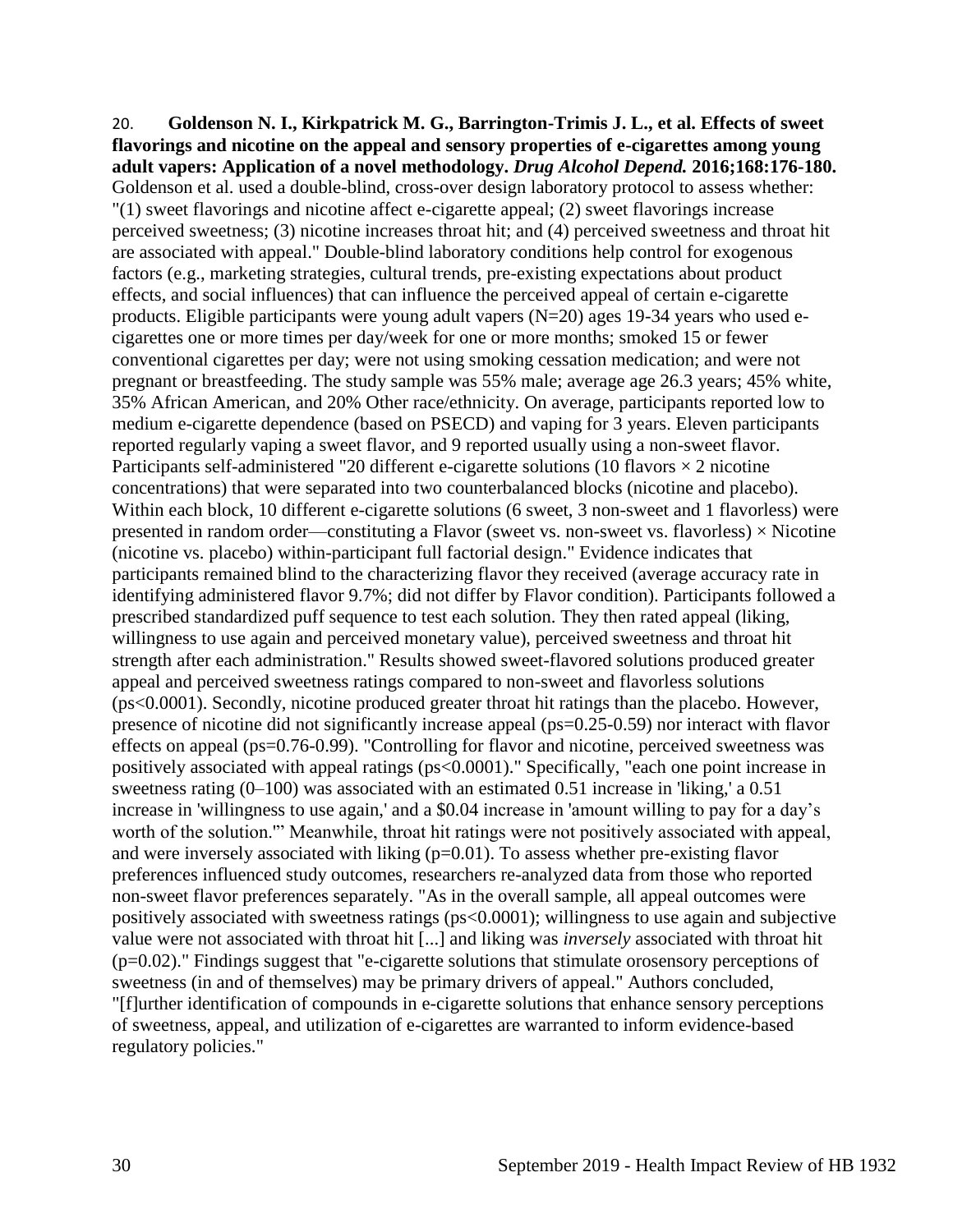### <span id="page-32-0"></span>21. **Morean M. E., Butler E. R., Bold K. W., et al. Preferring more e-cigarette flavors is associated with e-cigarette use frequency among adolescents but not adults.** *PLoS One.*  **2018;13(1):e0189015.**

Morean et al. examined whether: 1) "preferences for e-liquid flavors and the total number of flavors preferred differed between samples of adolescent and adult e-cigarette users" and 2) "preferences were associated with e-cigarette use frequency for adolescents or adults, respectively." The study's adolescent sample consisted of past-month e-cigarette users (n=396) from "5 Connecticut high schools who completed an anonymous, school-based survey in Fall 2014 (56.1% male; 16.18 [1.18] years; 42.2% past-month smokers)." The adult sample included past-month e-cigarette users (n=590) who "completed an anonymous, MTurk survey in Fall 2014 (53.7% male; 34.25 [9.89] years; 51.2% past-month smokers)." Researchers assessed preferences for "10 e-liquid flavors (i.e., tobacco, menthol, mint, fruit, coffee, vanilla, dessert/candy, spices, alcohol, and other) and the total number of flavors preferred by each group." The analysis found that compared to adults, "a larger proportion of adolescents preferred fruit, alcohol, and 'other' flavored e-liquids, whereas adults disproportionately preferred tobacco, menthol, mint, coffee, and spice-flavored e-liquids (p-values < .05). Adults also preferred a greater total number of flavors compared to adolescents and used e-cigarettes more frequently (p-values < .001)." However, flavor preferences were associated with frequency of e-cigarette use within the adolescent sample. Specifically, "the total number of flavors preferred was associated with more days of e-cigarette use [p<0.001], as were preferences for fruit [p<0.01], dessert [p<0.01], and alcohol-flavored [p<0.01] e-liquids." Authors concluded, "[f]lavor preferences differed between adolescent and adult samples. While youth reported less frequent e-cigarette use overall, their preferences for specific flavors and the total number of flavors preferred were associated with more days of e-cigarette use, indicating that flavor preferences may play an important role in adolescent e-cigarette use."

### 22. **Soneji S. S., Knutzen K. E., Villanti A. C. Use of Flavored E-Cigarettes Among Adolescents, Young Adults, and Older Adults: Findings From the Population Assessment for Tobacco and Health Study.** *Public Health Rep.* **2019;134(3):282-292.**

Soneji et al. examined the types of e-cigarette flavors used by adolescent (aged 12-17), young adult (aged 18-24), and older adult (aged >/=25) e-cigarette users. Researchers "assessed the prevalence of flavored e-cigarette use within the past month by flavor types and concurrent use of multiple flavor types among past-month e-cigarette users sampled during Wave 2 (2014-2015) of the Population Assessment for Tobacco and Health Study among 414 adolescents, 961 young adults, and 1711 older adults." Weighted logistic regression models were used for the use of fruit-, candy-, mint/menthol-, tobacco-, or other-flavored e-cigarettes and concurrent use of multiple flavor types. Authors considered covariates including "demographic characteristics, ecigarette use frequency, cigarette smoking status, current use of other tobacco products, and reasons for e-cigarette use." For example, cigarette smoking status varied by age with 35.8% of adolescent e-cigarette users, 14.1% of young adults users, and 3.6% of older adult users reporting having never smoked cigarettes. Additionally, 14.7% of adolescent users, 37.4% of young adult users, and 48.5% of adult users were current cigarette smokers who had tried to quit smoking in the past year. The number one reason for e-cigarette use among both adolescent (77.9%) and young adult users (90.3%) was the availability of appealing flavors. Meanwhile, appealing flavors was the 7th most commonly reported reason among older adult users (first - beliefs may be less harmful than cigarettes to themselves and others; 2 - acceptability of e-cigarette use in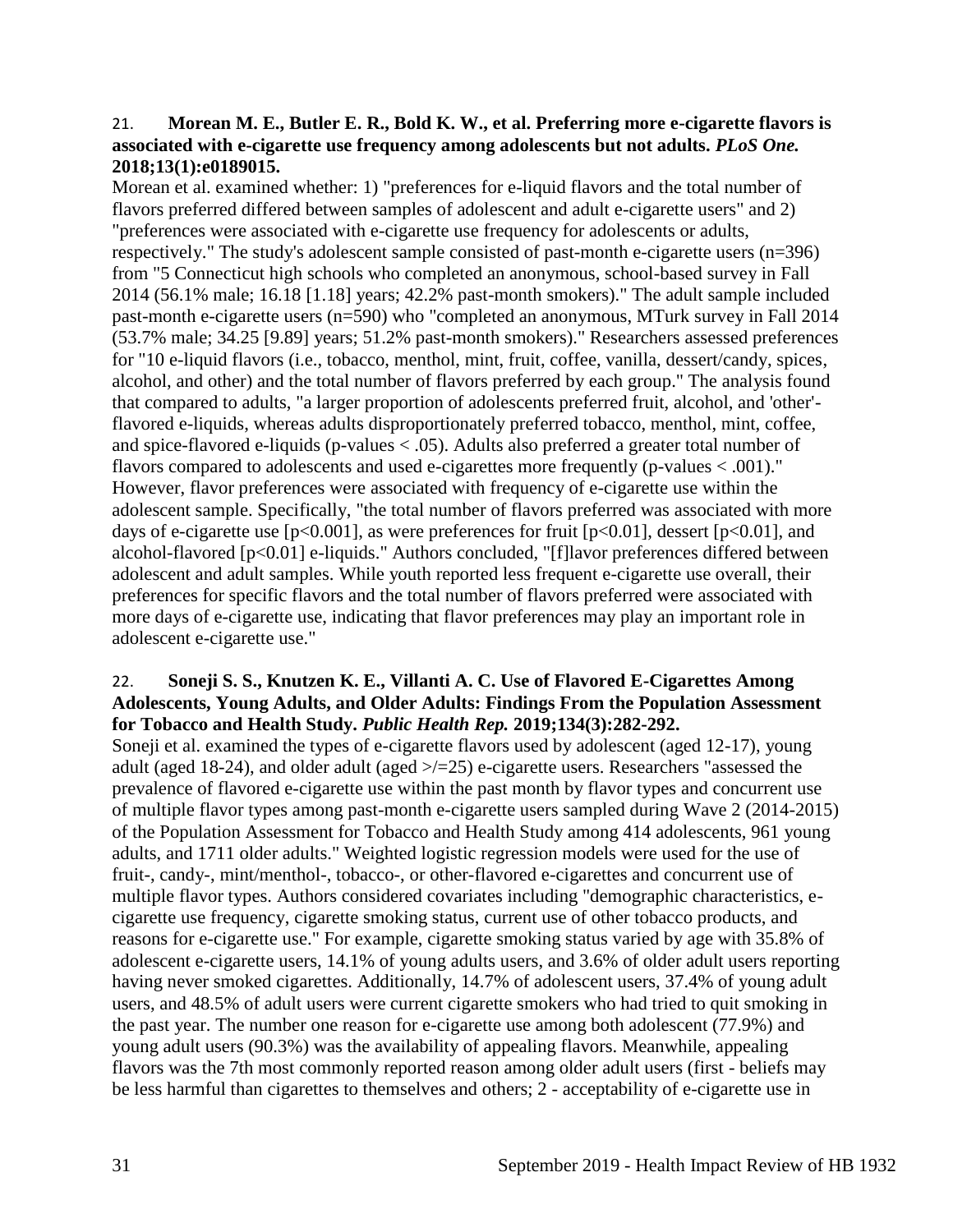places where cigarettes are not allowed. Overall, "the leading e-cigarette flavor types among adolescents were fruit, candy, and other flavors; among young adults were fruit, candy, and mint/menthol; and among older adults were tobacco or other flavors, fruit, and mint/menthol." Compared with older adults, adolescents and young adults were more likely to use fruit-flavored e-cigarettes (adjusted odds ratio [aOR] = 3.35; 95% confidence interval [CI], 2.56-4.38; and aOR  $= 2.31$ ; 95% CI, 1.77-3.01, respectively) and candy-flavored e-cigarettes (aOR = 3.81; 95% CI, 2.74-5.28; and  $aOR = 2.95$ ; 95% CI, 2.29-3.80, respectively) and concurrently use multiple flavor types (aOR = 4.58; 95% CI, 3.39-6.17; and aOR = 2.28; 95% CI, 1.78-2.91, respectively)." Analysis by race/ethnicity found "the odds of mint/menthol–flavored e-cigarette use were higher among non-Hispanic black users ( $aOR = 3.81$ ; 95% CI, 2.78-5.22) and Hispanic users (aOR =1.60; 95% CI, 1.18-2.18) than among non-Hispanic white users." Authors concluded, "Regulation of sweet e-cigarette flavors (eg, fruit and candy) may help reduce the use of e-cigarettes among young persons without substantially burdening adult e-cigarette users."

### 23. **McKelvey K., Baiocchi M., Ramamurthi D., et al. Youth say ads for flavored eliquids are for them.** *Addict Behav.* **2019;91:164-170.**

McKelvey et al. showed adolescents and young adults (ages 14 to 21 years) advertisements for flavored e-liquids and asked which age group they thought advertisements targeted. Data were collected in 2016 (June through September) as part of a larger survey, a random sample of 255 youth from across California. The sample was 62.4% female; mean age=17.5, SD=1.7 [range 14-21]; 25.6% ever-used e-cigarettes; 24% white, 27% Asian/Pacific Islander, 36% Latino, and 12% Other. Participants viewed "eight ads, presented in randomized order, for fruit-, dessert-, alcohol- , and coffee-flavored e-liquids and indicated the age group they thought the ads targeted: younger, same age, a little older [18-24 years], or much older than them." Respondents could choose anywhere from 0 to 4 age groups as target age groups for each flavor ad. Researchers estimated population means and 95% confidence intervals using bootstrapping (100,000 replicate samples). Results show 93.7% of participants indicated "the cupcake man flavor ad targeted an audience of people younger than they." More than half or respondents believed ads for smoothie (68.2%), cherry (63.9%), vanilla cupcake (58%), and caramel cappuccino (50.4%) flavors targeted their age group. Overall, "for no flavor ad did most feel the primary target age group was much older." Results indicate "youth believe ads for flavored e-liquids target individuals about their age, not older adults." Authors conclude, "findings support the need to regulate flavored e-liquids and associated ads to reduce youth appeal, which ultimately could reduce youth use of e-cigarettes."

# <span id="page-33-0"></span>24. **Harrell Melissa B., Loukas Alexandra, Jackson Christain D., et al. Flavored Tobacco Product Use among Youth and Young Adults: What if Flavors Didn't Exist?**  *Tobacco Regulation Science.* **2017;April(2):168-173.**

Harrell et al. conducted a study to determine "the potential for reductions in the prevalence of young people's e-cigarette and tobacco use if characterizing flavors were not present." Authors used two parallel cross-sectional surveys of 2,483 youth aged 12-17 years (TATAMS: Texas Adolescent Tobacco and Marketing Surveillance System) and 4,326 young adults aged 18-29 years (M-PACT: Marketing and Promotions across Colleges in Texas) in Texas (Houston, Dallas/Ft. Worth, San Antonio, Austin), which included questions related to current use of ecigarettes and other tobacco (cigarettes, cigar products, hookah, smokeless tobacco). Those who used e-cigarettes and other tobacco products were asked: "When you use [product], do you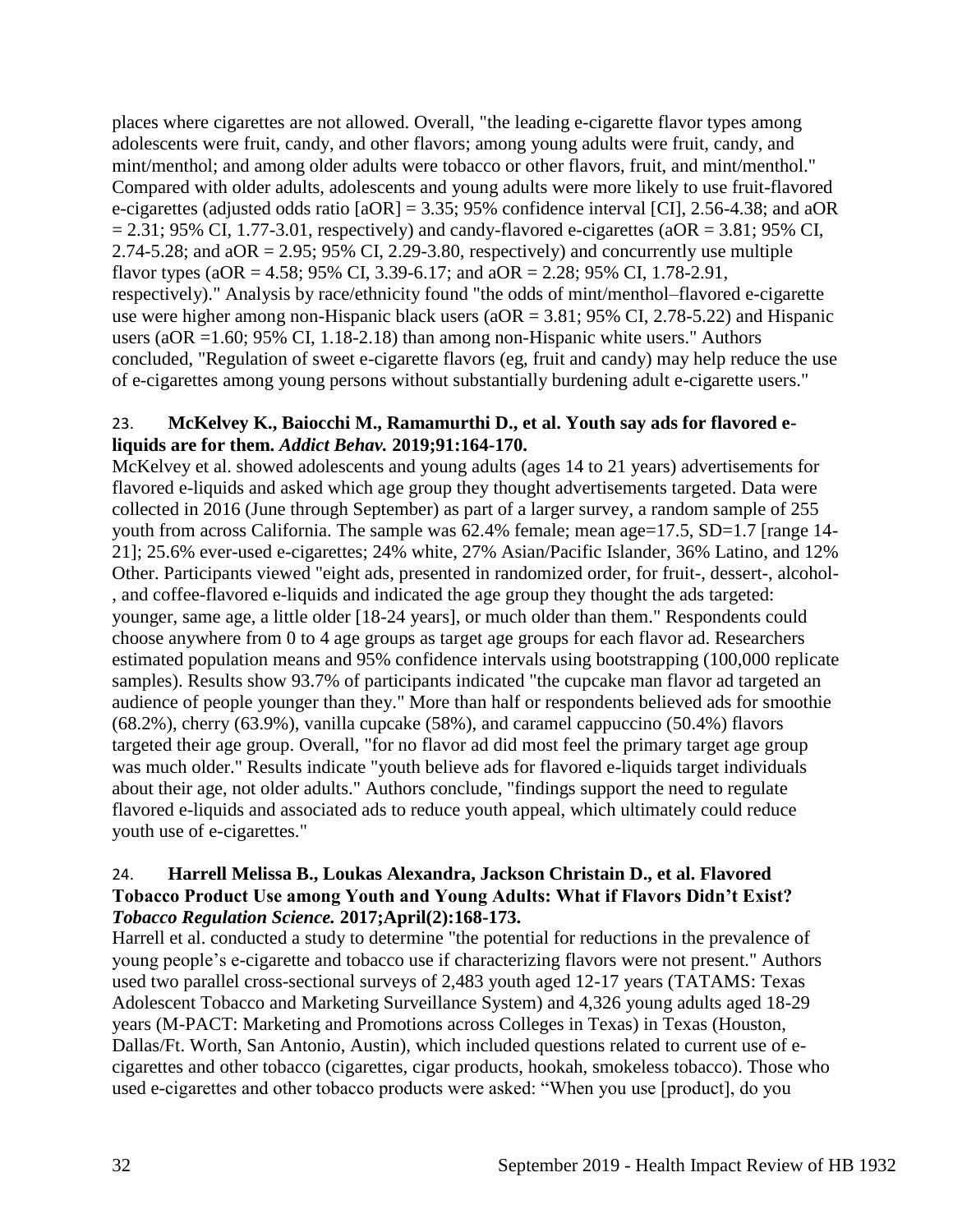usually use any of the following flavors?" Those who used flavored products were asked: "Would you continue using [product] if it were not flavored?" Results showed "[f]lavored tobacco use was high for both youth (89%) and young adults (83%)" and "use of flavored ecigarettes and hookah was most common (>90% of past 30-day users)." However, if characterizing flavors were not present three-quarters of flavored tobacco users reported they would discontinue using the product. Furthermore, reported discontinued use was highest for ecigarettes and hookah and lowest for cigarettes. Findings show, "[s]ignificantly more young adult females than males reported they would not use the product if it were not flavored [ecigarettes: 77% vs. 69%, p=.03)." Results indicate that "these reductions would be expected to impact adolescent boys and girls across middle school and high school in Texas about equally. However, restricting or removing flavors may have a larger impact on young adult female than male e-cigarette and other tobacco product use." Authors noted, "[a]lthough youth often start their tobacco use with flavored products, this study reinforces that use of flavored tobacco products among current users after initiation and experimentation is also high." Authors concluded that "[r]estricting flavors in tobacco products would not eradicate e-cigarette or other tobacco use among young people, but the potential for substantial reductions in the prevalence of young people's e-cigarette and other tobacco use seems high if flavors were removed." Limitations of the study include: data are from school-going participants and may not be generalizable to out-of-school youth or young adults; cross-sectional data do not allow for direct estimation of flavors influence on initiation or cessation among young people. Authors cite menthol cigarette specific research which "suggests many menthol smokers, including young adults, support a ban on the use of this characterizing flavor in this product and would try to quit if such a ban were put into place."

<span id="page-34-0"></span>25. **Pesko M. F., Kenkel D. S., Wang H., et al. The effect of potential electronic nicotine delivery system regulations on nicotine product selection.** *Addiction.* **2016;111(4):734-744.** Pesko et al. estimated the "effect of potential regulations of electronic nicotine delivery systems (ENDS) among adult smokers, including increasing taxes, reducing flavor availability and adding warning labels communicating various levels of risk." Researchers performed a discrete choice experiment (DCE) among a national sample of 1200 adult smokers. A total of 1200 adult smokers from the United States were recruited to participate in the study. Participants were presented with hypothetical purchase choice of cigarettes, nicotine replacement therapy and a disposable ENDS. Results showed restricting flavor availability in ENDS to tobacco and menthol was associated with a 2.1 percentage point reduction in ENDS selection  $(P < 0.001)$ among participating adults. Young adult smokers were 3.7 percentage points more likely to choose ENDS when multiple flavors were available than older adults ( $P < 0.001$ ). Findings suggest reducing flavor availability may reduce ENDS use by young adult smokers.

# <span id="page-34-1"></span>26. **Tierney P. A., Karpinski C. D., Brown J. E., et al. Flavour chemicals in electronic cigarette fluids.** *Tobacco Control.* **2016;25(e1):e10-15.**

Tierney et al. measured the flavor chemical components of 30 e-cigarette fluids from two brands: BLU and NJOY. The authors noted that, "adoption of e-cigarettes has far out-paced our understanding of their implications for health, including the initial composition of the e-cigarette fluids as well as presence of harmful by-products formed during 'vaping.'" Flavor compounds are not typically listed on e-cigarette packaging. However, flavoring has been a focus of e-cigarette marketing strategies despite the fact that flavored cigarettes were banned in 2009 based on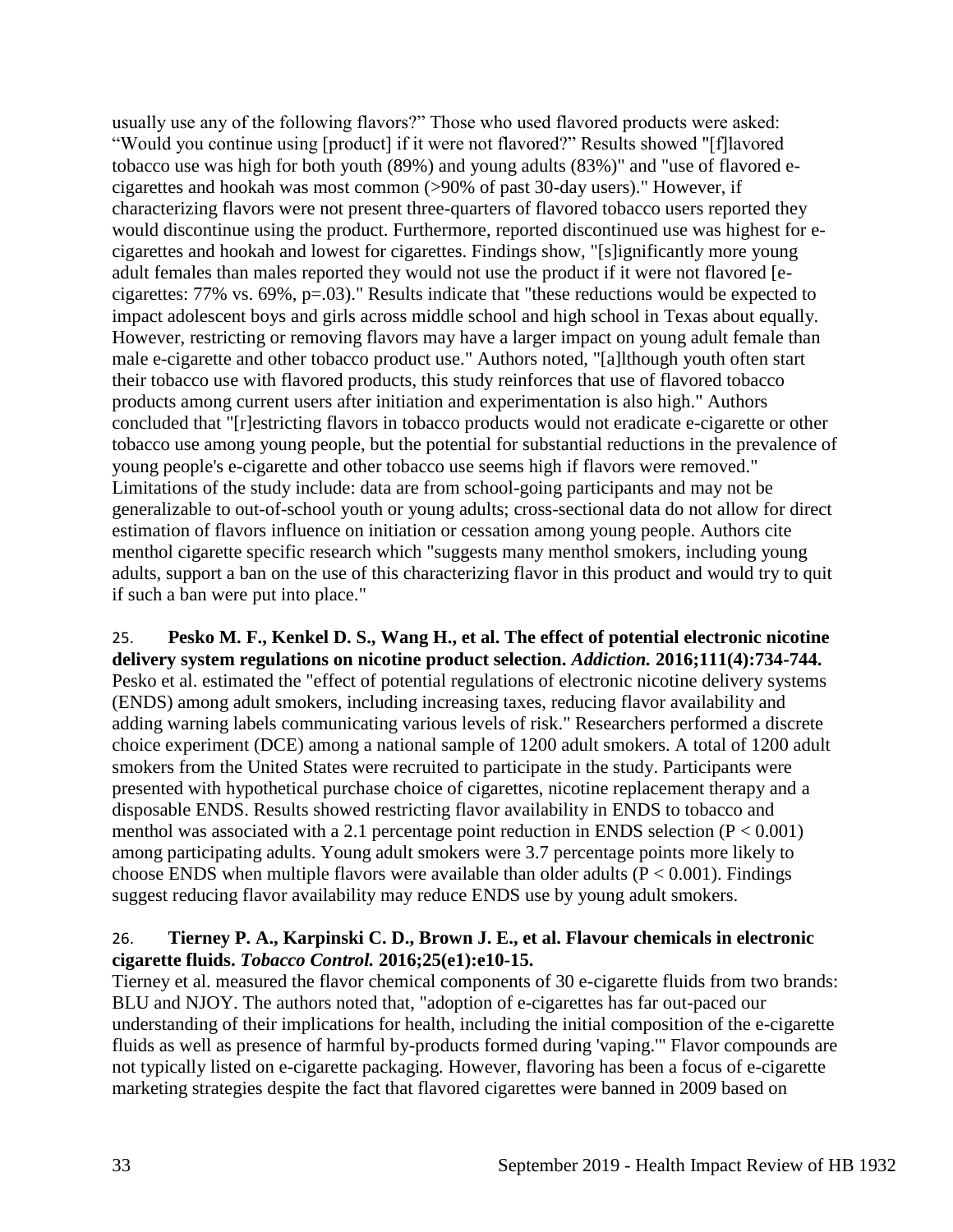evidence that flavors attract youth. The authors also quote the Flavor Extracts Manufacturers Association that, "'the Flavor Extracts Manufacturers Association Expert Panel does not evaluate flavor ingredients for use in tobacco products including e-cigarettes or other products that are not human food, or products that result in exposures other than ingestion...E-cigarette manufacturers should not represent or suggest that the flavor ingredients used in their products are safe because they have [Flavor Extracts Manufacturers Association 'generally recognized as safe' status for use in food because such statements are false and misleading.'" Tierney et al. found that flavor chemicals comprised 1-4% of the total fluid, and that six of the 24 isolated chemicals were aldehydes. Aldehydes are "a compound class recognized as 'primary irritants' of mucosal tissue of the respiratory tract." They also found that the majority of tobacco flavored e-cigarettes were found to contain confectionary flavor chemicals, rather than tobacco extracts. Overall, they concluded that, "the concentrations of some flavour chemicals in e-cigarette fluids are sufficiently high for inhalation exposure by vaping to be of toxicological concern." In 13 of the 30 e-liquids tested, flavor chemicals comprised more than 1% by weight. Based on these concentrations, the authors concluded that e-liquid consumption rates may be twice the recommended daily occupational exposure limits by inhalation for benzaldehyde and vanillin flavor chemicals.

### <span id="page-35-0"></span>27. **Courtemanche C.J., Palmer M.K., Pesko M.F. Influence of the Flavored Cigarette Ban on Adolescent Tobacco Use.** *American Journal of Preventive Medicine.*  **2017;52(5):e139-e146.**

Courtemanche et al. cite previous research findings that 17 year olds were three times as likely to use flavored cigarettes than smokers older than 25 years of age. In addition, the majority of tobacco users state that the first product they tried was a flavored product, "supporting the concern that these products may serve as a gateway to tobacco addiction." The 2009 Family Smoking Prevention and Tobacco Control Act banned all flavored cigarettes (except menthol) as a step to limit youth tobacco use and initiation. Courtemanche et al. evaluated the impact of the 2009 ban on flavored cigarette products on adolescent tobacco use. They used data from the National Youth Tobacco Survey (NYTS) from 1999 to 2013 to look at a number of variables before and after the ban, including: past 30-day cigarette use, number of cigarettes smoked in the past 30 days, use of menthol cigarettes among smokers, and past 30-day use of any other tobacco product besides cigarettes. Control variables included age, gender, race/ethnicity, price indices for cigarettes and other tobacco products, inflation, and youth unemployment rates. Their sample included 197,834 youth aged 11 to 19 years of age. Overall, the authors found that banning flavored cigarettes was associated with a 17% decrease in the likelihood of being a cigarette smoker ( $p<0.001$ ) and a 58% decrease in cigarettes smoked ( $p=0.005$ ). However, use of menthol cigarettes increased by 45% among smokers (p<0.001), use of cigars increased by 34%  $(p<0.001)$ , and use of pipe tobacco increased by 55% ( $p<0.001$ ). The authors stated these findings imply "substitution toward the remaining legal flavored tobacco products." The likelihood of using at least one non-cigarette tobacco product increased 14%. However, after taking into account these increases in other forms of tobacco, the authors found an overall net 6% decrease in the probability of using any tobacco product (including cigarettes) (<0.001). They concluded, "the results suggest the 2009 flavored cigarette ban did achieve its objective of reducing adolescent tobacco use, but effects were likely diminished by the continued availability of menthol cigarettes and other flavored tobacco products." This study did not account for hookah and e-cigarette use, as questions about these products were not included in the NYTS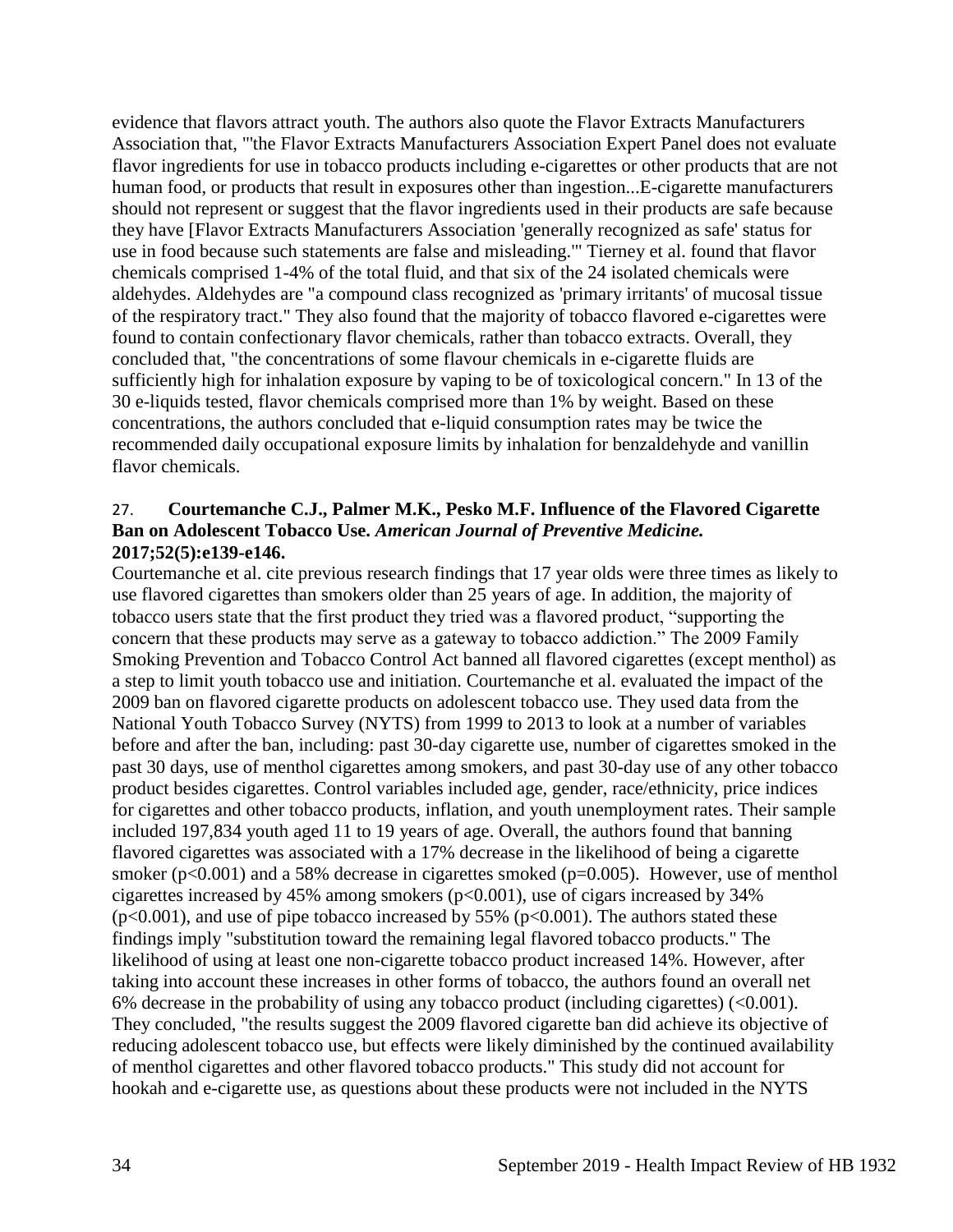until 2011. However, the authors noted that 89% of adolescents that use hookah and 85% of adolescents that use e-cigarettes use flavors.

# <span id="page-36-0"></span>28. **Sciences National Academy of.** *Public Health Consequences of E-Cigarettes.* **Washington, D.C.: The National Academies Press; 2018.**

The U.S. Food and Drug Administration requested the National Academy of Sciences complete a report about the health impacts of e-cigarettes. As part of this white paper, the National Academy of Sciences evaluated existing published literature to determine whether there was conclusive, substantial, moderate, limited, insufficient, or no available evidence to determine the link between e-cigarette use and health outcomes. They stated that, "the net public health effect, harm or benefit, or e-cigarettes depends on three factors: their effect on youth initiation of combustible tobacco products, their effect on adult cessation of combustible tobacco products, and their intrinsic toxicity." E-cigarette use among youth and young adults has increased, and in 2016, ecigarette use was higher than cigarette smoking or use of any other tobacco product. Use was also higher among boys and Hispanic and non-Hispanic whites. They reached 9 conclusions about the make-up of e-cigarettes. They found conclusive evidence that: 1) E-cigarette use increases airborne concentrations of particulate matter and nicotine in indoor environments. 2) Exposure to nicotine from e-cigarette use is variable and depends on product characteristics and operation. 3) E-cigarettes contain and emit numerous potentially toxic substances in addition to nicotine. 4) The number, quantity, and characteristics of potentially toxic substances in ecigarettes are highly variable and depend on product characteristics and operation. They found substantial evidence that: 5) Nicotine intake from e-cigarettes among experienced adult ecigarette users is comparable to that from combustible tobacco cigarettes. 6) Under typical use, except for nicotine, there is lower exposure to potentially toxic substances from e-cigarettes compared to combustible tobacco cigarettes. 7) E-cigarettes contain metals. They found limited evidence that: 8) E-cigarette use increases levels of nicotine and other chemicals on indoor surfaces. 9) the number of metals in e-cigarettes could be greater than the number of metals in combustible cigarettes. The National Academy of Sciences also made 26 conclusions about the impact of e-cigarettes on health outcomes. They concluded that, "the implications for long-term effects on morbidity and mortality are not yet clear. Use of e-cigarettes instead of combustible tobacco cigarettes by those with existing respiratory disease might be less harmful." They found conclusive evidence that: 1) E-cigarette devices can explode and cause burns and injuries. 2) Intentional or accidental exposure to e-liquids can result in seizures, anoxic brain injury, vomiting, and lactic acidosis, among other effects. 3) Intentionally or unintentionally drinking or injecting e-liquids can be fatal. They found substantial evidence that: 4) Components of ecigarettes can promote formation of reactive oxygen species/oxidative stress. 4) E-cigarette use results in symptoms of dependence on e-cigarettes. 5) E-cigarette use increases heart rate shortly after nicotine intake. 6) Chemicals in e-cigarettes are capable of causing DNA damage and mutagenesis, suggesting the possibility that long-term exposure could increase risk of cancer and adverse reproductive outcomes. Related to initiation and cessation, they found 7 conclusions. They found mixed evidence that, "while e-cigarettes might cause youth who use them to transition to use of combustible tobacco products, they might increase adult cessation of combustible tobacco products." They found substantial evidence that "e-cigarette use increases risk of ever using combustible tobacco cigarettes among youth and young adults." Overall, the National Academy of Sciences found that the evidence across a range of outcomes suggests that, "e-cigarettes pose less risk to an individual than combustible tobacco cigarettes." They also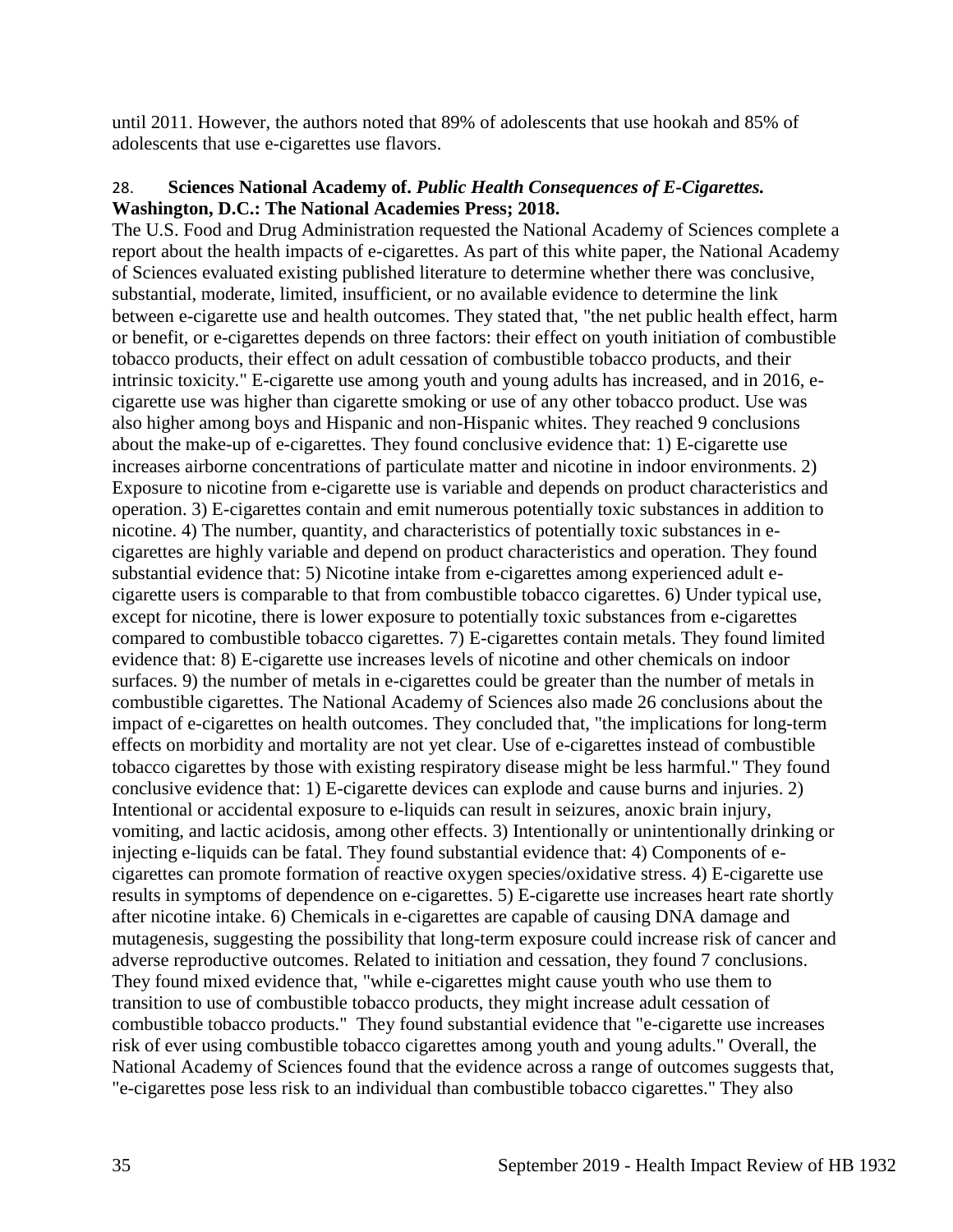concluded that "there would be net public health harm in the short and long terms if the products do not increase combustible tobacco cessation in adults."

29. **Watkins S. L., Glantz S. A., Chaffee B. W. Association of Noncigarette Tobacco Product Use With Future Cigarette Smoking Among Youth in the Population Assessment of Tobacco and Health (PATH) Study, 2013-2015.** *JAMA Pediatrics.* **2018;172(2):181-187.** Watkins et al. used data from the national Population Assessment of Tobacco and Health (PATH) survey to determine whether adolescents use of electronic cigarettes, hookah, noncigarette combustible tobacco, or smokeless tobacco led to cigarette smoking initiation. The authors stated that, "in addition to their direct health effects, how these products affect youth cigarette smoking is a major consideration in determining their net influence on public health." PATH is a nationally representative survey of 12 to 17 year olds, and the authors completed a longitudinal evaluation of survey responses for 10,384 youth from 2013 and 2015. At baseline, approximately 9% of youth had never tried a cigarette and had tried at least one non-cigarette tobacco product. They found that cigarette imitation was higher among youth that had used ecigarettes, hookah, noncigarette combustible tobacco, or smokeless tobacco. Overall, "the odds of past 30-day cigarette use at follow-up were approximately twice as high among baseline ever users of e-cigarettes (odds ratio [OR], 1.87; 95% CI, 1.15-3.05), hookah (OR, 1.92; 95% CI, 1.17-3.17), noncigarette combustible tobacco (OR, 1.78, 95% CI, 1.00-3.19), and smokeless tobacco (OR< 2.07; 95% CI, 1.10-3.87)." The authors found that "ever use of e-cigarettes was associated with 2.53 times greater odds of subsequent cigarette use." Using two or more types of non-cigarette tobacco products was associated with 4 times greater odds of past 30-day cigarette smoking at follow-up (OR, 3.95, 95% CI, 2.65-5.90, P<.001). The authors cite previous research showing that "approximately 90% of adult smokers first tried a cigarette by 18 years of age, and even infrequent smoking in adolescence is associated with established adult smoking."

### 30. **Soneji S., Barrington-Trimis J.L., Wills T.A., et al. Association Between Initial Use of e-Cigarettes and Subsequent Cigarette Smoking Among Adolescents and Young Adults-- A Systematic Review and Meta-analysis.** *JAMA Pediatrics.* **2017;171(8):788-797.**

Soneji et al. conducted a systematic review and meta-analysis of longitudinal studies to determine whether initial use of e-cigarettes leads to subsequent cigarette smoking among youth and young adults. They included 9 studies in their analysis. Overall, they found that e-cigarette use was strongly and consistently associated with greater risk for cigarette smoking initiation (OR 3.50, 95% CI 2.38-5.16) and past 30-day cigarette smoking (OR 4.28, 95% CI 2.52-7.27) among youth and young adults. In addition, their analysis found that e-cigarette use is an independent risk factor for cigarette smoking, after controlling for multiple additional risk factors.

# <span id="page-37-0"></span>31. **Barrington-Trimis Jessica L. , Kong Grace , Leventhal Adam M. , et al. E-cigarette Use and Subsequent Smoking Frequency Among Adolescents.** *Pediatrics.* **2018;142(6).**

E-cigarette use is associated with cigarette initiation. Barrington-Trimis et al. pooled data from 3 prospective cohort studies in California and Connecticut (baseline: 2013-2014; follow-up: 2014- 2016;  $N = 6,258$ ) to assess whether e-cigarette use is associated with more frequent cigarette use after initiation or whether adolescent cigarette or dual product users transition to e-cigarette use or nonuse. Authors found that fewer never e-cigarette users (at baseline) began smoking (7%) compared to those who had used e-cigarettes at baseline (21% reported smoking cigarettes at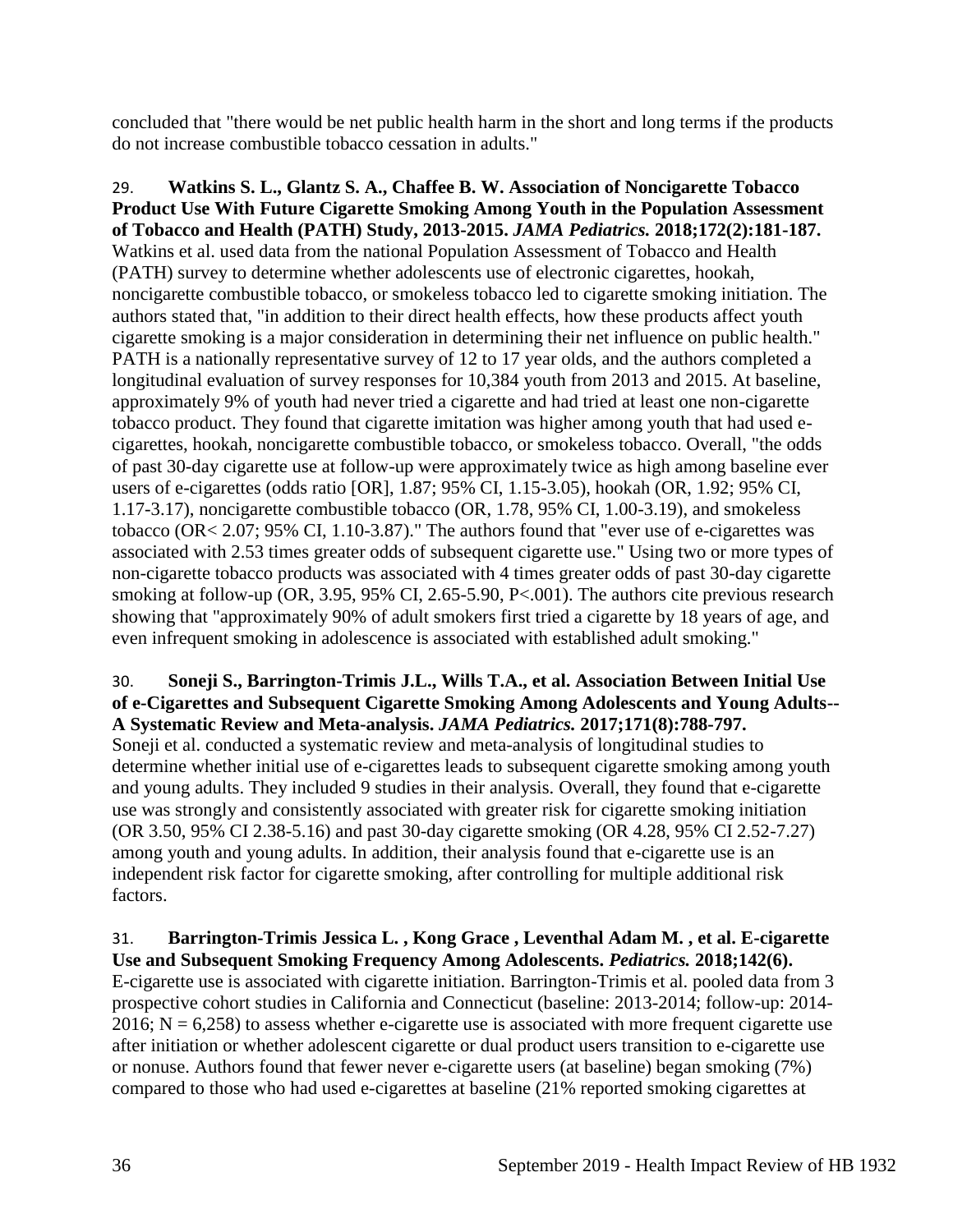follow-up). "Baseline exclusive e-cigarette users had higher odds of reporting exclusive ecigarette use at follow-up ( $OR = 7.28$ ; 95% CI: 4.86–10.9), exclusive cigarette use at follow-up  $OR = 3.84$ ; 95% CI: 1.80–8.19), or dual product use at follow-up (OR = 8.86; 95% CI: 5.08– 15.4)." Once youth began smoking cigarettes (either never e-cigarette users or e-cigarette users at baseline) the amount that they smoked was similar. Researchers found, "Among baseline never smokers, e-cigarette users had greater odds of subsequent experimental (odds ratio  $[OR] = 4.58$ ; 95% confidence interval [CI]: 3.56–5.88), infrequent (OR = 4.27; 95% CI: 2.75–6.62) or frequent (OR = 3.51; 95% CI: 1.97–6.24) cigarette use; the 3 OR estimates were not significantly different." Whereas, "[b]aseline past-30-day exclusive cigarette use was associated with higher odds at follow-up of exclusive cigarette or dual product use than of exclusive e-cigarette use."

# <span id="page-38-0"></span>32. **Leventhal Adam M., Strong David R., Kirkpatrick Matthew G., et al. Association of electronic cigarette use with initiation of combustible tobacco product smoking in early adolescence.(Report). 2015;314(7):700.**

Leventhal et al. cite evidence that electronic cigarettes are being used among teens who have never used combustible cigarettes. They cite a 2014 estimate that in the United States 43% of 10th graders who reported using e-cigarettes in the previous 30 days reported never having tried combustible cigarettes. Leventhal et al. analyze data from a longitudinal survey of high school students from a convenience sample of 10 public high schools in the Los Angeles, California area. They collected data in three waves: baseline (fall 2013; 9th grade), 6-month follow-up (spring 2014), and 12-month follow-up (fall 2014; 10th grade). The final sample included students who completed all three waves of the survey (n=2,530). They found that students who reported e-cigarette use at baseline were also more likely to report use of combustible tobacco products in the previous 6 months. After adjusting for potential confounding factors, the authors found that baseline e-cigarette use was also associated with a higher likelihood of using combustible tobacco products (cigarettes, cigars, or hookah) at follow-up (averaged across the two follow-up periods OR 2.73 [95% CI 2.00-3.73]). This trend was also true for combustible cigarettes specifically (OR 3.25 [95% CI 2.29-4.62]).

# 33. **Thomas A Wills, Rebecca Knight, James D Sargent, et al. Longitudinal study of ecigarette use and onset of cigarette smoking among high school students in Hawaii.** *Tobacco Control.* **2016.**

Wills et al. analyzed 2013 and 2014 longitudinal school-based survey data from Hawaii. The baseline sample included 2,338 9th and 10th graders. Students who were not smokers at baseline but who had used e-cigarettes were significantly more likely to have smoked combustible cigarettes at the one-year follow-up than their non-smoking peers who had never tried ecigarettes (OR 2.87 [95% CI 2.03-4.05]). Among students who had tried combustible cigarettes at baseline, using e-cigarettes was not significantly related to changes in their frequency of smoking traditional cigarettes at follow-up.

# <span id="page-38-1"></span>34. **Pisinger Charlotta, Dossing Martin. A systematic review of health effects of electronic cigarettes.** *Preventive Medicine.* **2014;69:248.**

Pisinger and Døssing conducted a systematic review of the literature on the health consequences of vaping products published before August 14, 2014. The authors identified 76 studies which met their inclusion criteria. They found that 34% of the studies' authors had a conflict of interest (e.g. the study was funded or somehow influenced by electronic cigarette manufacturers or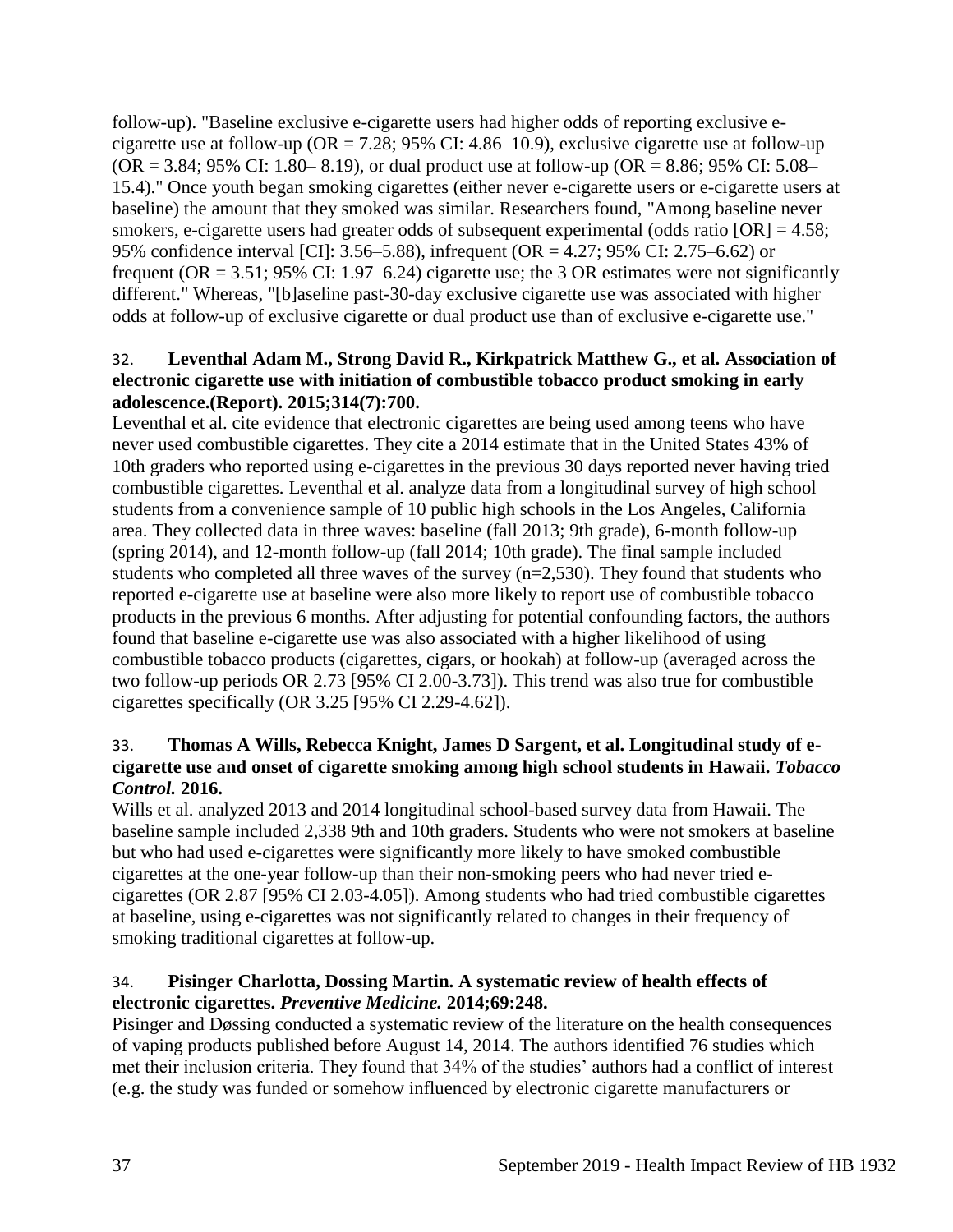consultants for manufacturers of medicinal smoking cessation therapy). Many studies found that product labels did not show the concentrations of solvents and flavoring and that products labeled nicotine free were sometimes found to actually contain nicotine in high concentrations. There was also variability in product concentrations from cartridge-to-cartridge. The authors conclude that the studies had many methodological problems and that the body of evidence is inconsistent, lack long-term follow up, and don't allow any firm conclusion on the safety of vaping products. They conclude that these 76 studies indicate that electronic cigarettes cannot be regarded as safe. The available evidence does indicate that at least some vaping products are toxic to human cells and contain toxic compounds such as metals, traces of carcinogenic nitrosamines, formaldehyde, mercury, and other potentially harmful components. Vaping was associated with significant airway and lung obstruction in the short term and other adverse effects in the mouth/throat. Some studies indicate that vaping may have less adverse effects or result in less exposure to harmful substances than combustible cigarettes. Some studies suggest that electronic cigarettes may be useful as a smoking reduction/cessation aid, but the evidence on their efficacy is conflicting.

### <span id="page-39-0"></span>35. **Hocharoen Chanalee. An evaluation of potential harm of electronic cigarette aerosol exposures and directions for research and regulation. In: Taft D, ed: ProQuest Dissertations Publishing; 2015.**

Hocharoen conducted a systematic review of the literature on electronic cigarettes published between January 1, 2009 and January 31, 2015. Thirty-nine articles met the inclusion criteria. Three of these studies examined inflammatory markers, cytokines, and chemokines, all of which found that interleukins (cellular messengers for immune response) increased with electronic cigarette exposure. One study found that interleukin 6 decreased with e-cigarette exposure. Seven studies examined cytotoxicity (cell toxicity) or mutagenicity (ability to cause genetic mutations). These studies looked at the impacts of e-vapors of liquids on lung, throat, and mouth specific embryonic stem cells, and various fibroblasts. Six of these seven studies found cytotoxic effects, decreased cell viability, changes in cell morphology, reduced ATP detection, and cell mutagenicity for at least one of the measured flavors or e-liquid components. The seventh study found no cytotoxicity from e-liquids for epithelial carcinoma cells or Chinese Hamster ovary cells. The author concludes that cell viability is affected by e-cigarettes and that vapor products sometimes contain "carcinogens, metals, and other potentially harmful constituents." The author notes that while physiological effects of e-cigarettes have been found in the literature, potential adverse long-term effects have not been studied.

# <span id="page-39-1"></span>36. **General Office of the Surgeon. E-Cigarette Use Among Youth and Young Adults: A Report of the Surgeon General. Atlanta, GA: U.S. Department of Health and Human Services, Centers for Disease Control and Prevention, National Center for Chronic Disease Prevention and Health Promotion, Office of Smoking and Health; 2016.**

This report was prepared by the Centers for Disease Control and Prevention's National Center for Chronic Disease Prevention and Health Promotion, Office on Smoking and Health. It focused on examining the research around the epidemiology and health effects of e-cigarette use among youth and young adults in the United States. They note that, "the initial drafts of the chapters were written by 27 experts who were selected for their knowledge of the topics addressed. These contributions are summarized in five chapters that were evaluated by approximately 30 peer reviewers. After peer review, the entire manuscript was sent to more than 20 scientists and other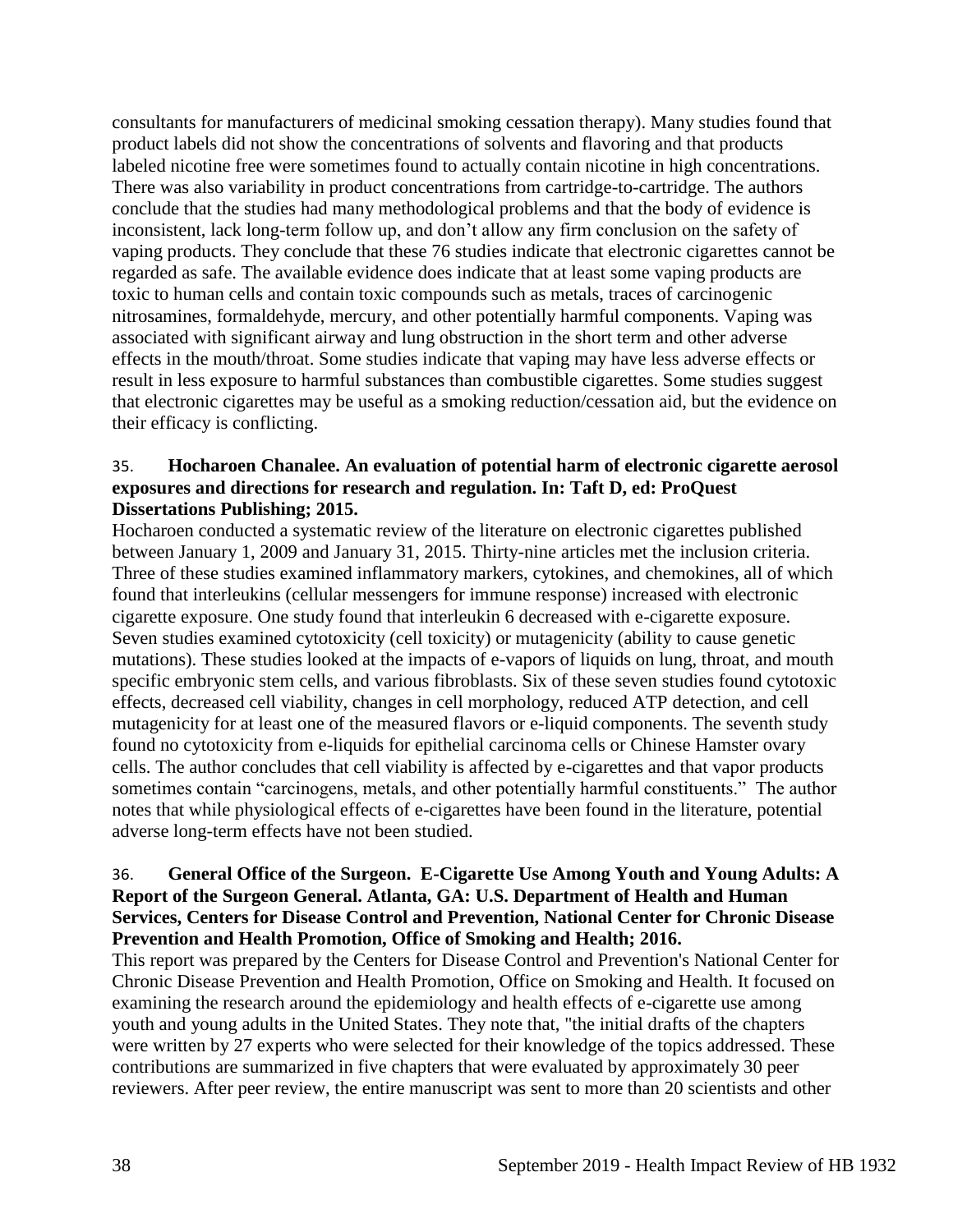experts, who examined it for its scientific integrity." The chapters outline the following topic areas: (1) historical background, (2) patterns of e-cigarette use among U.S. youth and young adults, (3) health effects of e-cigarette use among U.S. youth and young adults, (4) activities of e-cigarette companies, and (5) e-cigarette policy and practice implications.

# 37. **Center Washington Poison. 2017 Annual Toxic Trend Report: Nicotine and E-Cigarette. 2017.**

This brief report from the Washington Poison Center provides summary data from calls about nicotine exposure among children 0 to 12 years of age. From 2011 to 2017, the Washington Poison Center received 2,966 total cases related to nicotine exposure. The most cases occurred in 2015, with 521 total cases of nicotine exposure. In 2017, the Center had 440 cases of nicotine exposure and 373 (84.8%) cases were among children 0-5 years of age. About half of nicotine exposures come from cigarette/cigar exposure, 22% are related to e-cigarettes, and 22% are related to chewing tobacco. Children are primarily exposed through ingestion (94.5% of cases are due to ingestion), and common symptoms of nicotine exposure include vomiting, coughing/choking, drowsiness/lethargy, and pallor. Washington Poison Center noted that exposure reporting is voluntary, and that these numbers likely underrepresent nicotine exposure.

# 38. **Rubinstein M.L., Delucchi K., Benowitz N.L., et al. Adolescent Exposure to Toxic Volatile Organic Chemicals from E-Cigarettes.** *Pediatrics.* **2018;141(4).**

Rubinstein et al. analyzed urine and saliva samples from adolescents aged 13-18 years old who use electronic cigarettes to evaluate the presence of volatile organic compounds. More adolescents use e-cigarettes than cigarettes, and chemicals found in e-cigarettes are known to be harmful to human health. However, the authors noted that, "there are no data on toxicant exposure in adolescent e-cigarette users. However, there is great concern because exposure to toxicants during adolescence may result in greater harm than exposure in adulthood, given vulnerability to the acute and chronic effects of toxicants in general and from their cumulative exposure if started early." This study included adolescents participating in a larger longitudinal study of the effects of e-cigarettes on adolescents in the San Francisco Bay Area. Adolescents who used e-cigarettes were scheduled for a baseline appointment within 24 hours of use and provided saliva and urine samples for analysis. Saliva samples were analyzed for cotinine, a metabolite of nicotine. Urine samples were analyzed for NNAL (a potent carcinogen) and eight volatile organic compounds that are toxic environmental or tobacco smoke constituents. They used use categories based on self-report as well as chemical levels so that, "conservative criteria for group definitions meant that the e-cigarette-only group was clearly differentiated from the dual user group, and any [volatile organic compounds] found in the e-cigarette-only group could be clearly attributed to e-cigarette use." Based on their criteria, samples were analyzed for 67 ecigarette-only users, 16 dual users, and 20 controls. They found that the presence of 5 volatile organic compounds was significantly higher in e-cigarette-only users compared with controls (p < .05 for all compounds), but lower than in dual-users. For e-cigarette-only users, levels were statistically significantly higher for users that used e-cigarettes with nicotine all or some of the time and for users that reported more sessions of e-cigarette use per day. They also found that "levels of 3 other significant and likely toxic [volatile organic compounds] were just as high in users of nonnicotine products as in those using nicotine." The authors concluded, "Adolescent ecigarette-only users had levels of 5 [volatile organic compound] toxicants detected in their urine in quantities up to 3 times greater than in matched controls...levels of toxicant exposure in dual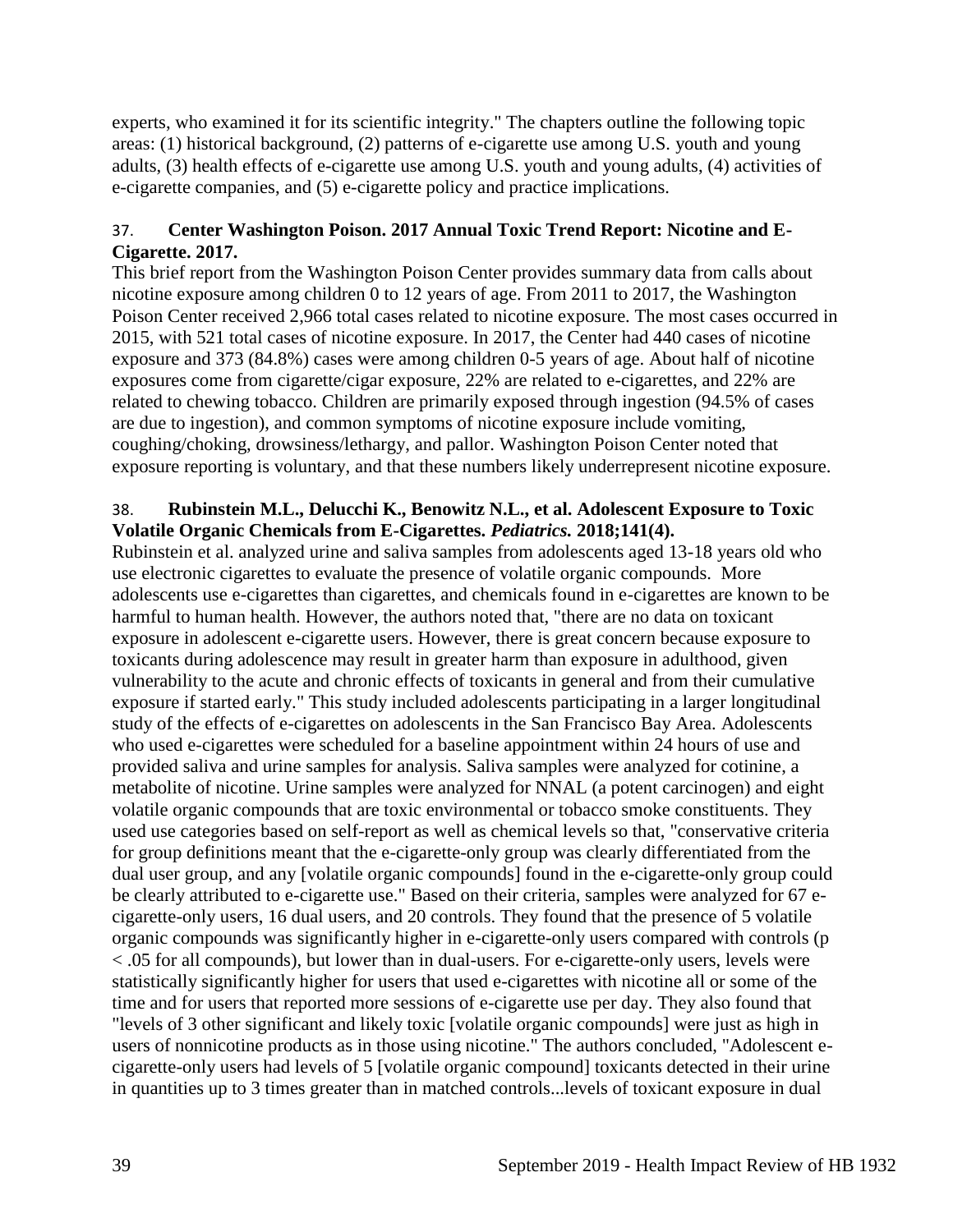users were up to 3 times higher than in those who used only e-cigarettes." Many of these compounds are known carcinogens.

# 39. **Alzahrani T., Pena I., Temesgen N., et al. Association Between Electronic Cigarette Use and Myocardial Infarction.** *American Journal of Preventive Medicine.* **2018;55(4):455- 461.**

Alzahrani et al. evaluated 2014 and 2016 National Health Interview Survey data to determine whether electronic cigarette use could increase the risk of myocardial infarction. This was the first study to examine the relationship between e-cigarette use and heart attack. E-cigarette use has been shown to stimulate similar reactions as traditional cigarette use in otherwise healthy individuals, including endothelial dysfunction, oxidative stress, inflammation, platelet activation, and activation of the sympathetic nervous system. Interviewees were classified as never, former, and current e-cigarette and cigarette users. However, the definition of former use was not consistent between e-cigarette users and cigarette users. Based on NHIS responses, 25.8% of current e-cigarette users were former smokers and 66.2% of current e-cigarette users were also current cigarette smokers. Overall, the authors found that daily e-cigarette use was independently associated with increased odds of myocardial infarction (OR= 1.79, 95% CI= 1.20, 2.66, pvalue= 0.004). Former and some day e-cigarette use were not associated with increased risk of heart attack. Former, some day, and current cigarette use were all associated with increased risk of heart attack. The authors also found that, "dual use of e-cigarettes and conventional cigarettes appears to be more dangerous than using either product alone." The authors state that their study likely underestimates the increased risk of heart attack from using e-cigarettes, and that more research is needed to fully understand the health impacts of former or some day e-cigarette use. They state that, "it is not known when the [myocardial infarctions] occurred relative to ecigarette use, and it is likely that some of the heart attacks subjects reported occurred before ecigarettes became available in the U.S. (around 2009). This situation will bias the [odds ratio] estimates toward the null, meaning that the study results likely underestimate the true risks associated with e-cigarette use."

### <span id="page-41-0"></span>40. **Clapp P., Lavrich K., Reidel B., et al. The E-Cigarette Flavoring Cinnamaldehyde Suppresses Mitochondrial Function and Trasiently Impairs Cilia Beat Frequency in Human Bronchial Epithelial Cells. Paper presented at: Epithelial Function in Health and Disease- Poster Discussion Session; May 23, 2018, 2018; San Diego, California.** In this abstract, Clapp et al. explain that compounds in cigarettes impair mitochondrial function and reduce cilia beat frequency, impairing lung function. They note that cinnamaldehyde, which is commonly used to flavor e-cigarette products, has similar structural properties to compounds in cigarettes. They determined the content of cinnamaldehyde in e-cigarette products and exposed human bronchial epithelial cells to various levels to evaluate a dose-response relationship. Overall, the authors concluded, "data suggest that cinnamaldehyde, a ubiquitous flavoring agent commonly used in e-cigarettes, adducts to mitochondrial proteins, disrupts mitochondrial function, and significantly reduces intracellular ATP levels, which correlates with impaired [cilia beat frequency] in airway epithelial cells...inhalational exposures of cinnamaldehyde may increase the risk of respiratory infections in e-cigarette users."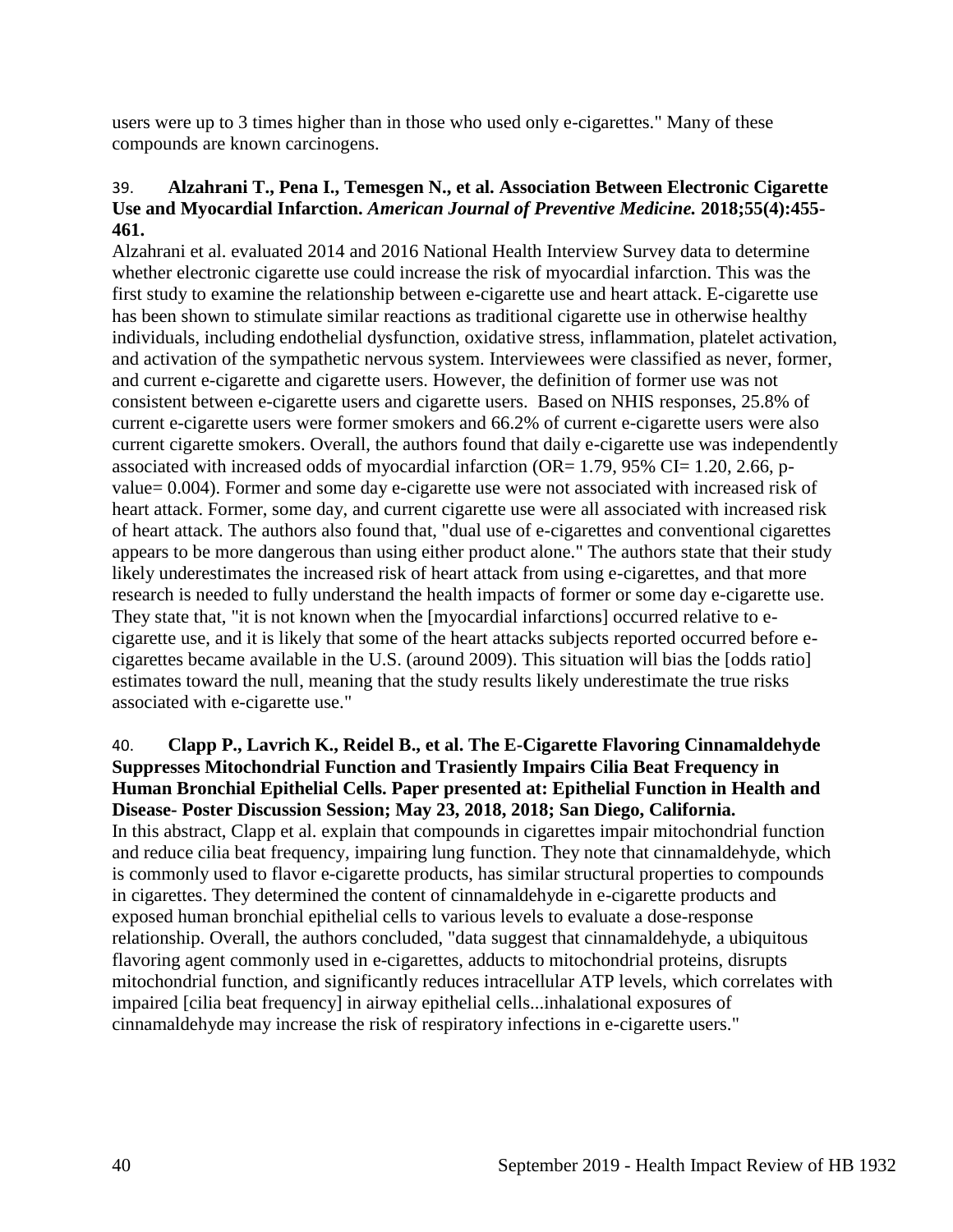#### 41. **Gmel Gerhard, Baggio Stéphanie, Mohler-Kuo Meichun, et al. E- cigarette use in young Swiss men: is vaping an effective way of reducing or quitting smoking?** *Swiss medical weekly.* **2016;146:w14271.**

Gmel et al. summarize the current evidence on the impact of e-cigarettes on combustible cigarette usage, noting that the literature is conflicting—with some studies finding that vaping is associated with using fewer cigarettes but with being less likely to completely quit smoking combustible cigarettes, and other studies finding an increase in combustible cigarette usage and decreased likelihood of quitting, and still other studies finding that e-cigarettes were associated with more quit attempts and continued abstinence than NRT or using no aid. The authors used data from the Cohort Study on Substance Use Risk Factors in Switzerland. While 7,556 participants (all young men) provided consent to participate, 79.2% (n=5,987) completed the baseline questionnaire and 79.7% (n=6,020) completed the follow-up questionnaire. A total of 91.5% of the baseline respondents (n=5.476) also completed the follow-up questionnaire. Among those who did not smoke at baseline, those who were vaping at follow-up were more likely to start smoking and to become occasional or daily smokers at follow-up than were non-vapers. Among those who were occasional smokers at baseline, non-vapers were more likely to become non-smokers and less likely to become daily smokers than vapers. Among those who did not smoke at baseline, vapers were 6 times more likely to be occasion smokers and 12 times more likely to be daily smokers at follow-up than non-vapers. Among non-smokers at baseline, vapors smoked significantly more (10 times more) cigarettes weekly at follow-up then did non-vapers. Weekly cigarette use increased between baseline and follow-up for occasional smokers and decreased for daily smokers but these changes were not significantly between vapers and nonvapers.

### 42. **Grace Randolph C., Kivell Bronwyn M., Laugesen Murray. Estimating cross- price elasticity of e- cigarettes using a simulated demand procedure.** *Nicotine & tobacco research : official journal of the Society for Research on Nicotine and Tobacco.* **2015;17(5):592.**

Grace et al. collected data from a convenience sample of 210 daily smokers in New Zealand who were 18 years of age or older and who had no intention to quit smoking before January 1, 2013. They excluded any smokers who had ever used e-cigarettes. They interviewed participants between February and March of 2013 (response rate not noted). The researchers had participants complete a written survey and three additional validated surveys, complete the Cigarette Purchase Task (CPT), sample an e-cigarette, and then answer questions about their intentions to purchase e-cigarettes and their regular tobacco product. The CPT is used to measure demand for tobacco products across a range of prices. The authors used the CPT completed before sampling the e-cigarette as a baseline to determine the demand for combustible cigarettes in the absence of e-cigarettes. The participants also indicated their intentions to purchase e-cigarettes and combustible cigarettes after trying the e-cigarette. The authors found that the simulated demand for e-cigarettes increased as the price of regular cigarettes increased, with an average cross-price elasticity of 0.16 (indicating that a 10% increase in the cost of combustible cigarettes was associated with a 1.6% increase in the demand for e-cigarettes). However, the simulation also found that the low-cost availability of e-cigarettes did not decrease the demand for regular cigarettes at a higher price and that a significantly lower proportion of participants said that they would quit smoking tobacco completely if e-cigarettes were available than if they were not. This finding suggests that the availability of low-priced e-cigarettes could actually encourage people who would otherwise have quit smoking completely as a result of raising tobacco prices to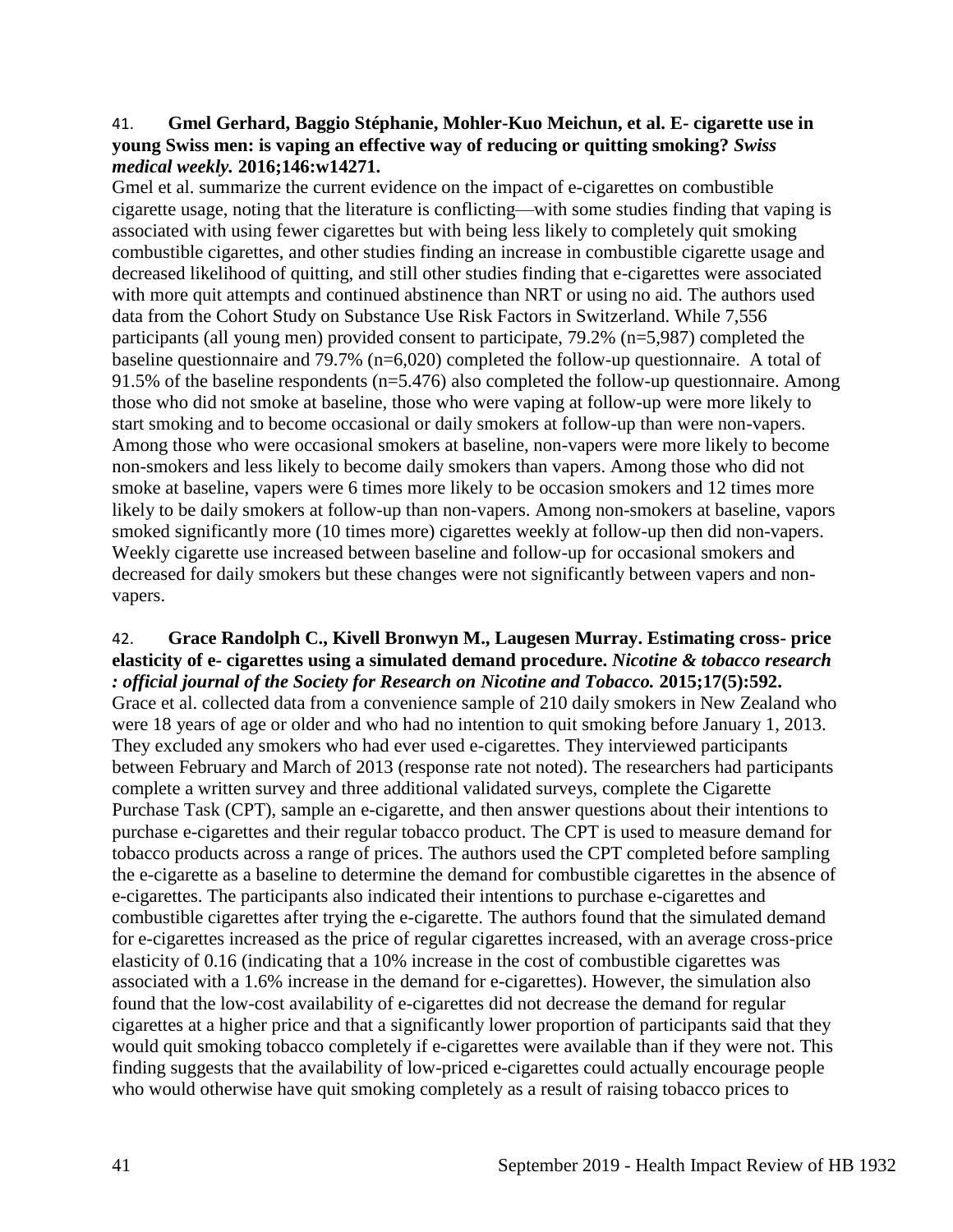instead continue to use combustible cigarettes perhaps in tandem with lower-cost e-cigarettes. So, while the study found that smokers may substitute e-cigarettes for combustible cigarettes as the cost of the later increases (with the cost of the former staying low), low-cost e-cigarette availability may actually discourage combustible cigarette smokers from quitting entirely as combustible cigarette prices increase.

### 43. **Rahman M. A., Hann N., Wilson A., et al. E- Cigarettes and Smoking Cessation: Evidence from a Systematic Review and Meta- Analysis.** *PLoS One.* **Vol 102015.**

Rahman et al. conducted a systematic review of the literature on combustible cigarette consumption or cessation after the use of e-cigarettes. Six studies met their inclusion criteria. They found that e-cigarettes with nicotine were more effective as a cessation tool than those without nicotine. The authors pooled data from two randomized control trials and found a risk ratio of 2.29 (95% CI 1.05-4.97). They also found that use of e-cigarettes was associated with smoking cessation and reduction in the number of cigarettes used—though three of the six studies did not include a control group. The authors note that they were only able to consider the efficacy of nicotine vs. non-nicotine e-cigarettes and were not able to compare the efficacy of ecigarettes to other cessation interventions.

### 44. **Kalkhoran Sara, Glantz Stanton A. E-cigarettes and smoking cessation in realworld and clinical settings: a systematic review and meta-analysis.** *The Lancet Respiratory Medicine.* **2016;4(2):116-128.**

Kalkhoran et al. conducted a systematic review and meta-analysis to evaluate the association between e-cigarette use and combustible cigarette cessation among adults. Thirty-eight studies met their inclusion criteria for the systematic review, 20 of which had control groups and were included in the meta-analysis. They found that the odds of combustible cigarette cessation among those who used e-cigarettes was 28% lower than for those who did not use e-cigarettes (OR 0.72 [95% CI 0.57-0.91]). When the authors only included studies of smokers with an interest in quitting, they did not find a significant difference from the overall findings. The authors conclude that e-cigarettes, as they are currently being used, are associated with lower quit rates among combustible cigarette smokers.

# <span id="page-43-0"></span>45. **Protano C., Avino P., Manigrasso M., et al. Environmental Electronic Vape Exposure from Four Different Generations of Electronic Cigarettes: Airborne Particulate Matter Levels.** *International Journal of Environmental Research and Public Health.*  **2018;15(2172).**

Protano et al. evaluated the levels of airborne particulate matter emitted by four generations of ecigarette models in use in Italy. They found that all e-cigarette devices emitted particulate matter of a size that can be inhaled into the lungs (including PM10, PM4, PM2.5, and PM1). Newer models emitted greater levels of small particulate matter as a result of increased operating power. Overall, their findings suggest that passive vaping does occur, supporting "the need for legislative interventions to regulate e-cigs use in public places and other enclosed environments, in order to protect the health of any subject who is potentially exposed."

# 46. **Gallaway M.S., Henley S.J., Steele C.B., et al. Surveillance for Cancers Associated with Tobacco Use--United States, 2010-2014.** *Morbidity and Mortality Weekly Report, Centers for Disease Control and Prevention.* **2018;67(12):1-42.**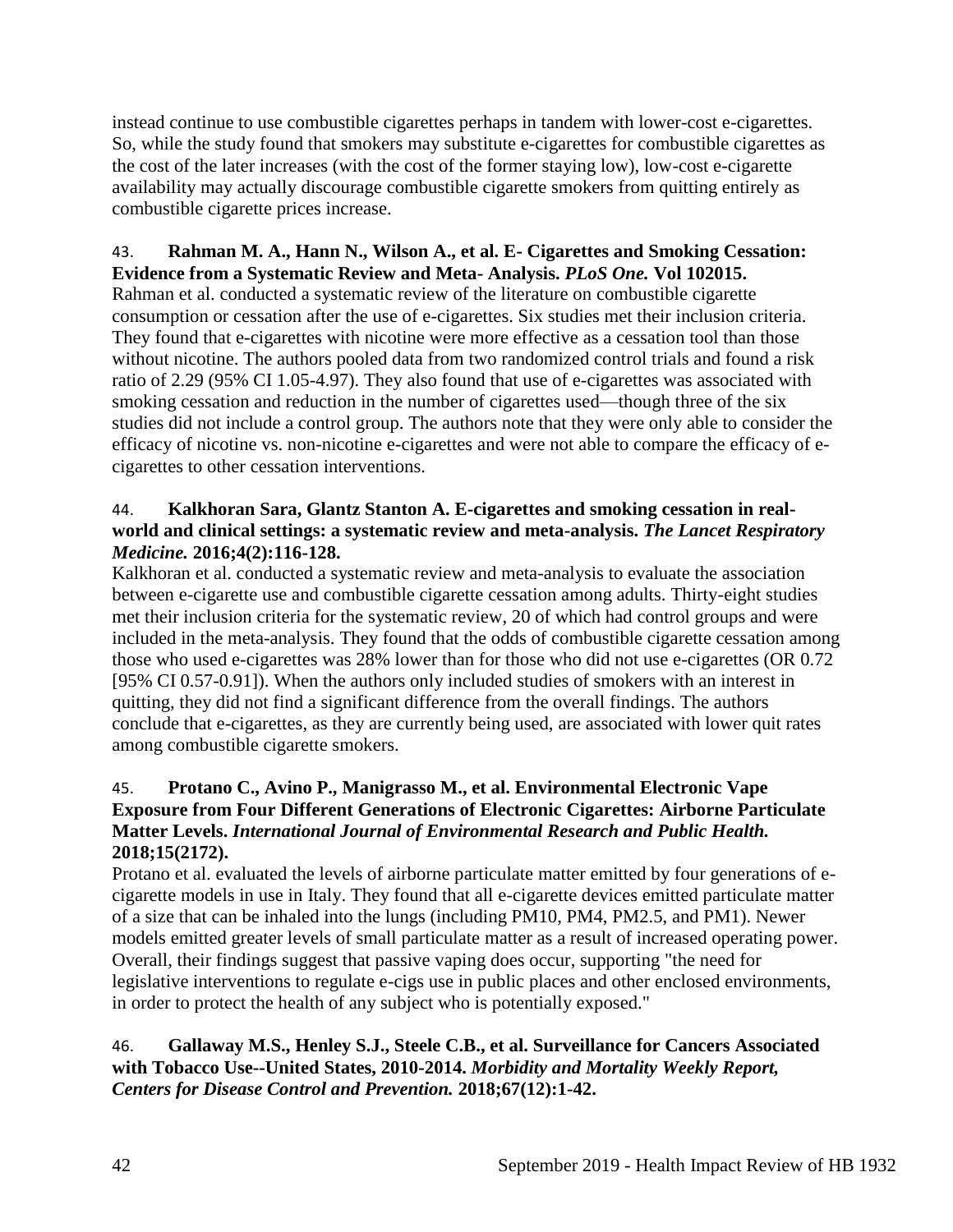In this Surveillance Summary, the Centers for Disease Control and Prevention evaluates tobaccoassociated cancer incidence for 12 types of cancer associated with tobacco use from 2010 to 2014. They find that tobacco use contributes "to at least 12 types of cancer, including acute myeloid leukemia (AML) and cancers of the oral cavity and pharynx; esophagus; stomach; colon and rectum; liver; pancreas; larynx; lung, bronchus, and trachea; kidney and renal pelvis; urinary bladder; and cervix." They used cancer incidence data covering approximately 99% of the U.S. population from CDC's National Program of Cancer Registries and the National Cancer Institute's Surveillance, Epidemiology, and End Results program. Approximately 3.3 million new tobacco-associated cancer cases were reported from 2010 to 2014, or approximately 667,000 cases per year. They found that incidence remains high among whites, blacks, non-Hispanics, and individuals living in rural areas.

### 47. **Centers for Disease Control and Prevention National Center for Chronic Disease Prevention and Health Promotion, Office on Smoking and Health. The Health Consequences of Smoking: 50 Years of Progress. A Report of the Surgeon General. U.S. Department of Health and Human Services; 2014.**

The analysts writing the Surgeon General's reports on the health effects of smoking use a set of criteria to rank the strength of evidence that a causal relationship exits. For each health indicator, the analysts synthesize the evidence and then apply the criteria to the body of evidence. The report is then vetted by a series of external editors who are tasked with ensuring the accuracy of the report. This comprehensive analysis includes hundreds of references. The 2014 report concludes that since the 1964 Surgeon General's report, a very strong body of evidence has shown a causal link between cigarette smoking and diseases in nearly every organ, cancer (e.g. lung, liver and colorectal cancer), diminished health status, exacerbation of asthma, inflammation, impaired immune function, age-related macular degeneration, harms to the fetus, diabetes, erectile dysfunction, arthritis, and premature death. Research also shows that secondhand smoke causes cancers, reparatory disease, cardiovascular disease, stroke, and harms to infant and child health. This report also summarizes the evidence indicating that tobacco use may have a different impact on adolescents than adults. The authors indicate that adolescence is a vulnerable stage of brain development, and that nicotine exposure during this age may have lasing adverse effects on brain development.

# 48. **Dunbar M.S., Tucker J.S., Ewing B.A., et al. Ethnic Differences in Cigarette Use Trajectories and Health, Psychosocial, and Academic Outcomes.** *Journal of Adolescent Health.* **2018;62:327-333.**

Dunbar et al. presented previous research that, "youth who initiate smoking and continue to smoke demonstrate poorer academic and occupational outcomes, social difficulties, behavioral problems, and more physical and mental health problems in young adulthood relative to individuals who abstain entirely or desist after a period of experimentation." They also summarized previous research suggesting that youth alcohol and marijuana use may impact academic performance and physical health disproportionately for some racial/ethnic groups. In this study, they examined adolescent smoking trajectories and academic, health, and social outcomes by race/ethnicity for students at the end of high school. The authors followed students who were in sixth or seventh grade in 2008 through their completion of high school in 2016. Approximately 6500 students from 16 middle schools in Los Angeles, California completed annual surveys during physical education classes. Surveys asked about current cigarette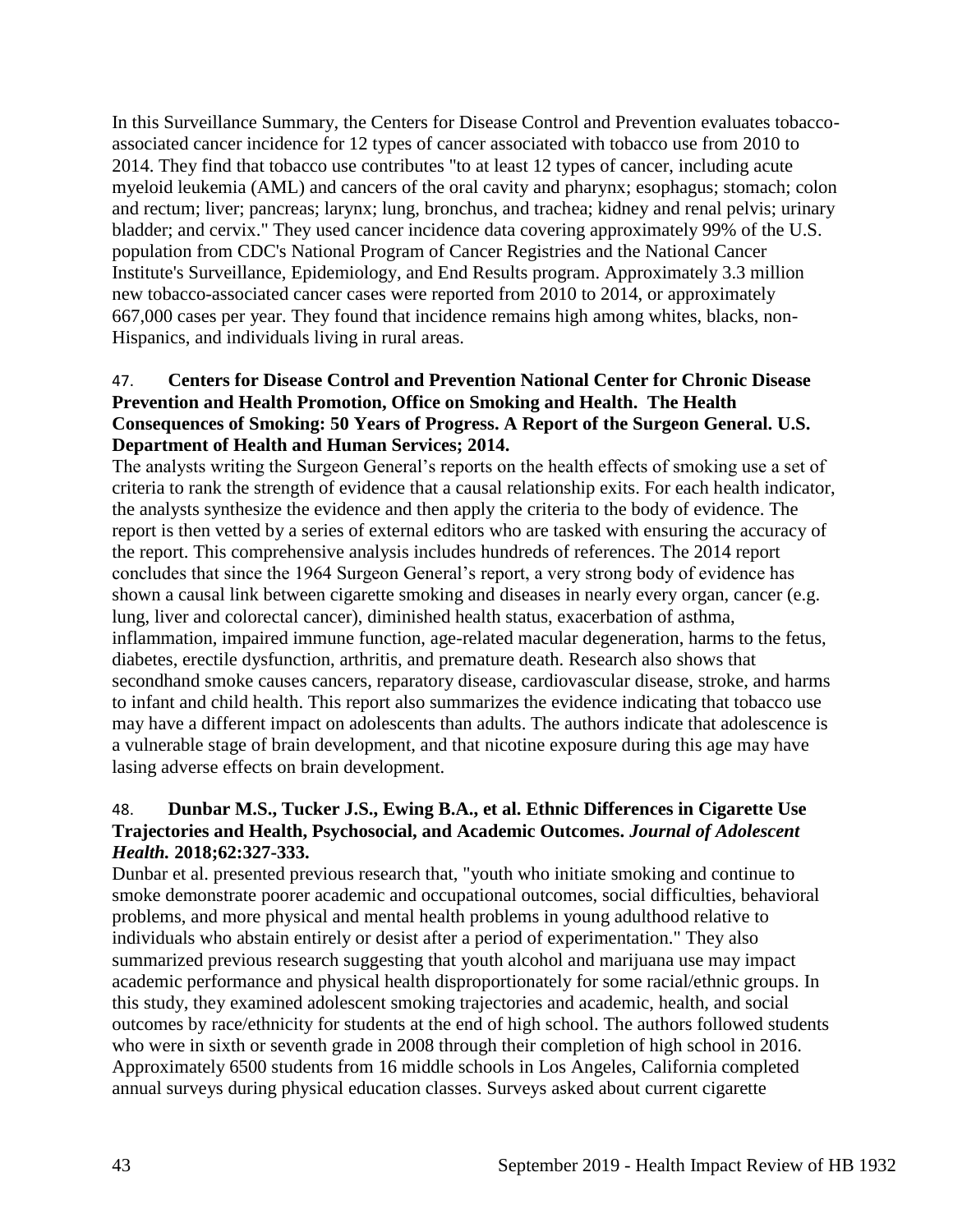smoking, sociodemographics and race/ethnicity, academic orientation, academic unpreparedness, physical ailments/symptoms, physical health, mental health, social functioning, and delinquency. Overall, they found that higher average cigarette use was associated with poorer academic performance, mental health, physical health, and social functioning as well as with greater academic unpreparedness, physical ailments, and delinquency. Controlling for cigarette use trajectories, "racial/ethnic minority youth showed poorer outcomes in multiple domains--notably physical health and physical impairments." The authors concluded, "after adjusting for similar use patterns over time, as well as an index of socioeconomic status (mother's education), cigarette smoking during adolescence is associated with poorer outcomes for racial/ethnic minority youth compared with white peers, and these disparities in health, academic, and other functional domains are evident as early as high school."

#### <span id="page-45-0"></span>49. **QxQ Analysis: E-Cigarette/Vapor Product Use by Race/Ethnicity, Sexual Orientation, and Gender Identity. Looking Glass Analytics; 2018. [http://www.askhys.net/Analyzer.](http://www.askhys.net/Analyzer) Accessed September 2019.**

Washington State Healthy Youth Survey data from 2018 indicate that among 8th grade respondents the highest rate of vaping was reported among Hispanic students (15.4% [95% CI 12.0-18.8%), followed by American Indian or Alaska Native (AI/AN) students (14.6% [95% CI 9.4-19.8%]) and black students (13.6% [95% CI 8.5-18.7%]). Among 10th grade respondents, AI/AN students (28.0% [95% CI 18.7-37.3%]) and multi-racial students (24.4% [95% CI 20.7- 28.1%]) reported higher smoking rates than their peers. The percent of students who had reported using e-cigarette/vapor products at all in the past 30 days was highest among 12 grade respondents. AI/AN students (38.3% [95% CI 24.6-52.0%]) and multi-racial students (35.2% [95% CI 30.8-39.7%]) reported higher rates of using e-cigarettes/vapor products than their peers. Among 12th graders, the lowest rates of e-cigarette/vapor product use were reported by Asian and Black/African American students. These data suggest that in Washington State, AI/AN, and multi-racial, and Hispanic youth have disparately high rates of current e-cigarette/vapor product use. It is important to note that the current race/ethnicity categories aggregate diverse subpopulations into one category—so disparities within these categories may be masked. For example, API subpopulations likely have very different smoking rates but they are aggregated into one category so these differences may be missed. White respondents in 10th and 12th grade also report high e-cigarette/vapor product current use compared to cigarette use. Students from the subsample of schools who participate in the extended form version of the Healthy Youth Survey also answered questions about their sexual orientation. Eighth grade respondents who identified as lesbian, gay, or bisexual were more likely to report using e-cigarettes/vapor products at all in the last 30 days (16.5% [95% CI 10.8-22.2%]) than their peers who identified as straight (10.1% [95% CI 7.9-12.3%]). This disparity also existed among 10th graders (32.1% [95% CI 27.4-36.8%] vs. 20.8% [95% CI 17.7-23.9%]) and 12 graders (35.4% [95% CI 29.9- 40.9%] vs. 28.1% [95% CI 24.3-31.9%]). Finally, the Healthy Youth Survey also asks students about their gender identity. Eighth grade and 12th grade data were suppressed due to fewer than 5 responses in at least one category. Among 10th grade respondents who identified as transgender were more likely to report using e-cigarettes/vapor products at all in the last 30 days (44.7% [95% CI 26.6-62.8%]) than their peers who identified as cisgender female (22.4% [95% CI 19.3-25.5%]) or cisgender male (20.8% [95% CI 17.5-24.1%]). Disparities also exist for students who report something else fits better (30.0% [95% CI 14.8-45.2%]), questioning/not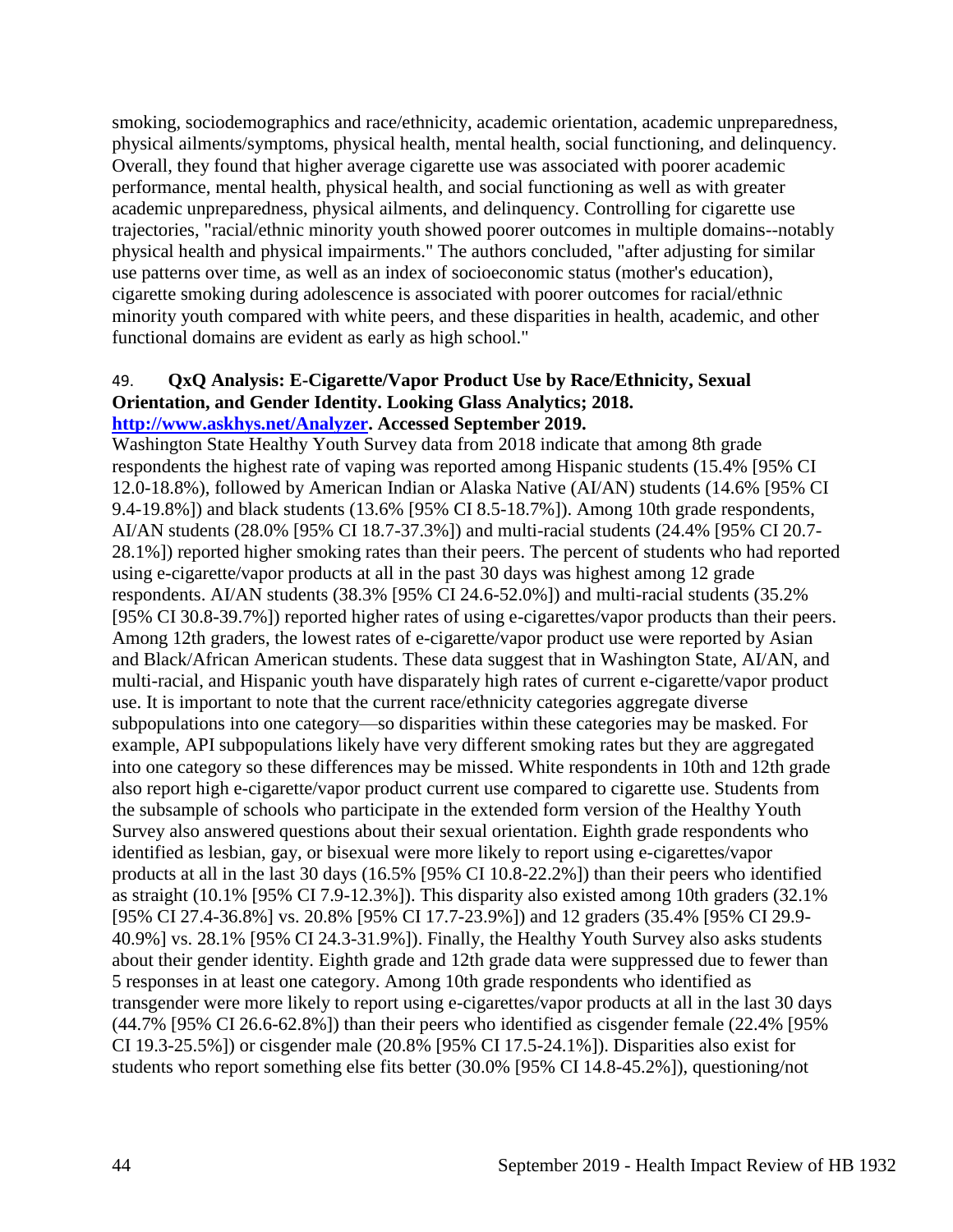sure of my gender identity (24.4% [95% CI 12.4-36.4%]), and who selected more than one response (28.0 [95% CI 14.0-42.0%]).

### <span id="page-46-0"></span>50. **Kann L., McManus T., Harris W.A., et al. Youth Risk Behavior Surveillance-- United States, 2017.** *Morbidity and Mortality Weekly Report, Centers for Disease Control and Prevention.* **2018;67(8).**

This MMWR Surveillance Report provides updated findings from the 2016-2017 Youth Risk Behavior Surveillance System (YRBSS) on the leading causes of morbidity and mortality among youth, including unintentional injuries and violence; tobacco use; alcohol and drug use; sexual behaviors; dietary behaviors; and physical inactivity. It presents data on health behaviors and health disparities by sex, race/ethnicity, grade in school, and sexual orientation. This is the first YRBSS survey that reports on questions added in 2015 related to sexual orientation. Washington State did not participate in the 2016-2017 YRBSS. Specific to tobacco use, this version of YRBSS either changed the wording of the question or response or asked a question for the first time related to the following measures: "having first tried cigarette smoking before age 13 years; having usually gotten their own electronic vapor products by buying them in a store; current, current frequent, and current daily smokeless tobacco uses; current cigarette, cigar, or smokeless tobacco use; current cigarette, cigar, smokeless tobacco, or electronic vapor produce use; having tried to quit using all tobacco products." From 1991 to 2017, the prevalence of ever trying cigarette smoking significantly decreased from 70.1% to 28.9% nationally. Male, white, and gay, lesbian, and bisexual students were more likely to have ever tried cigarette smoking compared to other students. In addition, this YRBSS asked for the first time about cigarette smoking before 13 years of age, and results indicated that 9.5% of students had tried cigarette smoking before 13 years of age. From 1991 to 2017, the prevalence of current cigarette use (smoked a cigarette at least once in the past 30 days) also significantly decreased from 27.5% to 8.8% nationally. Among students that currently used cigarettes, the prevalence was higher for males (9.8%) than females (7.8%), and whites (11.1%) compared to Hispanic (7.0%) or black (4.4%) students. Current cigarette use was almost twice as high among gay, lesbian, and bisexual students (16.2%) compared to heterosexual students (8.1%). Nationally, 2.6% of students had smoked cigarettes on 20 or more days in the past 30 days, and 2.0% of students had smoked cigarettes on all 30 days. Frequent cigarette use was higher among whites and gay, lesbian, and bisexual students. Nationally, 42.4% of students had every used an electronic vapor product (e.g. ecigarettes, e-cigars, e-pipes, vape pipes, vaping pens, e-hookahs, hookah pens), and 13.2% of students currently used e-cigarettes (used an electronic vapor product at least once in the past 30 days). Among students that currently used e-cigarettes, the prevalence was higher for males  $(15.9\%)$  than females  $(11.8\%)$ ; whites  $(15.6\%)$  compared to Hispanic  $(11.4\%)$  or black  $(8.5\%)$ students; and gay, lesbian, and bisexual students (17.5% compared to 13.2% of heterosexual students). Nationally, 3.3% of students had used an electronic vapor product on 20 or more days in the past 30 days, and 2.4% of students had used an electronic vapor product on all 30 days. Frequent vapor product use was higher among male, white, and gay, lesbian, and bisexual students. Among students that currently used electronic vapor products, 13.6% had gotten their own electronic vapor products by buying them in a store. Nationally, 5.5% of students currently used a smokeless tobacco product (e.g. chewing tobacco, snuff, dip, snus, or a dissolvable tobacco product). Approximately 24% of students had used any tobacco product during the past 12 months. Of these students, 41.4% had tried to quit and females, whites and Hispanics, and gay, lesbian, and bisexual students were more likely to have tried to quit. Overall, males were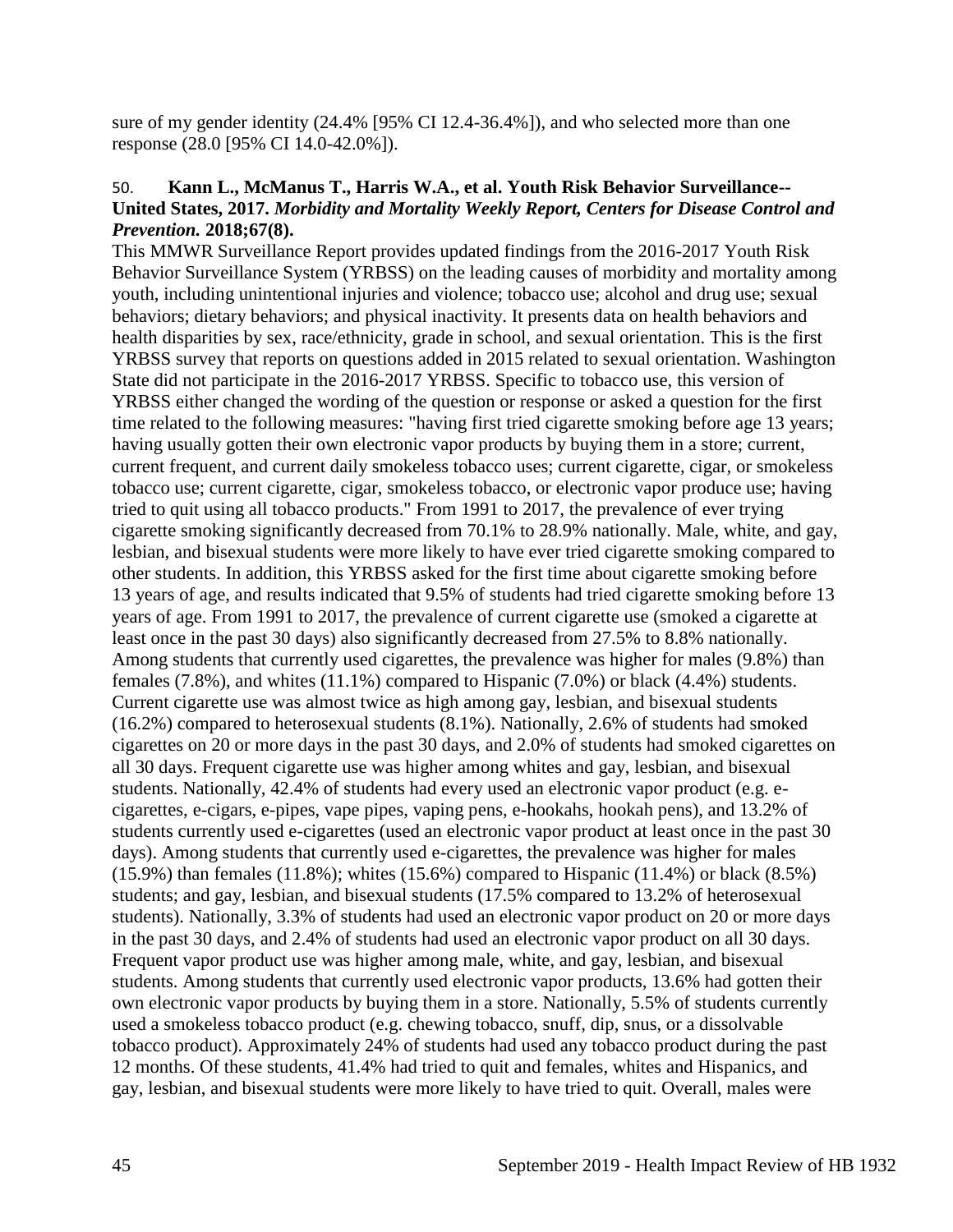more likely to have engaged in tobacco use risk behaviors than females. White students were more likely to have engaged in tobacco use risk behaviors than Hispanic or black students. Gay, lesbian, and bisexual students were more likely to have engaged in tobacco use risk behaviors than heterosexual students, and the prevalence for current, current frequent, and current daily cigarette use was twofold or greater for gay, lesbian, and bisexual students compared to heterosexual students. The prevalence for current frequent and current daily cigarette use, and current frequent and current daily cigar use was twofold or greater for students who had sexual contact with only the same sex or with both sexes compared to students who had sexual contact with only the opposite sex.

# 51. **Healthy Youth Survey Fact Sheets: Tobacco Use and Tobacco & Vapor Product Use. Healthy Youth Survey Fact Sheets. Looking Glass Analytics; 2018.**

Analysts reviewed Washington State Healthy Youth Survey Fact Sheets for Tobacco and Tobacco & Vapor Product Use for grade levels 8, 10, and 12. These fact sheets provide current use trends for tobacco products (vapor products, cigarettes, and smokeless tobacco), statewide current use by race/ethnicity, single and dual use (cigarettes and vapor products), reported substance "vaped", and source. The most commonly reported substances "vaped" among current users across grade levels contain nicotine or flavor only (no nicotine or THC). The most commonly reported substance vaped among 8th graders is flavor only (44%), followed by nicotine in it (39%), THC (marijuana) in it (17%), and substance unknown (14%). Among 10th and 12th graders, the most commonly reported substance vaped contains nicotine (56% and 62%, respectively), followed by flavor only (33% and 26%), THC in it (21% and 24%), and substance unknown (10% and 8%).

### <span id="page-47-0"></span>52. **Simon Patricia , Camenga Deepa R. , Morean Meghan E. , et al. Socioeconomic status and adolescent e-cigarette use: The mediating role ofe-cigarette advertisement exposure.** *Preventive Medicine.* **2018;112(2018):193-198.**

Simon et al. examined "exposure to e-cigarette advertisements as a mediator of the relationship between [socioeconomic status (SES)] and adolescent e-cigarette use." While low SES is associated with "greater exposure to tobacco cigarette advertising and cigarette use," associations among SES, e-cigarette advertising, and e-cigarette use are not yet well understood. Authors used anonymous survey data collected from adolescents ( $N = 3,473$ ; 51% Female) attending 8 high schools in Connecticut in Spring 2015. "Mediation analysis was used to examine whether the total number of sources of recent e-cigarette advertising exposure (e.g., TV, radio, billboards, magazines, local stores [gas stations, convenience stores], vape shops, mall kiosks, tobacco shops, social media) mediated the association between SES (measured by the Family Affluence Scale) and past-month frequency of e-cigarette use." Researchers "clustered for school and controlled for other tobacco product use, age, sex, race/ethnicity and perceived social norms for e-cigarette use in the model." The sample had recently seen e-cigarette advertisements via 2.1 (SD = 2.8) advertising channels. "Mediation was supported (indirect effect:  $\beta$  = 0.01, SE = 0.00, 95% CI [0.001, 0.010],  $p = 0.02$ ), such that higher SES was associated with greater recent advertising exposure, which, in turn, was associated with greater frequency of e-cigarette use." Results suggest that "regulations to reduce youth exposure to e-cigarette advertisement may be especially relevant to higher SES youth." Authors recommend future research "examine these associations longitudinally and evaluate which types of advertisements target different SES groups."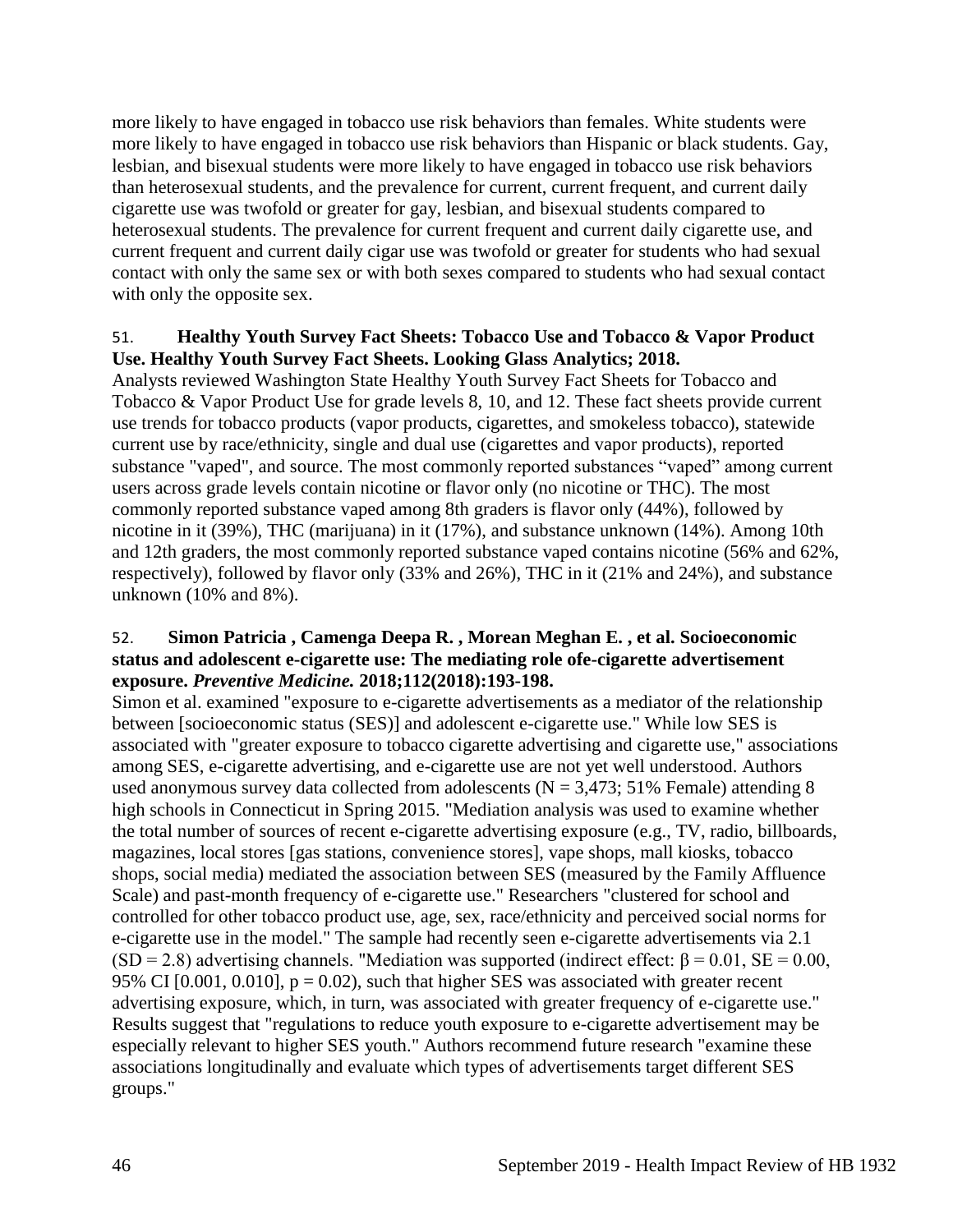### 53. **Zhu Shu-Hong, Zhuang Yue-Lin, Braden Katherine, et al. Results of the Statewide 2017-18 California Student Tobacco Survey. San Diego, California: Center for Research and Intervention in Tobacco Control (CRITC); 2019.**

This report summarized the main results from the 2017-18 California Student Tobacco Survey (CSTS), which was administered to 8th, 10th, and 12th grade students from September 2017 to June 2018. Random selection of California middle and high schools resulted in 333 schools and 151,404 students participating in the survey. Results show that students in San Mateo and San Francisco Counties reported current e-cigarette use at nearly double (20.8%) the use statewide (10.9%).

# 54. **Defense Department of. 2015 Health Related Behavior Survey for Active Duty Service Members. 2015.**

The Health Related Behavior Survey for Active Duty Service Members is a Department of Defense survey used to track health indicators for all branches of active-duty military personnel. Survey data from 2015 indicated that e-cigarette use has been increasing among military personnel. In 2015, 35.7% of military personnel reported ever trying e-cigarettes compared to 12.6% of the general population and 11.1% reported being daily e-cigarette users compared to 3.7% of the general population. The survey also found that 80.7% of military personnel reported buying cigarettes on a military base. Use also varied by branch and rank. All forms of tobacco use, including e-cigarette use, were highest among the Marine Corps (16.1%). E-cigarette use was also higher among lower ranking personnel. For example, 20% of junior enlisted personnel currently used e-cigarettes compared to 10.8% of mid-level enlisted personnel, 6.1% of senior enlisted personnel, 3.4% of warrant officers, 2.2% of junior officers, and 0.9 % of mid-grade or senior officers. Active-duty military members "aged 17-24 were almost ten times more likely to be a current e-cigarette smoker than service members aged 45 or older." By age, 22.8% of personnel aged 17-24 currently used e-cigarettes, 10.8% of personnel aged 25-34, 5.4% of personnel aged 35-44, and 2.5% of personnel older than age 45. Military personnel identifying as Hispanic and personnel having high school education or less also used e-cigarettes at a higher rate.

### 55. **Smith Derek. San Francisco vs. Goliath: how communities of color fought to protect our youth against Big Tobacco \*Step 2 - Implementing Innovation. San Francisco, California: San Francisco Department of Public Health; 2019.**

This presentation from the San Francisco Department of Public Health provides an overview of how it implemented the city ordinance prohibiting the sale and distribution of flavored tobacco products and cigarettes. It discusses outreach and education efforts as well as results of initial compliance inspections. Overall, inspections indicate that the majority of retailers are in compliance with the law. Based on prior non-compliance, 150 locations were prioritized for inspections. Those found to be selling received a Notice of Correction. In 2019, SFDPH's annual mailing shared details on how to comply with state and local laws. It has also expanded its quitting offerings to support the flavor restrictions. For example, it has funded and supported community contracts to meet African American youth needs as well as trans folks and Spanishspeaking smokers. The next round of priority populations include Chinese speaking men, African American adults, youth who use Juul, and Pacific Islander folks. In fall 2019, it will launch its Connect to Quit media campaign.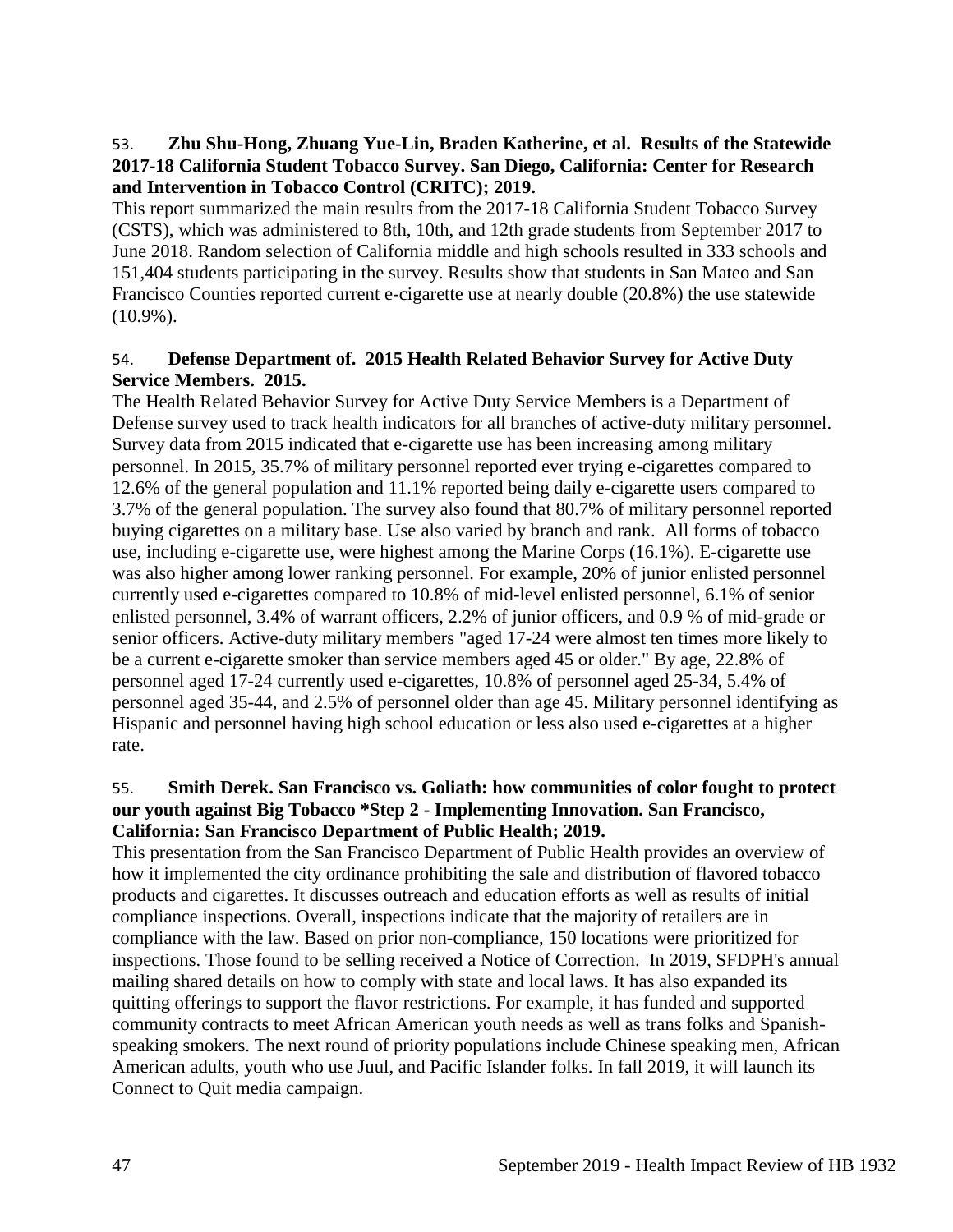### <span id="page-49-0"></span>56. **E-cigarettes linked to heart attacks, coronary artery disease and depression [press release]. 2019.**

This American College of Cardiology press release summarizes results from a study by Vindhyal et al. presented at the ACC's 68th Annual Scientific Session (2019). Vindhyal et al. reported that there are over 460 brands and 7,700 flavors of e-cigarettes. Vindhyal et al. analyzed data from 96,467 respondents to the National Health Interview Survey from 2014, 2016, and 2017. They found that adults who use vapor products are significantly more likely to have a heart attack, coronary artery disease, and depression compared to those that do not use vape products. For example, after controlling for age, sex, body mass index, high cholesterol, high blood pressure, and smoking combustible cigarettes, adults that used e-cigarettes were 34% more likely to have a heart attack and 25% more likely to have coronary artery disease compared to adults that do not use e-cigarettes. Users were at increased risk of heart attack and coronary artery disease regardless of whether they vaped daily or occasionally. The authors noted that further longitudinal data is needed to establish causation. However, the authors stated that the results "show a clear association between any kind of smoking and negative health outcomes."

# <span id="page-49-1"></span>57. **Gerloff J., Sundar I. K., Freter R., et al. Inflammatory Response and Barrier Dysfunction by Different e-Cigarette Flavoring Chemicals Identified by Gas Chromatography-Mass Spectrometry in e-Liquids and e-Vapors on Human Lung Epithelial Cells and Fibroblasts.** *Appl In Vitro Toxicol.* **2017;3(1):28-40.**

There are over 8,000 flavors of e-cigarettes on the market. Gerloff et al. looked at the impact of e-cigarette flavoring chemicals on lung function. Specifically, they looked at impact of various chemicals on the release of proinflammatory cytokine (interleukin-8) in human lung epithelial cells and human lung fibroblasts in vitro, and on barrier dysfunction in human bronchial epithelial cells. They looked at the impact of various e-liquids at three different concentrations to evaluate dose-response impacts after 24 hours of exposure. The authors stated that, "flavored ecigs are a public health concern not just because they attract youth for experimentation (gateway for initiating tobacco products) but also due to the presence of chemicals that serve as flavorings that may lead to their own health hazards. Flavoring chemicals contain harmful aerosol constituents, such as maltol, vanillin, acetoin, and diacetyl apart from nicotine, vegetable glycerin, and propylene glycol/glycerol." In addition, "recent studies have shown that cytotoxic effects posed by e-liquids are mainly due to increasing concentrations of the flavoring agents." The authors noted that there is a lack of data about potential short and long- term health impacts and toxicity from inhaling flavored chemicals. This study found that acetoin, diacetyl, maltol, and ortho-vanillin significantly induced the release of interleukin-8 in human bronchial epithelial cells. Acetoin, pentanedione, maltol, and ortho-vanillin also induced release of interleukin-8 among human primary lung fibroblast cells. None of the flavorings produced a significant proinflammatory response in lung epithelial cells. E-cigarette flavoring chemicals had a dosedependent impact on lung epithelial cells and fibroblasts. The authors also found that flavoring chemicals impact barrier dysfunction in human bronchial epithelial cells, which can increase access of pollutants, bacteria, and viruses into the lungs. They authors stated, "previously, it has been shown that soluble components of e-cig, including nicotine exposure, caused a dosedependent loss of lung endothelial barrier function associated with oxidative stress and inflammatory response. Our data show that nicotine and e-cig flavoring agents…differentially affect epithelial barrier function time dependently. This suggests that both nicotine and flavoring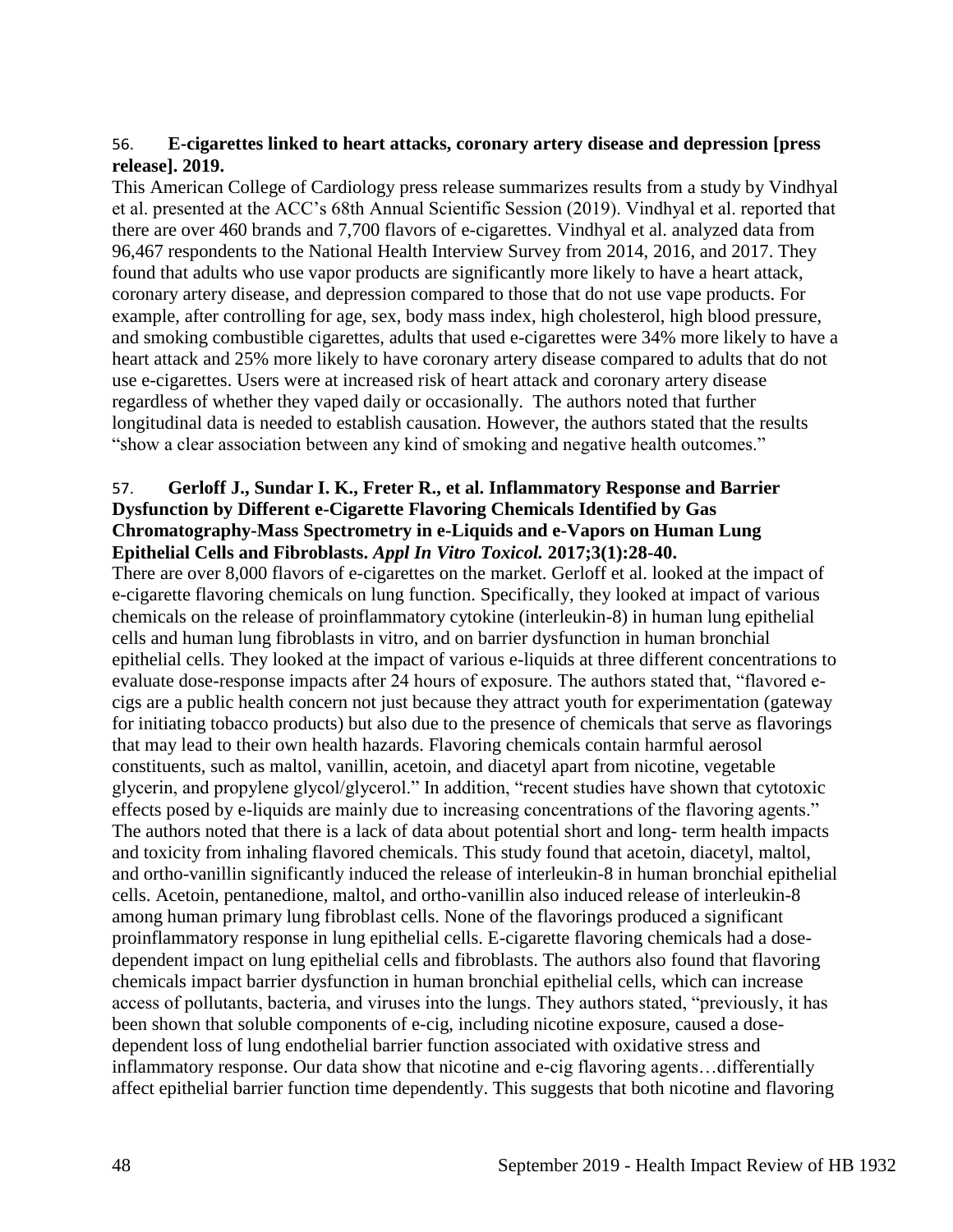chemicals in e-cigs are equally responsible for compromising epithelial integrity/[tight junctions], which allows particles to cross the epithelial barrier." The authors noted that "food flavoring chemicals approved and evaluated as safe by FEMA for ingestion are now widely being used in [electronic nicotine delivery systems] without knowing their safety and inhalation toxicity." This study confirmed that inhaling diacetyl can cause damage to lung cells. They also cited a previous study that found that cytotoxicity was correlated with the total number and concentration of chemicals present in flavored e-cigarettes. Another study found that 30 puffs from cherry-flavored e-cigarettes contained higher levels of benzaldehyde than combustible cigarettes. The authors concluded that, "our finds suggest that flavoring chemicals are present in e-liquid/e-cigar aerosols, which are proinflammatory and long-term exposure to flavoring chemicals may lead to lung injurious responses."

### <span id="page-50-0"></span>58. **Wang T.W., Gentzke A., Sharapova S., et al. Tobacco Product Use Among Middle and High School Students--United States, 2011-2017.** *Morbidity and Mortality Weekly Report, Centers for Disease Control and Prevention.* **2018;67(22):629-633.**

Centers for Disease Control and Prevention and the Food and Drug Administration evaluated data from the National Youth Tobacco Surveys from 2011 to 2017. They estimated nationwide current use of tobacco products for students in middle and high school. Overall, they found that tobacco use decreased from 24.2% of high school students (grades 9-12) in 2011 to 19.6% of high school students in 2017, and from 7.5% of middle school students (grades 6-8) in 2011 to 5.6% of middle school students in 2017. E-cigarettes were the most commonly used tobacco product across all grades. Although use of tobacco products decreased overall, e-cigarette use increased from 1.5% of high school students in 2011 to 11.7% of high school students in 2017. E-cigarette and hookah use also increased from 2011 to 2017 for middle school students. Currently, "in 2017, approximately one in five high school students (2.95 million) and one in 18 middle school students (0.67 million) currently used a tobacco product." The authors note that, "several factors continue to promote and influence tobacco product use among youths, including exposure to tobacco product advertising and imagery through various media, as well as the availability of flavored tobacco products."

# <span id="page-50-1"></span>59. **Cullen K.A., Ambrose B.K., Gentzke A.S., et al. Notes From The Field: Use of Electronic Cigarettes and Any Tobacco Product among Middle and High School Students-- United States, 2011-2018.** *Morbidity and Mortality Weekly Report, Centers for Disease Control and Prevention.* **2018;67(45).**

E-cigarettes entered the U.S. market in 2007, and were the most commonly used tobacco product among youth by 2014. This Morbidity and Mortality Weekly Report update provides a summary of adolescent e-cigarette use in the U.S. from 2011 to 2018. Using data from the National Youth Tobacco Survey, this update shows that e-cigarette use among high school and middle school students statistically significantly increased between 2011 and 2018. For high school students, 1.5% of students reported using e-cigarettes in 2011 and 20.8% reported using e-cigarettes in 2018 ( $p < 0.001$ ). For middle school students, 0.6% reported using e-cigarettes in 2011 and 4.9% reported using e-cigarettes in 2018 ( $p < 0.001$ ). Both groups experienced large increases between 2017 and 2018, with high school use increasing by 78% (11.7% to 20.8% of students,  $p<0.001$ ) and middle school use increasing by 48%  $(3.3\%$  to 4.9% of students, p=0.001). The authors attribute the increase in e-cigarette use between 2017 and 2018 to "recent popularity of ecigarettes shaped like a USB flash drive, such as JUUL."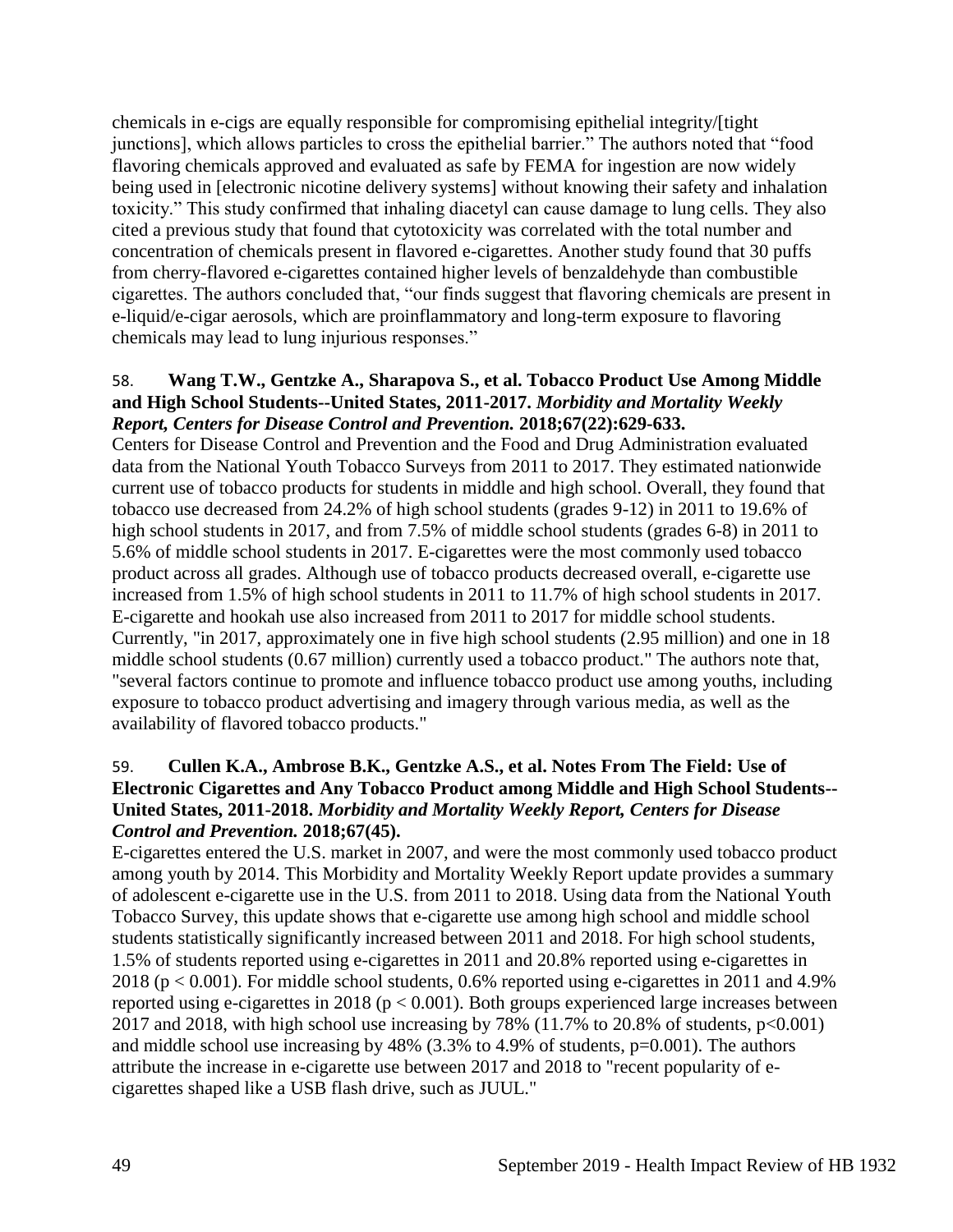#### <span id="page-51-0"></span>60. **Bhatnagar A., Whitsel L. P., Blaha M. J., et al. New and Emerging Tobacco Products and the Nicotine Endgame: The Role of Robust Regulation and Comprehensive Tobacco Control and Prevention: A Presidential Advisory From the American Heart Association.** *Circulation.* **2019;139(19):e937-e958.**

In its Presidential Advisory on New and Emerging Tobacco Products, the American Heart Association (AHA) highlighted the dramatic increase in use of electronic cigarettes (ecigarettes), particularly among adolescents and young adults, as a significant health concern. AHA stated, "[a]lthough these products may benefit by helping some smokers to quit or to move to a less harmful product, the long-term health effects of these products and the net public health effect associated with their use remain unclear and widely debated." Evidence indicates that use of e-cigarettes by youth "seems to be nearly exclusively for recreational purposes because youth use does not seem to be associated with quit attempts or quit contemplation." The National Academies of Sciences, Engineering, and Medical summary of the latest research on e-cigarettes indicates that these products "contain fewer numbers and lower levels of toxicants than combustible tobacco cigarettes and that exposure to nicotine and toxicants from aerosolization of e-cigarette constituents depended on the characteristics of the device and its use." Upon review of the evidence, the committee found that "e-cigarettes likely pose less risk than continuing to smoke cigarettes", but that e-cigarettes are "not without adverse biological effects in humans." Population dynamic modeling conducted before the rise in JUUL use indicated that, "assuming that the use of e-cigarettes increases the net cessation rate of combustible cigarettes among adults, the use of these products could generate a net public health benefit, despite the increased use of combustible tobacco products by young adults." However, the modeling also showed that "in some scenarios in which e-cigarette toxicity was much higher or the gateway effects from ecigarette use to combustible cigarette use were much stronger, the public health benefit was substantially less or e-cigarette use was even associated with net harm. Moreover, if e-cigarettes do not promote cessation of combustible tobacco products in adults, the policy model projected that there would be net public harm in both the short and long terms." The committee therefore "prioritized research to determine whether e-cigarettes promote smoking cessation." AHA noted that data documenting the increasing use of e-cigarettes among adolescents and young adults may underestimate the true prevalence because evidence indicates that "some youth self-report that they are not using e-cigarettes when they are using electronic hookah, JUUL, and other similar products." A growing body of evidence shows that young people who use e-cigarettes, particularly products with higher nicotine content, "are more likely than those not using these products to try and to continue cigarette smoking." Evidence also indicates that e-cigarettes may contribute to former smokers reinitiating tobacco use and sustaining nicotine use. A populationbased, prospective cohort study found "no evidence that e-cigarette use helps adult smokers quit at rates higher than when these products are not used." Moreover, while dual users may smoke fewer cigarettes, they tend to compensate with more e-cigarette use, which increases their overall exposure to nicotine. "Therefore, even though e-cigarettes might help maintain smoking reduction and lower withdrawal symptoms, the long-term health impact of dual use remains largely unknown." AHA noted that, to date, "there is no experimental evidence to support the view that flavors help adults switch from combustible tobacco products or to quit tobacco altogether." However, evidence suggests restricting flavoring in all tobacco can reduce the appeal of these products to adolescents and young adults.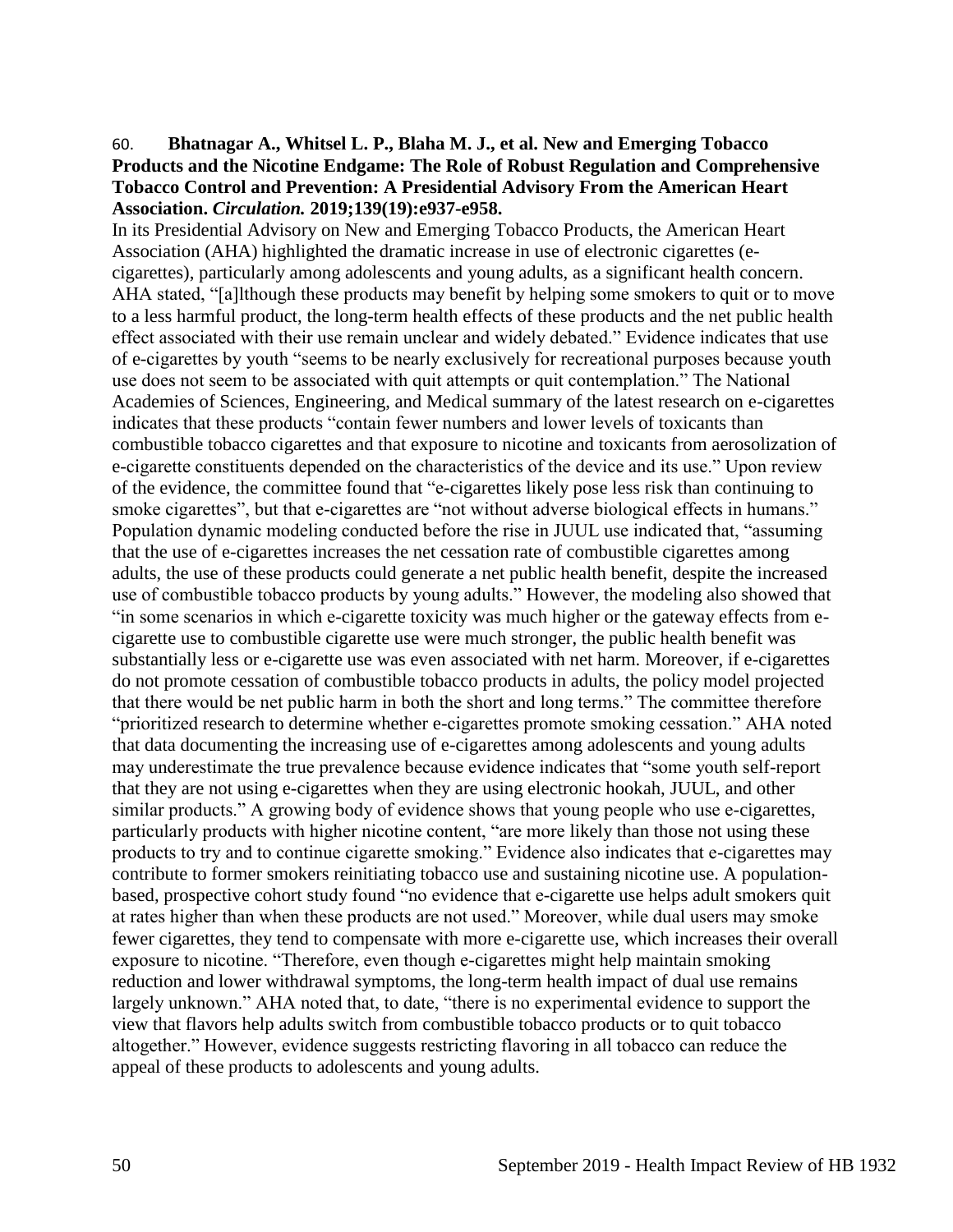#### 61. **Miech Richard , Johnston Lloyd , O'Malley Patrick M. , et al. Correspondence: Trends in Adolescent Vaping, 2017-2019.** *The New England Journal of Medicine.* **2019.**

Miech et al. used data from Monitoring the Future to assess "whether adolescents' vaping of nicotine continued to increase from 2018 to 2019, after the previous year's record increase, the largest for any substance tracked by Monitoring the Future over the past 44 years." The survey collects data from a nationally representative samples of 12th, 10th, and 8th-grade students. Data indicate that across the 2017, 2018, and 2019, response rates were equal to or greater than 80% for each grade level (12th grade 80%, 10th grade 86%, and 8th grade 88%), with most nonresponse due to students' absence. A randomly selected subset (1/3 of total year sample) received questions on nicotine vaping. The analysis found that from 2017 to 2019 vaping prevalence more than doubled in each of the three grades. "In 2019, the prevalence of use during the previous 30 days was more than 1 in 4 students in 12th grade, more than 1 in 5 in the 10th grade, and more than 1 in 11 in the 8th grade." Daily nicotine vaping (i.e., vaping on at least 20 of the past 30 days) was reported by 12% of 12th grade students, 7% of 10th grade students, and 2% of 8th grade students.

### 62. **Romberg A. R., Miller Lo E. J., Cuccia A. F., et al. Patterns of nicotine concentrations in electronic cigarettes sold in the United States, 2013-2018.** *Drug Alcohol Depend.* **2019;203:1-7.**

Romberg et al. examined changes in nicotine concentrations of e-cigarette products sold from 2013 to 2018. Authors used sales data aggregated in 4-week periods from March 2, 2013 to September 8, 2018 (66 months) for convenience stores and mass market channels. Internet and vape shop sales were not available. "Internet searches were used to supplement information for nicotine concentration and flavor. Products were categorized by nicotine concentration, flavor, type (disposable or rechargeable), and brand." Authors assessed dollar sales, unit sales, and average nicotine concentration. Results show that "during 2013-2018, the average nicotine concentration in e-cigarettes sold increased overall, for all flavor categories, and for rechargeable e-cigarettes." Furthermore, during that time period "the proportion of total dollar sales comprised of higher nicotine concentration e-cigarettes (>4% mg/mL) increased from 12.3% to 74.7%." Authors found, "Zero-nicotine products accounted for less than 1% of dollar market share across all years analyzed." Authors note that higher concentrations of nicotine may influence patterns of e-cigarette use.

# 63. **Wang Teresa W., Asman Kat, Gentzke Andrea S., et al. Tobacco Product Use Among Adults -- United States, 2017.** *Morbidity and Mortality Weekly Report.*  **2018;67(44):1225-1232.**

The National Health Interview Survey (NHIS) is an annual, nationally representative, in-person survey of the noninstitutionalized U.S. civilian population. In 2017, the adult sample included 26,742 adults aged 18 years and older. The response rate was 53.0%. The survey assessed adult use of five tobacco products: cigarettes; cigars (cigars, cigarillos, or filtered little cigars); pipes (regular pipes, water pipes, or hookahs); e-cigarettes; and smokeless tobacco (chewing tobacco, snuff, dip, snus, or dissolvable tobacco). Data were weighted to adjust for differences in selection probability and nonresponse and to provide nationally representative estimates. Overall, an estimated 2.8% (6.9 million) of U.S. adults currently used e-cigarettes in 2017. Among current tobacco product users, 40.5% were daily users of e-cigarettes. "Overall, 3.7% of U.S. adults (9.0 million; 19% of current tobacco product users) used [2 or more] tobacco products." The most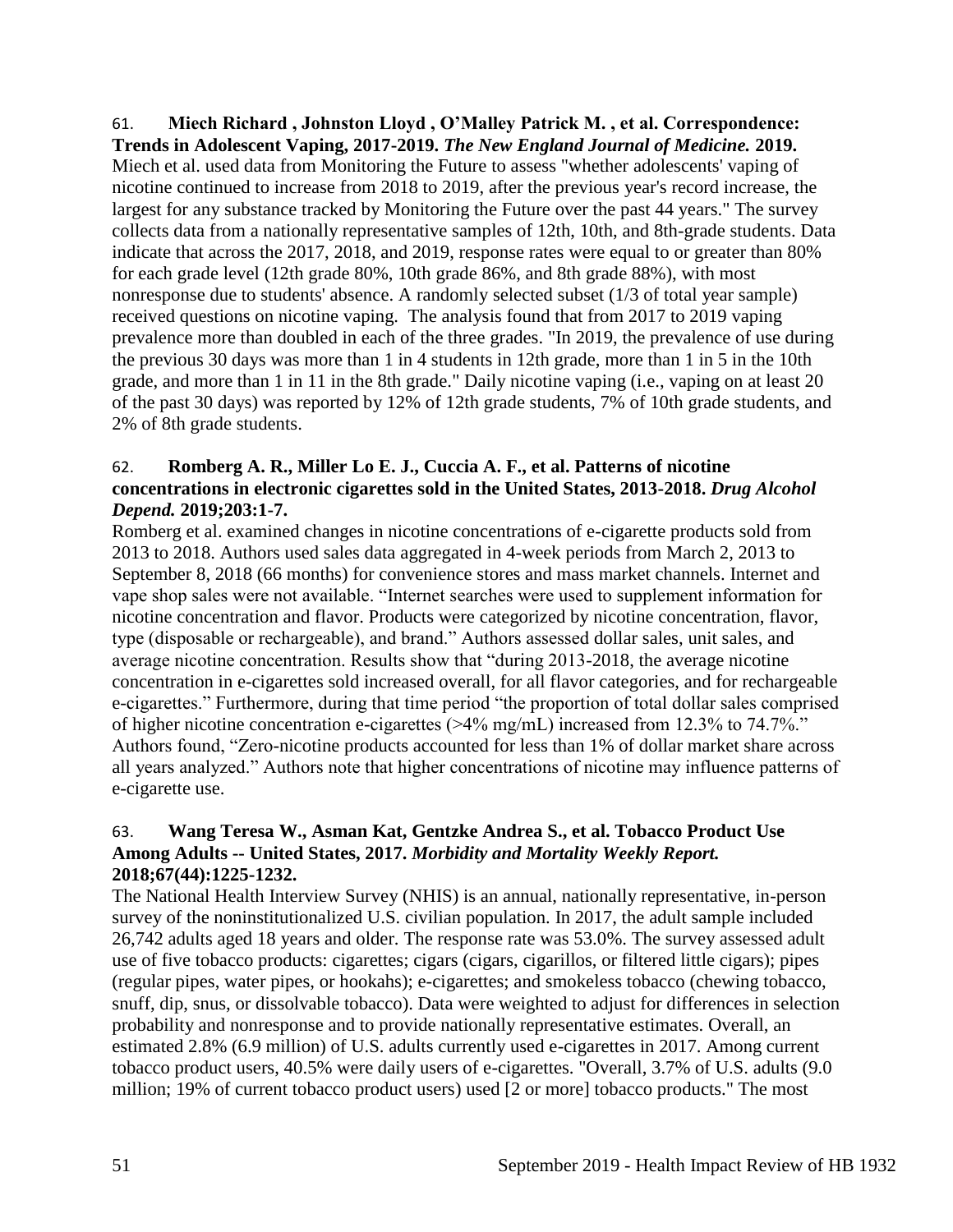prevalent tobacco product combination was cigarettes and e-cigarettes (30.1%). Young adults (i.e., aged 18-24 years) reported the highest use of e-cigarettes (5.2%) despite having lower use of any tobacco product than those 25-44 years of age and 45-64 years. Primary reasons for ecigarette use among adults include curiosity, flavoring, cost, consideration of others, convenience, and simulation of cigarettes, as well as to attempt to quit smoking. Authors noted that "[d]ifferences in tobacco product use across population groups might be related to multiple factors, including targeted advertising, differing perceptions regarding the relative harm or social acceptability of tobacco use, and differences in tobacco product prices and levels of access to cessation resources."

# <span id="page-53-0"></span>64. **Article 19H: Permits for the Sale of Tobacco, San Francisco Health Code(2016).**

Section 19H.2. of the San Francisco Health Code defines "Tobacco Product" as "(1) any product containing, made, or derived from tobacco or nicotine that is intended for human consumption, whether smoked, heated, chewed, absorbed, dissolved, inhaled, snorted, or sniffed, or ingested by any other means, including, but not limited to, cigarettes, cigars, little cigars, chewing tobacco, pipe tobacco, bidis or snuff; (2) any device or component, part, or accessory that delivers nicotine alone or combined with other substances to the person using the device including but not limited to electronic cigarettes, cigars, or pipes, whether or not the device or component is sold separately. "Tobacco Product" does not include any product that has been approved by the United States Food and Drug Administration for use as a tobacco cessation product where such product is marketed and sold solely for such an approved purpose."

# <span id="page-53-1"></span>65. **Article 19:Q: Prohibiting the Sale of Flavored Tobacco Products, San Francisco Health Code(2018).**

Article 19Q.1-19Q.8 of the San Francisco Health Code was added by Ordinance 140-17, approved July 7, 2017. However the ordinance was suspended by the filing of a referendum petition. The law was adopted by the voters as part of Proposition E at the June 5, 2018 election and became effective 30 days after the election results were declared. Under 19Q.3 "(a) The sale or distribution by an Establishment of any Flavored Tobacco Product is prohibited." and "(b) There shall be a rebuttable presumption that a Tobacco Product, other than a Cigarette, is a Flavored Tobacco Product if a Manufacturer or any of the Manufacturer's agents or employees, in the course of their agency or employment, has made a statement or claim directed to consumers or to the public that the Tobacco Product has or produces a Characterizing Flavor, including, but not limited to, text, color, and/or images on the product's Labeling or Packaging that are used to explicitly or implicitly communicate that the Tobacco Product has a Characterizing Flavor." Section 19Q.4 applies the same statutory language to flavored cigarettes.

### 66. **Pepper Jessica K. , Ribisl Kurt M. , Emery Sherry L. , et al. Reasons for Starting and Stopping Electronic Cigarette Use** *Int J Environ Res Public Health.*  **2014;11(2014):10345-10361.**

Pepper et al. assessed reasons cited by adult e-cigarette users for starting and then stopping electronic cigarette (e-cigarette) use. "Among a national sample of 3878 U.S. adults who reported ever trying e-cigarettes, the most common reasons for trying were curiosity (53%); because a friend or family member used, gave, or offered e-cigarettes (34%); and quitting or reducing smoking (30%)." Researchers found nearly two-thirds (65%) of those who started using e-cigarettes later stopped using them. "Discontinuation was more common among those whose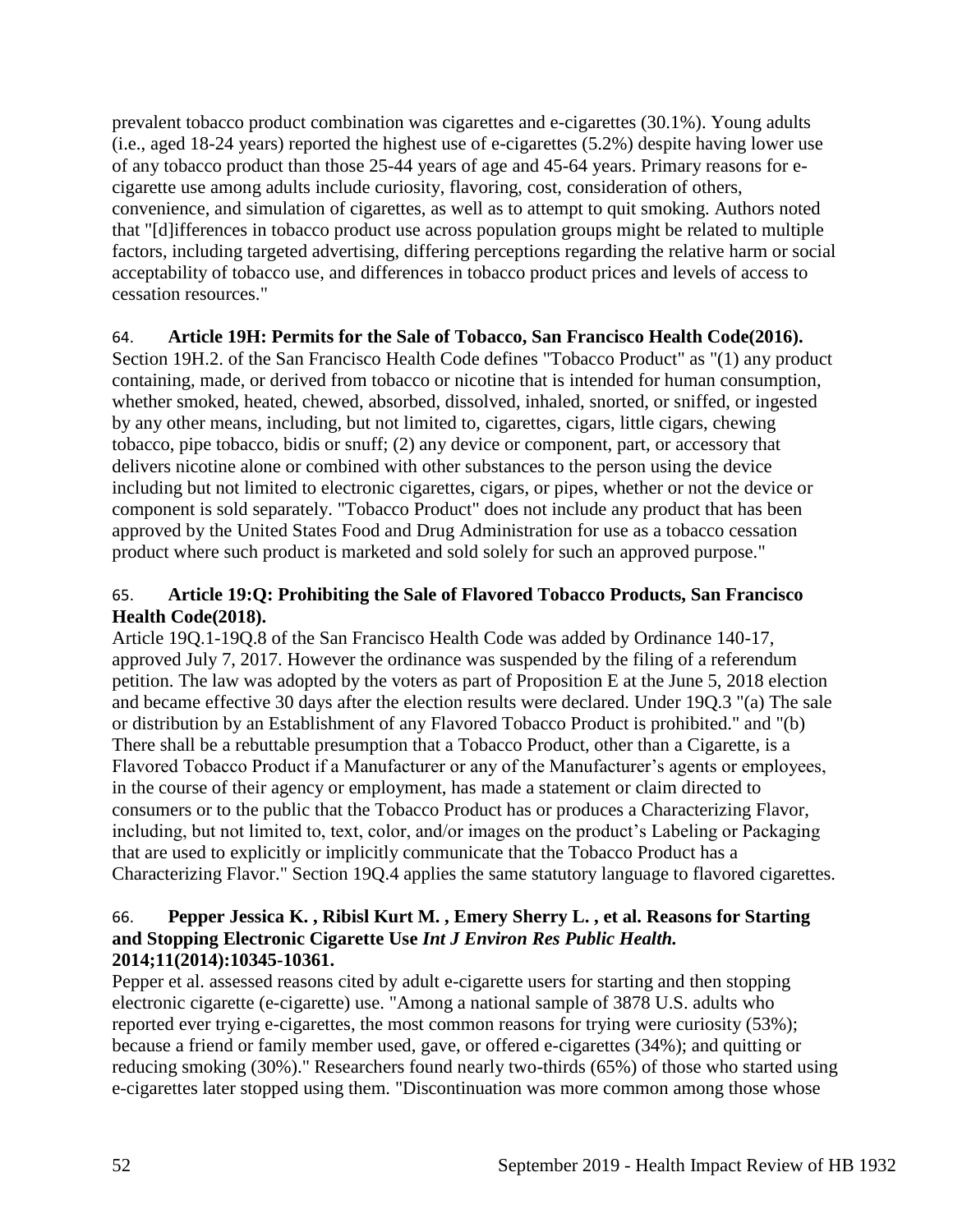main reason for trying was not goal-oriented (e.g., curiosity) than goal-oriented (e.g., quitting smoking) (81% vs. 45%,  $p < 0.001$ ). The most common reasons for stopping e-cigarette use were that respondents were just experimenting (49%), using e-cigarettes did not feel like smoking cigarettes (15%), and users did not like the taste (14%)." Results suggest there are "two categories of e-cigarette users: those who try for goal-oriented reasons and typically continue using and those who try for non-goal-oriented reasons and then typically stop using." Authors recommend additional research focus on distinguishing "e-cigarette experimenters from motivated users whose decisions to discontinue relate to the utility or experience of use. Depending on whether e-cigarettes prove to be effective smoking cessation tools or whether they deter cessation, public health programs may need distinct strategies to reach and influence different types of users."

### 67. **Pepper J. K., Coats E. M., Nonnemaker J. M., et al. How Do Adolescents Get Their E-Cigarettes and Other Electronic Vaping Devices?** *American Journal of Health Promotion.*  **2018:890117118790366.**

Pepper et al. conducted an online survey of 1,729 adolescents aged 15-17 who reported vaping in the past 30 days (using an e-cigarette or similar device) to determine how youth obtain or access vaping devices. Adolescent use of e-cigarettes increased significantly between 2011 and 2015, and in 2016 11% of U.S. 10th graders and 12% of U.S. 12 graders reported vaping. Minimum purchase age for e-cigarettes was established nationally as 18 years in 2016. While prior studies have found that social sources are the main way adolescents access cigarettes, little is known about how adolescents access e-cigarettes and other devices. Approximately half of respondents reported smoking cigarettes in the past 30 days, and one-third of respondents reported using other tobacco products in the past 30 days. They found that 78.2% of adolescents surveyed owned their own vaping device, with 32.2% purchasing their device online and 22.3% purchasing it in a vapor shop or lounge. Sources varied significantly by sex, race/ethnicity, and poly tobacco use. In addition, 72.8% reporting using someone else's vaping device in the past 30 days, with 80.5% who borrowed stating that they borrowed from a friend. Adolescents were more likely to borrow a vaping device if they vaped more often, did now own their own, vaped in social situations, or had been refused purchase. The authors suggested that, "social sources might be even more important for vaping than for smoking cigarettes; cigarette smokers likely get cigarettes from other people only when they do not possess their own, but vapers use others' devices even when they have their own."

### 68. **Meyers M. J., Delucchi K., Halpern-Felsher B. Access to Tobacco Among California High School Students: The Role of Family Members, Peers, and Retail Venues.** *Journal of Adolescent Health.* **2017;61(3):385-388.**

Meyers et al. surveyed 772 adolescents in California to determine how they obtain cigarettes, ecigarettes, and hookah. They recruited 9th and 12th grade students from 8 high schools in California to participate in a longitudinal study related to tobacco access, perceptions, social norms, marketing, and use. In general, 32.7% of students reported using hookah, 28.7% reported using e-cigarettes, and 19.2% reported using cigarettes. Approximately 55% of respondents reporting getting their tobacco products from peers, and "adolescents [were] significantly more likely to obtain hookah, e-cigarettes, and cigarettes from a friend than any of the other sources addressed." Of students who purchased tobacco products, students were significantly more likely to purchase e-cigarettes or hookah from a smoke shop than any other retailer. The authors found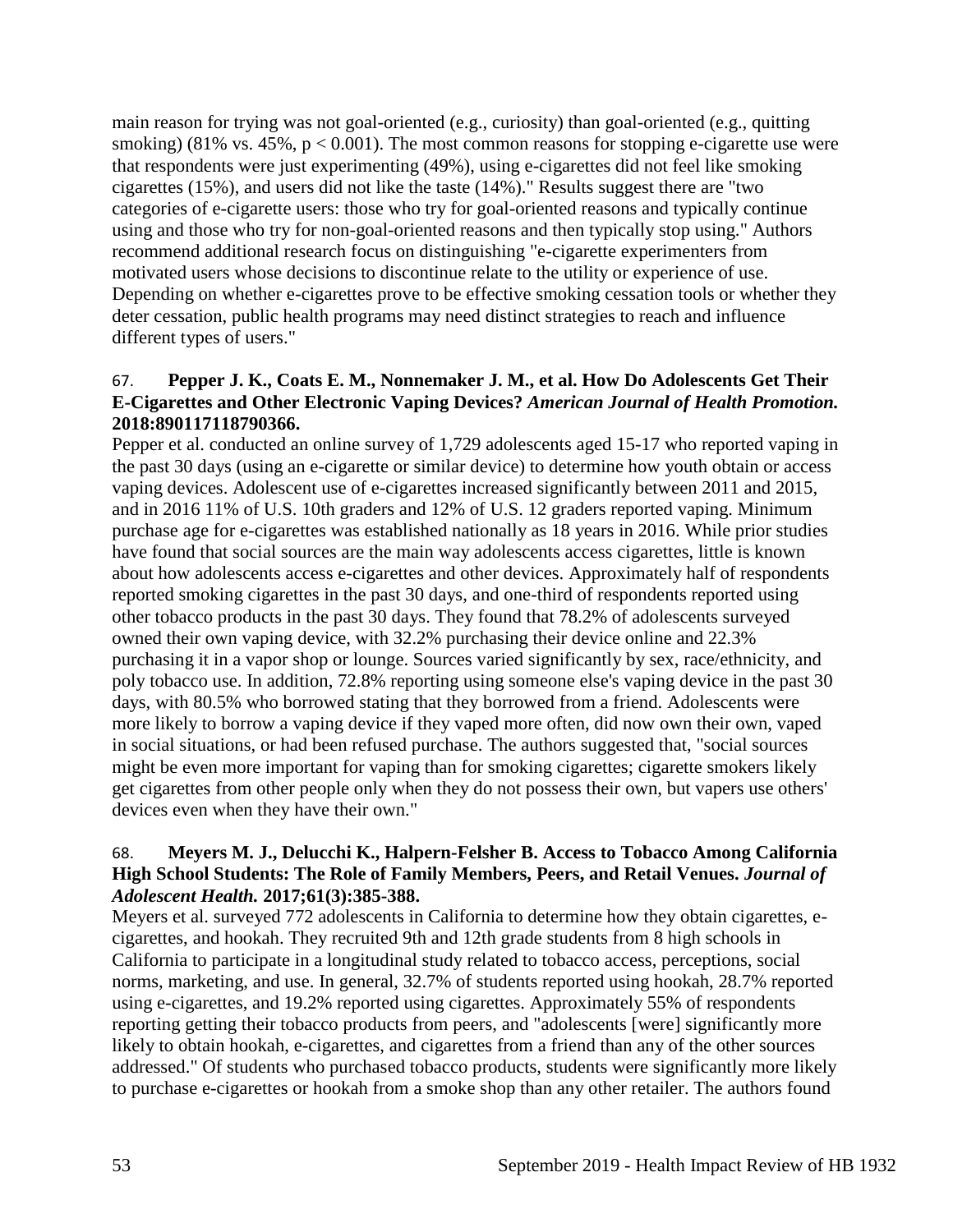that, "9.3% of participants under the age of 18 reported purchasing tobacco products themselves...thus, despite legislation banning the sale to minors, [adolescents and young adults] continue to directly purchase tobacco products at alarming rates." However, this survey was completed before California enacted their Tobacco 21 law.

# 69. **Knox B. Increasing the Minimum Legal Sale Age for Tobacco Products to 21.: Campaign for Tobacco-Free Kids; 2016.**

In this report, the author presents an overview of the issues surrounding tobacco use among youth in the United States and outlines potential benefits to increasing the tobacco purchasing age to 21. Key points discussed include the modeling predictions from the 2015 Institute of Medicine report, tobacco company marketing towards youth, the success of raising the minimum drinking age to 21 and lessons learned, as well as the overall benefits to a Tobacco 21 approach.

# <span id="page-55-0"></span>70. **Lydon David M., Wilson Stephen J., Child Amanda, et al. Adolescent brain maturation and smoking: What we know and where we're headed.** *Neuroscience and Biobehavioral Reviews.* **2014;45:323-342.**

Lydon et al. conducted a review of the literature on adolescent brain development and nicotine dependence. They cite evidence that smoking is most likely to be initiated during adolescence and that most adults who smoke daily initiate smoking by 18 years of age. The authors also note that once adolescents begin smoking, they are more likely than adults to continue smoking because they experience heightened positive effects from nicotine and are more susceptible to developing nicotine addiction than adults. Research also indicates that individuals who smoked their first cigarette at a younger age and who had a more pleasant experience are more likely to smoke additional cigarettes. Early-initiation smokers also tend to develop nicotine dependence faster and have higher daily cigarette consumption rates than later-initiation smokers. The authors cite a 1996 study by Breslau and Petterson which found that early smoking onset is associated with decreased likelihood of cessation. The likelihood of quitting was lowest for youth who initiated smoking at 13 or younger, with likelihood of quitting increasing with each year that initiation was delayed for adolescents.

# <span id="page-55-1"></span>71. **Behar R. Z., Wang Y., Talbot P. Comparing the cytotoxicity of electronic cigarette fluids, aerosols and solvents.** *Tob Control.* **2017;27(3):325-333.**

Behar et al. evaluated the cytotoxicity of e-cigarette refill fluids and corresponding aerosol as well as propylene glycol and glycerin (common solvents) using three different types of human cells. Overall, they found that various brands and flavors of e-cigarette fluids are cytotoxic. The authors conducted a previous study evaluating the cytotoxicity of chemicals used to flavor ecigarette refill fluids. That study found that, "cinnamon-flavoured products were particularly cytotoxic, and cinnamaldehyde was identified as the most potent additive in these fluids. We also reported that cinnamaldehyde is widely used in refill fluids, including popular fruity and sweet flavours, and that it produces adverse effects on cells at doses that do not cause cell death." Other studies have also shown that cherry-flavored products (benzaldehyde) and chocolate-flavored products (2,5-dimethyprazine) are potentially harmful. They also cite other research showing that e-cigarette use has numerous health effects, including respiratory, cardiac, and digestive system effects, unintentional and intentional poisonings, and injuries due to explosion. They also stated that in vitro studies have found that e-cigarettes can cause cell inflammation, apoptosis, and DNA damage. In this study, the authors evaluated 36 e-cigarette refill fluids representing a range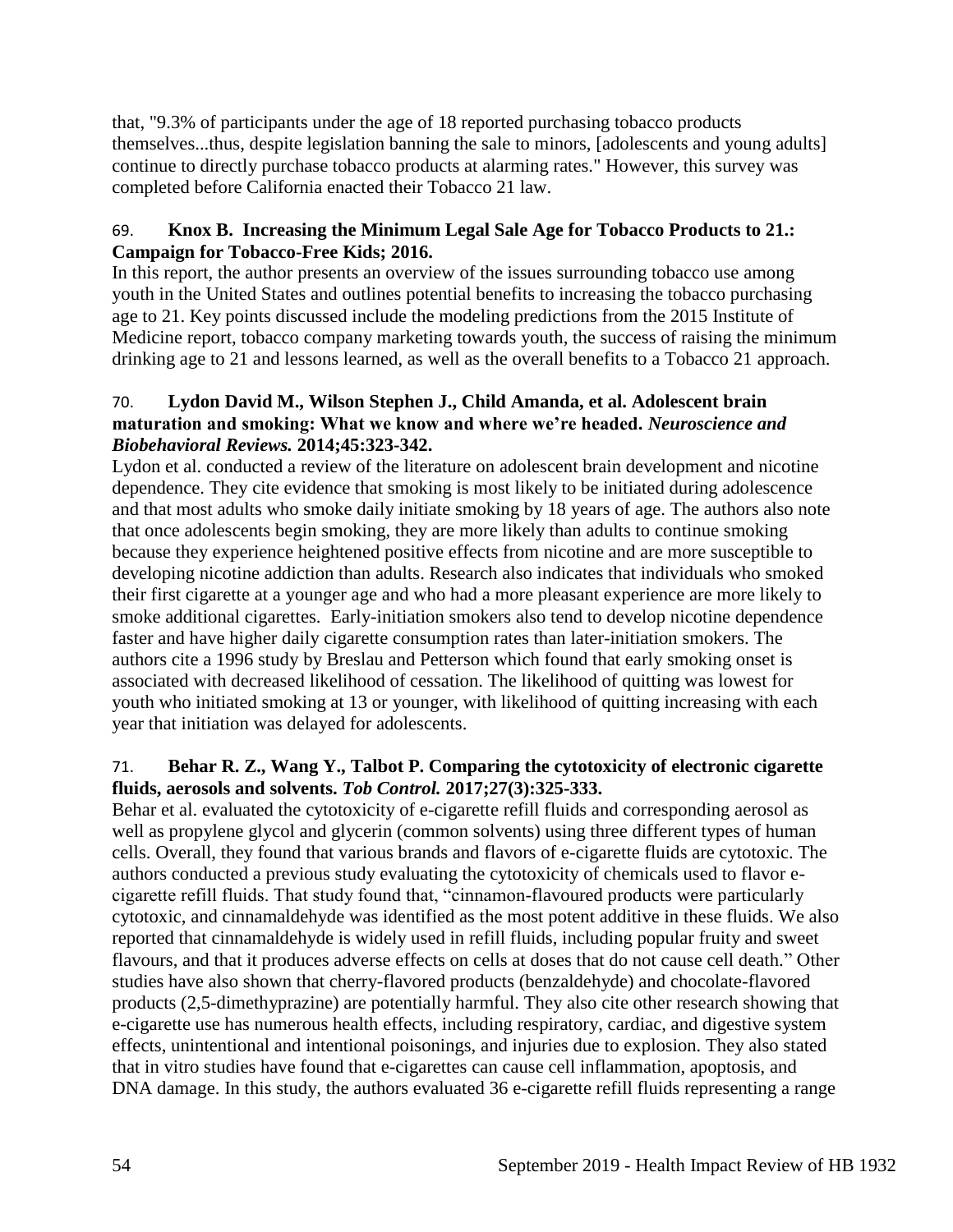of brands and flavors. Fluids testing included tobacco-flavored, propylene glycol, vegetable glycerin, and pure nicotine liquid. In addition, the authors produced corresponding aerosols using a smoking machine. The fluids and aerosols were tested using three types of cells. Human pulmonary fibroblasts are a cell type that is first exposed to inhaled aerosol and are involved in the development of lung diseases. Lung epithelial cells are cells commonly used in toxicological inhalation testing. Pluripotent human embryonic stem cells were also used to approximate potential impacts to human embryos. All of the tests included dose-response experiments. The authors found that 34 of the 35 products were significantly more toxic at high concentrations than at low concentrations. Creamy/buttery, mint/menthol, tobacco, and fruit flavoring categories were the most potent. The six most potent flavorings were in the creamy/buttery category and included flavorings like Swiss Dark, Butterfinger, Caramel, and Butterscotch. In general, the embryonic stem cells were more sensitive to e-cigarette fluids and aerosols than adult lung cells. Overall, 54% (19 products) were cytotoxic in both the fluid and aerosol form; 23% (8 products) were cytotoxic in the aerosol form but not the fluid form; and 3% (1 product) were cytotoxic in the fluid form but not the aerosol form. Twenty percent (7 products) were found to be noncytotoxic in both the fluid and aerosol form. In addition, refills containing glycerin were the most cytotoxic, and 91% of glycerin-based refill fluids were cytotoxic when aerosolized. Vegetable glycerin alone was also cytotoxic when aerosolized, and was found to be more cytotoxic than propylene glycol alone. The authors noted that many flavoring liquids may be approved for ingestion, but have not been tested for safety of inhalation.

# 72. **Center Washington Poison. Washington Poison Center 2018 Annual Data Report: Nicotine. 2018.**

In 2018, the Washington Poison Center addressed 483 cases of nicotine exposure, including 353 cases of nicotine exposure among 0-5 year olds. 87% of exposures were due to ingestion, and included gastrointestinal, neurological, respiratory, ocular, cardiovascular, and dermal symptoms. Washington Poison Center also addressed 136 cases specific to e-cigarettes, including 77 cases among 0-5 year olds, 2 cases among 6-12 year olds, 23 cases among 13-20 year olds, 26 cases among 21-59 year olds, and 1 case among 60 years and older.

# <span id="page-56-0"></span>73. **IOM. Public health implications of raising the minimum age of legal access to tobacco products. Washington D.C.: The National Academies Press; 2015.**

The Tobacco Control Act of 2009 directed the Food and Drug Administration (FDA) to convene a panel of experts to conduct a study on the health impacts of raising the minimum purchase age for tobacco products and submit a report to Congress. The FDA contracted with the Institute of Medicine (IOM) to convene a committee to examine the existing literature and use modeling to predict the likely impacts of increasing the minimum purchase age to 21 or 25 years of age. The committee concluded in their report that increasing the minimum purchase and possession age for tobacco products would likely prevent or delay initiation of tobacco use by adolescents and young adults and therefore also lead to a "substantial reduction in smoking-related mortality." The authors also concluded that while (for a purchase age of 21) 18 to 20 year olds would be affected, the largest reduction in tobacco initiation would likely be among 15 to 17 year olds. They note that increasing the purchase age to 19 would likely have a modest impact on decreasing tobacco access to minors compared to increasing the age to 21. The authors cite evidence that younger age of smoking initiation is associated with heavier smoking later in life, a higher likelihood of continuing to smoke through the lifespan, and increased risk of adverse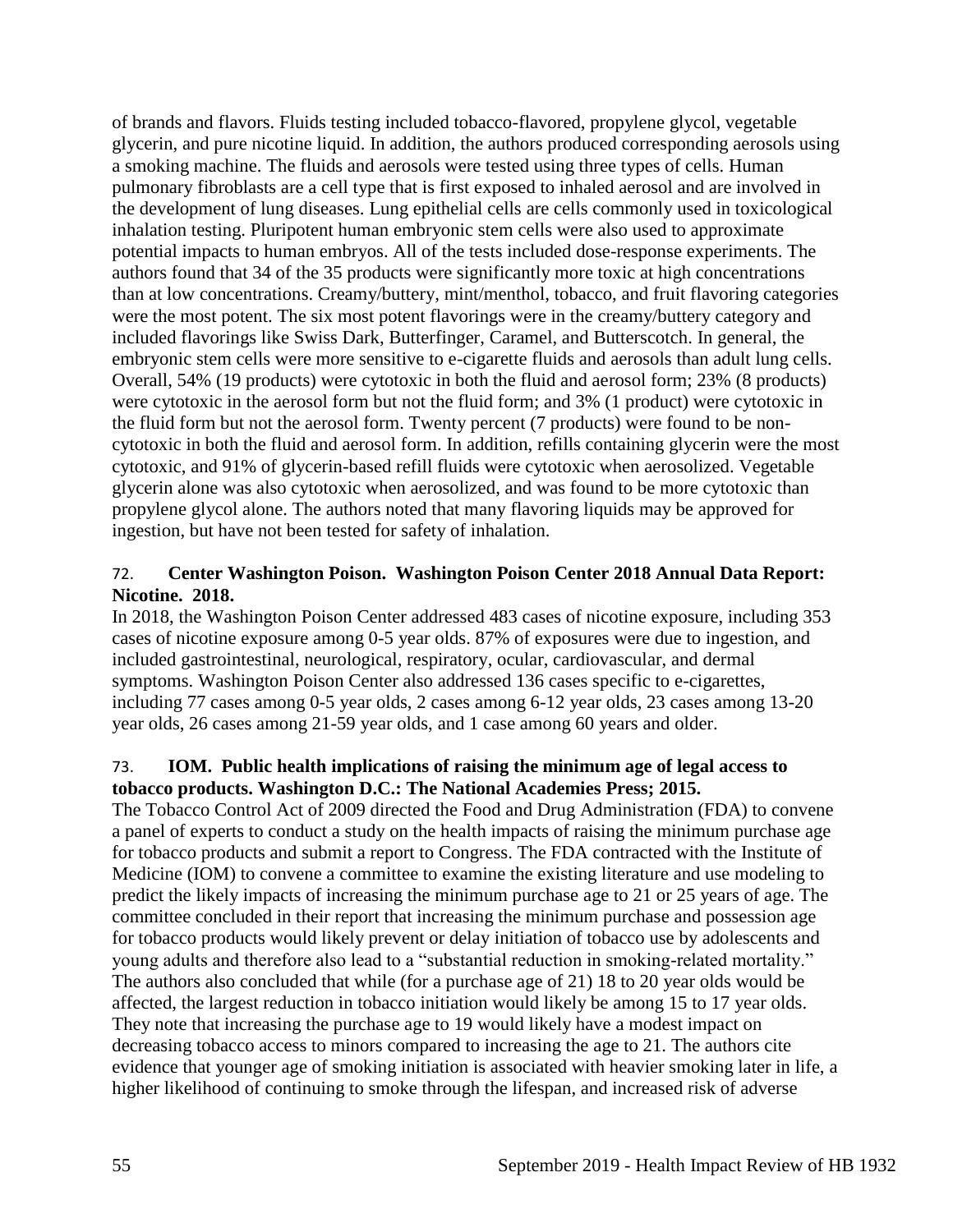health outcomes. The report also summarizes the literature on the effect of tobacco purchase, use, and possession (PUP) laws. A 2008 study conducted in California by Rogers et al. found that in the previous 12 months, across all 249 enforcement agencies statewide, an average of 24.1 citations were issued per agency. A study by Gottlieb et al. also found that African-American and Hispanic students were significantly more likely than their White counterparts to receive a PUP citation. Jason et al. (2007b) found that youth who were fined for PUP violations were more likely than youth in a tobacco prevention education program to reduce or quit tobacco use. However Gottlieb et al. (2004) found that receiving a PUP citation was only associated with reduced smoking intention in some of the sample schools. The committee conducted modeling (informed by the existing scientific literature) and estimated that raising the tobacco purchase age to 21 would lead to the following reductions in tobacco initiation: 15% (range: 12.5-18%) reduction for those under 15 years of age, 25% (range: 20.8-30%) reduction for those 15-17 years, 15% (range 12.5-18%) reduction for those 18-20 years. Their modeling predicts that with an age 21 minimum, by 2040-2059 there would be 0.2-0.8% reduction in deaths (8.2-9.9% by 2080-2099); 0.5% reduction in years of life lost (9.3% by 2080-2099); 0.3% reduction in lung cancer deaths (10.5% by 2080-2099); 12.2% reduction in low birth weight cases; 13% reduction in pre-term birth cases; and 18.5% reduction in sudden infant death syndrome (SIDS) cases.

### <span id="page-57-0"></span>74. **Caporale A., Langham M.C., Guo W., et al. Acute Effects of Electronic Cigarette Aerosol Inhalation on Vascular Function Detected at Quantitative MRI.** *Radiology.*  **2019;00:1-10.**

Caporale et al. provided background research about each component of e-cigarettes, including the solvents, metals generated by the heating elements, and flavorants. They noted that, "the basic constituents of e-liquids, primarily propylene glycol and glycerol, can form irritant acetals even at room temperature and carcinogens at typical working device temperatures." The heating elements produce fine and ultrafine metal particles that have been shown to cause nose, throat, and respiratory irritation, lung inflammation, and nervous system damage. Caporale et al. conducted a prospective study with 31 healthy, adult non-smokers (aged 18 to 35) to determine the impact of smoking nicotine-free e-cigarettes. Participants had healthy BMI ranges, no history of smoking, and no obvious cardiovascular or neurovascular disease. Participants underwent an MRI before and after smoking 16 inhalations of nicotine-free e-cigarettes containing propylene glycol, glycerol, and flavor. They measured, "peripheral hyperemia in response to cuff-induced ischemia, cerebrovascular reactivity in response to breath hold, aortic pulse wave velocity, and an indicator of aortic stiffness." Overall, after vaping, they found, "reductions after vaping in luminal flow-mediated dilation (-3.2 of 9.4; -34%; P<.001), reactive hyperemia peak velocity (- 9.9 of 56.6 cm/sec; -18%; P< .001), and acceleration (-3.9 of 15.1 cm/sec2; -26%; P<.001) as representative of macrovascular alterations; a reduction in precuff occlusion Svo2 (-13 OF 65 %hBO2; -20%, P<0.001), which indicated transient microvascular impairment; a marginal increase in aortic pulse wave velocity (0.19 of 6.05 m/sec/ 3%; P=.05), which suggested aortic stiffening; and no statistically significant alterations in cerebrovascular reactivity measured by breath-hold index." The authors noted that they did not determine whether the effects were due to the solvent, flavor, or thermal degradation.

# <span id="page-57-1"></span>75. **Erythropel H.C., Davis L.M., de Winter T.M., et al. Flavorant-Solvent Reaction Products and Menthol in JUUL E-Cigarettes and Aerosol.** *American Journal of Preventive Medicine.* **2019;57(3):425-427.**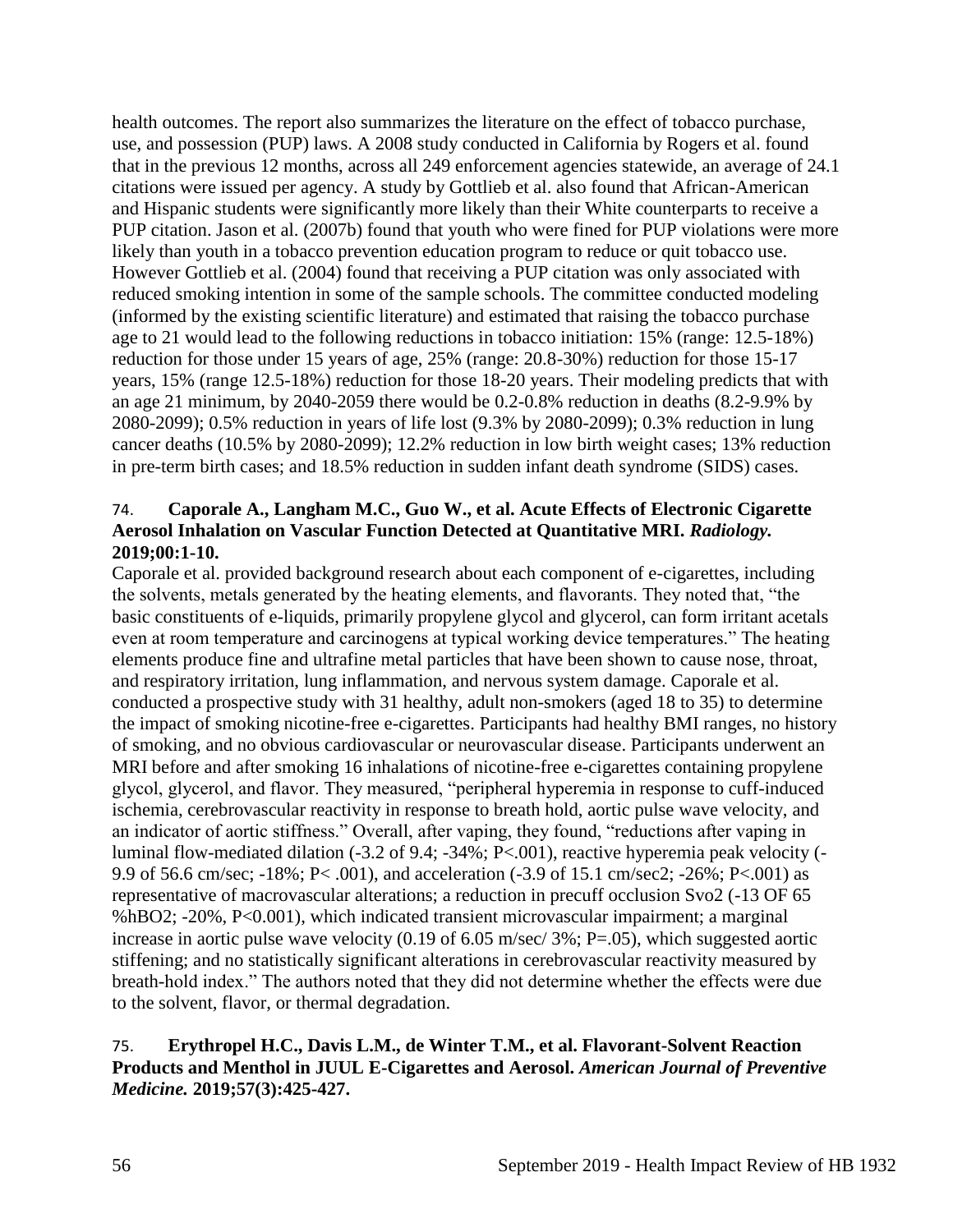Erythropel et al. examined the composition of JUUL aerosol. They evaluated 8 flavors of JUUL brand e-cigarettes to evaluate the reaction between vanillin flavoring and propylene glycol, glycerol, menthol, and nicotine benzoate to understand how common JUUL components may interact. JUUL products contain higher concentrations of nicotine than other e-cigarette brands (5% versus 0.3%-2.4%) because they use nicotine benzoate salt that "is perceived as more satisfactory and less harsh" than other products. The authors analyzed e-liquids and used a vaping machine to capture aerosol for analysis. They found that JUUL aerosols include quantities of nicotine similar to cigarettes and levels of acetals known to cause irritation and contribute to inflammation. They explained that, "the average vanillin puff concentration was 101 mg/m3. In comparison, chronic inhalational exposure to vanillin in occupational environments is limited to 10 mg/m3, raising the question of what long-term effects regular inhalation of vanillin at such doses and frequency (200 puffs/pod) might have." They also found levels of menthol in JUUL products (some of which are not labeled as containing menthol) at levels known to increase nicotine intake.

# <span id="page-58-0"></span>76. **Kosmider L., Sobczak A., Prokopowicz A., et al. Cherry-flavoured electronic cigarettes expose users to the inhalation irritant, benzaldehyde.** *Thorax.* **2016;71(4):376- 377.**

Kosmider et al. tested 145 e-cigarette products for the presence of benzaldehyde, a common ingredient in fruit flavored e-cigarettes and a chemical known to cause respiratory irritation in animal and occupational studies. They tested e-liquid aerosols for the presence of benzaldehyde and compared levels from 30 puffs with levels from one combustible cigarette as well as with levels predicted to be inhaled occupationally during an 8 hour work shift. The authors detected benzaldehyde in 108 out of 145 e-cigarette products, most commonly in cherry-flavored products. At levels found, 30 puffs of e-cigarettes flavored with benzaldehyde were higher than doses inhaled from conventional cigarettes and more than 1000 times lower than occupational exposures. The authors noted, "although many flavourings used in e-cigarettes are generally recognized as safe when used in food products, concerns have been raised about the potential inhalation toxicity of these chemicals." There is a lack of data about the long-term health impacts of inhaling chemicals used in e-cigarette flavorings.

#### 77. **Omaiye E. E., McWhirter K. J., Luo W., et al. High-Nicotine Electronic Cigarette Products: Toxicity of JUUL Fluids and Aerosols Correlates Strongly with Nicotine and Some Flavor Chemical Concentrations.** *Chem Res Toxicol.* **2019;32(6):1058-1069.**

Omaiye et al. evaluated the flavor chemical concentrations and nicotine concentrations of the eight pre-filled JUUL e-cigarette pods available on the market (i.e., Cool Mint, Classic Menthol, Mango, Fruit Medley, Cool Cucumber, Crème Brulee, Classic Tobacco, and Virginia Tobacco). The authors tested concentrations in the vape fluid before puffing, after puffing, and in the corresponding aerosol. Overall, JUUL pods contain solvents, flavor chemicals, and varying concentrations of nicotine. Among the eight flavored pods, the authors identified 59 different flavor chemicals. The concentration of flavor chemicals in JUUL pods ranged from 0.2-15.6 mg/mL, with the highest concentrations of menthol, vanillin, and ethyl maltol. The nicotine concentration of JUUL pods was significantly higher than other e-cigarette products. Most products had nicotine concentrations between 1.6-34.3 mg/mL; JUUL pods had nicotine concentrations between 59.2-66.7 mg/mL. This concentration is also higher than in a pack of cigarettes (40 mg/pack). The transfer of flavor chemicals from the e-liquid to the corresponding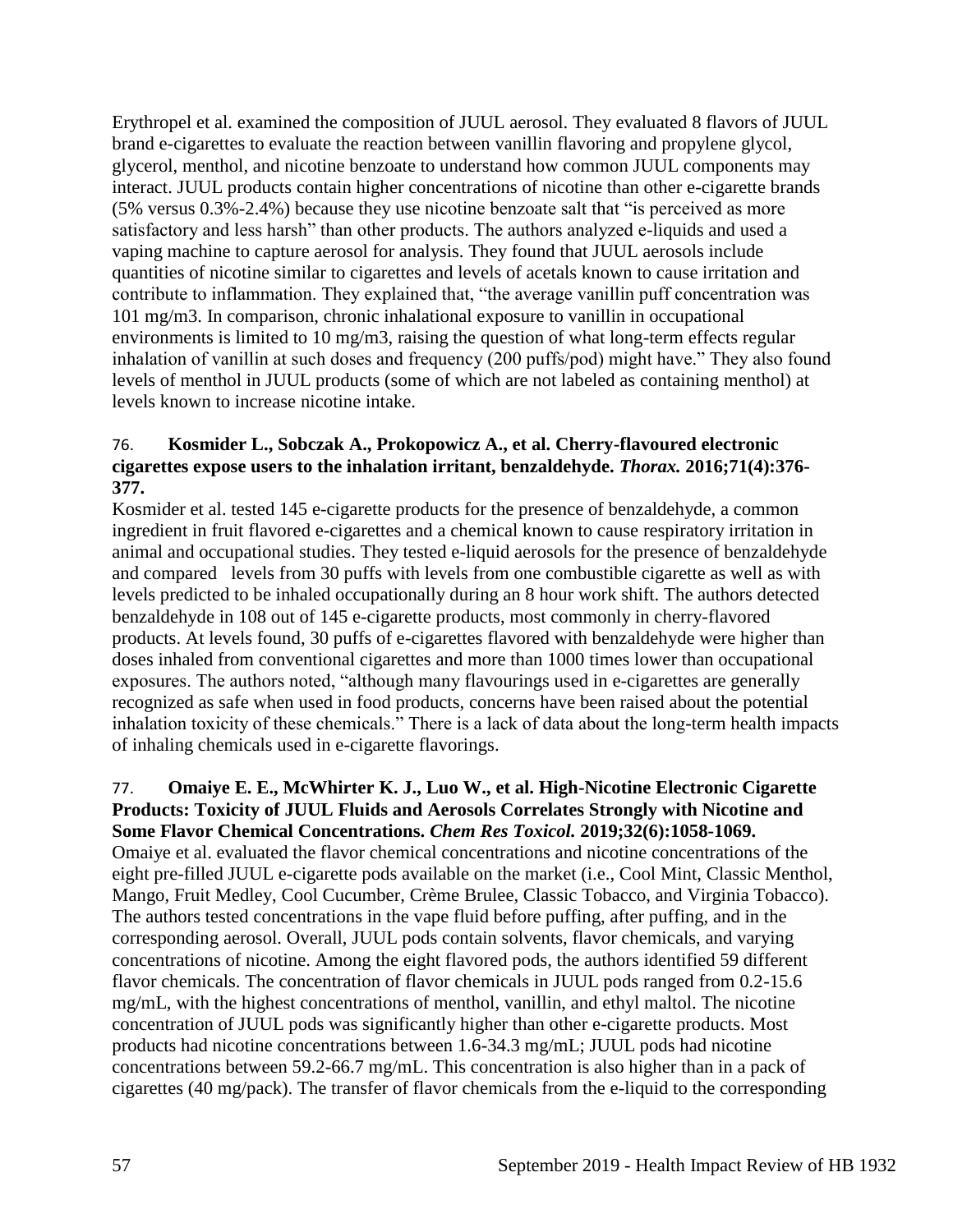aerosol was over 50%, and the transfer of nicotine was between 56%-75%. The authors also found that JUUL fluids were cytotoxic for all pod flavors. All of the pod fluids were found to by cytotoxic to lung epithelial cells. Most were cytotoxic at 0.2% to 1.8% concentration, with a maximum effect at 10% concentration. Corresponding aerosols were also cytotoxic, and were cytotoxic at levels lower than observed with fluids with maximum effect at 0.2%- 1.8%. Omaiye et al. also tried to determine the relative contribution of nicotine, total flavor chemicals, and individual flavor chemicals to cytotoxicity. They found that nicotine concentration most closely aligned with cytotoxicity. However, the correlation between cytotoxicity and all components was statistically significant. The authors concluded that, "our data clearly identify a [sic] concern related to the high nicotine concentration in JUUL products, i.e., the potential for high levels of nicotine, as well as flavor chemicals such as ethyl maltol, to damage or even kill cells at the concentrations used in JUUL pods."

# <span id="page-59-0"></span>78. **Widely used e-cigarette flavoring impairs lung function [press release]. 2018.**

In this press release, the American Thoracic Society summarizes recent research by Clapp et al. entitled, "The E-cigarette Flavoring Cinnamaldehyde Suppresses Mitochondrial Function and Transiently Impairs Cilia Beat Frequency in Human Bronchial Epithelial Cells." The study found that a single exposure to cinnamaldehyde in e-cigarettes impairs lung function. In the press release, the authors state that, "'our data suggest that when used in e-cigarettes cinnamaldehyde, like toxic aldehydes in cigarette smoke, significantly disrupts normal cell physiology in ways that may have implications for the development and exacerbation of respiratory disease...our finding that cinnamaldehyde impairs normal airway cilia motility is significant because it demonstrates that a common, food-safe flavoring agent, in the context of e-cigarette use, is capable of dysregulating a critical anti-bacterial defense system in the lungs.'" The authors note that flavoring agents, while safe for ingestion, may not be safe for inhalation. In addition, since flavoring agents are used in high concentrations in e-cigarettes, individuals may be exposed to higher doses of the agent. Authors state, "'The two principles of toxicology- 'The Dose Makes the Poison' and 'The Route of Exposure Affects Toxicity'- clearly apply here.'"

# 79. **Sherwood C. L., Boitano S. Airway epithelial cell exposure to distinct e-cigarette liquid flavorings reveals toxicity thresholds and activation of CFTR by the chocolate flavoring 2,5-dimethypyrazine.** *Respir Res.* **2016;17(1):57.**

Sherwood and Boitano evaluated the impact of e-liquid flavoring chemicals on bronchial epithelial cells, which "provide the first line of defense against inhaled particulates, pathogens, and toxicants." They found that 5 out of 7 flavoring chemicals were cytotoxic and produced effects consistent with cell death. Vanillin and 2,5-dimethylprazine, used to provide chocolate flavoring, also compromised cell function at subcytotoxic levels. Very low concentrations (0.02%) of 2,5-dimethylprazine "induced distinct cellular impedance changes indicative of a cellular signaling event." This type of reaction, "alters the capability of airway epithelial cells to respond to signaling molecules key in the proper functioning of airway cell physiology."

### <span id="page-59-1"></span>80. **Bayly J.E., Bernat D., Porter L., et al. Secondhand Exposure to Aerosols from Electronic Nicotine Delivery Systems and Asthma Exacerbations Among Youth With Asthma.** *CHEST.* **2018;Ahead of print.**

Bayly et al. analyzed data from the 2016 Florida Youth Tobacco Survey to determine whether there was a relationship between secondhand exposure to aerosol from electronic nicotine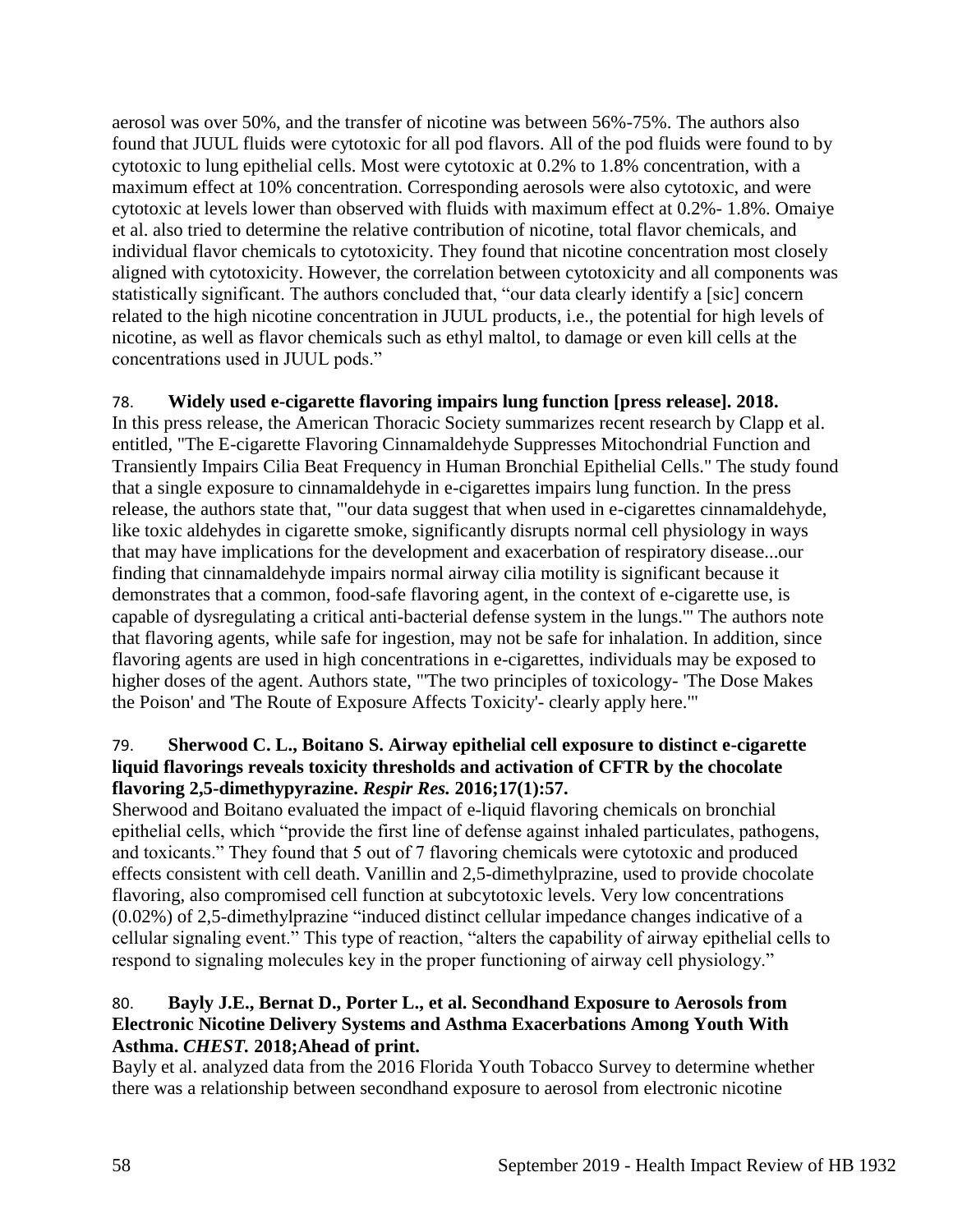delivery systems (ENDS) and asthma exacerbation among youth with asthma. They examined survey responses for youth aged 11 to 17 years old from middle and high schools in Florida. Overall, approximately one-third of youth reported secondhand exposure to ENDS aerosols. The authors found that secondhand exposure to aerosol from ENDS was significantly associated with higher odds of asthma attacks among youth with asthma  $(p < 0.01$ ; OR 1.27, 95% CI 1.11-1.47). The authors concluded that, "secondhand exposure to ENDS aerosols may be related to asthma symptoms in youth...future research is necessary to evaluate the longitudinal relationship between secondhand ENDS aerosol exposure and asthma control."

#### 81. **Schier J.G. et al. Severe Pulmonary Disease Associated with Electronic-Cigarette-Product Use-- Interim Guidance.** *Morbidity and Mortality Weekly Report.* **2019;68:2-4.**

On September 6, 2019, Centers for Disease Control and Prevention issued interim guidance related to the outbreak of severe pulmonary disease associated with e-cigarette use. This Morbidity and Mortality Weekly Report states that, "based on available information, the disease is likely caused by an unknown chemical exposure; no single product or substance is conclusively linked to the disease…until a definitive cause is known, persons should consider not using e-cigarettes." In addition, "e-cigarette products should never be used by youths, young adults, pregnant women, or by adults who do not currently use tobacco products. Adult smokers who are attempting to quit should use evidence-based smoking cessation treatments, including counseling and FDA-approved medications." They note that most patients have presented with hypoxemia, which has progressed to acute or subacute respiratory failure, requiring some patients to receive oxygen, intubation, or mechanical ventilation. Case studies with 53 patients in Illinois and Wisconsin, 6 patients in Utah, and 5 patients in North Carolina, have found that all patients, "have had abnormal radiographic findings, including infiltrates on chest radiograph and ground glass opacities on chest computed tomography scan." Ground glass opacities refers to findings showing a filling of air spaces or a thickening or collapse of lung alveoli. The authors explained that, "no consistent e-cigarette product, substance, or additive has been identified in all cases, nor has any one product or substance been conclusively linked to pulmonary disease in patients." All patients have used vapor products containing THC, nicotine, or both.

### 82. **Davidson K. et al. Outbreak of Electornic-Cigarette-Associate Acute Lipoid Pneumonia-- North Carolina, July-August 2019.** *Morbidity and Mortality Weekly Report, Centers for Disease Control and Prevention.* **2019;68:1-3.**

In this Morbidity and Mortality Weekly Report case study, Davidson et al. describe cases associated with the acute lipoid pneumonia outbreak in North Carolina. Five patients presented at two hospitals between July and August 2019. All five patients were 18-35 years old and had used e-cigarettes products containing THC purchased on the street. They experienced symptoms, including dyspnea, nausea, vomiting, abdominal discomfort, fever, tachypnea, hypoxemia, and bilateral lung infiltrates. All five patients were hospitalized for respiratory failure, and all patients survived. All five patients tested negative for bacterial pathogens, influenza, mycoplasma, and legionella and were not responsive to antibiotics. The authors explained that, "one potential explanation for acute lipoid pneumonia among these patients is that aerosolized oils inhaled from e-cigarettes deposited within their distal airways and alveoli, inciting a local inflammatory response that impaired vital gas exchange. Lipoid pneumonia has long been described from aspiration of oil into the lungs and has been associated with e-cigarette use in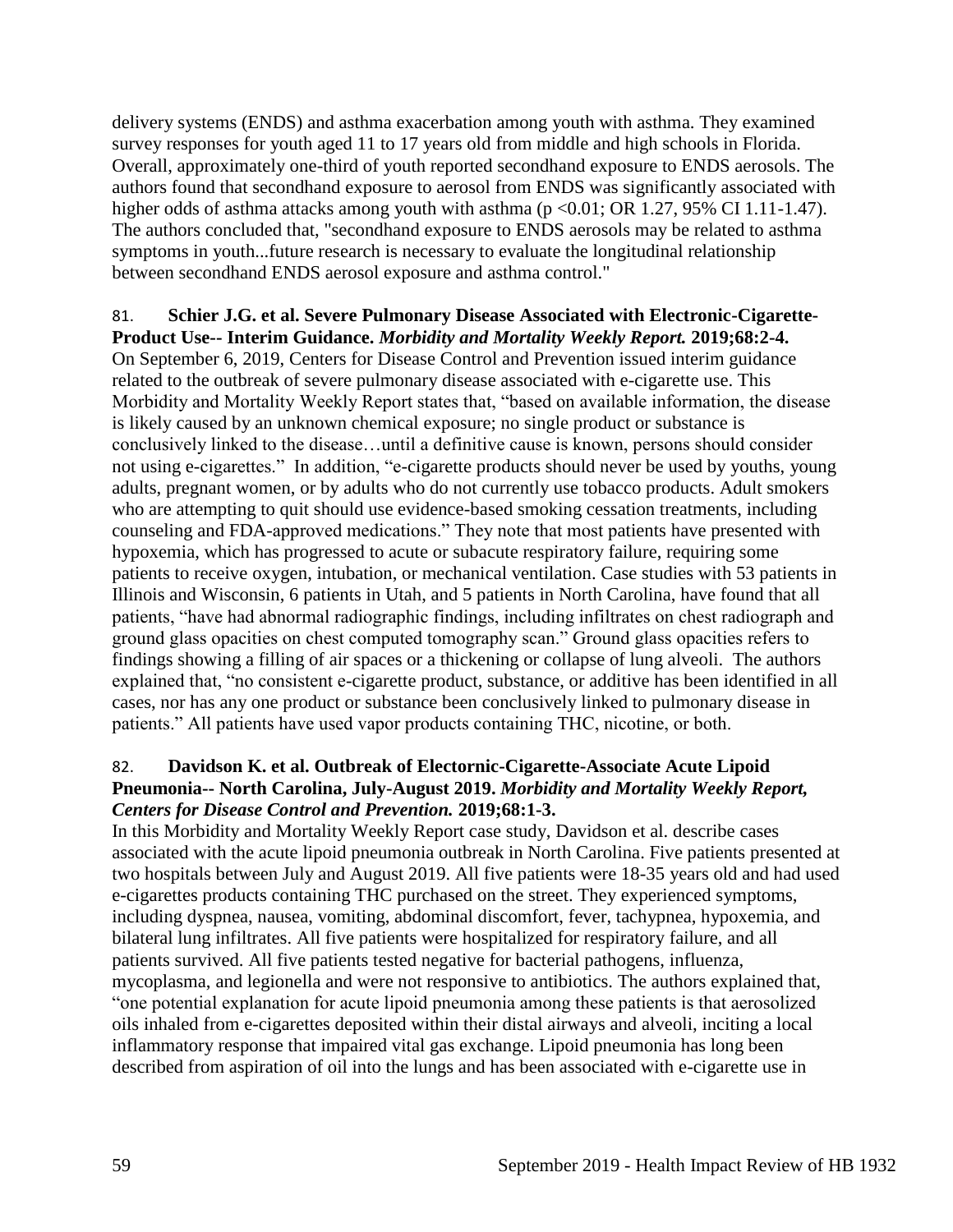some case reports." The authors also noted that the optimal treatment course and the long-term impacts of lipoid pneumonia are unknown.

### <span id="page-61-0"></span>83. **QxQ Analysis: Cigarette Use by Race/Ethnicity, Sexual Orientation, and Gender Identity. Looking Glass Analytics; 2018. [http://www.askhys.net/Analyzer.](http://www.askhys.net/Analyzer) Accessed September 2019.**

Washington State Healthy Youth Survey data from 2018 indicate that among 8th grade respondents American Indian/Alaskan Native (AI/AN) students (5.8% [95% CI 2.9-8.5%) and black students (5.0% [95% CI 2.4-7.6%]) reported higher smoking rates than their Asian or Asian American, Native Hawaiian or other Pacific Islander (Asian/NHOPI) (1.8% [95% CI 0.9- 2.7%]), white (2.2% [95% CI 1.5-2.9%)], and Hispanic peers (3.4% [95% CI 2.4-4.4%]). Among 10th grade respondents, black students (6.0% [95% CI 4.0-8.0%]), Hispanic/Latino students (6.0% [95% CI 4.7-7.3%]), and students of more than one or other race/ethnicity (6.4% [95% CI 4.9-7.9%]) reported higher smoking rates than their peers. Generally, the percent of students who had reported smoking at all in the past 30 days was highest among 12 grade respondents. AI/AN (10.5% [95% CI 4.2-16.8%]) respondents and those who selected more than one or other race/ethnicity (10.2% [95% CI 7.4-13%]) reported higher cigarette smoking rates than their peers with 9.5% (95% CI 7.7-11.3%) of white youth smoking. These data suggest that in Washington State, AI/AN, black, and multi or other racial/ethnic youth have disparately high rates of current cigarette use. It is important to note that the current race/ethnicity categories aggregate diverse subpopulations into one category—so disparities within these categories may be masked. For example, API subpopulations likely have very different smoking rates but they are aggregated into one category so these differences may be missed. Students from the subsample of schools who participate in the extended form version of the Healthy Youth Survey also answered questions about their sexual orientation. Eighth grade respondents who identified as lesbian, gay, or bisexual were more likely to report smoking cigarettes at all in the last 30 days (5.3% [95% CI 3.2-7.4%]) than their peers who identified as straight (1.9% [95% CI 1.3-2.5%]). This disparity also existed among 10th graders (10.8% [95% CI 8.4-13.2%] vs. 3.7% [95% CI 3.1-4.3%]) and 12 graders (16.0% [95% CI 11.9-20.1%] vs. 5.9% [95% CI 4.8-7.0%]). A similar disparity exists across grade levels for students who report either questioning their sexual orientation or who feel something else (besides gay, lesbian, bisexual, or straight) fits better. Finally, the Healthy Youth Survey also asks students about their gender identity. Eighth grade data were suppressed due to fewer than 5 responses in at least one category. Among 10th grade respondents who identified as transgender were more likely to report smoking cigarettes at all in the last 30 days (22.4% [95% CI 12.6-32.2%]) than their peers who identified as cisgender female (4.3% [95% CI 3.2-5.4%]) or cisgender male (4.4% [95% CI 3.6-5.2%]). This disparity also existed among 12th graders (transgender students: 37.3% [95% CI 20.9-53.7%] vs. cisgender female 5.5% [95% CI 3.9- 7.1%] or cisgender male (7.9% [95% CI 6.0-9.8%]). Similar disparities exists across grade levels for students who report questioning/not sure of my gender identity, something else fits better, and who selected more than one response.

### 84. **Chaiton M. O., Nicolau I., Schwartz R., et al. Ban on menthol-flavoured tobacco products predicts cigarette cessation at 1 year: a population cohort study.** *Tob Control.*  **2019.**

Chaiton et al. conducted a population cohort study to analyze the long-term impact of a menthol ban in Ontario, Canada, on smoking behavior. Authors cited evidence from the FDA's scientific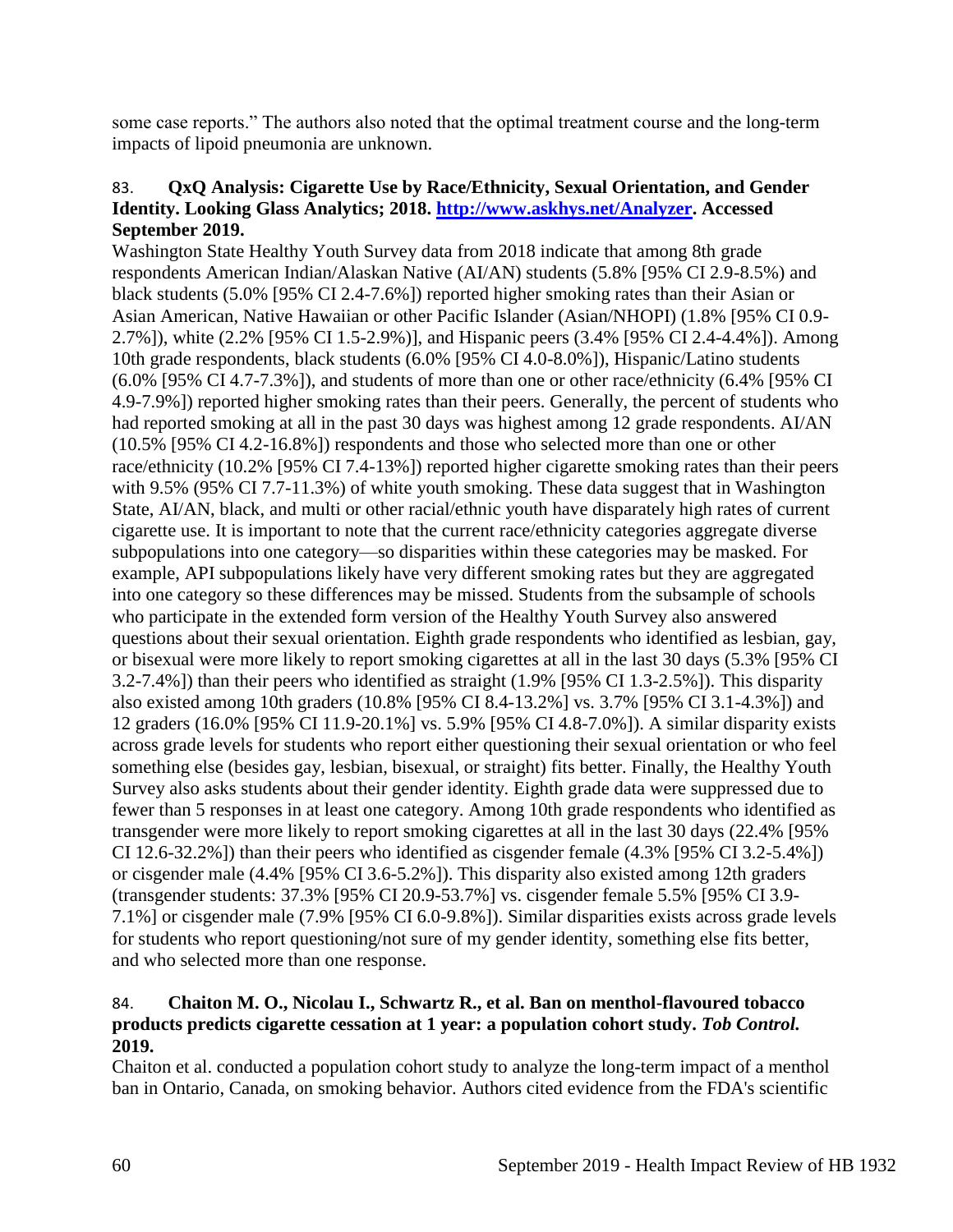evaluation that "menthol has a physiological impact on smoking that increases initiation and progression to regular cigarette smoking, increases nicotine dependence and decreases smoking cessation success." Menthol sales account for 5% of the cigarette sale market in Canada, while in the U.S. menthol cigarettes account for 35% of the market. The FDA also noted younger populations, women, and black Americans were more likely to smoke menthol cigarettes--which "perfectly matched the targeted marketing strategies employed by the tobacco industry." Similar to the U.S., a considerable number of Canadian youth report smoking menthol cigarettes. "According to the 2010–2011 Canadian Youth Smoking Survey, as many as 32% of current cigarette smokers used menthol cigarettes, and in the 2012–2013 iteration, almost 15% of students from grades 10–12 reported using [flavored] tobacco (including menthol products)." Baseline survey results were collected before the menthol ban (September-December 2016) and follow-up surveys were conducted 1 year after the implementation of the ban (January-August 2018). Participants included residents of Ontario, Canada, ages 16 years and older who reported current smoking (past 30 days) at baseline and completed a follow-up survey. Of participants, 58% were female; 84% were over age 30 years; 83% were white; 71% had more than a high school degree; 39% smoked from 11-20 cigarettes a day; and 10% were non-daily smokers. Researchers assessed past year use of menthol cigarettes prior to the ban and current use of menthol and non-menthol cigarettes following the ban. Researchers evaluated "quitting" as the primary outcome and "quit attempts" as a secondary outcome. Quit attempts were defined as "self-reporting making a serious quit attempt since the beginning of the menthol cigarette ban in January 2017." Additionally, all those who reported not smoking at follow-up were considered to have made a quit attempt. The use of e-cigarettes or cigars since the ban was also assessed. Of participants with complete data (n=913),  $\frac{21}{6}$  (187) reported smoking menthol cigarettes daily, 46% (420) reported smoking menthol cigarettes occasionally, and 34% (306) were non-menthol cigarette smokers. "Daily and occasional menthol smokers were more likely to be female, nonwhite and have more than a high school education than non-menthol smokers." The highest percentage of young adult (i.e., 16 to 29 years of age) smokers was seen among those who smoked menthol cigarettes occasionally. "At follow-up, 0.3% of the non-menthol smokers at baseline, 5% of the occasional menthol users and 22% of the daily menthol users reported purchasing menthol cigarettes after the ban  $(p<0.001)$ . The primary source for purchasing menthol cigarettes was on First Nation Reserves, but this purchasing pattern did not increase over time among prior daily menthol smokers (short-term follow-up: 21%; long-term follow-up: 21%)." This is consistent with previous research findings that "25% of menthol smokers claim that they would find some way to purchase menthol cigarettes despite a ban." Among the overall study sample, 19% of baseline smokers reported successfully quitting smoking, and 56% reported making a quit attempt after the ban. Quit rates reported by non-menthol smokers were "consistent with a previous population-representative longitudinal studies of quit rates in Ontario (8.9% sustained self-reported quit rate)." Meanwhile, "[d]aily menthol smokers had significantly higher rate of reporting having quit smoking after the ban (adjusted rate ratio [AAR] 1.62; 95% CI 1.08 to 2.42) compared with non-menthol smokers, controlling for smoking and demographic characteristics." Daily menthol smokers were also more likely to have tried to quit than nonmenthol smokers (AAR 1.25; 95% CI 1.03-1.50), after adjustment. Both findings were statistically significant  $(p<0.05)$ . Sensitivity analyses, which included those who did not complete the follow-up survey  $(N=1,738)$  as having continued smoking did not change the significance of results "nor did it greatly alter the magnitude of estimates." Study results found that "menthol smokers who intended to substitute with other means had substantial levels of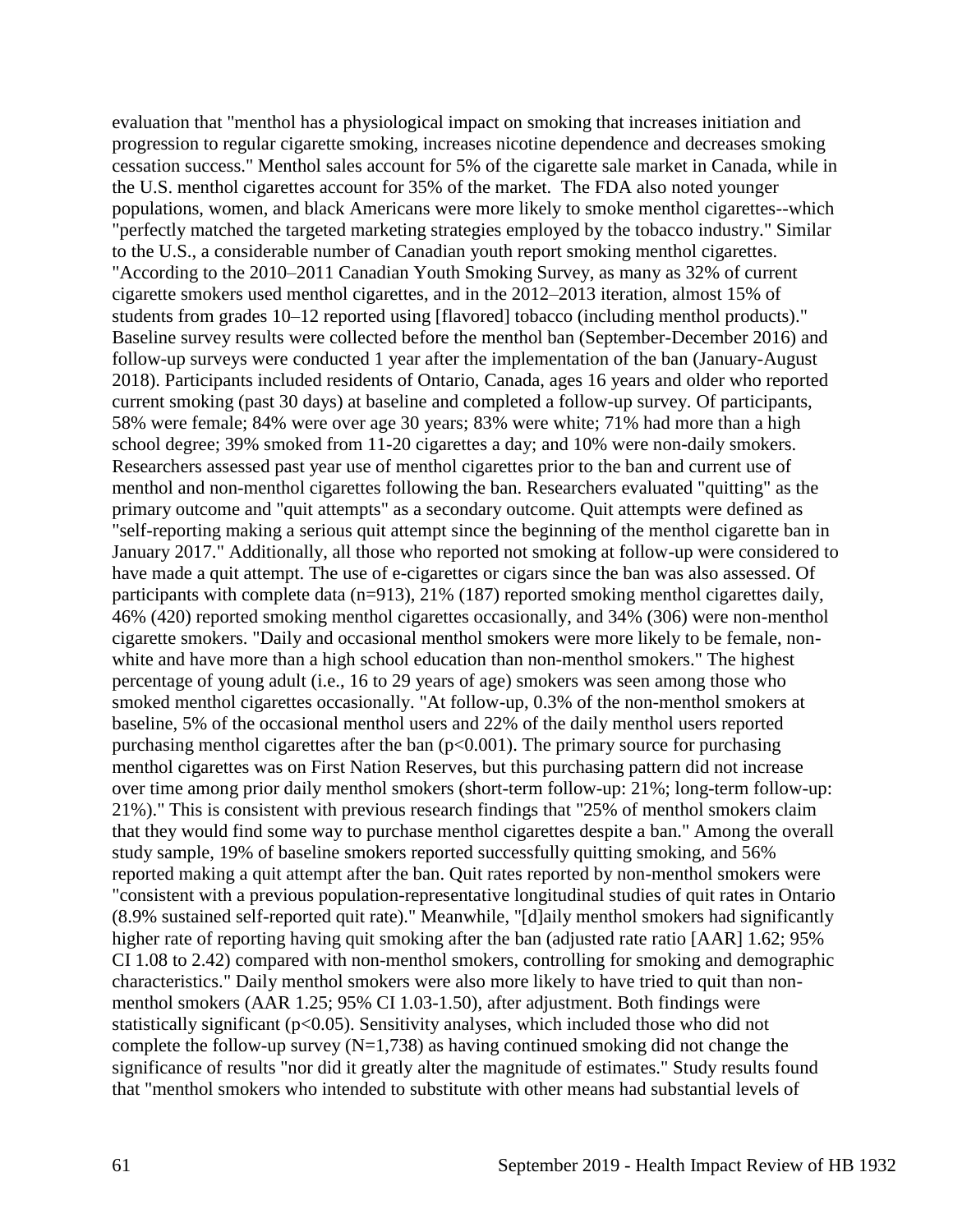quitting behavior." Specifically, "20% of occasional menthol smokers and 24% of daily menthol smokers reported quitting in the long terms, which exceeded what was predicted by smokers at baseline." Moreover, findings suggested an increased rate of quitting 1 year following Ontario's ban on the sale of menthol tobacco products. However, the impact was observed in older but not younger adults. Authors postulated that "the difference may be due to younger adults not having a brand preference and switching to other tobacco or nicotine products." Authors noted a combustible tobacco menthol ban would be more impactful for at-risk subpopulations of youth and young adults if there was less availability of other flavored tobacco or nicotine products. Finally, there was no public education campaigns informing the public of the menthol ban, and the ban was implemented without noticeable controversy. Authors conclude that "[C]onsidering that menthol smokers may be more nicotine dependent and have reduced cessation success, our findings that daily menthol smokers were significantly more likely to reporting smoking cessation relative to non-menthol smokers after the ban suggest that the menthol ban could have tremendous public health impact at the population level in Canada and in other jurisdictions as well from an overall reduced level of cigarette smoking."

# <span id="page-63-0"></span>85. **Christenson T., Weisser, J. Health of Washington State Report: Tobacco Use. Washington State Department of Health; 2015.**

Combined 2012-2014 Behavioral Risk Factor Surveillance System (BRFSS) data indicate that AI/AN adults in Washington have significantly higher rates of current cigarette use than their white, black, Hispanic/Latino, and Asian counterparts. Cigarette use also decreased significantly as educational attainment or income increased. This report also indicates that smoking rates among gay, lesbian, and bisexual respondents were significantly higher than for their straight counterparts. These BRFSS data and 2014 Healthy youth survey data also show that smoking prevalence is highest in late adolescence and early adulthood, peaking among 25-34 years old for men and women. Pregnancy Risk Assessment Monitoring System (PRAMS) data from 2010- 2012 indicate that the smoking rates among pregnant women before and during pregnancy are highest among mothers younger than 20 (36% [95% CI 28-45%]). Thirty-two percent of mothers age 20-24 also reported smoking before and during pregnancy (95% CI 27-37%) compared to 9% (95% CI 6-12%) of mothers 35 years or older. These data also indicate that smoking before pregnancy is highest among AI/AN (50% [95% CI 45-55%]) and low-income mothers. Because women often are not aware that they are pregnant until several weeks into their pregnancy, the smoking rates in the months leading up to pregnancy can have an important impact on fetal development and growth.

# 86. **San Mateo County, CA. Data USA 2018; Available at:**

**[https://datausa.io/profile/geo/san-mateo-county-ca/.](https://datausa.io/profile/geo/san-mateo-county-ca/) Accessed September, 2019.** Data USA is a collaboration by Deloitte, Datawheel, and Professor Cesar Hidalgo at the MIT Media Lab and Director of Collective Learning. It presents public US Government data from multiple data sources. Analysts accessed 2017 median household income data for San Mateo County, San Francisco County, and California.

# 87. **Villanti Andrea C , Mowery Paul D , Delnevo Cristine D , et al. Changes in the prevalence and correlates of menthol cigarette use in the USA, 2004–2014.** *Tobacco Control.*  **2016;25:ii14-ii20.**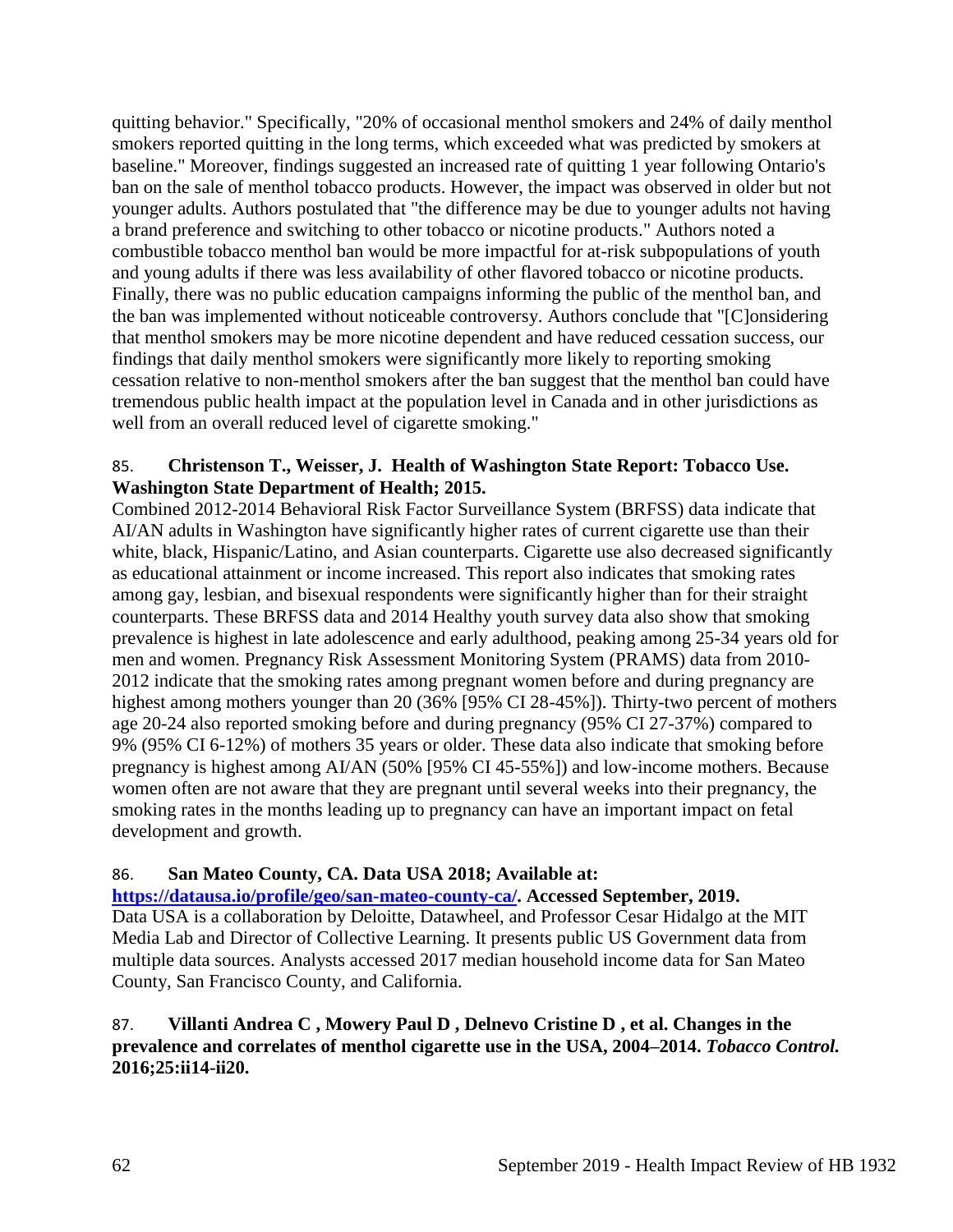Villanti et al. analyzed National Survey on Drug Use and Health data from 2004 to 2014 to estimate the prevalence of menthol cigarette use among persons aged  $\geq$ 12 years. Researchers used self-reported menthol status for selected brands that were either exclusively menthol or non-menthol were adjusted based on retail sales data. Data were then weighted to provide national estimates. The analysis found that "although overall smoking prevalence has decreased, the proportion of past 30-day cigarette smokers using menthol cigarettes was higher (39%) in 2012–2014 compared to 2008–2010 (35%). Youth smokers remain the most likely group to use menthol cigarettes compared to all other age groups." Moreover, "Menthol cigarette prevalence exceeded non-menthol cigarette prevalence in youth and young adult smokers in 2014." Estimates showed menthol cigarette prevalence increased in white, Asian, and Hispanic smokers since 2010. Authors concluded, "The youngest smokers are most likely to use menthol cigarettes."

#### 88. **Villanti A. C., Collins L. K., Niaura R. S., et al. Menthol cigarettes and the public health standard: a systematic review.** *BMC Public Health.* **2017;17(1):983.**

Villanti et al. conducted this systematic review to update the evidence synthesis regarding the role of menthol in initiation, dependence, and cessation. Researchers ran a search for peerreviewed literature on menthol cigarettes (through May 9, 2017) using PubMed and reviewed the National Cancer Institute's Bibliography of Literature on Menthol and Tobacco and the FDA's 2011 report and 2013 addendum for additional publications. "Included articles addressing initiation, dependence, and cessation were synthesized based on study design and quality, consistency of evidence across populations and over time, coherence of findings across studies, and plausibility of the findings [...] Eighty-two studies on menthol cigarette initiation ( $n = 46$ ), dependence  $(n = 14)$ , and cessation  $(n = 34)$  were included." Authors found, "Large, representative studies show an association between menthol and youth smoking that is consistent in magnitude and direction." Additionally, "One longitudinal and eight cross-sectional studies demonstrate that menthol smokers report increased nicotine dependence compared to nonmenthol smokers." Finally, "Ten studies support the temporal relationship between menthol and reduced smoking cessation, as they measure cessation success at follow-up." Overall, authors concluded "The strength and consistency of the associations in these studies support that the removal of menthol from cigarettes is likely to reduce youth smoking initiation, improve smoking cessation outcomes in adult smokers, and in turn, benefit public health."

# <span id="page-64-0"></span>89. **Tobacco is a social justice issue: Racial and ethnic minorities. Washington, DC: Truth Initiative; 2017.**

This article from the Truth Initiative provides an overview of how tobacco use disproportionately affects marginalized populations. In particular, the article focuses on how the tobacco industry has targeted communities of color by capitalizing on culture (e.g., community press and traditions) and establishing a clear presence in communities of color. For example, "a 2011 review concluded that *Ebony* magazine was almost 10 times more likely than *People* magazine to contain advertisements for menthol cigarettes." Moreover, a 2013 study found "black children were three times more likely to recognize advertisements for Newport, the most popular menthol brand among that group, than other children." Tobacco companies have also sponsored cultural activities (e.g., events related to Black History Month, Asian/Pacific American Heritage Month, and Hispanic Heritage Month). Point-of-sale promotions, density of tobacco display ads inside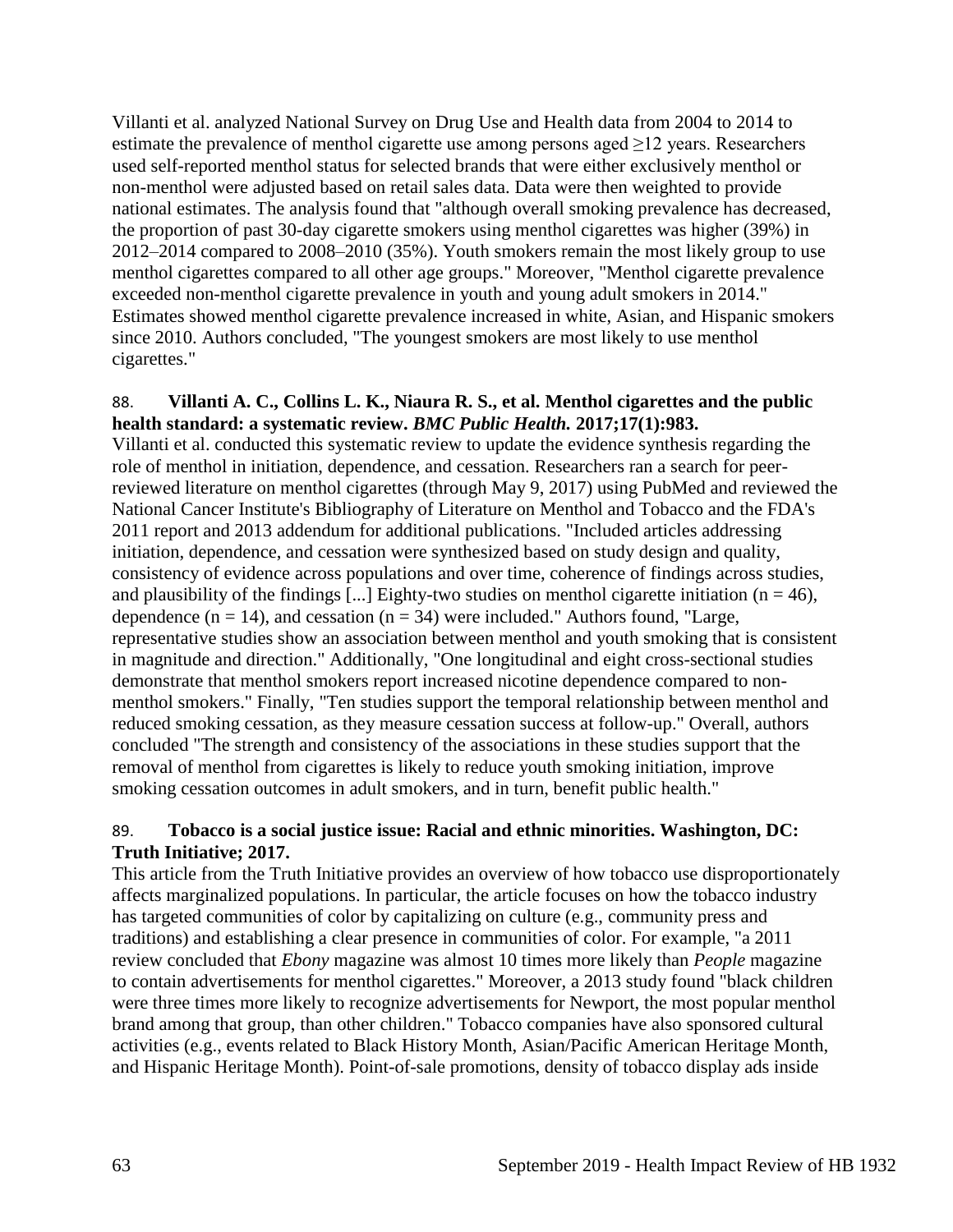and outside of stores, and cheaper prices for menthol cigarettes in predominantly black communities, have all contributed to disparities.

# <span id="page-65-1"></span>90. **Gardiner Philip, McGruder Carol. Adopt Citywide Restriction on the Sale of Menthol and all Other Flavored Tobacco Products, Including Flavored E-Juices in the City of New York. In: Health NYCCCo, ed: The African American Tobacco Control Leadership Council; 2019.**

This letter from the African American Tobacco Control Leadership Council (AATCLC) to the New York City Council Committee on Health highlights the rising use of menthol cigarettes in the face of decreasing non-flavored tobacco cigarettes. Co-chairs Gardiner and McGruder cite evidence which shows that menthol cigarettes are increasingly being used among Latino, Black, and White youth and adults. They present menthol smoking data by race/ethnicity to indicate the disproportionate use among communities of color. For example, 85% of African American adult smokers and 94% of Black youth who smoke use menthol products. Additionally, female smokers and smokers within the LGBTQ community are also more likely to use menthol cigarettes. Authors cite evidence that the presence of menthol makes cigarettes harder to quit compared to other cigarettes.

# 91. **Achieving Health Equity in Tobacco Control 8 December 2015 2015.**

This report was a joint publication of a consortium of organizations coordinating efforts around the 50th anniversary of the U.S. Surgeon General's report on smoking and health. Organizations endorsing this report are the African American Tobacco Control Leadership Council; the American Cancer Society; American Heart Association; American Lung Association; Asian Pacific Partners for Empowerment, Advocacy and Leadership (APPEAL); Campaign for TobaccoFree Kids; the Intercultural Cancer Council; LGBT Healthlink at CenterLink: The Community of LGBT Centers; NAATPN, Inc.; National Latino Alliance for Health Equity; the Smoking Cessation Leadership Center; Truth Initiative; and the University of Southern California Keck School of Medicine. While authors acknowledge and celebrate the advancements made since the Surgeon General's initial report, they highlight the persistent gaps in health equity. Authors note that smoking disproportionately affects those most in need including those living in financial poverty, people experiencing homelessness, racial/ethnic minorities, LBGT persons, and those suffering from mental illness and substance use disorders. Authors state, "We need to continue the population based policies and programs that have produced such dramatic results, including results that have benefited many racial and ethnic populations, but also expand efforts that incorporate and embrace fundamental principles of health equity that afford equal treatment of all individuals/groups (horizontal) and provide supplementary support for individuals/groups that are marginalized (vertical)." The report summarized key facts on prevalence, cessation, health effects, and marketing among demographic groups more severely impacted by the tobacco epidemic. Disparities are discussed by socioeconomic status; education level; race/ethnicity; LGBT; mental illness and substance use disorders; and homelessness status.

# <span id="page-65-0"></span>92. **Tobacco in LGBT Communities. Washington, DC: Truth Initiative; 2018.**

This Truth Initiative fact sheet provides an overview of the disproportionate impact tobacco has on the LGBT community. Tobacco companies began advertising in gay press publications in the 1990s. For example, A 1997 industry document stated: "A large percent of Gays and Lesbians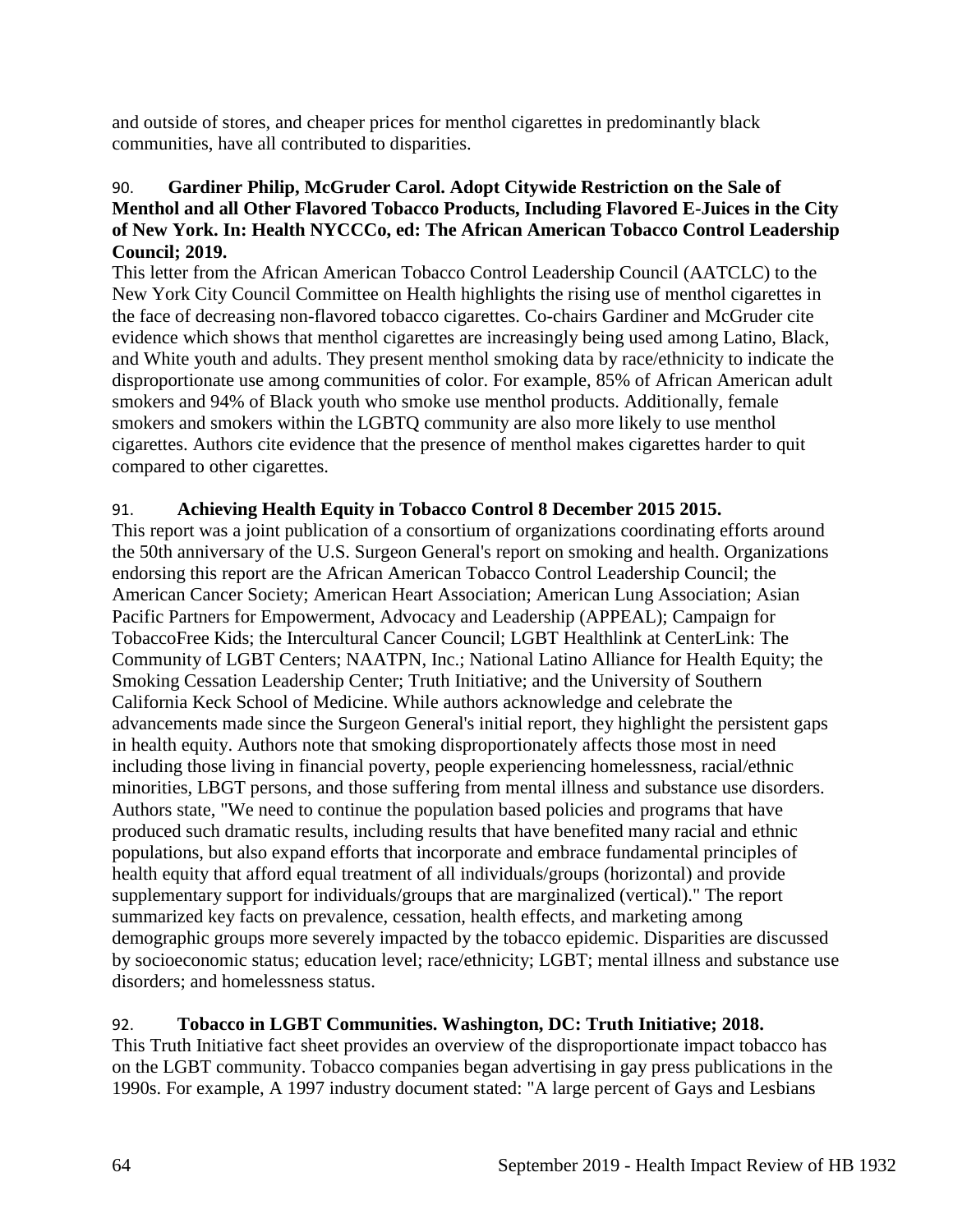are smokers. In order to increase brand share and brand awareness [...] it is imperative to identify new markets with growth potential. Many Gay and Lesbian adult smokers also have a preference for menthol brands." Corporate philanthropy (e.g., donations from Philip Morris to AIDS research and programs) also facilitated access to the LGBT market. "R.J. Reynolds created a marketing strategy called 'Project SCUM' (Sub-Culture Urban Marketing) to boost cigarette sales by targeting gay men and homeless individuals with advertisements and displays placed in communities and stores." The industry also provided free giveaways and hosted "LGBT bar nights" featuring specific brands. These tactics contributed to the disproportionately high smoking rates seen today. For example, lesbian, gay, and bisexual adults smoke at rates up to 2.5 times higher than straight adults. Bisexual women are up to 3.5 times more likely to smoke. "LGBT smokers are significantly more likely to smoke menthol cigarettes: more than 36 percent of LGBT smokers report that they usually smoke menthols."

### 93. **Rogers Todd , Feld Ashley , Gammon Doris G , et al. Changes in cigar sales following implementation of a local policy restricting sales of flavoured noncigarette tobacco products.** *Tobacco Control.* **2019:1-8.**

Rogers et al. used non-cigarette tobacco sales data obtained from the Nielsen Company to assess the impact of Providence, Rhode Island's restriction on the retail sale of all non-cigarette tobacco products with a characterizing flavor other than tobacco, menthol, mint or wintergreen. Researchers focused on cigar sales, which comprised 95% of flavored non-cigarette tobacco products sold through conventional tobacco retail outlets (e.g., convenience stores, supermarkets) in Providence. Authors used weekly retail scanner sales data (January 2012 to December 2016). They categorized cigar sales into "products labelled with explicit-flavour (eg, Cherry) or concept-flavour (eg, Jazz) names." Researchers ran regression models to assess changes in sales in Providence and the rest of the state (ROS) before and after policy implementation. Overall, "Average weekly unit sales of flavoured cigars decreased prepolicy to postpolicy by 51% in Providence, while sales increased by 10% in ROS (both  $p<0.01$ ). The Providence results are due to a 93% reduction in sales of cigars labelled with explicit-flavour names (p<0.01), which did not change significantly in ROS." Meanwhile, "sales of cigars labelled with concept-flavour names increased by 74% in Providence and 119% in ROS (both  $p<0.01$ )." In sum, sales of all cigars (flavored and otherwise) decreased by  $31\%$  in Providence ( $p<0.01$ ). Authors detected "some evidence of product substitution and cross-border purchasing." Despite limitations, "the Providence policy had a city-specific impact on retail sales of flavoured cigars, which was attenuated by an increase in sales of concept-flavour named cigars." Authors concluded, "Products with concept-flavour names may avoid enforcement agency detection, and their continued sale undermines the intent of the policy."

# 94. **Chaiton M. O., Schwartz R., Tremblay G., et al. Association of flavoured cigar regulations with wholesale tobacco volumes in Canada: an interrupted time series analysis.**  *Tob Control.* **2019;28(4):457-461.**

Chaiton et al. examined the association of Federal Canadian regulations passed in 2009 addressing flavors (excluding menthol) in small cigars with changes in cigar sales. Researchers analyzed quarterly wholesale unit data as reported to Health Canada (2001 through 2016) using an interrupted time series analysis. They estimated changes in sales of cigars with and without flavor descriptors, adjusted data by seasonal, and assessed changes for each flavor type over time. Results show the Federal flavor regulations were "associated with a reduction in the sales